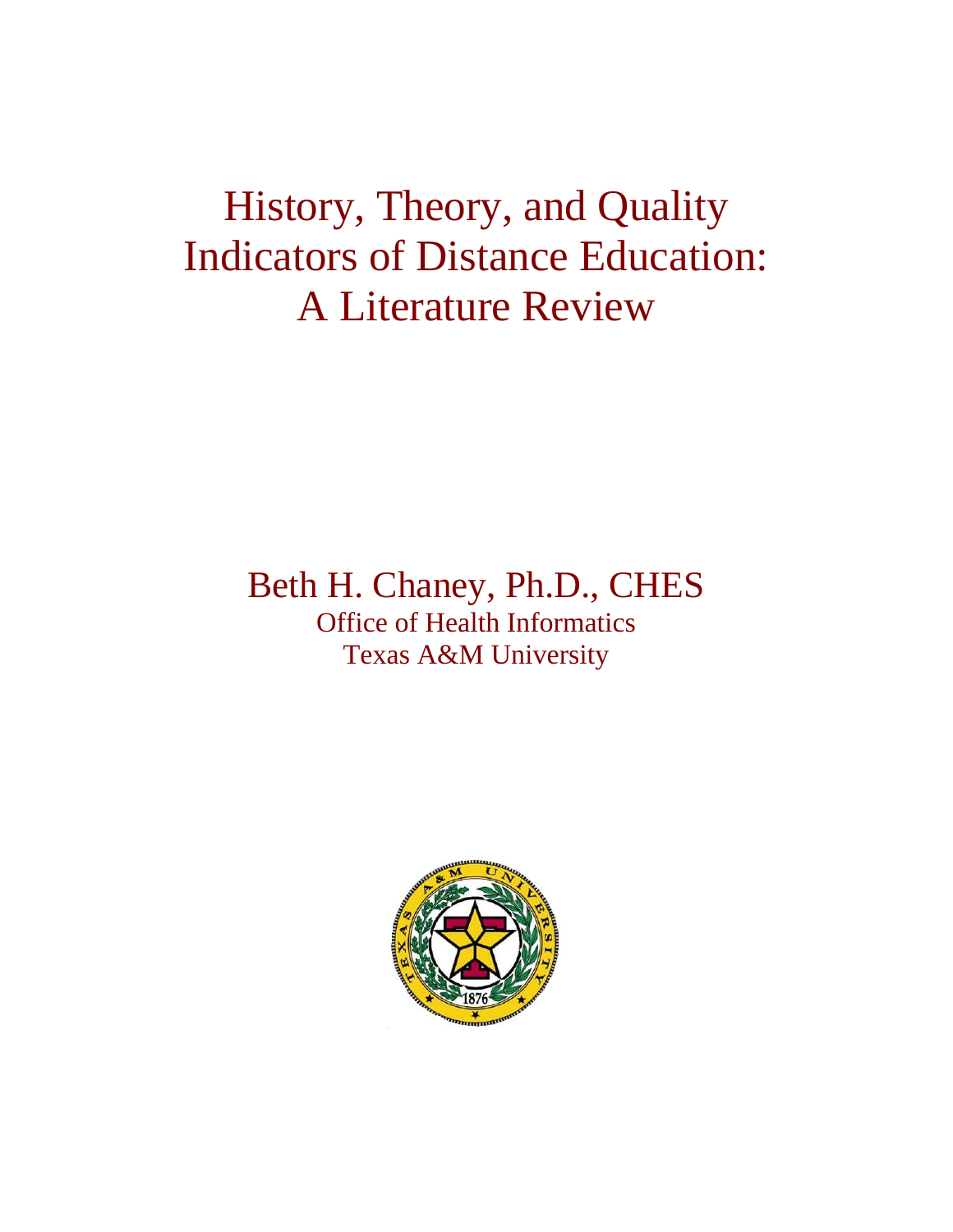### **Introduction**

 A controversial topic in higher education today revolves around the enormous growth of distance education (Novak, 2002; Meyer, 2002). According to Mehrotra, Hollister, and McGahey (2001), "distance learning, or distance education, is not a future possibility for which higher education must prepare, it is a current reality creating opportunities and challenges for educational institutions; a reality offering students expanded choices in where, when, how, and from whom they learn; a reality making education accessible to ever larger numbers of persons" (p. ix).

Interest in the concept of distance education has grabbed the attention of university and college administrators, faculty, and other professionals all over the world (Willis, 1994; Birnbaum, 2001; Moore, 2003). A myriad of questions, concerns, and opinions from professionals in these university and college settings regarding the topic of distance education has bombarded the literature base. What is distance education? Where is it going? What types of technology should be used? What is the market? What type of support does distance education need from administration/faculty? What types of incentives are needed for faculty to be interested? What are the differences in traditional, on-campus courses versus coursed delivered via distance education? What are student perceptions of distance education? However, with all the excitement and buzz around the potential applications of interactive computer technology, the one big question that professionals have been asking for years is, How do you ensure that distance education coursework and degrees are of high quality? (Meyer, 2002; Moore, 2003).

 According to Sherry (2003), "translating ideals of academic excellence into applicable terms for providers and users of distance education is not an easy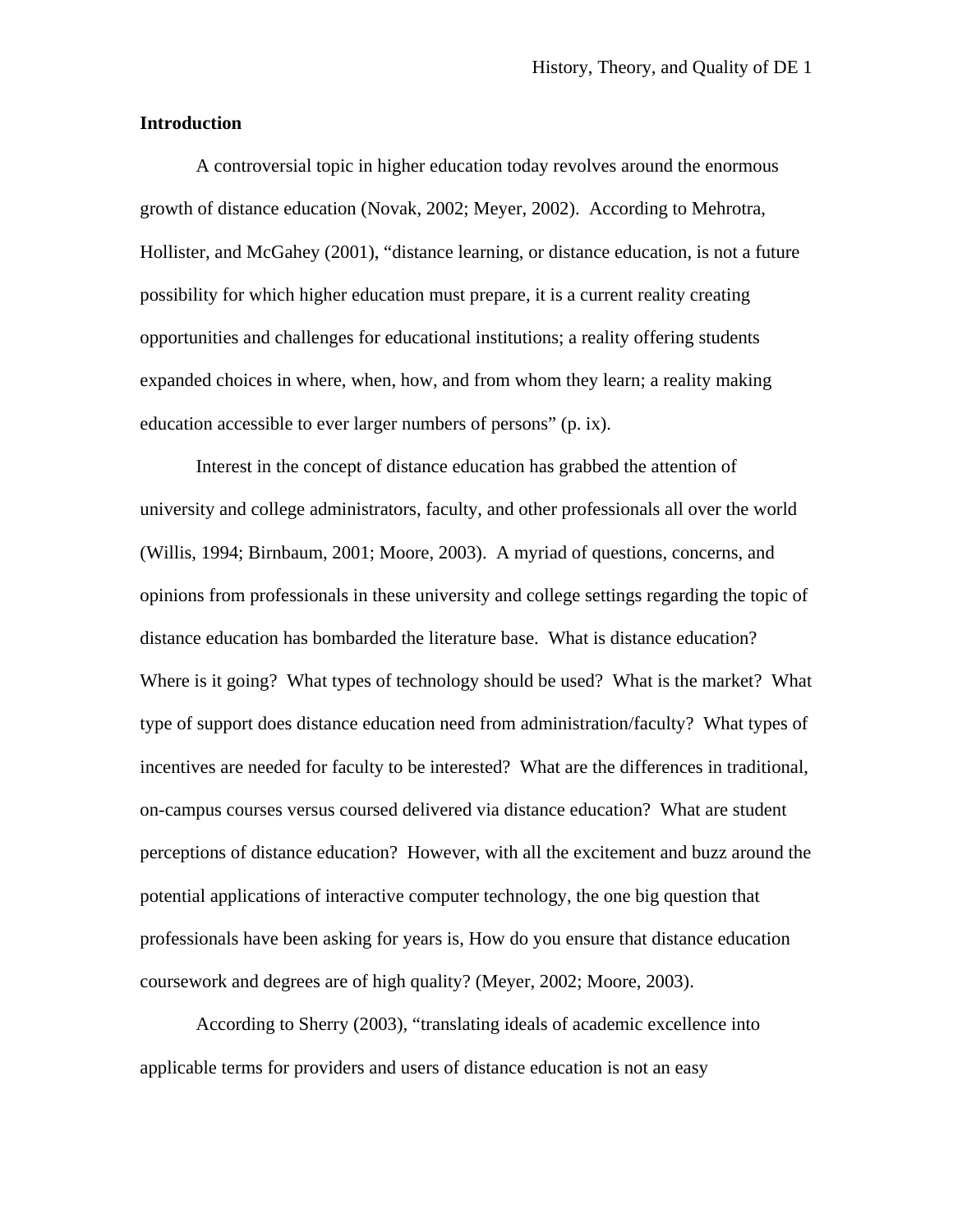task…[however] in this new century, with distance education expanding worldwide, the urgency of quality assurance is apparent" (p. 435). The issues surrounding quality of distance education have been discussed and debated by many different parties, including: federal government, state governments, accrediting associations, faculty, and even students (Meyer, 2002). Regardless of who is interested in quality of this unique educational environment that distance education establishes, "all stress the need to have a better understanding of what contributes to quality" in distance education courses and programs (Meyer, 2002, p.1). The purpose of this literature review is threefold: (1) to provide an extensive look into the history and new emergence of distance education, and (2) to provide an overview of the practice and research regarding distance education, specifically in the area of quality and (3) to investigate ways in which to assess quality of distance education programs and courses.

#### **What is Distance Education?**

In order to determine quality indicators of distance education, one first must have an understanding of the following question: *What is distance education?* To say that this is a "loaded" question is an understatement, because there is not one clear-cut answer that is universally accepted. As mentioned by Hanson, Maushak, Schlosser, Anderson, Sorenson, and Simonson, (1997), the word "'distance' has multiple meanings…the term, 'distance education' has been applied to a tremendous variety of programs serving numerous audiences via a wide variety of media, [and] finally, rapid changes in technology challenge the traditional ways in which distance education is defined" (pg. 1).

 Although there is difficulty in finding a universal definition of distance education, the ideas surrounding the educational endeavor are somewhat similar, and it is important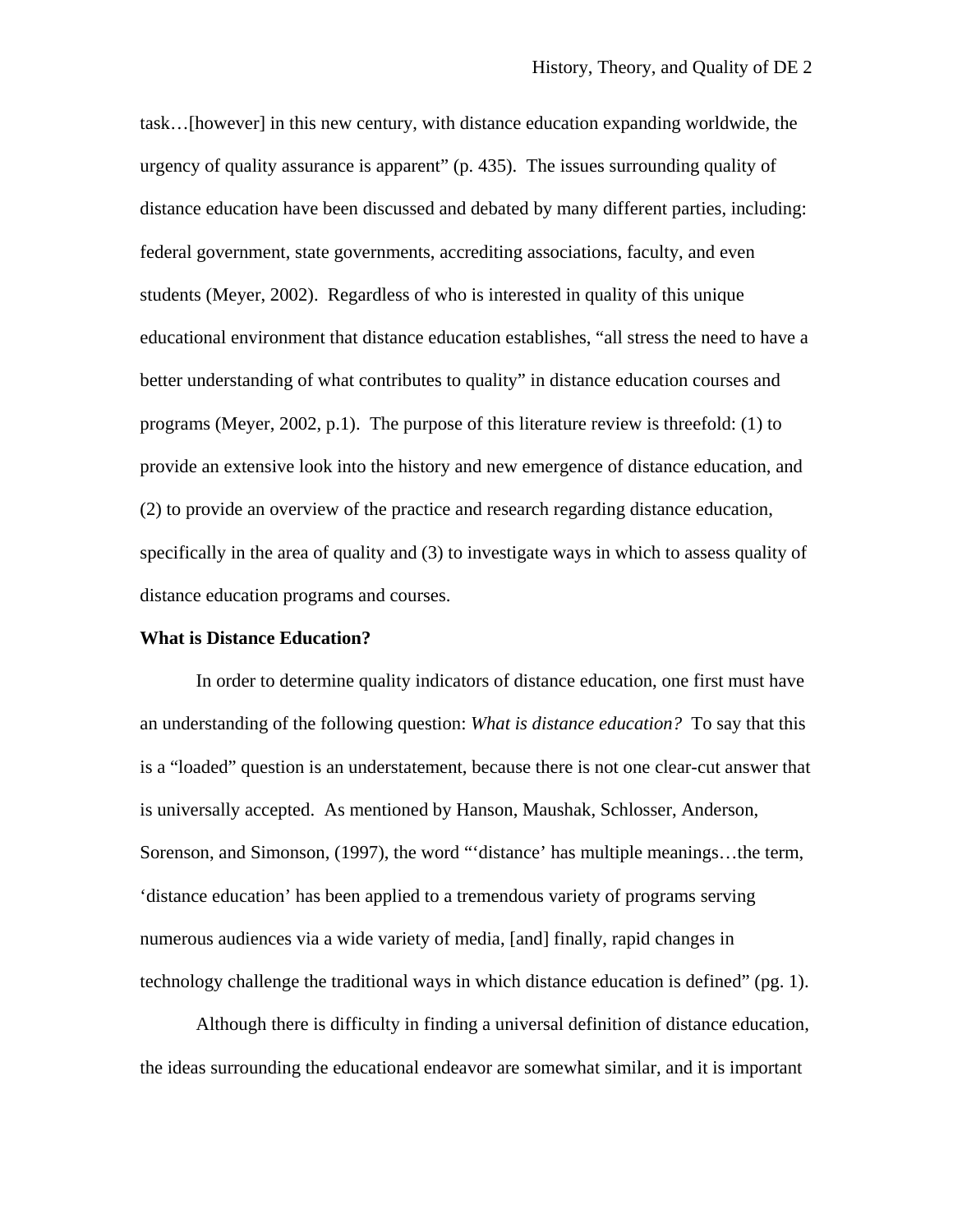for professionals involved in any type of distance education to be able to clearly define which theoretical underpinnings and definitions of distance education are foundational in their respective courses or degree programs (Keegan, 1996). The generic term "distance education" encompasses many different terms that have previously been used to describe education that takes place in a nontraditional environment. For example, distance education subsumes terms such as, correspondence study, home study, independent study, external study, distance learning, distance instruction and distance teaching, although the terms are not synonymous (Keegan, 1996). For the purposes of this literature review, the suitable term for the form of education and the educational environment to be discussed is distance education. As portrayed by the following definitions, there are many differing views of the research and practice of distance education, and these views will help to give insight to the theory of distance education highlighted by each definition (Hanson et al, 1997).

#### *Definitions of Distance Education Cited in the Literature*

Rudolf Manfred Delling's (1966), who is a German historian and bibliographer, definition states (Keegan, 1986, p. 57),

Distance education (Fernunterricht) is a planned and systematic activity which comprises the choice, didactic preparation and presentation of teaching materials as well as the supervision and support of student learning and which is achieved by bridging the physical distance between student and teacher by means of at least one appropriate technical medium (Delling, 1966, p. 186).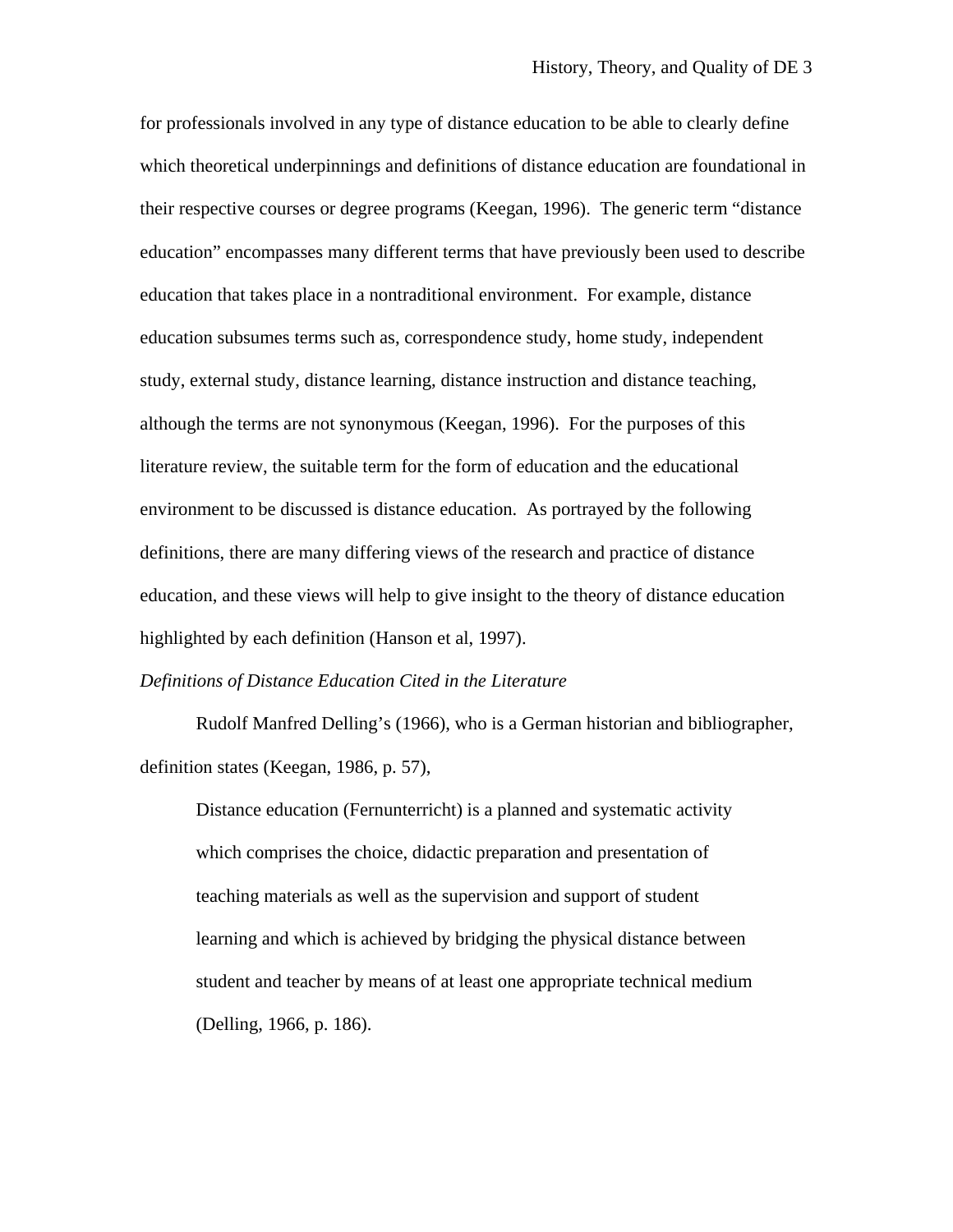To G. Dohmen (1967), a former director of the German Distance Education Institute (DIFF) at Tubingen (Keegan, 1996),

Distance education (Fernstudium) is a systematically organized form of self-study in which student counseling, the presentation of learning material and the securing and supervising of students' success is carried out by a team of teachers, each of whom has responsibilities. It is made possible at a distance by means of media which can cover long distances. The opposite of 'distance education' is 'direct education' or 'face-to-face education': a type of education that takes place with direct contact between lecturers and students (Dohmen, 1967, p. 9).

O. Peters (1973), who worked at DIFF in Tubingen (Keegan, 1996), defines distance education as the following:

Distance teaching/education (Fernunterricht) is a method of imparting knowledge, skills and attitudes which is rationalized by the application of division of labour and organizational principles as well as by the extensive use of technical media, especially for the purpose of reproducing high quality teaching material which makes it possible to instruct great numbers of students at the same time wherever they live. It is an industrialized form of teaching and learning (Peters, 1973, 206).

 The definition presented by Michael Moore in 1973 and again, without any edits or changes, in 1977 states (Keegan, 1996),

 Distance teaching may be defined as the family of instructional methods in which the teaching behaviors are executed apart from the learning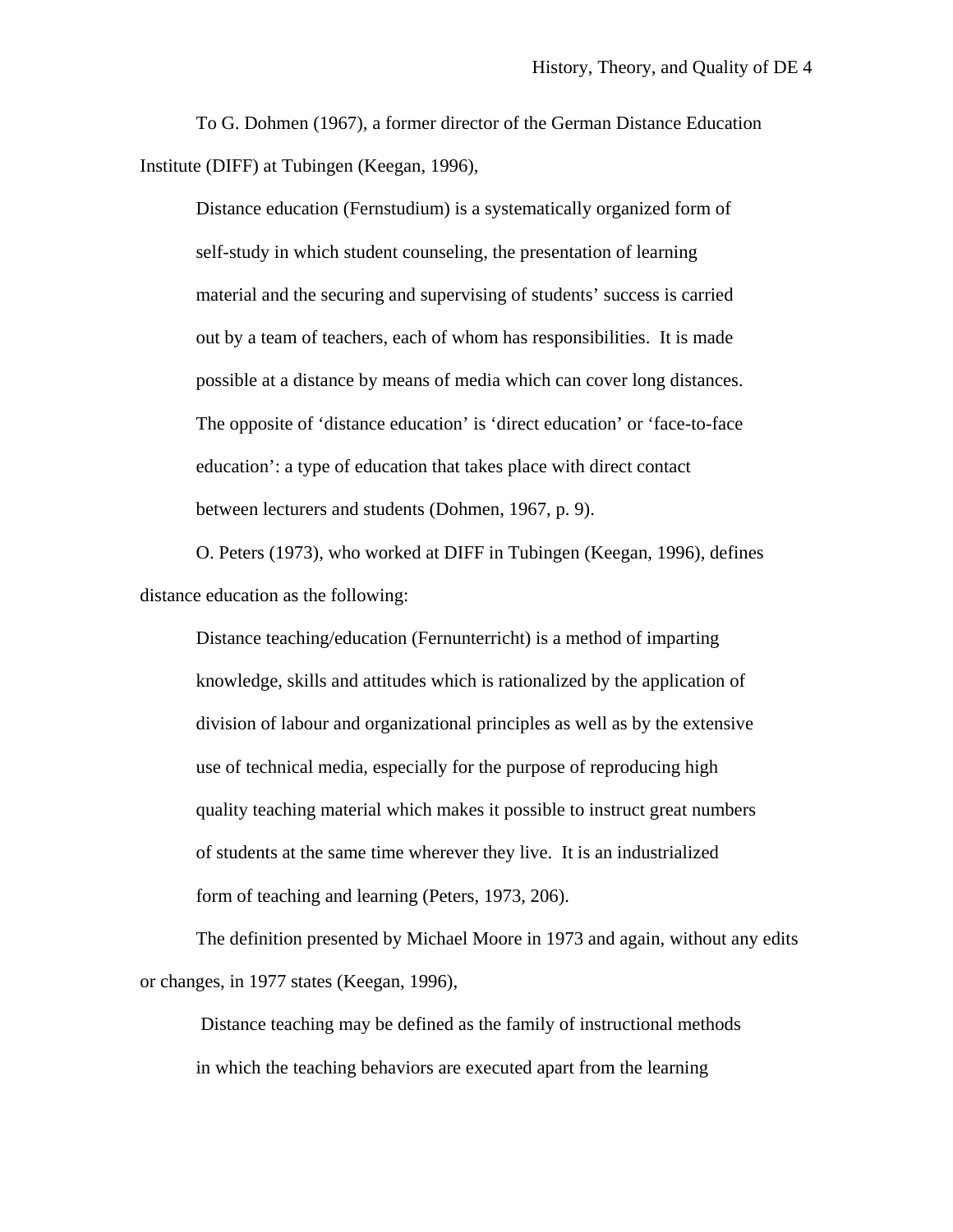behaviors, including those that in a contiguous situation would be performed in the learner's presence, so that communication between the teacher and the learner must be facilitated by print, electronic, mechanical, or other devices (Moore, 1973, p. 664; 1977, p. 8).

 B. Holmberg's 1977 definition of distance education incorporates his research, as he "writes from a developed knowledge of the literature in English, German, and the Scandinavian languages (Keegan, 1996, p. 42).

The term 'distance education' covers the various forms of study at all levels which are not under the continuous, immediate supervision of tutors present with their students in lecture rooms or on the same premises, but which, nevertheless, benefit from the planning, guidance and tuition of a tutorial organization (Holmberg, 1977, p. 9).

For D. Garrison and D. Shale (1987),

Distance education implies that the majority of educational communication between (among) teacher and student(s) occurs noncontiguously. It must involve two-way communication between (among) teacher and student(s) for the purpose of facilitating and supporting the educational process. It uses technology to mediate the necessary two-way communication (Garrison and Shale, 1987, p. 11).

In 1988, Hilary Perraton published her definition as,

Distance education is an educational process in which a significant proportion of the teaching is conducted by someone removed in space and/or time from the learner (Perraton, 1988, p. 34).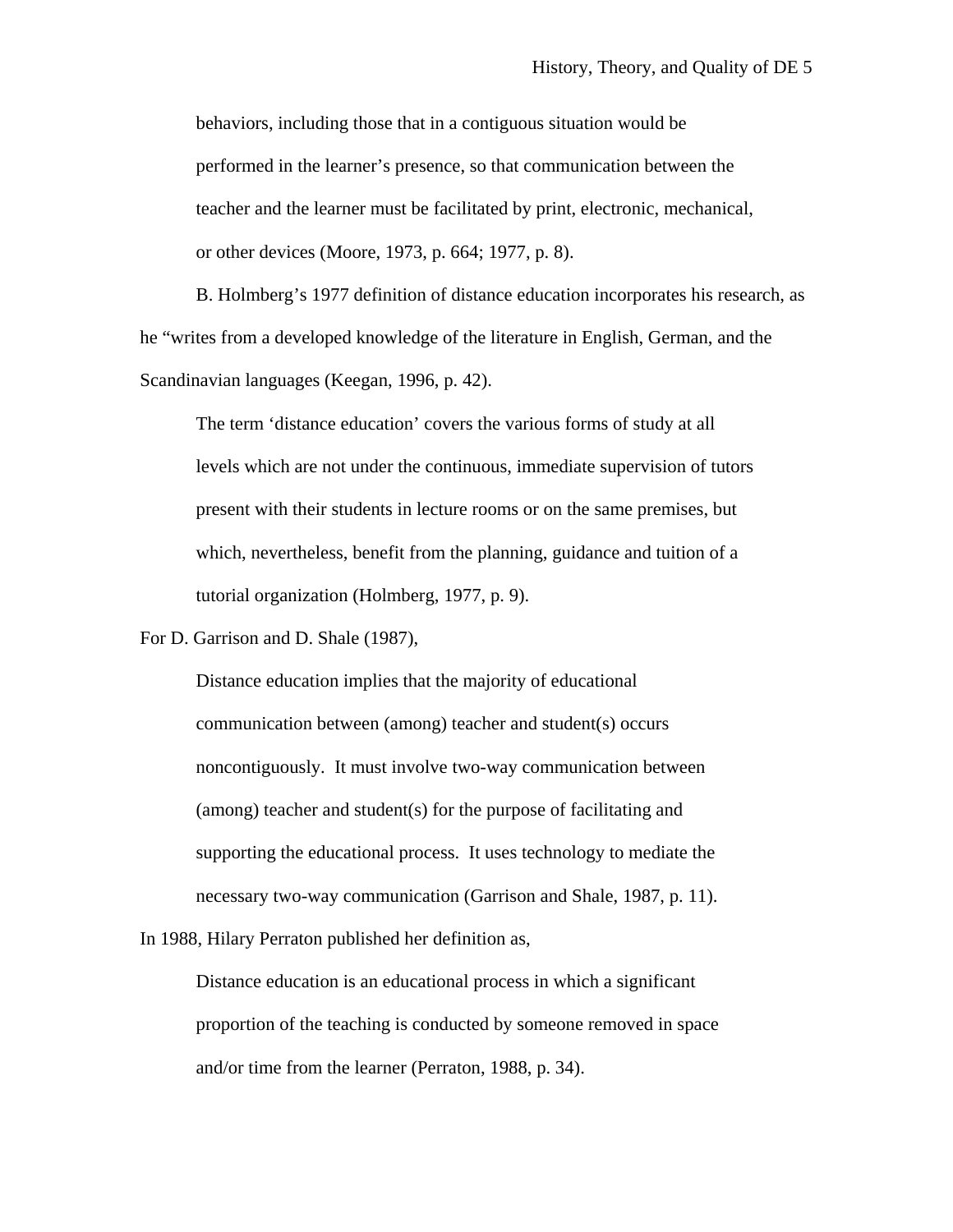In 1989, Barker and colleagues provided a definition of distance education that captured the emergence of telecommunication technologies (Keegan, 1996).

Telecommunications-based distance education approaches are an extension beyond the limits of correspondence study. The teachinglearning experience for both instructor and student(s) occur simultaneously – it is contiguous in time. When an audio and/or video communication link is employed, the opportunity for live teacher-student exchanges in real time is possible, thereby permitting immediate response to student inquiries and comments. Much like a traditional classroom setting, students can seek on-the-spot clarification from the speaker (Barker et al, 1989, p. 25).

In 1990, M. Moore, the editor of *The American Journal of Distance Education*, provides another view of distance education, as his definition states,

Distance education is all arrangements for providing instruction through print or electronic communications media to person engaged in planned learning in a place or time different from that of the instructor or instructors (Moore, 1990, p. xv).

P. Portway's and C. Lane's (1994) four volume publication on telecommunications technologies in distance education states the definition of distance education given by Lane.

The term 'distance education' refers to teaching and learning situations in which the instructor and the learners are geographically separated, and therefore, rely on electronic devices and print materials for instructional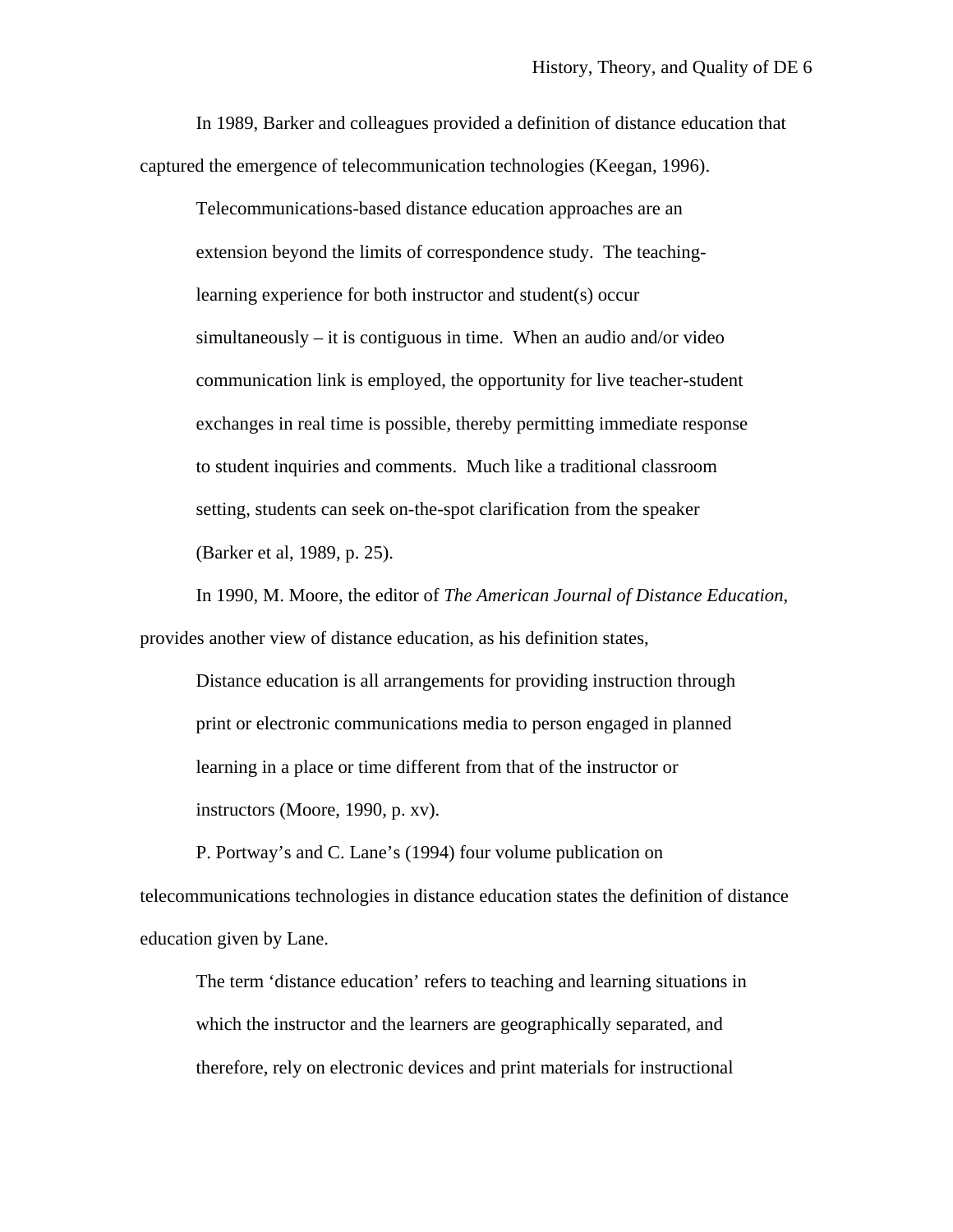delivery. Distance education includes distance teaching – the instructor's role in the process – and distance learning – the student's role in the process (Portway & Lane, 1994, p. 295).

 In order to develop a definition of distance education, Keegan (1996) analyzed each of the earlier definitions of distance education cited above and incorporated this form of education into five characteristics.

- The quasi-permanent separation of teacher and learner throughout the length of the learning process (this distinguishes it from conventional face-to-face education);
- The influence of an educational organization both in the planning and preparation of learning materials and in the provision of student support services (this distinguishes it from private study and teach-yourself programmes);
- The use of technical media print, audio, video, or computer to unite teacher and learner and carry the content of the course;
- The provision of two-way communication so that the student may benefit from or even initiate dialogue (this distinguishes it from other uses of technology in education); and
- The quasi-permanent absence of the learning group throughout the length of the learning process so that people are usually taught as individuals rather than in groups, with the possibility of occasional meetings, either face-to-face or by electronic means, for both didactic and socialization purposes (Keegan, 1996, p. 50).

According to Moore and Kearsley (1996),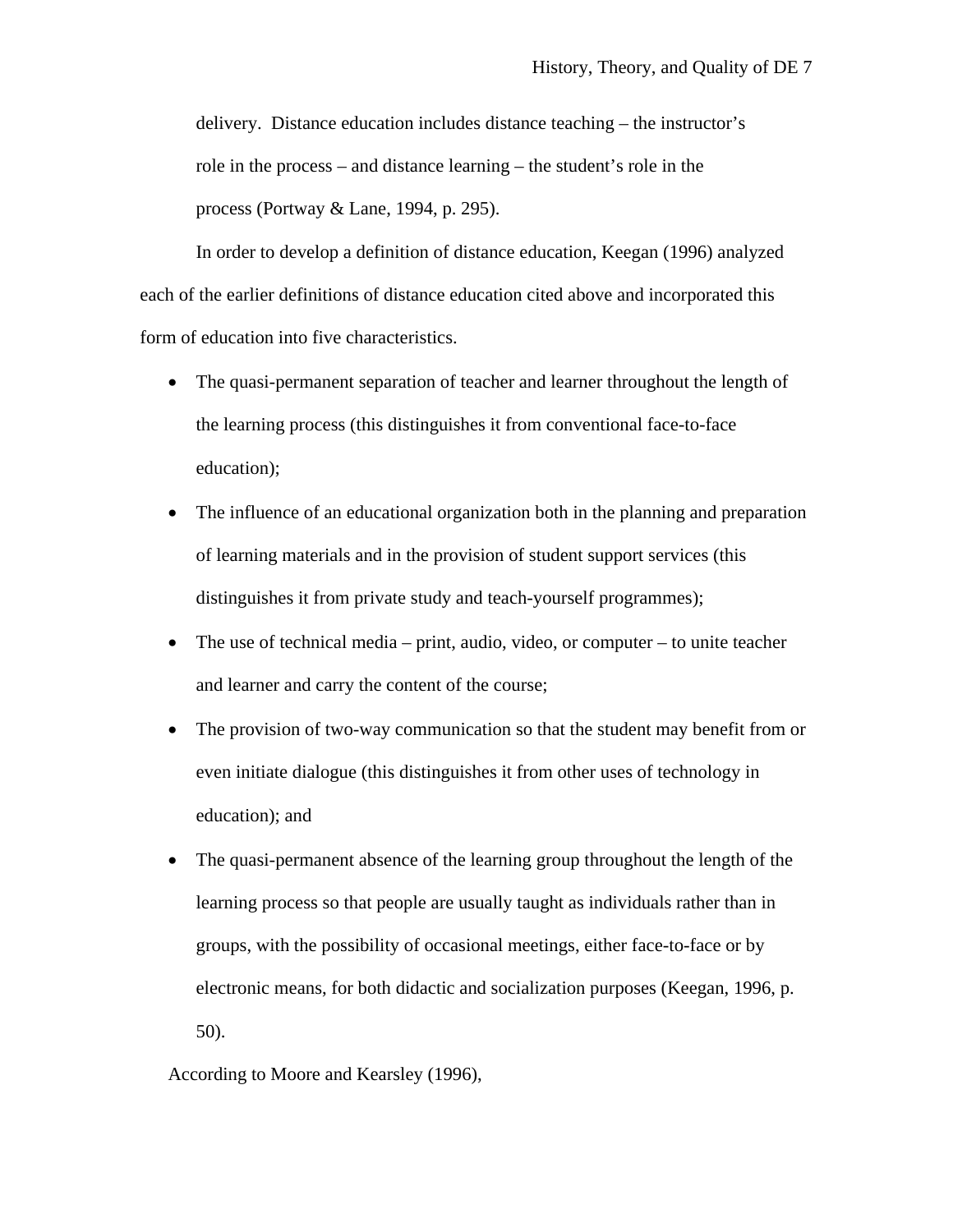Distance education is defined as planned learning that normally occurs in a different place and requires a well-defined system of delivery that includes modified teaching techniques, alternative modes for communication, including, but not limited to technology, as well as alternative administrative and organizational components (In Birnbaum, 2001, p. 1).

In a book entitled, *Distance Learning: Principles for Effective Design, Delivery and Evaluation,* Mehrotra, Hollister and McGahey (2001), define distance education as: Any formal approach to instruction in which the majority of the instruction occurs while educator and learner are not in each other's physical presence (p. 1).

 Lastly, Picciano's (2001) definition of distance education, as cited by Birnbaum, states,

Distance education uses three current and popular forms [of media]; (a) broadcast television, (b) two-way videoconferencing, and (c) asynchronous learning networks (Birnbaum, 2001, p. 4).

Asynchronous distance education "provide for multi-modal, Web-based delivery of instruction that can be reviewed by the student at any time" (Birnbaum, 2001, p. 4). This type of distance instruction allows students to access the materials, lectures, instruction, etc. from any place and at any time, as opposed to synchronous distance education.

It is evident from the varying definitions of distance education that as technology improves and the demand for interactive computer-based technologies increases, the idea of what distance education encompasses changes; however, the basic premises of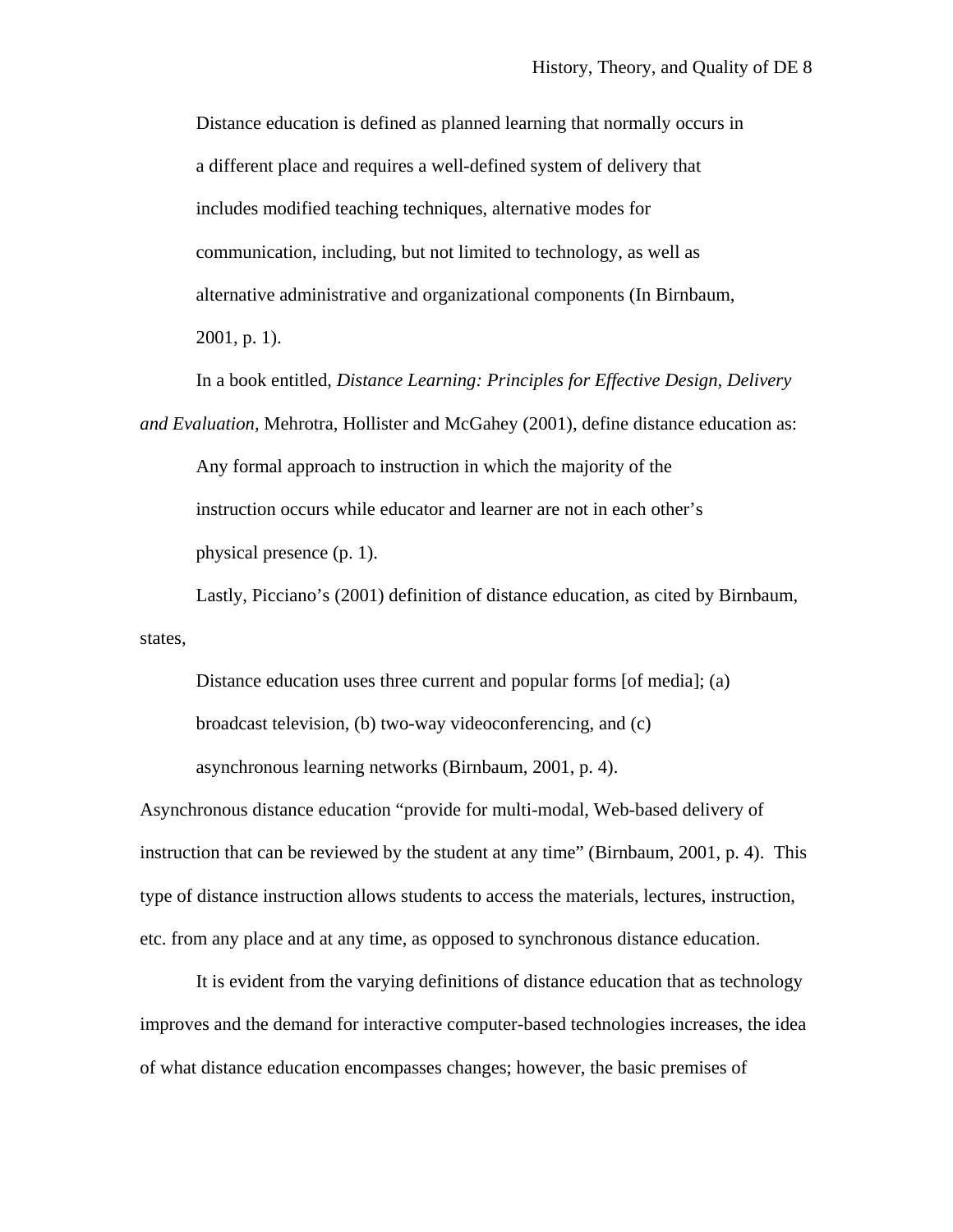distance education remain the same. Within the 10 years since the World Wide Web was developed for users to connect to the Internet, the possibilities for distance education seem practically limitless, and with these new possibilities, come new emerging definitions of distance education. From these definitions, new theories of distance education begin to emerge. Distance education theories will be discussed later in the literature review, but an example of a new emerging theory from a compilation of definitions and research will be given here. B. Holmberg (2003) introduced a new theory of distance education based on empathy in the 2003 Handbook *of Distance Education* (Moore and Anderson, 2003), and he built upon past attempts to formulate such a theory, along with the use of other definitions and theories proposed by numerous professionals (Holmberg 1983; 1985;1991; 1995b; 1997; 2001; Holmberg, Schuemer, & Obermeier, 1982; and elsewhere). In this new theory, Holmberg focuses on teaching, learning, and organization (or administration); the following is a summary of the theory:

- 1. Distance education mainly serves individual learners who cannot or do not want to make use of face-to-face teaching (i.e. usually working adults who wish to learn for career purposes or for personal development).
- 2. Distance learning is guided and supported by noncontinguous means, primarily preproduced course materials and mediated communication between students and a supporting organization (school, university, etc.) responsible for course development, instructional student-tutor interaction, counseling, and administration of the teaching-learning process inclusive of arrangements for student-student interaction. Distance education is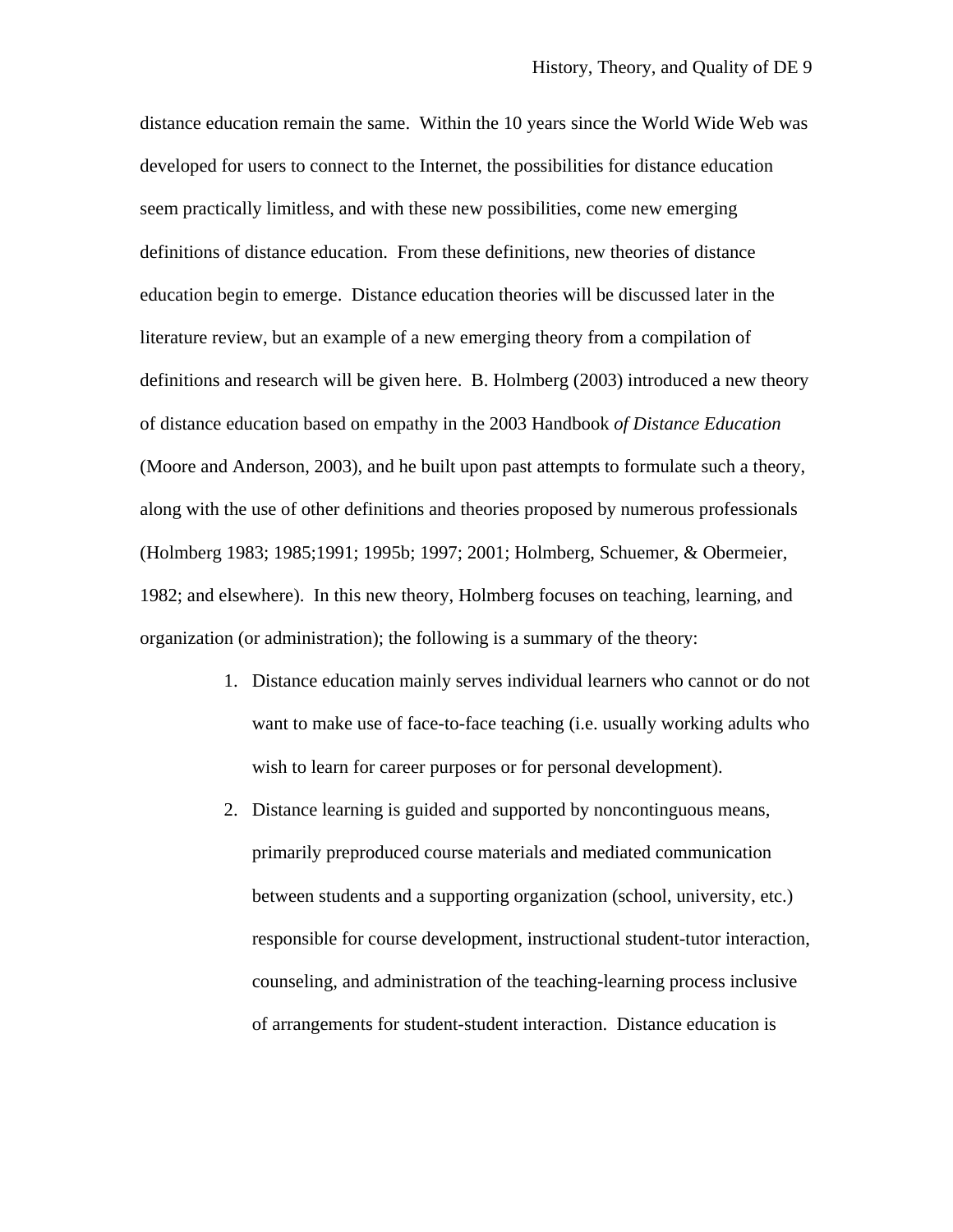open to behaviorist, cognitive, constructivist, and other modes of learning. It may inspire metacognitive approaches.

3. Central to learning and teaching in distance education are personal relations between the parties concerned, study pleasure, and empathy between students and those representing the supporting organization. Feelings of empathy and belonging promote the students' motivation to learn and influence the learning favorably. Such feelings are fostered by lucid, problem-oriented, conversation-like presentations of learning matter expounding and supplementing the course literature; by friendly mediated interaction between students, tutors, counselors, and other staff in the supporting organization; and by liberal organizational-administrative structures and processes. Factors that advance the learning process include short turnaround times for assignments and other communications between students and the supporting organization, suitable frequency of assignment submissions, and the constant availability of tutors and advisors (Holmberg, 2003, p. 81-82).

From this example, it should be apparent how one's definition of distance education could potentially shape an emerging theory of distance education, and it is also important to remember that although technology advancements are ever changing and will more than likely result in new ideas of distance education, the underlying concept of distance education remains the same, which is to educate individuals in a nontraditional environment (i.e. classroom-type setting) through a variety of media. Additionally, Hoffman (1996) notes that it may be more beneficial to look at ways in which to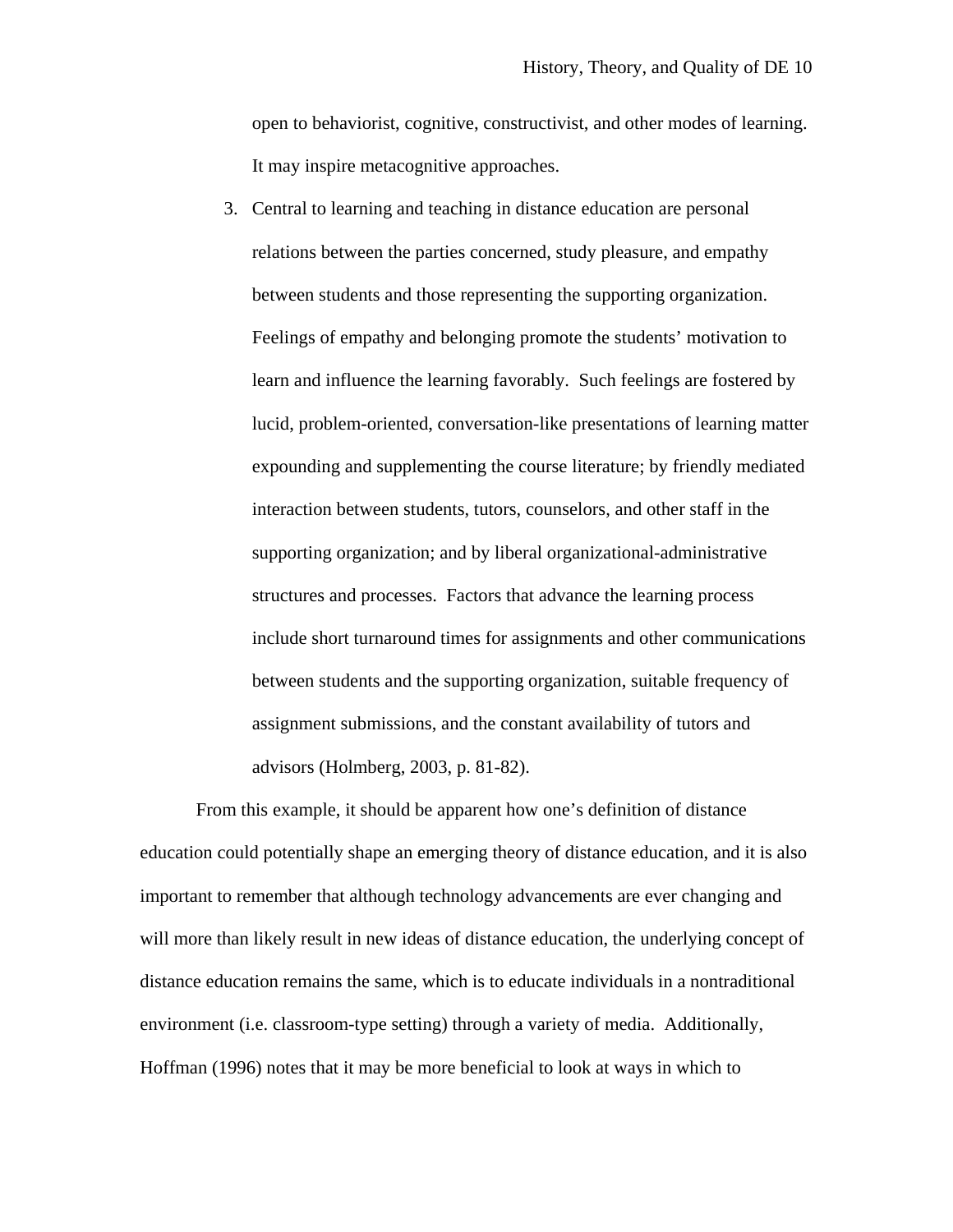converge the ideas of distance education with that of traditional education, rather then analyze definitions that differentiate between the two (In Hanson et al, 1997).

#### **History of Distance Education**

 Although there has been a recent explosion of distance education, particularly due to the new technologies available, the origin of distance education can be traced back to over 100 years ago (Hanson et al, 1997; Meyer, 2002; Birnbaum, 2001, Mehrotra et al, 2001). According to Moore (1990), distance education, referred to in Moore's writing as correspondence study, began in the late 1800's. Correspondence study was developed in Germany by two researchers named Charles Toussaint and Gustav Langenscheidt, who were both language teachers in Berlin (Watkins, 1991). Another pioneer of distance education is Englishman, Isaac Pitman. He taught shorthand via correspondence study in England in the 1840's (Verduin & Clark, 1991). The concept of correspondence study made its way to the United States in 1873, when Anna Eliot Ticknor founded a Bostonbased society named The Society to Encourage Studies at Home. Within 24 years, this society had attracted approximately 10,000 students (Watkins, 1991).

 The state of New York authorized academic degrees through the Chautauqua College of Liberal Arts from 1883-1891 to students completing the required correspondence courses. Support for the new educational method is apparent in Yale Professor William Rainey's comments about correspondence study [distance education].

The student who has prepared a certain number of lessons in the correspondence school knows more of the subject treated in those lessons, and knows it better, than the student who has covered the same ground in the classroom. The day is coming when the work done by correspondence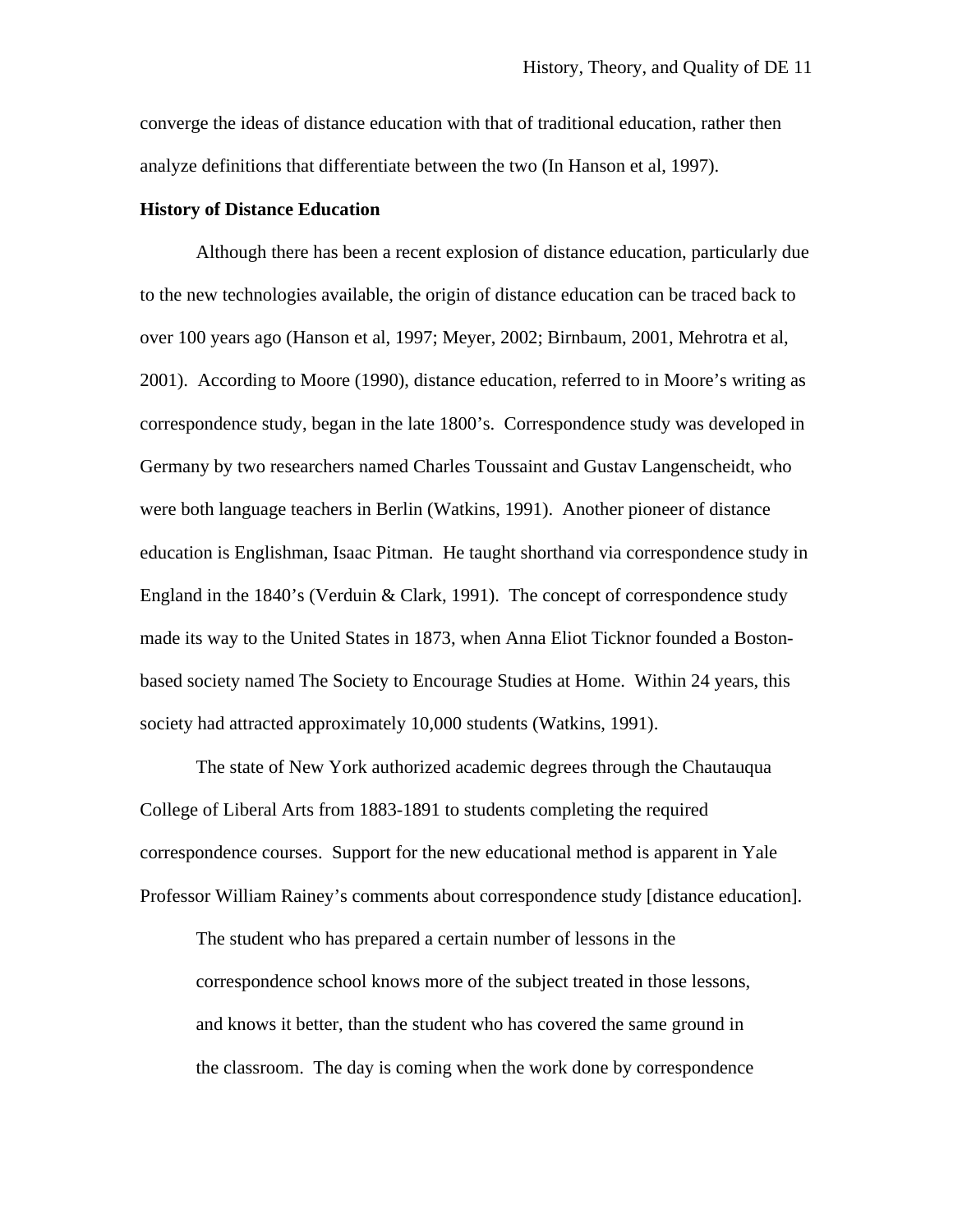will be greater in amount than that done in the classrooms of our academies and colleges; when the student who shall recite by correspondence will far outnumber those who make oral recitations (Watkins, p. 4).

Since the early 1900's, distance education has been incorporated into the practices of many institutions, as has the traveling of faculty to meet students off campus to conduct educational instruction (Moore, 1990). According to Meyer (2002), in order to help alleviate the demands of travel for faculty and students, institutions began utilizing available technologies, such as audio connections (i.e. telephones), videotapes, and television, to conduct distance education efforts. These types of delivery methods and media continued to be used, as distance education began to grow as a form of education.

Beginning in the 1980's, satellite telecommunications used to transmit broadcasting of lectures and instruction to off-campus locations became a popular way to conduct distance education. From the late 1980's to the 1990's, microwave-based interactive video was utilized, and this method of educational delivery was used until land-based interactive video was developed and used in the late 1990's. When the Internet and the World Wide Web became available, "a growing comprehension that education need not be site- or time-bound" began to develop throughout university and college settings.

As noted by Meyer (2002), research conducted by the National Center for Education Statistics (1999) indicated that higher education institutions offering distance education courses from Fall 1995 to academic year 1997-98 increased from 33 percent to 44 percent. Seventy-two percent of two-year public institutions and 79% of four-year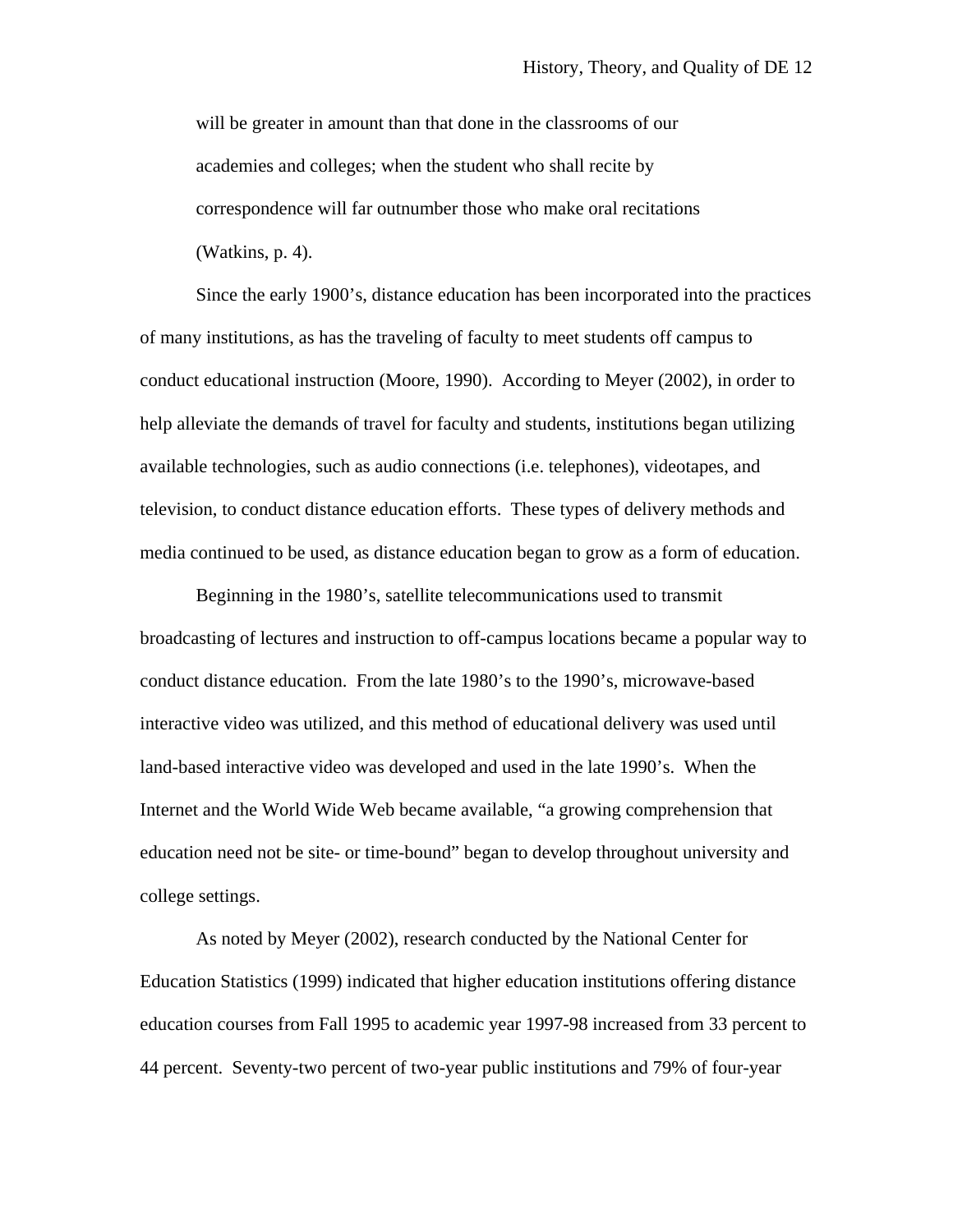institutions offered distance education courses. Within the same time period, the study reported that the number of degree or certificate programs and courses doubled from 860 to 1,520 programs and from 25,730 to 52,270 courses. Student enrollment experienced a two-fold increase, from 753,640 to 1.6 million. Additionally, Internet use increased to 60% of institutions during 1997-1998. Meyer's (2002) analysis of the study indicates that "this doubling of effort (courses and programs) and student response from 1995 to 1997-1998 is a tribute to institutional entrepreneurialism, even though at times the demand for and potential seen for Web-based distance education outpaced what higher education could currently provide" (p. 3). Another study that reveals the increase in distance education course offerings in higher education was conducted by Green (2001), and the results of this project, entitled The Campus Computing Project: 2001 Results in Claremont, CA, indicated that during the time of the study, 55% of college campuses provided web-based course registration and 56% offered courses that are taught completely online. The increasing percentages of distance education offerings indicate that the support of distance education from institutions of higher education has only increased from year to year.

Support for distance education goes well beyond the university/college setting. According to Mingle's (1998) report entitled, *New Technology Funds: Problem or Solution*, in 1996-1997, legislatures appropriated over \$370 million to technology applications in higher education. In a report by the National Education Association (1997) entitled, *Going the Distance: State Legislative Leaders Talk about Higher Education and Technology*, state legislatures indicate their support for distance education to help improve access, student learning, cost of higher education, and productivity of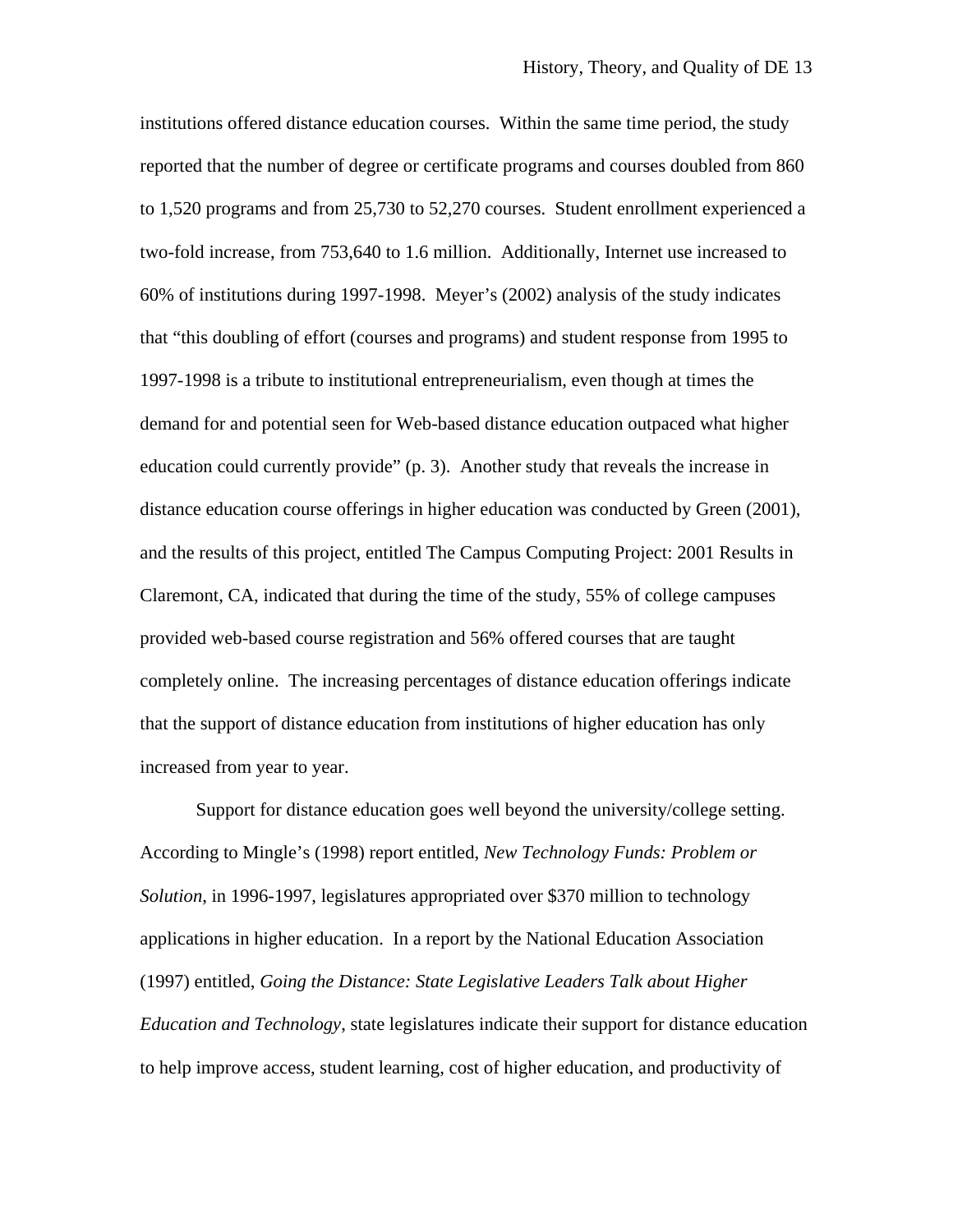administration and faculty efficiency. In 1999, the National Governor's Association published *Transforming Learning through Technology*, and in 2001, the association developed two additional reports on the use of technology in postsecondary education and in the workforce, which provided information on how governors can benefit from investing in technology applications in the educational and worksite settings (National Governor's Association, 1999, 2001a, 2001b.). Lastly, in a U.S. Department of Education Agenda Project (2000), ideas on how to improve the Higher Education Act was contemplated, and within this report, distance education was given high priority and the importance of department support in adopting the ideas surrounding distance education was emphasized. As noted by Meyer (2002), "the support of the federal government has been essential in the effort to revise current regulations to remove barriers to new forms of distance education and to extend federal benefits (i.e. student aid) to distance education students," although this role is more constrained than the state government role (p. 5).

#### **Brief Overview of Distance Education Theories**

 The opening sentence in the 2003 *Handbook of Distance Education* states, "America's approach to distance education has been pragmatic and atheoretical" (Saba, 2003, p. 3). In addition, Charles Wedemeyer, a theorist who has made notable contributions in the area of distance education theory, claims that distance education has yet "to develop a theory related to the mainstream of educational thought and practice" (Keegan, 1996, p. 56). As noted by Saba (2003), distance education's roots in the United States date back to the 1800's; however, the first scholarly journal, *The American Journal of Distance Education*, was not started until 1987, by Michael G. Moore. This journal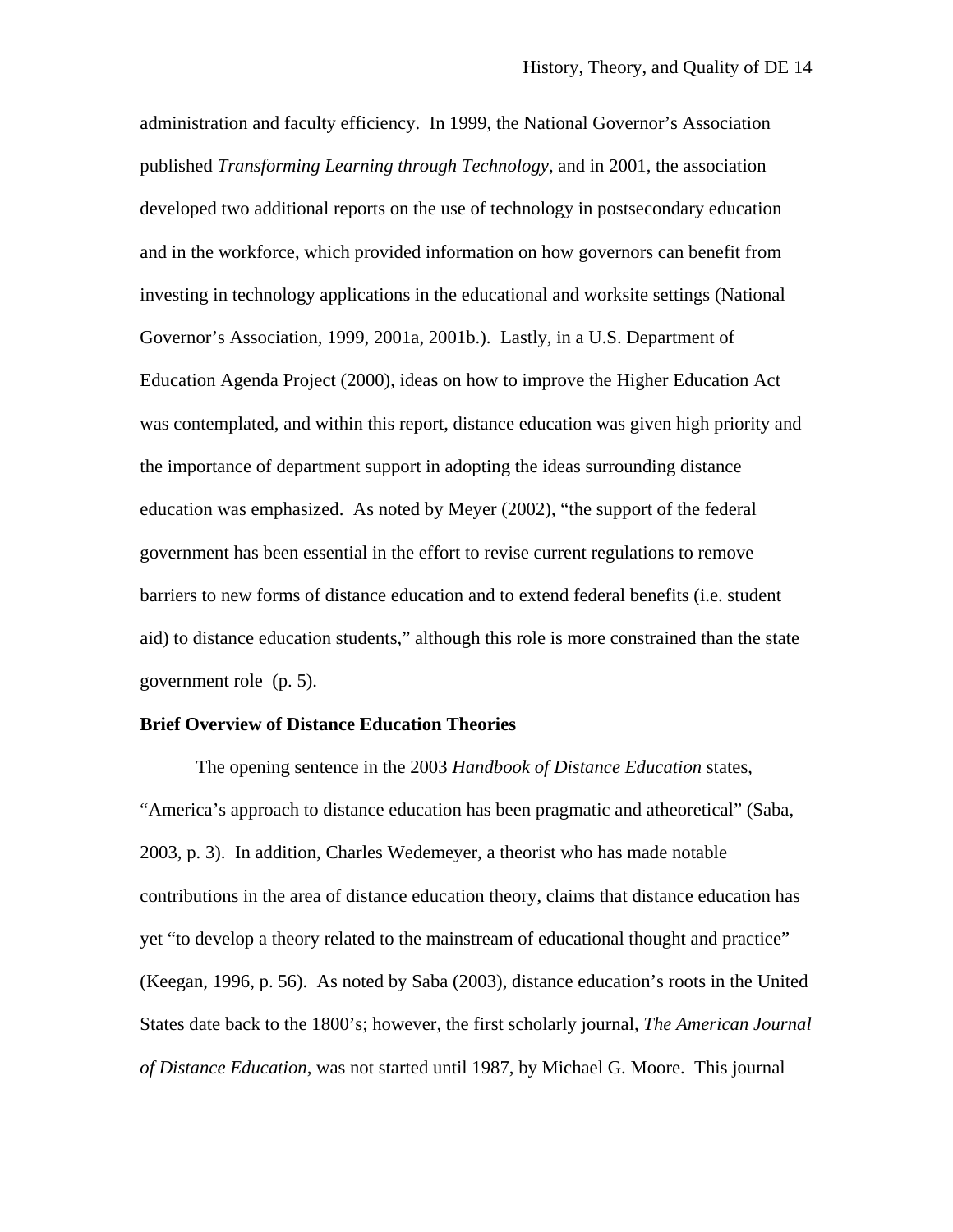and the symposia of the American Center for the Study of Distance Education, organized by Moore, emphasize the importance of distance education theory and recognize the contributions of research and practice in the discipline of distance education (Saba, 2003).

 Distance education theories, developed from leading scholars in the discipline, such as Holmberg, Wedemeyer, Moore and Peters, can be categorized into three broad groups (Keegan, 1996; Saba, 2003).

- 1. *Theories of autonomy and independence*. Borje Holmberg, Charles Wedemeyer, Rudolf Delling, and Michael G. Moore developed theories of distance education that placed the learner in the middle of the educational process (Keegan, 1996; Saba, 2003). According to Saba (2003), "the centrality of the learner is one of the distinguishing features of distance education, and understanding this fact is essential for discerning why it is essentially different from other forms of education" (p. 4).
- 2. *Theory of industrialization*. Otto Peters, Desmond Keegan, Randy Garrison, and John Anderson are theorists in distance education that have developed theories that are mainly interested in how the field functions and how it is organized. Structural concerns and issues (e.g. industrialization) are the main foci of this group of theories, along with how those issues influence the teaching and learning process (Keegan, 1996; Saba, 2003).
- 3. *Theories of interaction and communication.* Contemporary ideas and views of Holmberg, John A. Baath, Kevin C. Smith, David Stewart, and John S. Daniel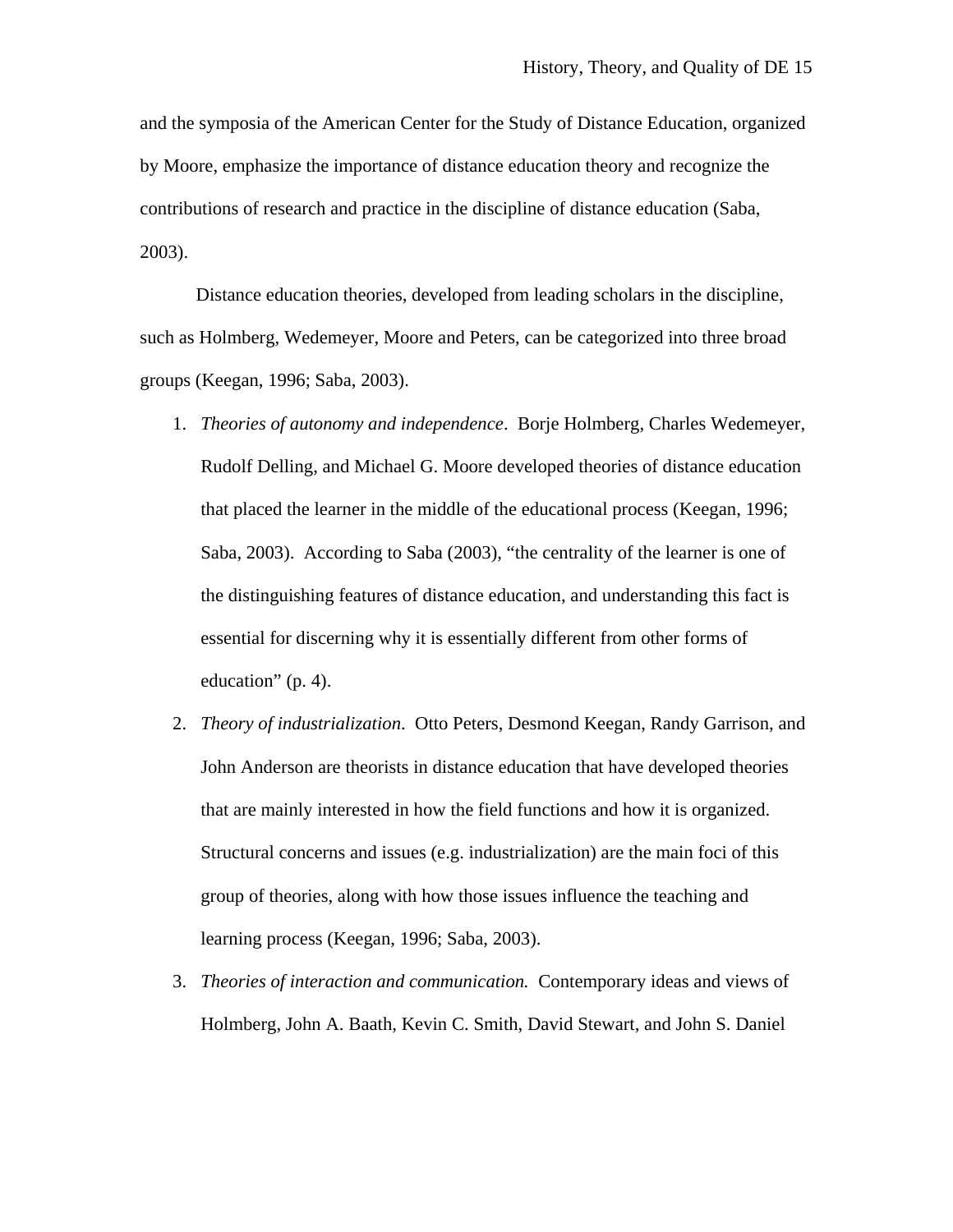highlight the constructs of interaction and communication as important factors in distance education (Keegan, 1996).

In order to better understand the ideas behind the development of each type of distance education theory, descriptions of several well-known theories are given in the following sections.

#### *Theory of Independent Study by Charles Wedemeyer*

 For Wedemeyer (1981,see Saba), the fundamental nature of distance education is "a distinct 'nontraditional' type of education," which focuses on the independence of the student learner (Keegan, 1996, Saba, 2003). The ideal distance education system that encompasses what Wedemeyer believed to be the essence of distance education is made up of ten characteristics. In order to emphasize independence and autonomy, the system should:

- be capable of operation any place where there are students or even only one student – whether or not there are teachers at the same place at the same time;
- place greater responsibility for learning on the student;
- free faculty members from custodial-type duties so that more time can be given to truly educational tasks;
- offer students and adults wider choices (more opportunities) in courses, formats, methodologies;
- use, as appropriate, all the teaching media and methods that have been proved effective;
- mix and combine media and methods so that each subject or unit within a subject is taught in the best way known;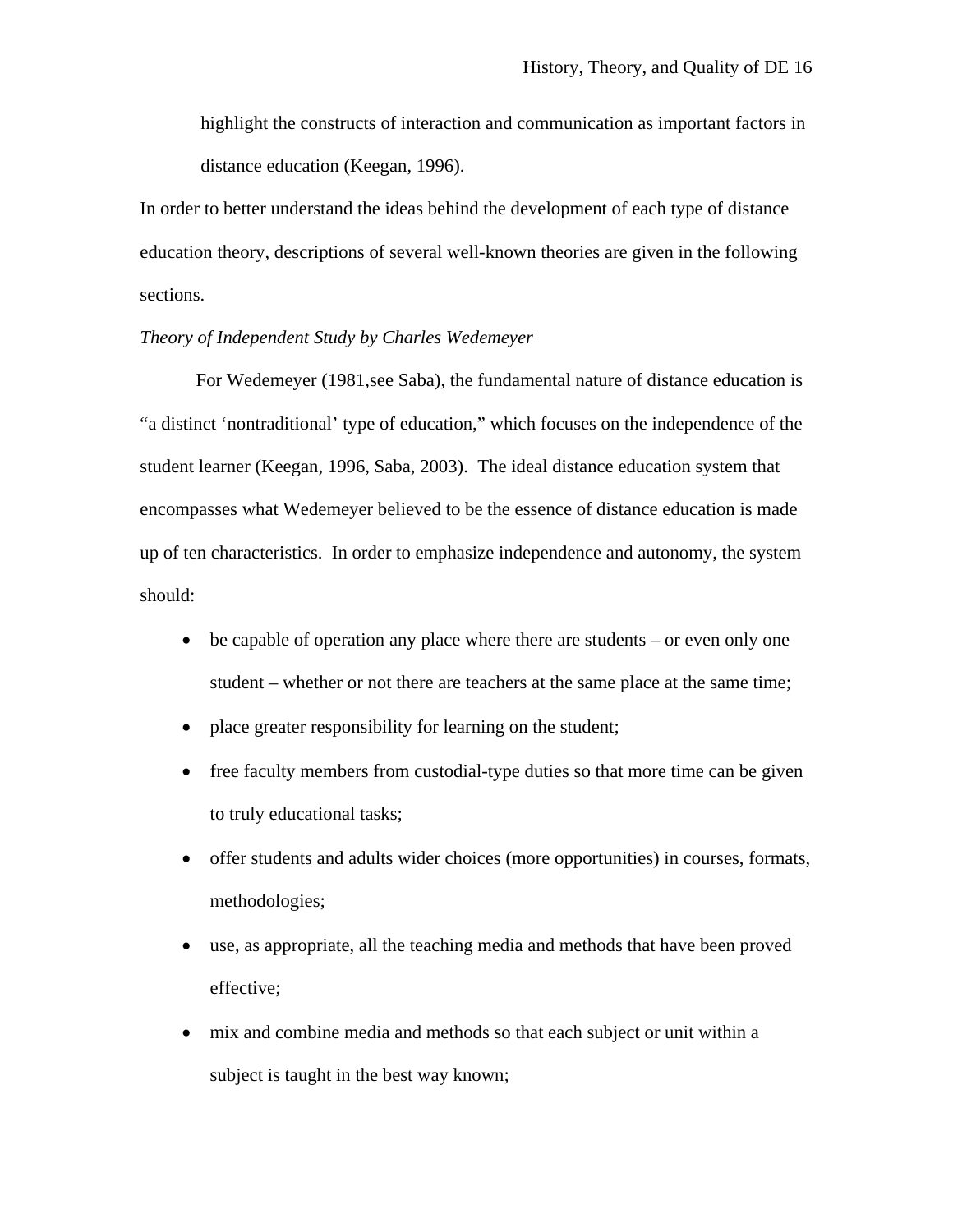- cause the redesign and development of courses to fit into an "articulated media program";
- preserve and enhance opportunities for adaptation to individual differences;
- evaluate student achievement simply, not be raising barriers concerned with the place, rate, method, or sequence of student study; and
- permit students to start, stop, and learn at their own pace (In Keegan, 1986, p. 63).

Additionally, Wedemeyer indicated four essential elements involved in every teachinglearning scenario: a teacher, a learner(s), communications system, and information to be taught or learned. His philosophy of successful distance education efforts included the development of a relationship between the teacher and the student (Hanson et al, 1997); however, Wedemeyer's proposal on the separation of teaching from learning, included the following six characteristics of independent study:

- The student and teacher are separated.
- The normal processes of teaching and learning are carried out in writing or through some other medium.
- Teaching is individualized.
- Learning is made convenient for the student in his own environment.
- The learner takes responsibility for the pace of his or her own progress, with freedom to start and stop at any time (In Keegan, 1986, p. 64).

### *Theory of Independent Study – Michael G. Moore*

 Building on the work of Wedemeyer, Moore (1983) formulated a theory that investigates two variables in distance education programs: learner autonomy and distance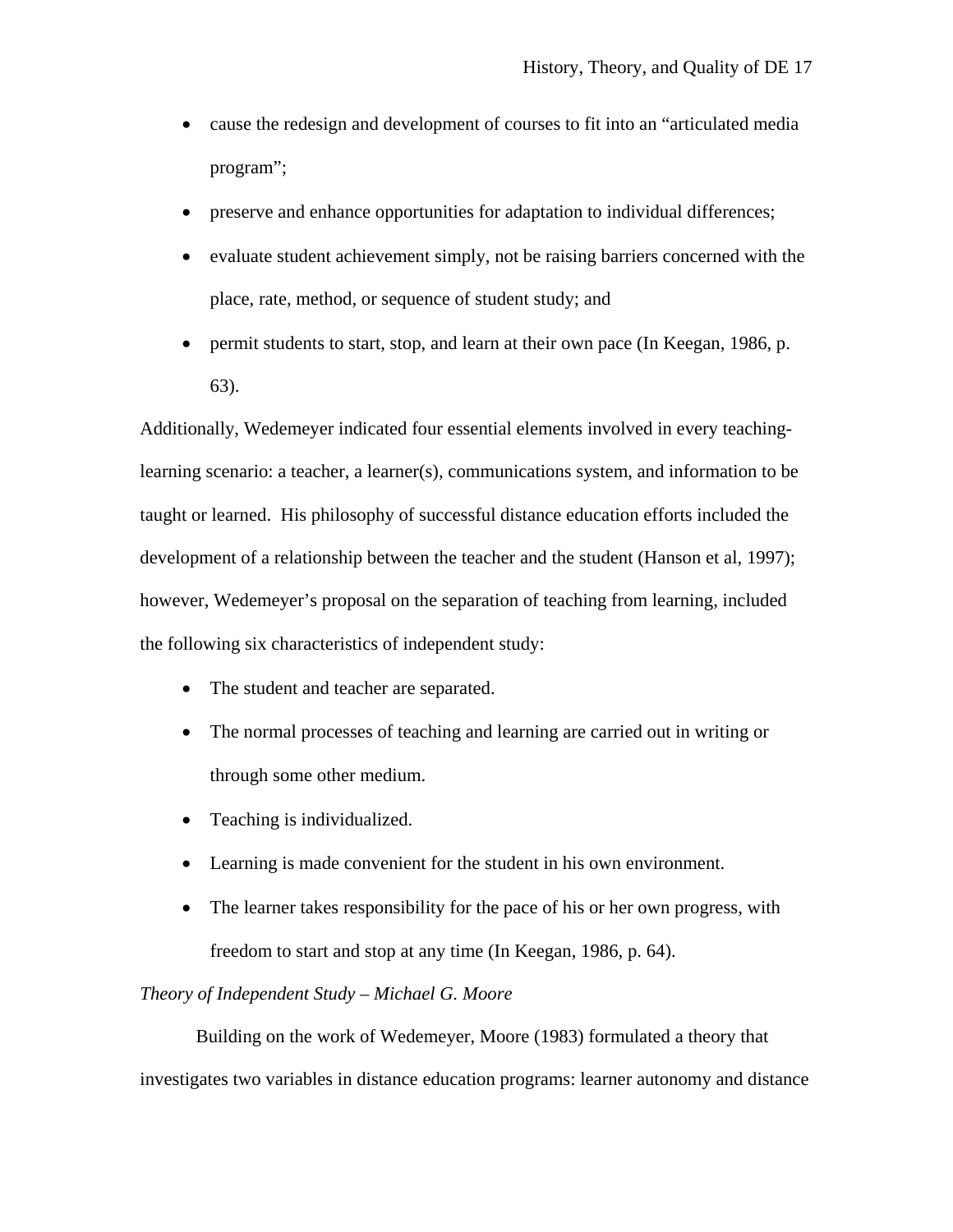between learner and teacher (Hanson et al, 1997). The latter variable became known as "transactional distance", which is used to define the unique relationship between the student learner and the teacher (Saba, 2003). For Moore, two factors are the essence of 'distance' – two-way communication (dialog) and the level of responsiveness to the needs of the individual learner (structure) (Hanson et al, 1997). According to Saba (2003), "Moore's concept of transactional distance is important because it grounds the concept of distance in education in a social science framework and not in its usual physical science interpretation…this is a significant paradigm shift" (p. 5).

 The second part to Moore's theory involves learner autonomy; due to the distance between the teacher and the learner, a distance education student must accept responsibility for the learning process. Moore categorizes distance education programs into two categories: (1) learner-determined or "autonomous" and (2) teacher-determined or "non-autonomous" (Hanson et al, 1997). In order to determine to degree of autonomy, Moore utilizes the following three questions:

- Is the selection of learning objectives in the program the responsibility of the learner or of the teacher (autonomy in setting of objectives)?
- Is the selection and use of resource persons, of bodies and other media, the decision of the teacher or the learner (autonomy in methods of study)?
- Are the decisions about the method of evaluation and criteria to be used made by the learner or the teacher (autonomy in evaluation)? (Keegan, 1986, p. 75).

## *Theory of Industrialization – Otto Peters*

 Peters (1988, 1994) theory of industrialization incorporates the idea that distance education is an industrialized method of teaching and learning, which can reach a mass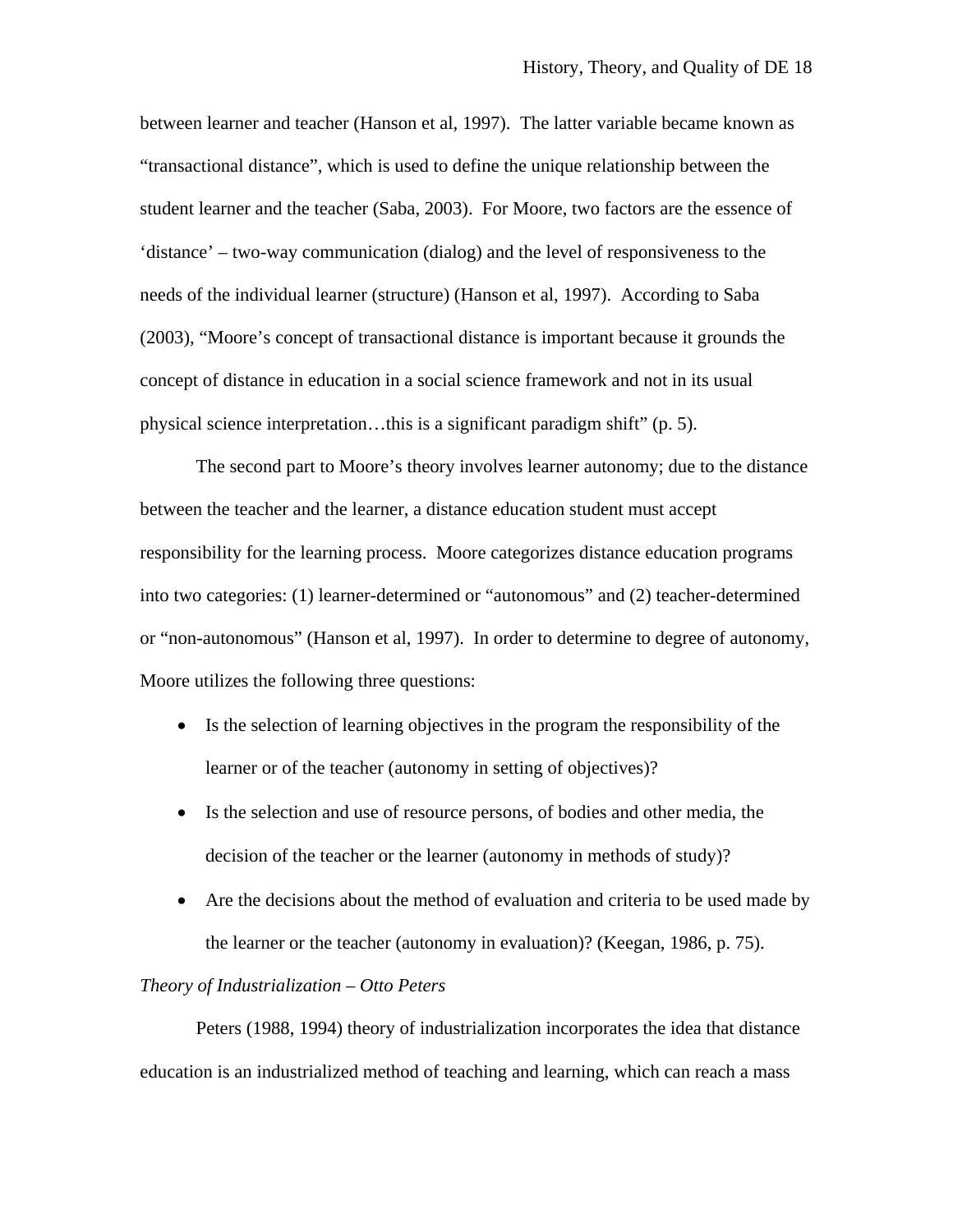audience (Hanson et al, 1997; Saba, 2003). He compares distance education to the industrial production of goods, and in 1988, he introduced new terminology to be used in analyzing distance education.

- Rationalization: the utilization of methodical measures to decrease the amount of input of power, money, and time that is required (Hanson et al, 1997). In distance education, "ways of thinking, attitudes, and procedures can be found which only established themselves in the wake of an increased rationalization in the industrialization of production processes" (Peters, 1988, p. 98).
- Division of labor: the dividing of duties or tasks into simpler subtasks (Hanson et al, 1997). With distance education, all tasks, such as conveying information, assessment and performance recording, are conducted by individuals separately. Peters (1988) stated, "the division of labor is the main prerequisite for the advantages of [distance education] to become effective" (p. 100).
- Mechanization: without machines, distance education would not be possible (Peters, 1988). "Duplicating machines and transport systems are prerequisite, and later forms of distance learning have the additional facilities of modern means of communication and electronic data processing installations" (p. 101).
- Assembly line: workers usually remain stable, and the objects on which they are working move past them (Hanson et al, 1997). This is similar to instruction materials in distance education, because they are "designed,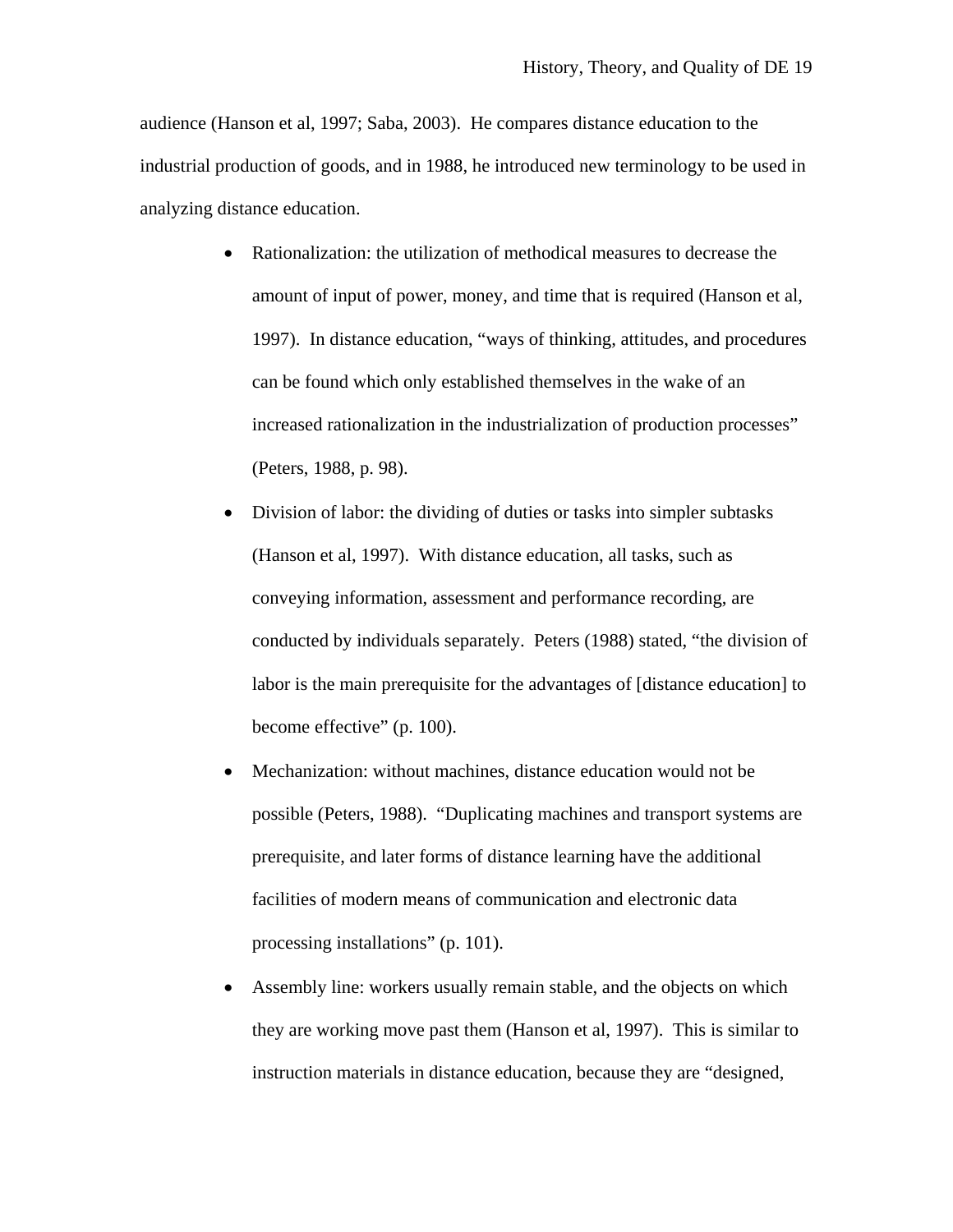printed, stored, distributed, and graded by specialists" (Hanson et al, 1997, p.10).

- Mass production: large quantities of good production. According to Peters (1988), the demand of distance education outweighs the supply in universities and colleges; therefore, large-scale operations, which are not common with traditional classes, have become the trend. Peters claims that such operations can help to enhance quality. He stated, "the large number of courses produced forces distance teaching organizations to analyze the requirements of potential distance learners far more carefully than in conventional teaching and to improve the quality of the courses" (Peters, 1988, p. 103).
- Preparatory work: this involves determining "how workers, machines and materials can usefully relate to each other during each phase of the production process." Peters (1988) indicated that he believes that success of distance education depend on a "preparatory phase." "It concerns the development of the distance study course involving experts in the various specialist fields with qualifications also often higher than those of other teachers involved in distance study" (p. 104).
- Planning: includes the "system of decisions which determines an operation prior to it being carried out." Peters (1988) notes the high importance of planning, due to the fact that "the contents of correspondence units, from the first to the last, must be determined in detail, adjusted in relation to each other and represented in a predetermined number of correspondence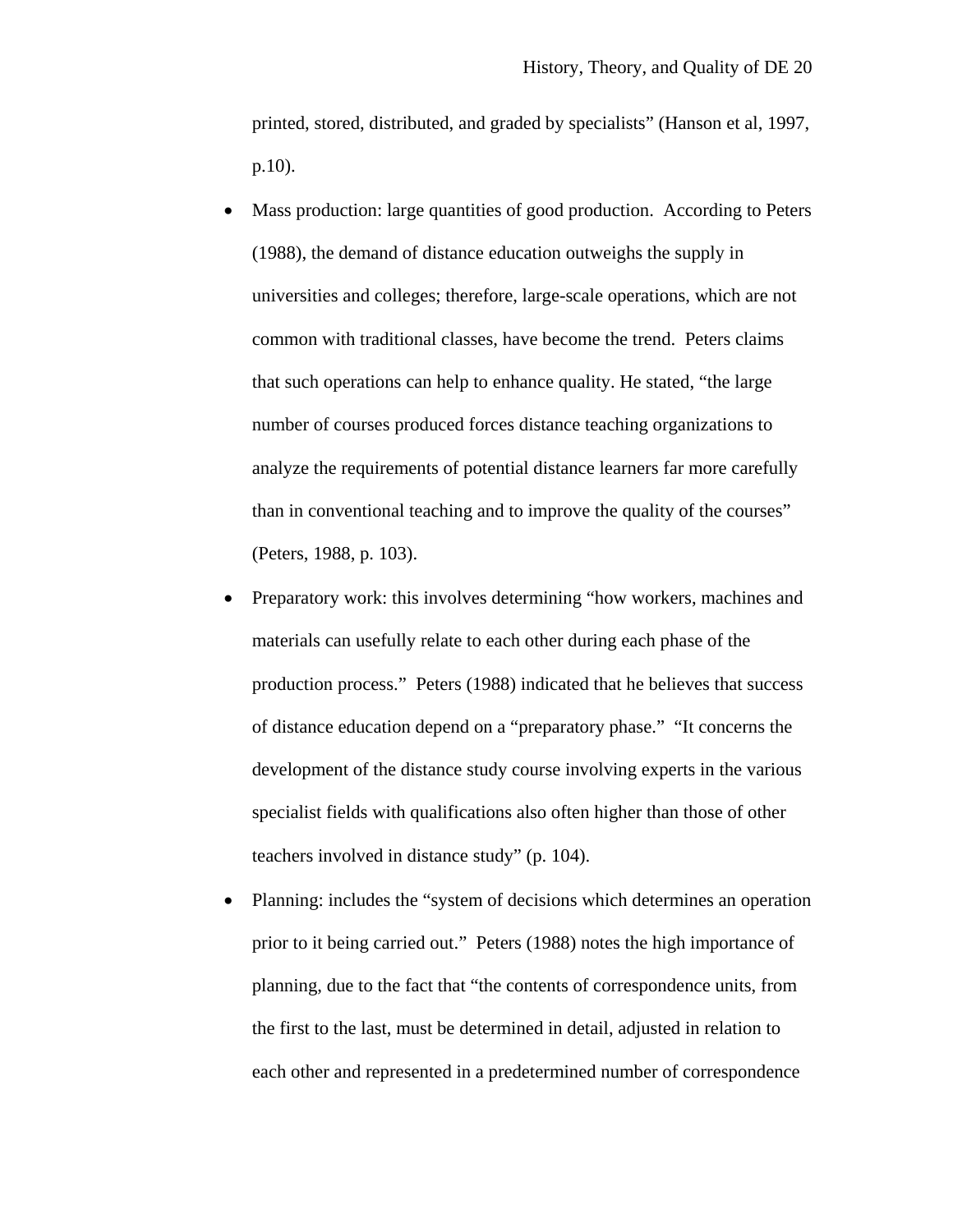units. The importance of planning is even greater when residential study is a component of a distance education program" (p. 104).

- Organization: Peters (1988) defines this construct as"creating general or permanent arrangements for purpose-oriented activity." He claims that "organization makes it possible for students to receive exactly predetermined documents at appointed times, for an appropriate university teacher to be immediately available for each assignment sent in" (p. 105). The concept of organization is "optimized in large distance education programs" (Hanson et al, 1997, p.10).
- Scientific control methods: Peters (1988) indicates that these are the methods by which "work processes are analyzed systematically, particularly by time studies, and in accordance with the results obtained from measurements and empirical data the work processes are tested and controlled in their elementary details in a planned way, in order to increase productivity, all the time making the best possible use of working time and the staff available" (p. 106).
- Formalization: In order to have successful distance education, the phases of the manufacturing process must be predetermined exactly, and this is termed formalization (Peters, 1988; Hanson et al., 1997).
- Standardization: restricts the "number of types of one product, in order to make these more suitable for their purpose, cheaper to produce and easier to replace." A characteristic of distance education is that "not only is the format of the correspondence units standardized, [so is] the stationery for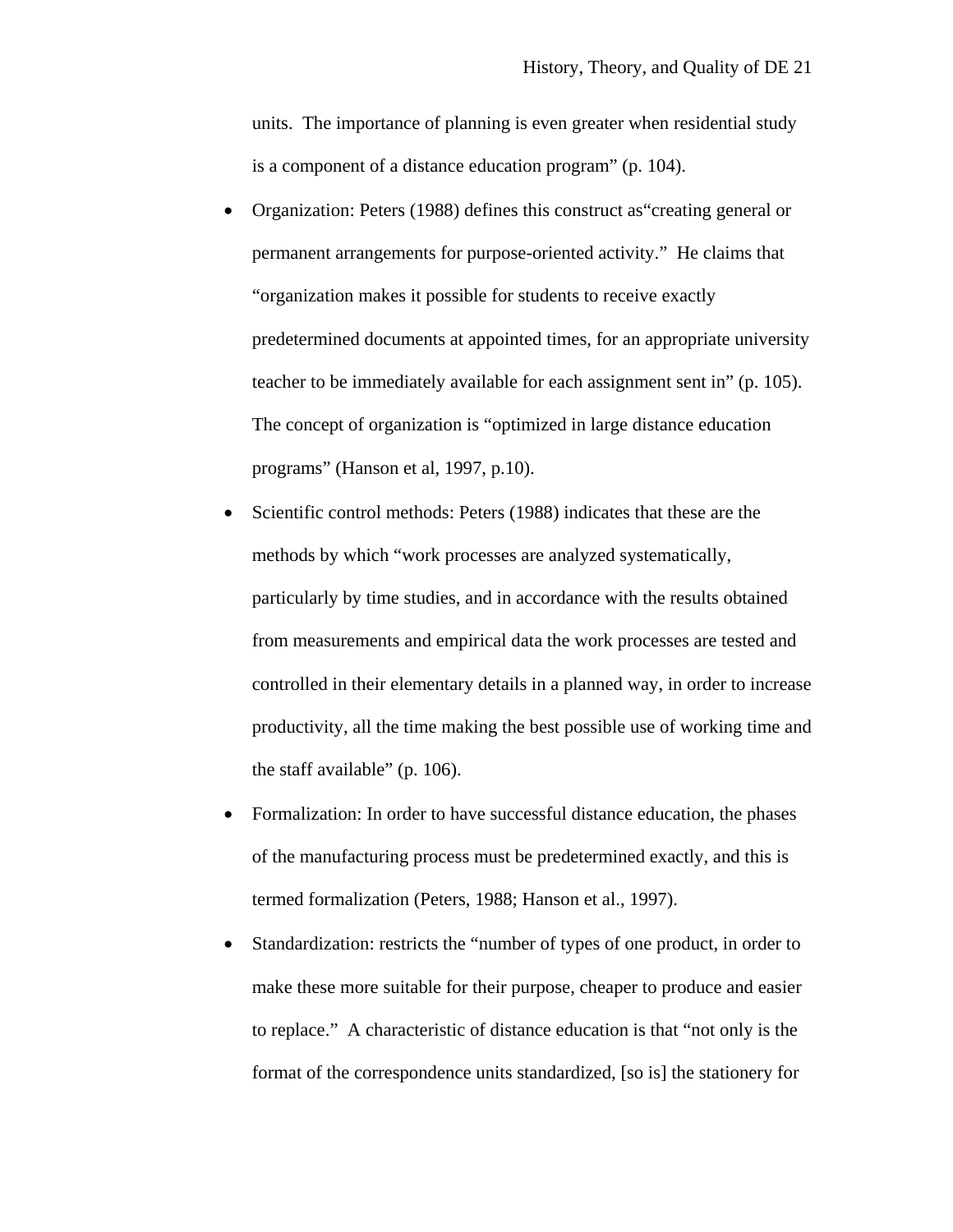written communication between student and lecturer, and the organizational support, as well as each single phase of the teaching process, but also the academic contents" (p. 107).

- Change of function: changing of the roles of workers within the production process (Hanson et al, 1997). " The original role of provider of knowledge in the form of the lecturer is split into that of study unit author and that of marker; the role of counselor is allocated to a particular person or position. Frequently, the original role of lecturer is reduced to that of a consultant whose involvement in distance teaching manifests itself in periodically recurrent contributions" (p. 108).
- Objectification: the decrease of the "subjective element which used to determine" the work of craftsmen (p. 108). According to Peters (1988), in distance education, "most teaching functions are objectified as they are determined by the distance study courses as well as technical means. Only in written communication with the distance learner or possibly in a consultation or the brief additional face-to-face event on campus has the teacher some individual scope left for subjectively determined variants in …teaching method" (p. 109).
- Concentration and centralization: Due to the large amount of capital needed for large-scale productions, the trend has been to established "large industrial concerns with a concentration of capital, a frequently centralized administration, and a market that is not seldom monopolized" (p. 109). According to Hanson and colleagues (1997), "it is more economical to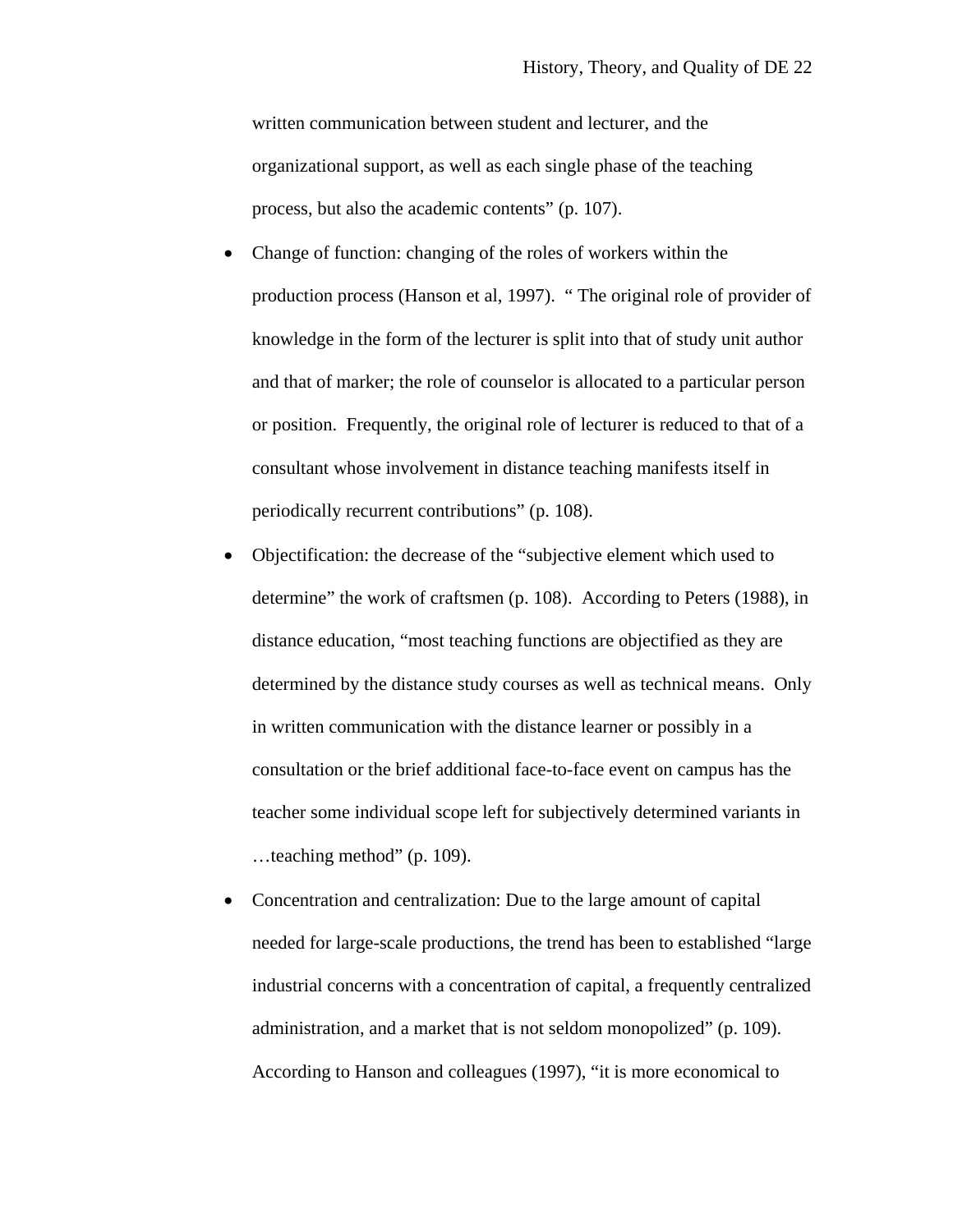establish a small number of such institutions serving a national population, rather than a larger number of institutions serving regional populations (p. 11).

Peters' theory of industrialization has received much attention, and according to Saba (2003), "industrialization has been a feature of distance education for many years…in fact, it is hard to imagine distance education without some elements of industrialization" (p. 5). However, with the development and use of the Internet in the recent years, a potential for a "postindustrial form of education" has led to criticisms of the theory of industrialization (Saba, 2003, p. 6).

Garrison and Anderson (1999), built their research around the distinction between the role of what Daniel's (1998) research terms the "mega university" and research universities. This research also draws on "Schramm's (1977,), distinction between 'big media' and 'little media'" (Saba, 2003, p. 6). Garrison and Anderson (1999), "argued that, whereas mega universities might rely on big media to respond to a mass audience, research universities might rely on little media to offer a seemingly postindustrial form of education, or 'little distance education' (LDE)" (Saba, 2003, p. 6).

 Due to the emergence of a postmodern era in the area of distance education, Peters changed his definition of distance education from…

A rationalized method – involving the division of labor – of providing knowledge which, as a result of applying the principles of industrial organization as well as the extensive use of technology, thus facilitating the reproduction of objective teaching activity in any numbers, allows a large number of students to participate in university study simultaneously,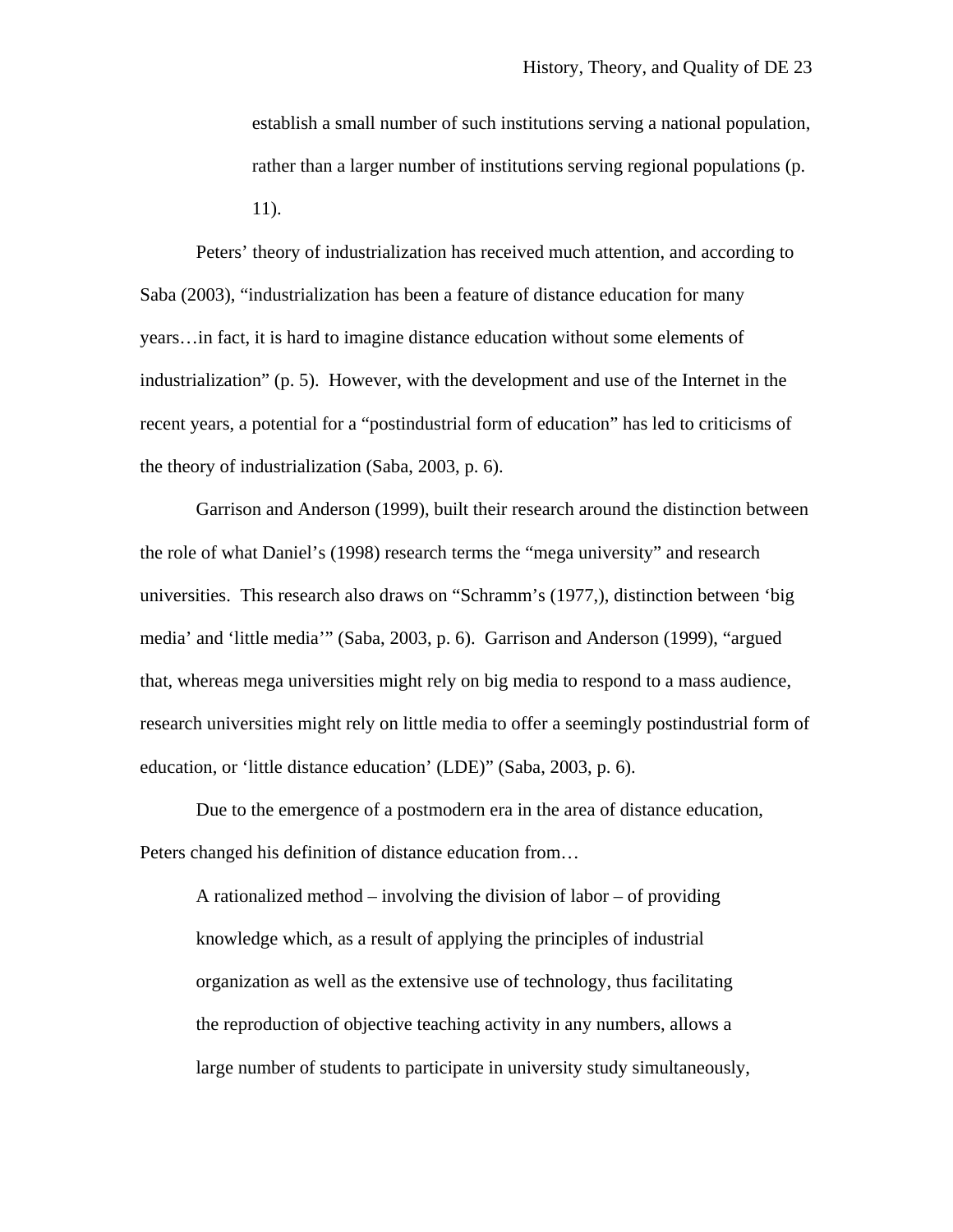regardless of their place of residence and occupation (Peters, 1967, p. 125,

see Saba)

…to the following extended definition of distance education, which acknowledges the postindustrial era:

Distance education can be defined as a complex, hierarchical, nonlinear,

dynamic, self-organized, and purposeful system of learning and teaching

(In Saba, 2003, p. 12).

#### *Theory of Interaction and Communication – Borje Holmberg*

 In 1986, Holmberg developed a theory of distance education that fits into the classification of a communication theory. The following are seven background assumptions for this theory:

- The core of teaching is interaction between the teaching and learning parties; it is assumed that simulated interaction through subject-matter presentation in preproduced courses can take over part of the interaction by causing students to consider different views, approaches and solutions to generally interact with a course.
- Emotional involvement in the study and feelings of personal relation between the teaching and learning parties are likely to contribute to learning pleasure.
- Learning pleasure supports student motivation.
- Participation in decision-making concerning the study is favorable to student motivation.
- Strong student motivation facilitates learning.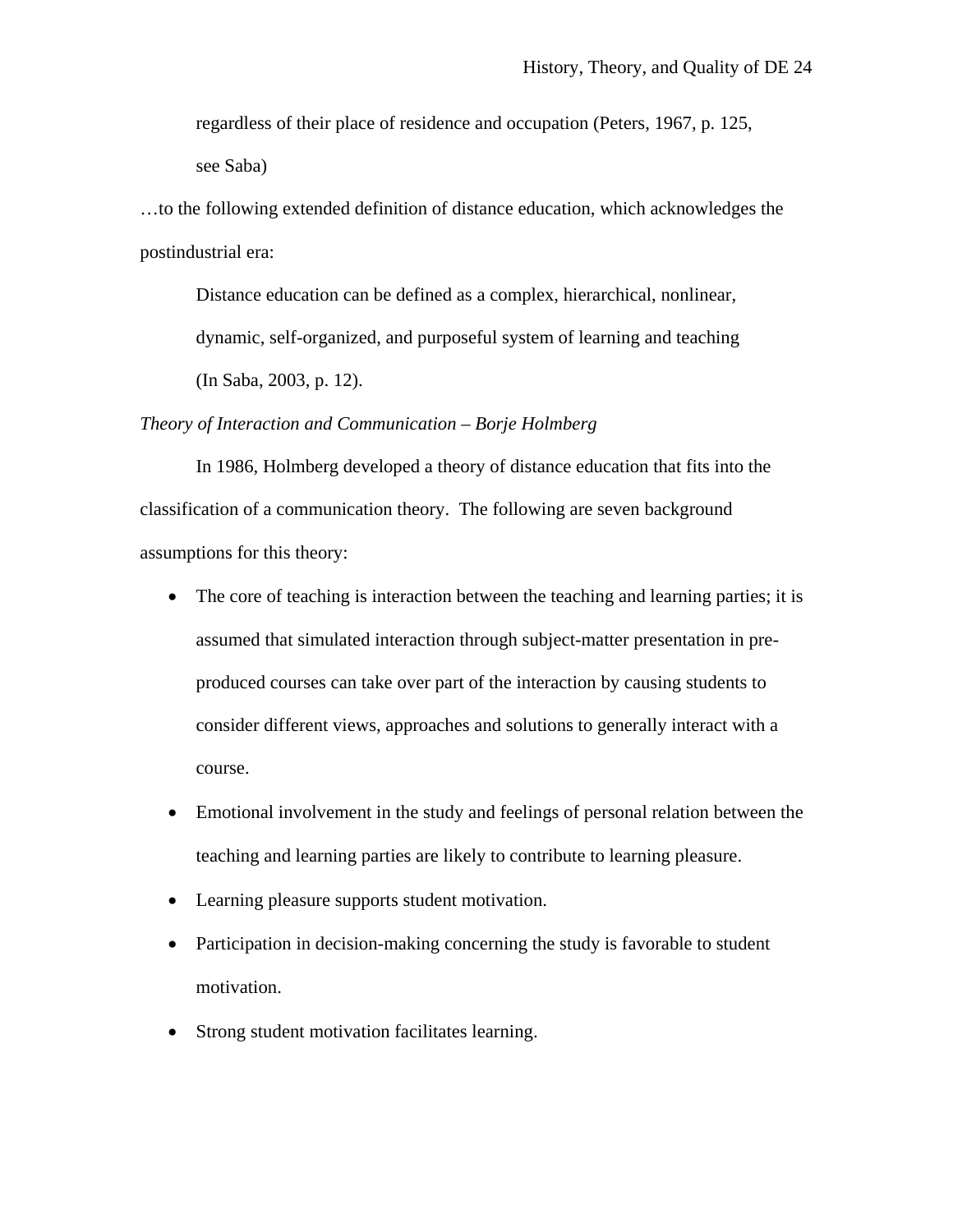- A friendly, personal tone and easy access to the subject matter contribute to learning pleasure, support student motivation and thus facilitate learning from the presentations of pre-produced courses, i.e. from teaching in the form of one-way traffic simulating interaction, as well as from didactic communication in the form of two-way traffic between the teaching and learning parties.
- The effectiveness of teaching is demonstrated by students' learning of what has been taught. (Holmberg, 1986, p. 123).

In 1986, Holmberg formed his "normative teaching theory" from the above assumptions: Distance teaching will support student motivation, promote learning pleasure and make the study relevant to the individual learner and his/her needs, creating feelings of rapport between the learner and the distance – education institution (its tutors, counselors, etc.), facilitating access to course content, engaging the learner the activities, discussions and decisions and generally catering for helpful real and simulated communication to and from the learner. (Holmberg, 1986, p. 123).

In 1995, Holmberg developed an expanded and more comprehensive theory of distance education, and it is divided into eight different parts. This new theory incorporates concepts, such as the idea of the centralized learner, student freedoms and independence, the concept of free access to learning opportunities and equity, mediated communication and deep learning, personal relationships, study pleasure and empathy between students and instructors, and the idea of serving conceptual learning and problem learning (Holmberg, 1995). The new theory also emphasizes that "distance education is open to behaviorist, cognitive, constructivist, and other modes of learning"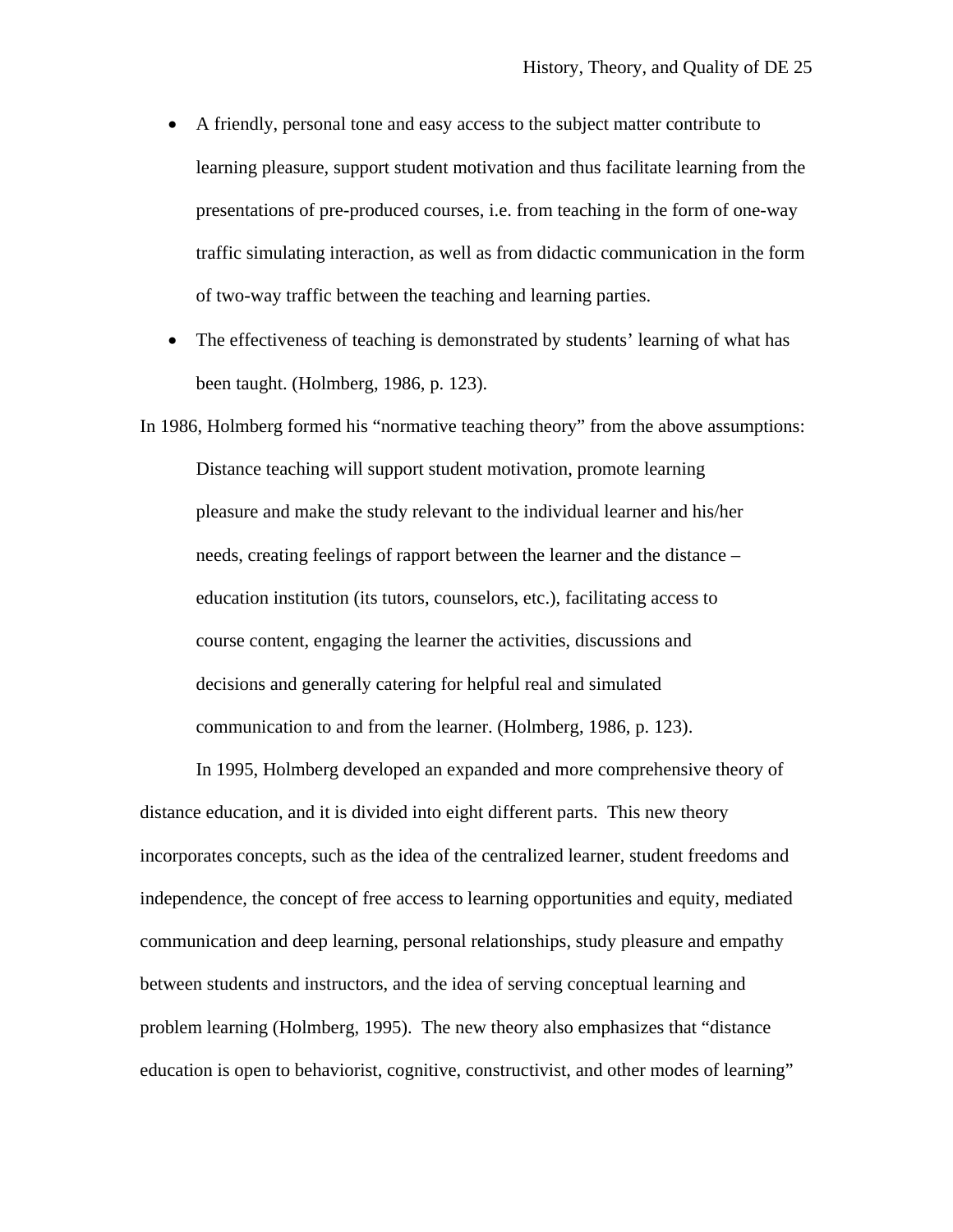(Holmberg, 1995, p 7-8). For a more in-depth look at the eight divisions of Holmberg's new theory, refer to Holmberg's document, entitled *The Sphere of Distance –Education Theory Revisited* (1995).

#### *Systems Methodology*

 As evident by the previous discussion on the few well-known theories of distance education, rapid changes in the field, whether it is brought about by sudden shifts of paradigms, such as the push toward postindustrial economics, or by technological advances and/or global developments, requires "a paradigm congruent with the pragmatic temperament in order to absorb" all of the changes (Saba, 2003, p. 17). According to Saba (2003), pragmatism can help formulate a systems view of distance education, and "provides a foundation for employing systems philosophy, methodology, and technology to establish an epistemology capable of serving the field in the foreseeable future" (p. 17).

 In order for distance education to be considered an educational paradigm, theories of distance education must provide explanations for the whole of education and not only explanations of when the student and teacher are separated in time and space (Saba, 2003). Communication technology has helped to close the gap between learners and teachers, but "if students and teachers are separated by the total absence of dialog, as occurs in many classrooms across the country and around the world, bringing them together until they stand nose to nose will not offer a solution" (Saba, 2003, p. 17). Therefore, Vazquez-Abad and Mitchell (1983), Coldeway (1990), Moore and Kearsley (1996), and Saba (2003) emphasize the need for a "systems methodology" approach to understanding the complexity of distance education.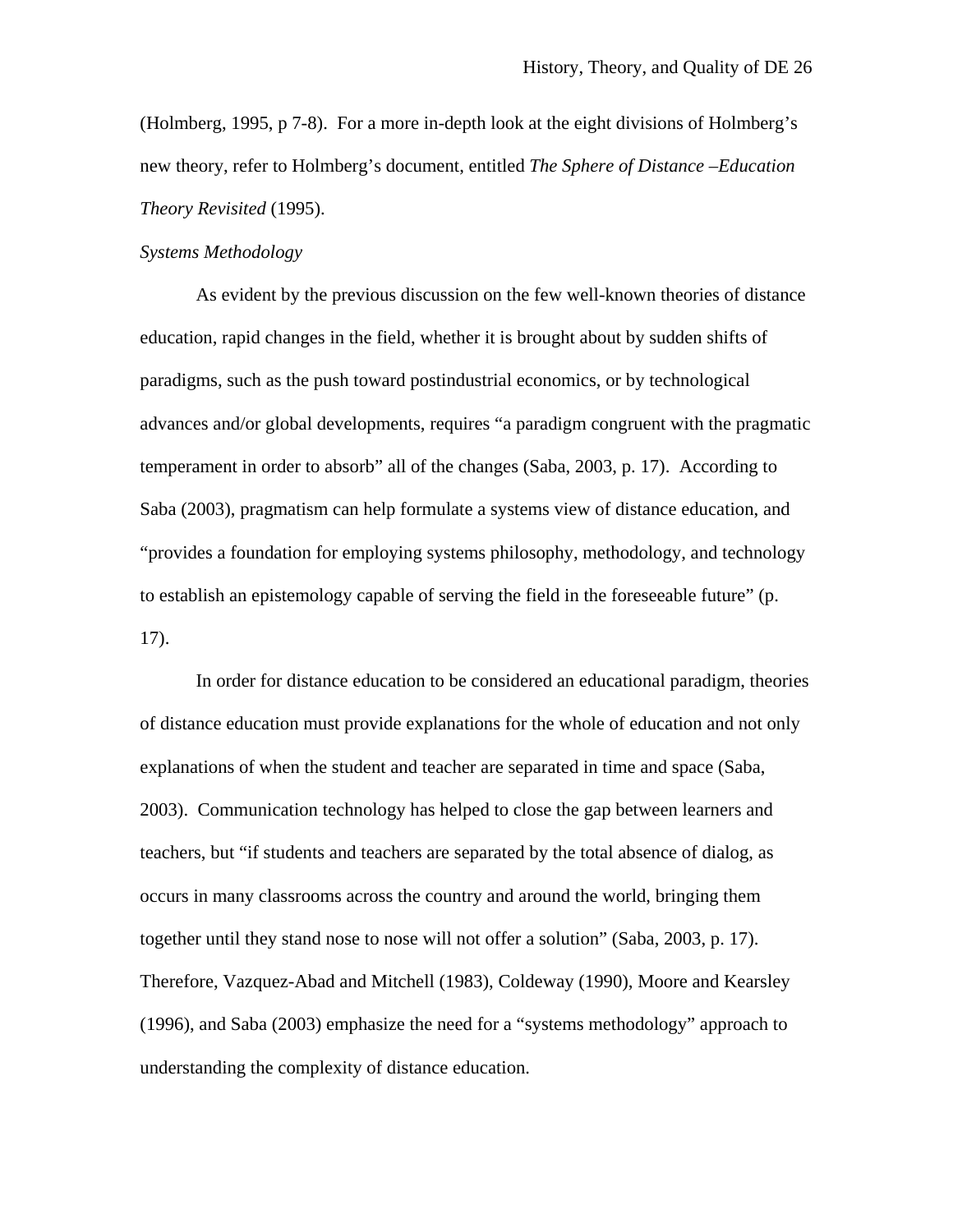Saba (2003) provides an example of systems dynamics modeling, and the example will be given here to better explain the modeling procedures. In 1989, Saba used a systems method to demonstrate Moore's transactional distance concept by creating a causal loop between dialog and structure (In Saba, 2003) (SEE FIGURE 1). The figure, which is a replica of the figure presented in Saba (2003), indicates a negative feedback loop between structure and dialog. This model provides "a mechanism for determining how much transactional distance is desired and required at each point in time…if the learner needs more direct instruction, structure and transactional distance will both increase…if the learner requires more autonomy, transactional distance decreases as dialog increase and structure decreases" (Saba, 2003, p. 13). The inverse relationship between structure and dialog is considered the highest hierarchical level in the system, but these constructs can be investigated further in feedback loops that define other constructs, such as learner control and instructor control (Saba, 2003).

 As mentioned by Saba (2003), a systems approach allows distance education to subsume "other forms of education, including what is generally known as face-to-face or traditional education" (p. 17). This approach also suggests that distance education emerged from the postindustrial culture; "while schools traditionally tried to standardize instruction to make people on the factory capable of performing routine jobs, the challenge of distance education is to respond to individual differences and make instruction as diversified as possible" (Saba, 2003, p. 17). Saba (2003) urges researchers to understand that the utilization of a systems approach will require data collection from the individual learner, including: prior knowledge, achievement of learning objectives, and assessment of new knowledge. The original studies in distance education utilized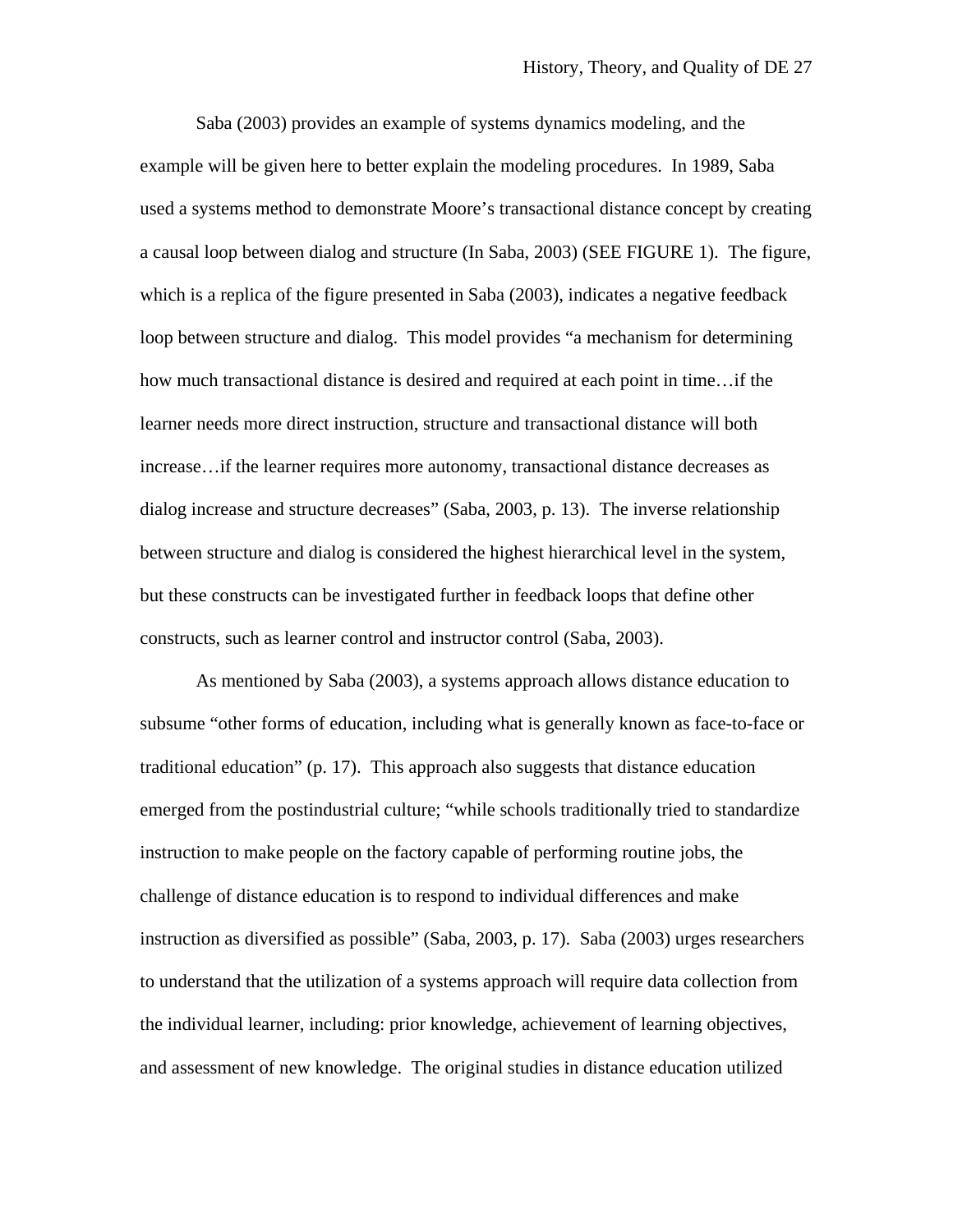experimental methods that Saba (2003) describes as "ill-equipped to shed light on dissimilarities between distance and face-to-face education that might exist" (p. 18); therefore, the need for further research is this area is needed.

### **Original Studies in Distance Education**

A discussion of the earlier studies conducted in the area of distance education is important in this literature review for two reasons: (1) to obtain a better understanding of the history of distance education and (2) to provide criticisms of the research that may eventually lead to future studies, as the field strives for high quality distance education practice and research.

 As noted by Meyer (2002), one of the most quoted and perhaps most misunderstood research study conducted in the field of distance education was by Russell (1999). In this comprehensive study, Russell reviewed 355 studies on distance education from the year 1928 to 1998. A majority of the studies in Russell's work compared instruction via some type of distance education technology (i.e. videotape, interactive video, telecourses, and television) to traditional, on-campus courses. The student measures that were compared consisted of test scores, grades, student satisfaction, and/or other measures that were specific to a certain study in the review. The results were overwhelming consistent; statistical tests indicated "no significant differences" between the distance education groups and the traditional, on-campus groups (Meyer, 2002). As noted by Meyer (2002), the important finding from Russell's work is that regardless of what technology was utilized, the results were the same – "no significant difference in student achievement" (p. 14). Therefore, from these results, Russell indicated, "there is nothing inherent in the technologies that elicit improvements in learning," however, "the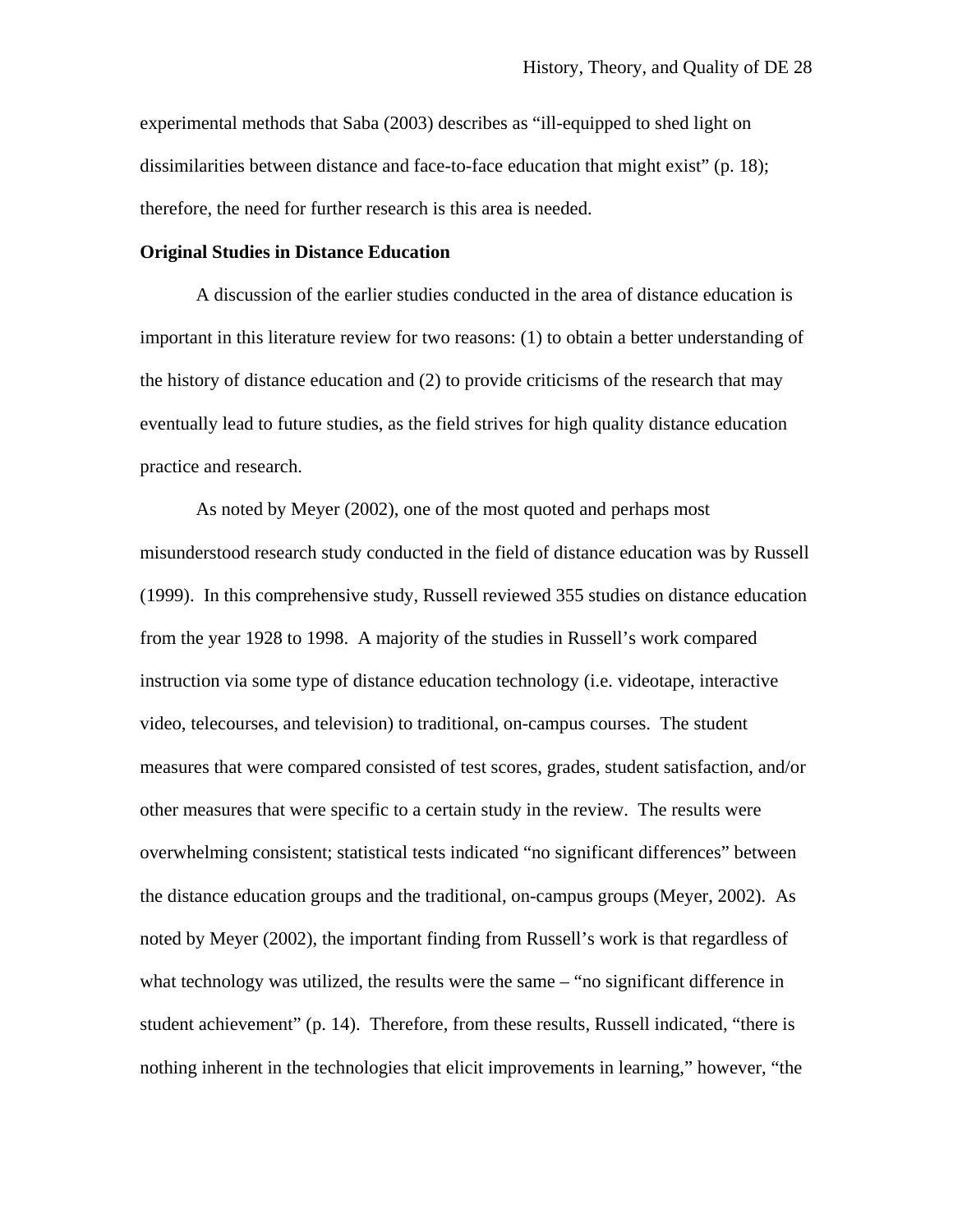process of redesigning a course to adapt the content to the technology" can help to enhance the course outcomes (Russell, 1999, p. xiii). Meyer (2002) re-emphasized these findings by stating, "learning is not caused by the technology but by the instructional method 'embedded in the media'" (p. 14). Finally, Russell (1999) concludes, "No matter how it is produced, how it is delivered, whether or not it is interactive, low-tech or hightech, students learn equally well" (p. xiv). The same "no significant difference" results were found in two studies conducted by Saba (2000, 2003), when data gathered from hundreds of comparative studies between traditional classroom instruction and mediated education were analyzed (Saba, 2003); however, as mentioned earlier, Saba questioned the research designs and foundational theories (or lack thereof) of these comparison studies (Saba, 2003).

 In an extensive review of original comparison studies conducted by Meyer (2002), she indicates her surprise in the number of comparison studies, similar in experimental design as the studies reviewed by Russell (1999) that have been conducted, even after Russell's work implied the need for additional research. The studies of Bourne, McMaster, Rieger, and Campbell (1997), Davies and Mendenhall (1998), Dominguez and Ridley (1999), Gagne and Shepherd (2001), Hahn and colleagues (1990), Johnson (2001), McNeil and others (1991), Miller (2000), Mulligan and Geary (1999), Ryan (2000), Schulman and Sims (1999), Sener and Stover (2000), Serban (2000), Wegner, Holloway and Garton (1999), and Wideman and Owston (1999) compare distance education delivery methods to traditional forms of educational delivery only to find that there is "no significant difference" in student achievement(Meyer, 2002). However, Meyer's analysis does indicate that "several [studies] found differences in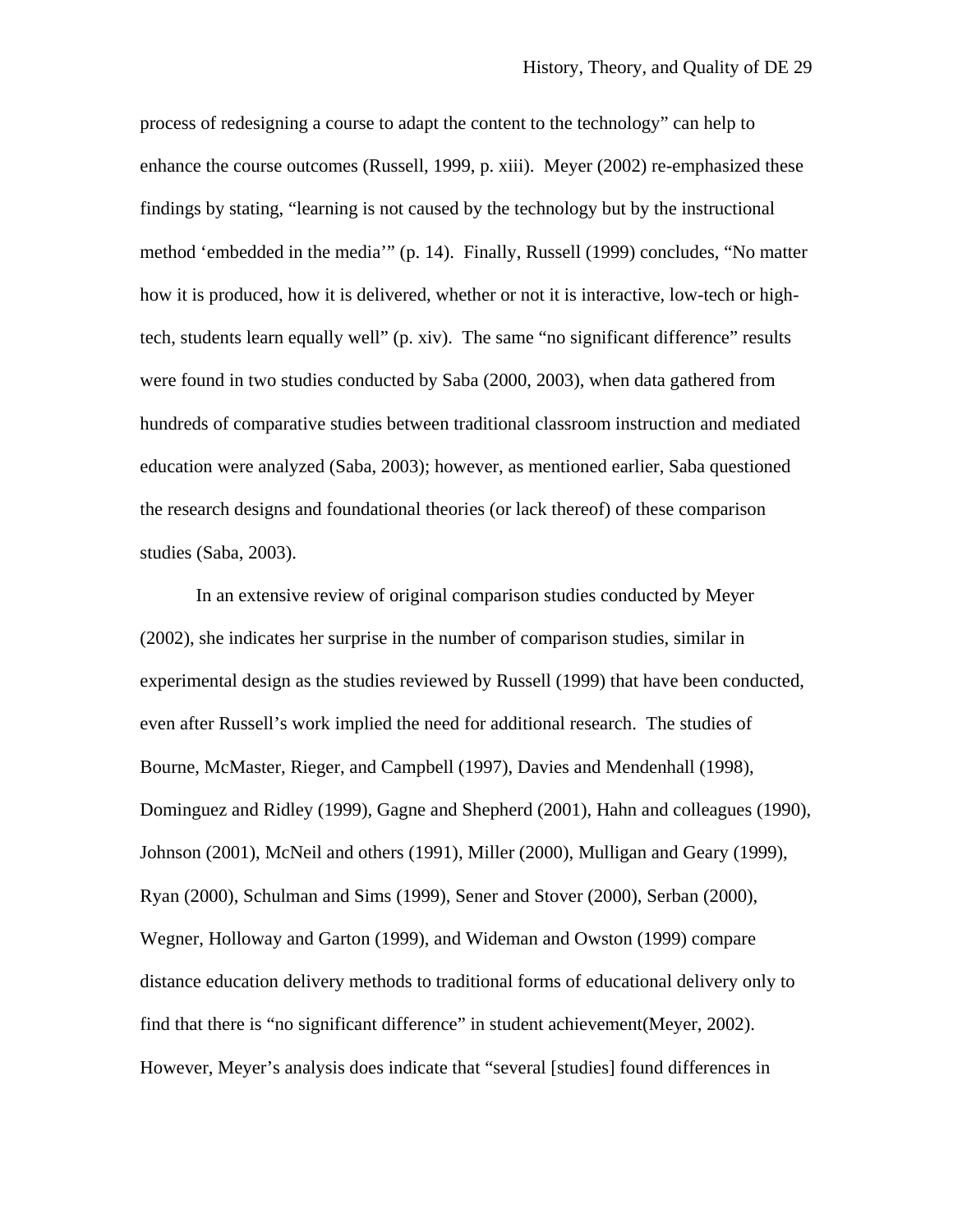completion or student satisfaction," although no differences were found in final grades or exams (Meyer, 2002, p. 14).

 In a study conducted by Schutte (1997), online students were compared to faceto-face students in terms of the number of points earned for the course; results indicated that online students earned more points (out of 200) than the on-campus students. In Benbunan-Fich's, Hiltz's, and Turoff's (2001) study on the differences in face-to-face and asynchronous distance education learning groups, the asynchronous group carried out broader discussion and submitted reports that were more complete than the face-to-face groups; however, the face-to-face group worked through case study problems more sequentially. Another study conducted in 2000 by Hartman, Dziuban, and Moskal, compared asynchronous learning networks (ALN) to traditional courses, and the results indicated that ALN courses had lower withdrawal rates and higher rates of success. Hilz's 1997 study on ALN's indicated that students within the ALN tended to procrastinate, which could be related to any number of factors (i.e. asynchronous design, quality of student, proactive actions and behaviors of faculty and student); however, the results also showed that the ALN students felt they had worked harder in the course, had better access to their professor, and were appreciative of the convenience of learning from a distance (Hilz, 1997).

 Other comparative studies include Sener (2001) and Neuhauser (2002), which also compared asynchronous distance education courses to face-to-face courses. Sener (2001) found that community college students who participated in ALNs had improved student success rates and high student satisfaction rates. The comparison of two sections of the same course, one taught on-campus and the other via asynchronous distance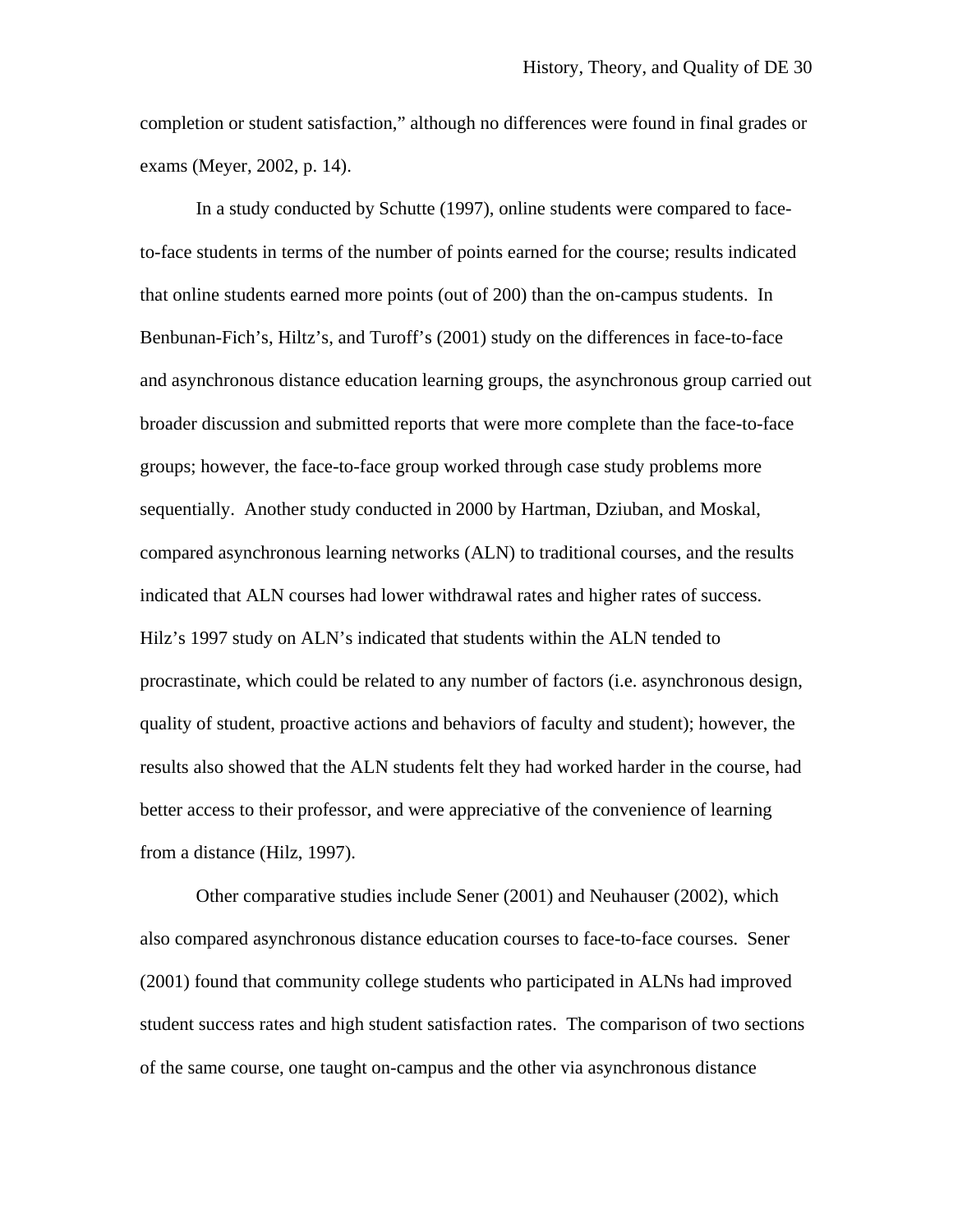education methods, by Neuhauser (2002) resulted in no significant differences of the two courses in tests scores, assignments, and final grades; however, the online group's overall averages were slightly better than the on-campus group's averages.

In a meta-analysis of 24 studies comparing student satisfaction of distance education courses versus on-campus, traditional courses, Allen, Bourhis, Burrell, and Mabry (2002) conclude that there is a slight preference of students to take courses delivered in a traditional method over distance education; however, the findings also support that students are equally as satisfied with instruction via distance education as with traditional course delivery. As evident by the research presented, a majority of the research studies conducted on comparing traditional courses to distance education courses result in similar findings. With that being said, it is also important to note that there are many criticisms of the comparative research studies conducted in this area (Meyer, 2002). A discussion of these criticisms will help dissect where the field of distance education has been thus far, in terms of research and practice, and where the field needs to go in the future.

#### **Criticism of Distance Education Research**

 In a report funded by the American Federation of Teachers and the National Education Association, entitled *What's the Difference: A Review of Contemporary Research on the Effectiveness of Distance Learning in Higher Education*, Phipps and Merisotis (1999) firmly criticize the "no significant difference" research studies. According to Phipps and Merisotis (1999), the most significant problem with the comparative research studies is "that the overall quality of the original research is questionable and thereby renders many of the findings inconclusive" (p. 3). Phipps and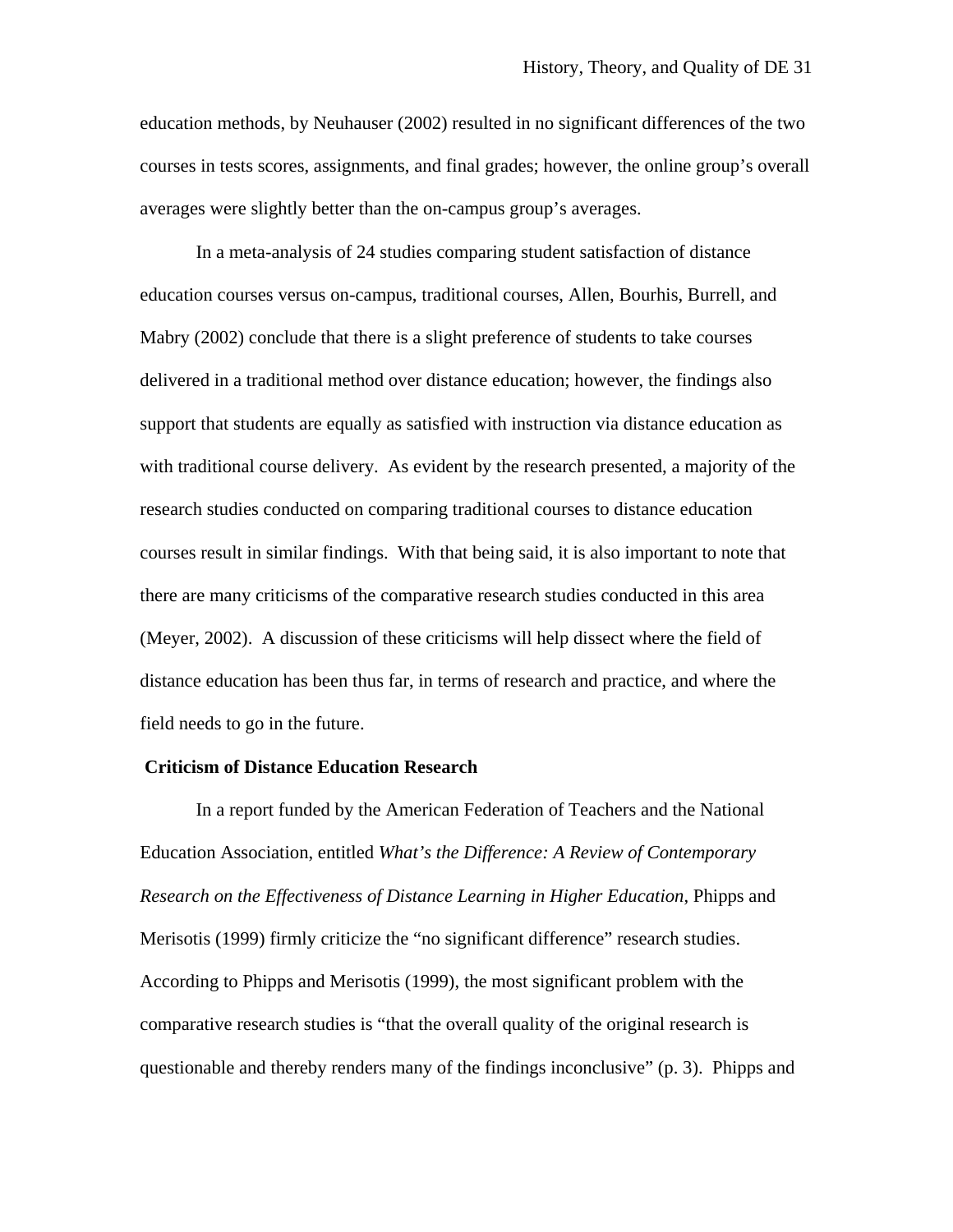Merisotis indicate the lack of certain elements of quality in experimental designs, such as control variables, which increases the inability to show cause and effect, randomization, and validity and reliability measures of instruments used to gather data. They, along with Clark (1994, see KM) and Russell (1999), conclude that "perhaps the value of technology is that it leads to the question, What is the best way to teach students?" (In Meyer, 2002, p. 16).

 Other critiques of these comparative research studies include Moore and Thompson (1997), who bring attention to the poor research designs and lack of control variables in the studies. In a meta analysis on comparing technology-based delivery modes to traditional delivery methods, Joy and Garcia (2000) also emphasize the weak research designs that did not incorporate control measures for certain important variables. Also, the point is even further emphasized by the fact that in a review of 170 articles published in magazines and in online journals by the American Center for the Study of Distance Education (1999), only 6 out of 170 incorporated a quasi-experimental design. In a review of articles from 1990 to 1997 by Berge and Mrozowski (2001), results showed that 84% of the research articles were case studies or descriptive, 7% were experimental studies and the remaining 8% were correlation studies. As mentioned by Meyer (2002), "the majority of articles published on distance education, Web-based education, and quality continue to be position papers, personal experiences, and advice to others contemplating a Web-based course. These articles may provide excellent advice, but they rarely present the results of well-designed research" (p. 17).

 The important message revealed in the previous overview of distance education studies and the criticisms of these studies is that the primary aspect of research and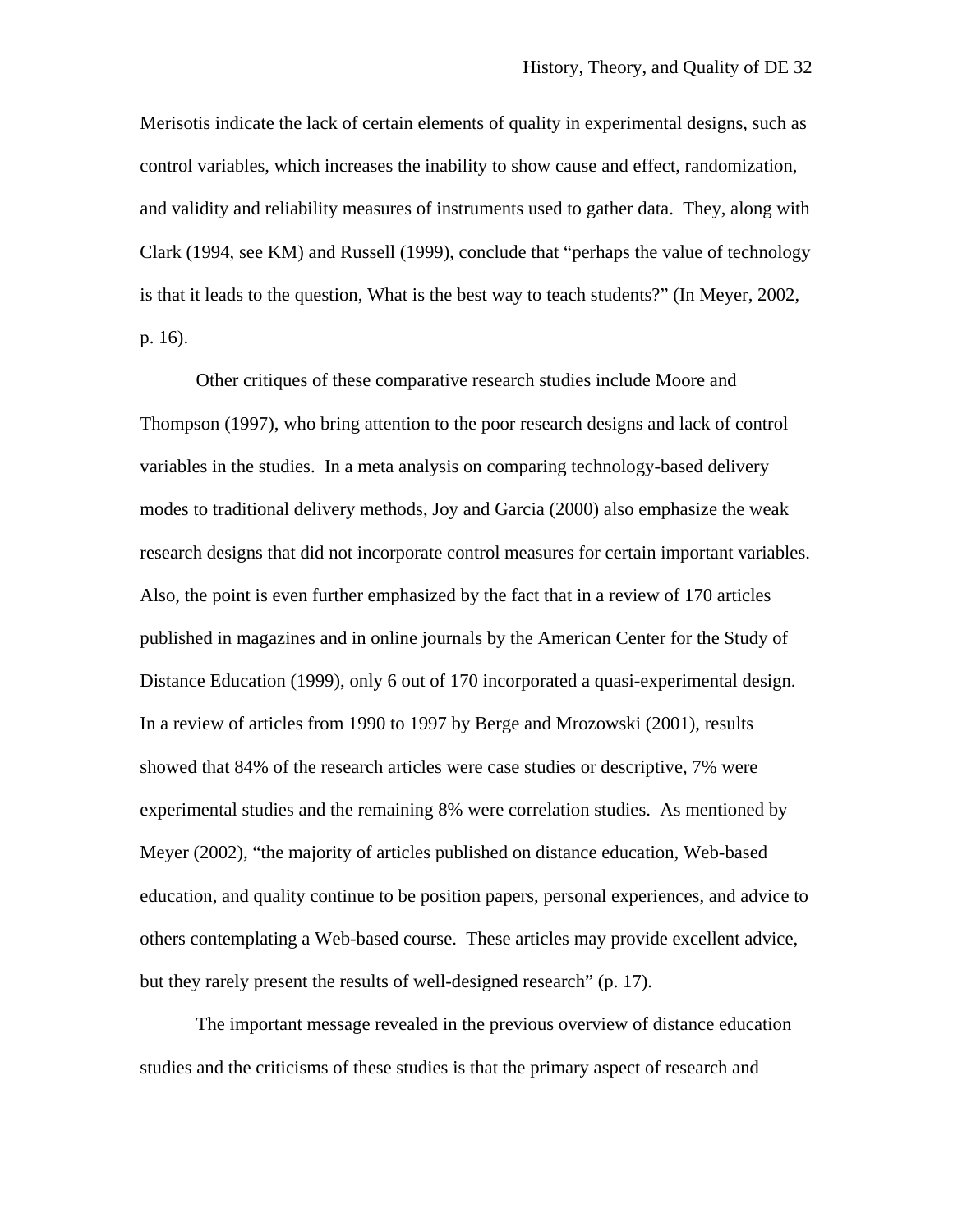practice in the field of distance education that is overwhelmingly questioned by professionals in the field (and outside the field) is overall quality. In order to have a high degree of quality in distance education practice, there must be high quality research conducted to report findings that can then be applied to practical settings of distance education. This translation of research into practice, particularly high quality research, will help practitioners in the area of distance education design, implement and evaluate their programs and courses based on sound processes identified in the research.

#### **Definitions of Quality**

In order to improve the quality of distance education offerings in practice and research, one must first know what quality is and how to assess quality in distance education programs. According to Meyer (2002), "the lack of consistent, agreed-on definitions for what quality is" can be very problematic (p. 22). Oblinger (1998) asked,

"Is quality assessed on faculty expertise or volumes in the library? Are some criteria more important than others? Further, how much weight should be placed on the traditional input variables, i.e., faculty degree or rank, library volumes, number and variety of degree programs, Carnegie classification. Which process variables should we use, those dealing with instructional models, attention to student learning styles and other important differences, the use made of technology, faculty/student ratios or class size, contact hours, or opportunities to be taught by full professors? And what outcome variables indicate quality – the final GPA, student satisfaction, alumni giving, or some assessment of what has been learned (if possible)? (In Meyer, 2002, p. 23).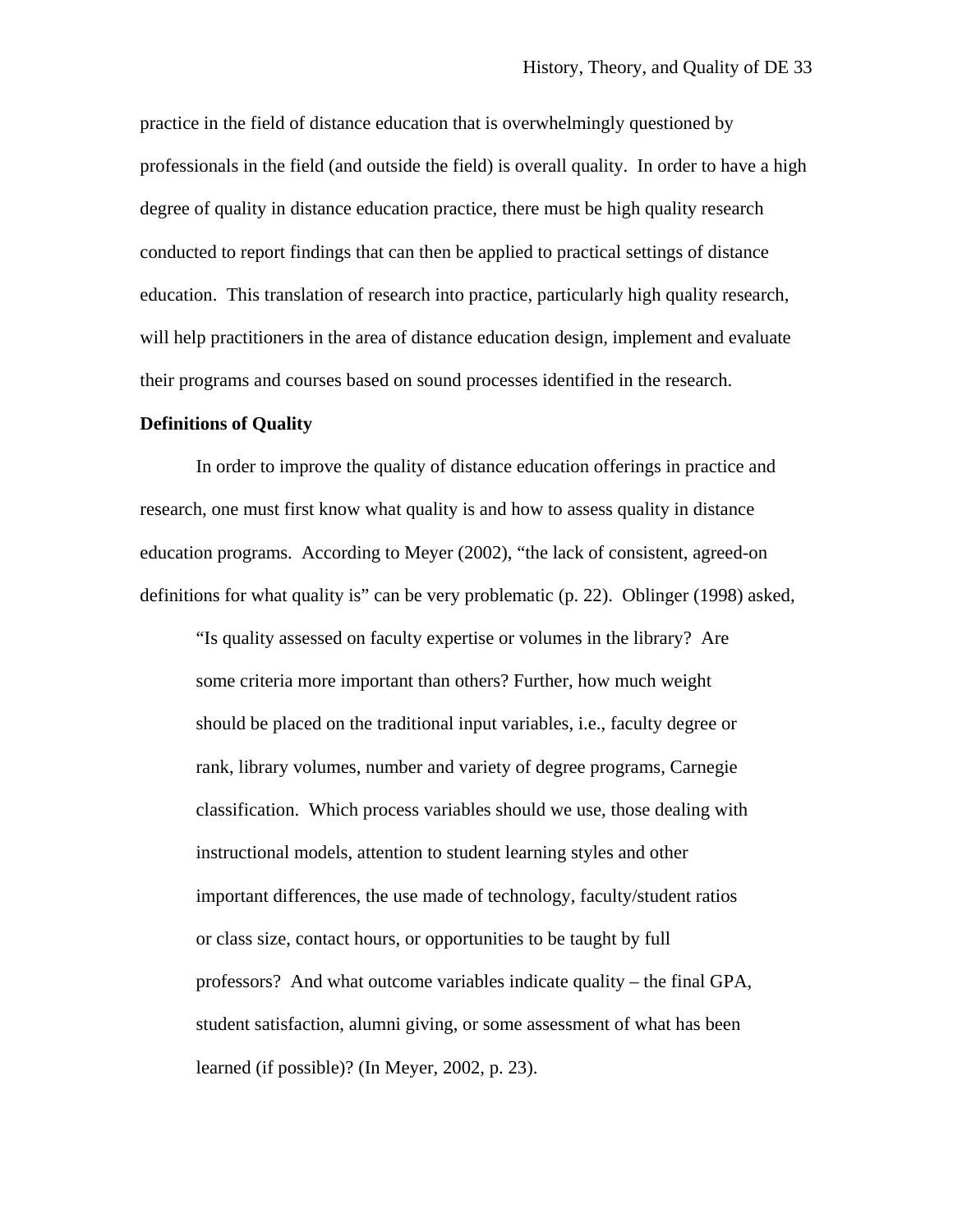These are the types of questions that are pondered by university/college administrators and faculty, the federal government, state governments, and researchers/practitioners in the field of distance education on a daily basis. It is difficult to provide a universal definition for quality, because the meaning of quality can change for different role players (Fresen, 2002). As stated by Nunan (1992), the construct of quality has meanings attached that are "embedded in the language of educational discourse, have a history, and are constantly being reshaped and reformulated….[therefore] the term quality defies any definition which will be universally accepted" (p. 7).

It is the purpose of the remaining sections of this literature review to further investigate quality indicators of distance education and to identify previous instruments used to assess quality of distance education programs. It should be noted, however, that "investigating the quality of distance education is…a complex undertaking which is located in an inherited context of time, place and power" (Nunan, 1992, p. 6). With that caveat in place, the implications of the compilation of articles and reports on quality indicators and instruments to assess quality in distance education should help the reader develop mechanisms of improving quality in their own programs and courses.

#### **What Parties are Interested in Quality?**

 To begin our discussion on quality of distance education programs, it is important to identify who is interested in defining, assessing, and ensuring quality in distance education. The federal government is interested, particularly the U.S. Department of Education, for several reasons. Quality education is a high priority for the department, and the rules, according to U.S. Department of Education, of establishing such quality have been revised to include support for distance education. Additionally, the department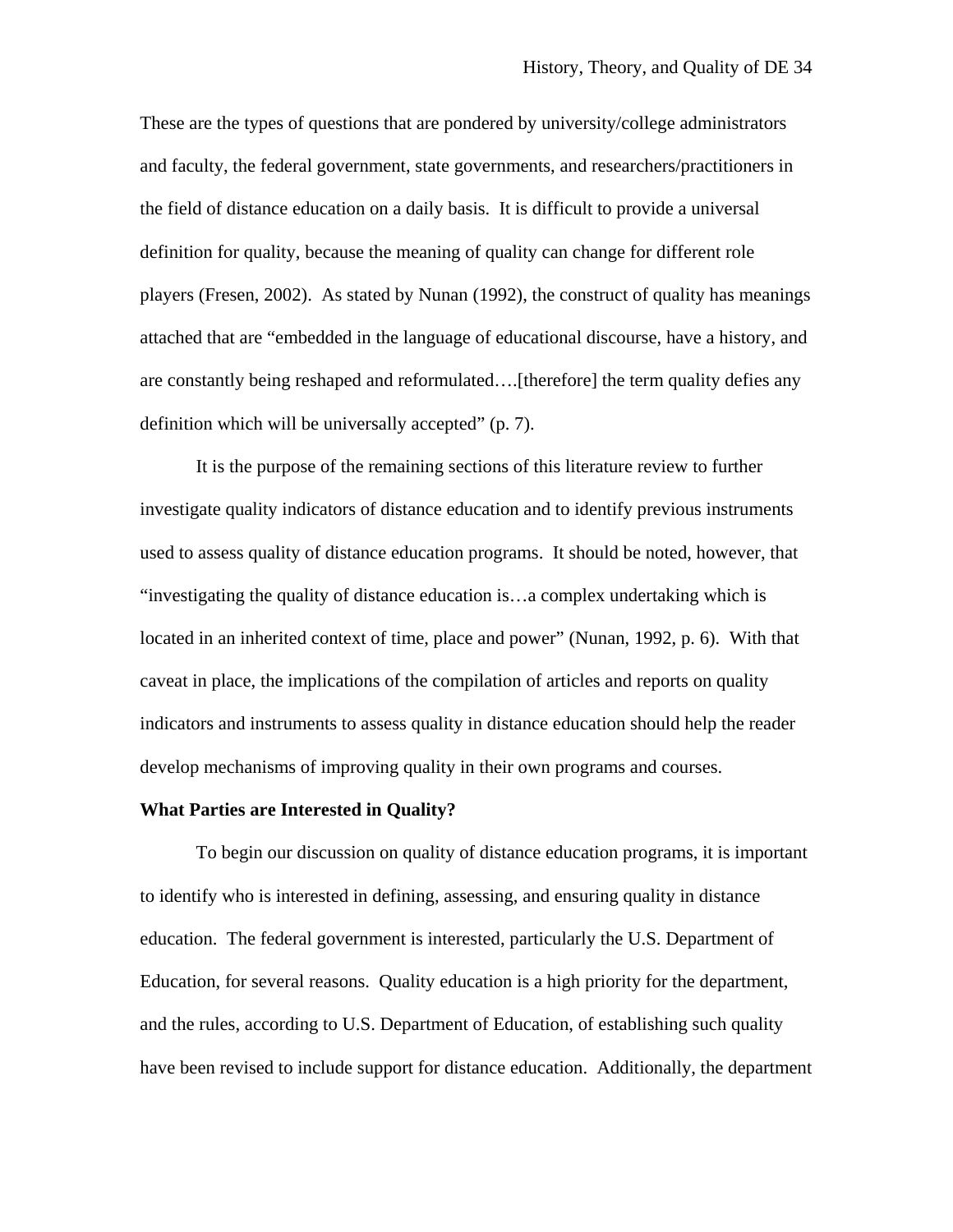has established a Distance Education Demonstration Program, which has partnered with the U.S. Congress of the Web-Based Commission to develop a report (In Meyer, 2002) that emphasizes the importance of distance education efforts, and it encourages the creation of more Web-based learning opportunities. (Meyer, 2002).

 Secondly, the accrediting associations in education are interested in defining quality, as it relates to distance education. Before the recent expansion of distance education throughout educational systems across the globe, accrediting institutions relied on traditional measures of quality, mainly input and process measures, which made the focus the process instead of the learning outcomes. The joint statement, entitled *Statement of the Regional Accrediting Commissions on the Evaluation of Electronically Offered Degree and Certificate Programs and Guidelines for the Evaluation of Electronically Offered Degree and Certificate Programs*, from the six regional accrediting associations (Middle States Commission on Higher Education, North Central Association – Commission on Institutions of Higher Education, New England Association of Schools and Colleges, Northwest Association of Schools and Colleges, Southern Association of Schools and Colleges, and Western Association of Schools and Colleges) indicate support of online education (Council of Regional Accrediting Commissions, 2000).

 The quality assurance measures for distance education, identified by the Council for Higher Education Accreditation (1998), are similar to traditional quality measures, in that faculty control plays a big role. Therefore, according to Meyer (2002), "accreditation has become a battlefield between those who would use traditional accrediting standards to forestall the changes wrought by distance education and those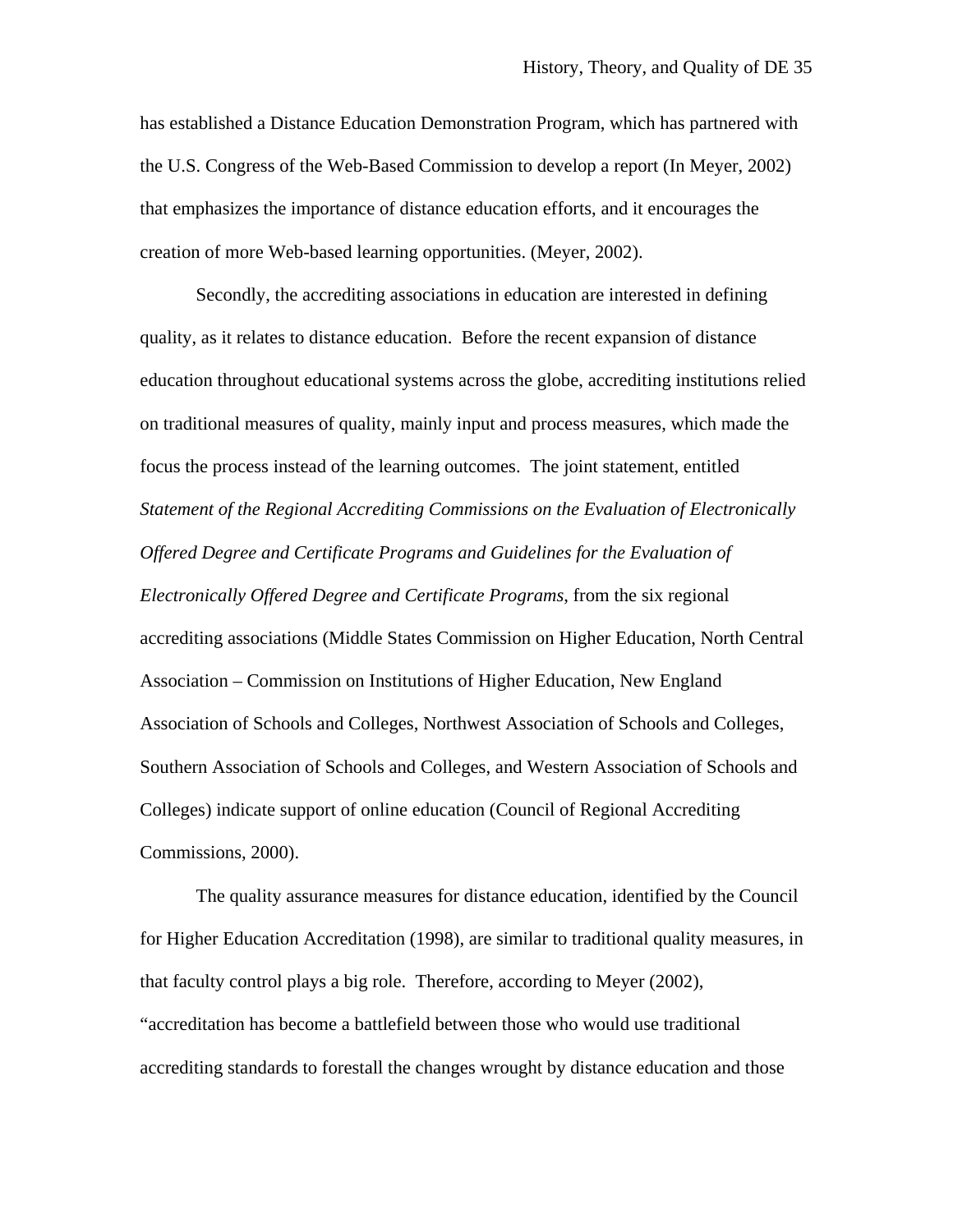who would change accreditation" (p. 9). The question then becomes, if traditional measures of quality are not appropriate for distance education, then what measures will be appropriate?

 State governments are also interested in the quality of distance education programs. Meyer (2002) noted that state governments usually play two roles in the area of quality in distance education: (1) some states oversee program approval or conduct reviews for distance education programs offered, and (2) states may be responsible for approving operations of institutions that are either out-of-state or unaccredited to operate within the state.

 Faculty are also interested in the issue of quality in distance education. The American Association of University Professors (AAUP) developed two reports (2001a, 2001b) addressing the issues surrounding quality in distance education. Within these reports, the "issues of greatest interest to professors, including academic freedom, intellectual property rights, faculty workload, and compensations" are identified (Meyer, 2002, p. 10). The last group interested in quality issues that are going to be discussed is the students. Although students, more than likely, have a different idea of what quality of distance education means, it is an important point-of-view (Meyer, 2002).

#### **Guidelines to Assess Quality in Distance Education**

With the proliferation of distance education programs, the concerns and issues facing distance education, in terms of quality, come to the forefront. According to Gladieux  $\&$  Swail (1999), the notion that expansion of distance education is being driven by demand rather than sound pedagogy has created some concern. As Sherry (2003) mentioned, "providing exemplary pedagogical experiences within rapidly changing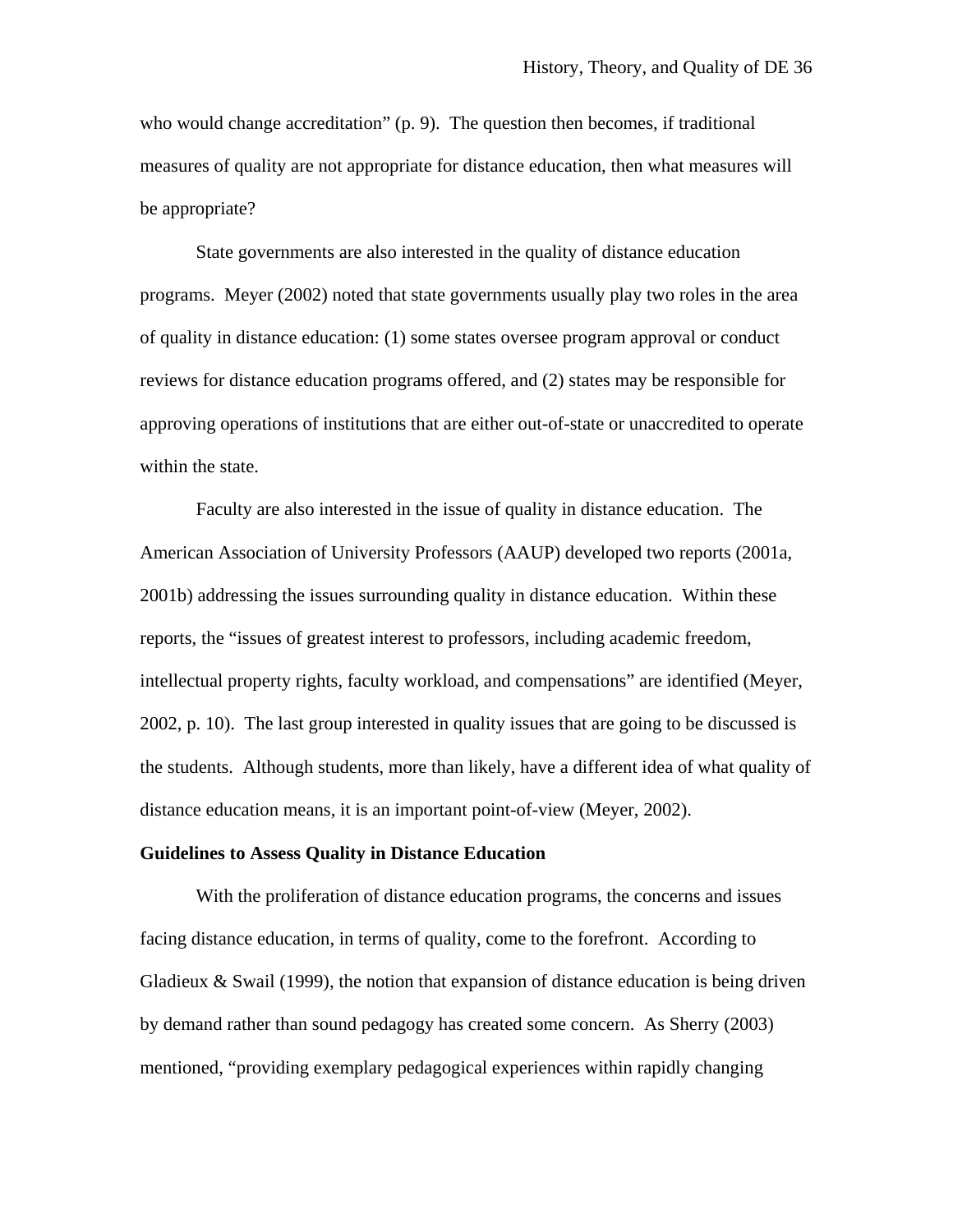technological environments" can be somewhat difficult and takes "the combined efforts of everyone in the distance learning enterprise" (p. 435). In order to meet the demands on distance education, meet the needs of administrators, faculty and students, and to incorporate sound pedagogical techniques into distance education courses and programs, structured guidelines on what high-quality distance education should look like, is needed.

## **Benchmarks and Guidelines for Quality in Distance Education**

One of the first set of guidelines used by the Western Cooperative for Educational Telecommunications (WCET) in 1995 to assess the "best practices" of distance education programs were called the *Principles of Good Practice for Electronically Offered Academic Degree and Certificate Programs* (Western Cooperative for Educational Telecommunications, 1995). The principles were classified into seven different categories, including: curriculum and instruction, role and mission, faculty support, resources for learning, student services, commitment to support, and evaluation and assessment. Modifications to these original principles have been made and incorporated into updated guidelines, which will be discussed later in this review (Meyer, 2002).

 Chickering and Gamson (1987) developed the *Seven Principles for Good Practice in Undergraduate Education*, and in 1996, Chickering and Ehrmann recognize that the "technology is a 'lever' for implementing the seven principles" (Meyer, 2002, p. 78). The seven principles that represent 'good practice', include educational programs that: encourage contacts between students and faculty, develop reciprocity and cooperation among students, uses active learning techniques, gives prompt feedback, emphasize time on task, communicates high expectations, and respect diverse talents and ways of learning (Meyer, 2002, p. 78).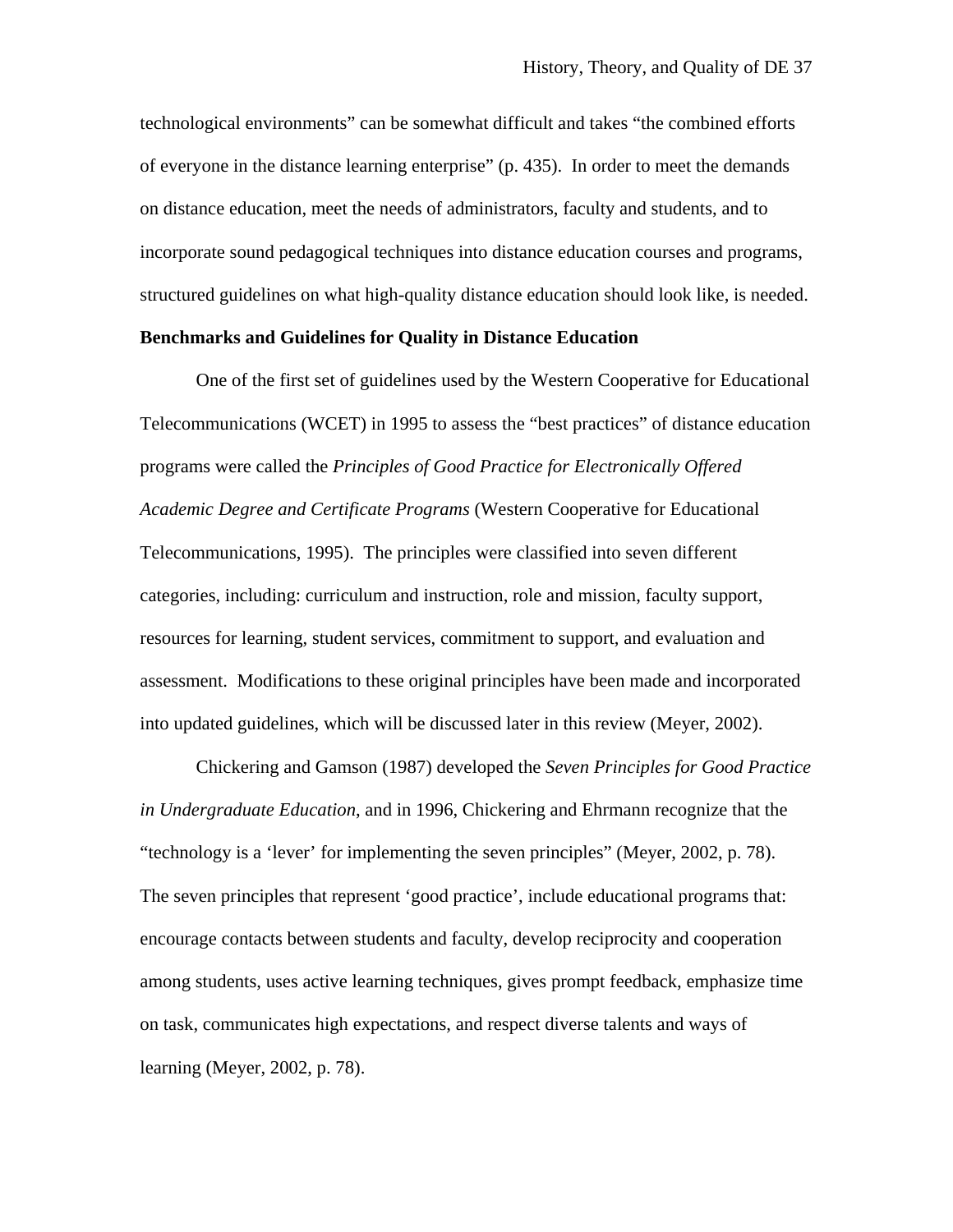In order to conduct evaluations at postsecondary institutions throughout the United States, Sherry (2003) indicates that the eight regional accreditation commissions utilize standards called *Guidelines for Distance Education: Principles of Good Practice* (Western Association of Schools and Colleges, 1997). These guidelines share some similarities to the *Seven Principles for Good Practice in Undergraduate Education* by Chickering and Gamson (1987) and Brookfield's (1990, see sherry) perspectives on adult learning. For a more in-depth analysis of the similar concepts emphasized in these guidelines, refer to Sherry's (2003) analysis of these standards (Sherry, 2003, p. 437- 440).

 The Instructional Telecommunications Council (ITC) developed characteristics of successful distance education programs in 1998. These characteristics include: (1) financial support and commitment from all key players of administration, (2) a strong rationale for utilizing distance education delivery methods in the institution, (3) a clear analysis of the audience (who they are and what their needs are), (4) faculty and training support, (5) student support services that allows easy access to the instruction, and (6) the appropriate amount of staff and personnel to conduct the program (Tulloch & Sneed, 2000; Meyer, 2002,p. 78).

 The ITC published a summary of the practices in the area of distance education that had become "standard" for high-quality programs (Tulloch and Sneed, 2000). The practices were grouped into five different categories: (1) learning goals, content presentation, and learning activities, (2) interactions, (3) assessment/measurement, (4) tools and media, and (5) faculty support and faculty (Meyer, 2002). As stated by Tulloch and Sneed (2000) and emphasized by Meyer (2002), "there is a danger that best practices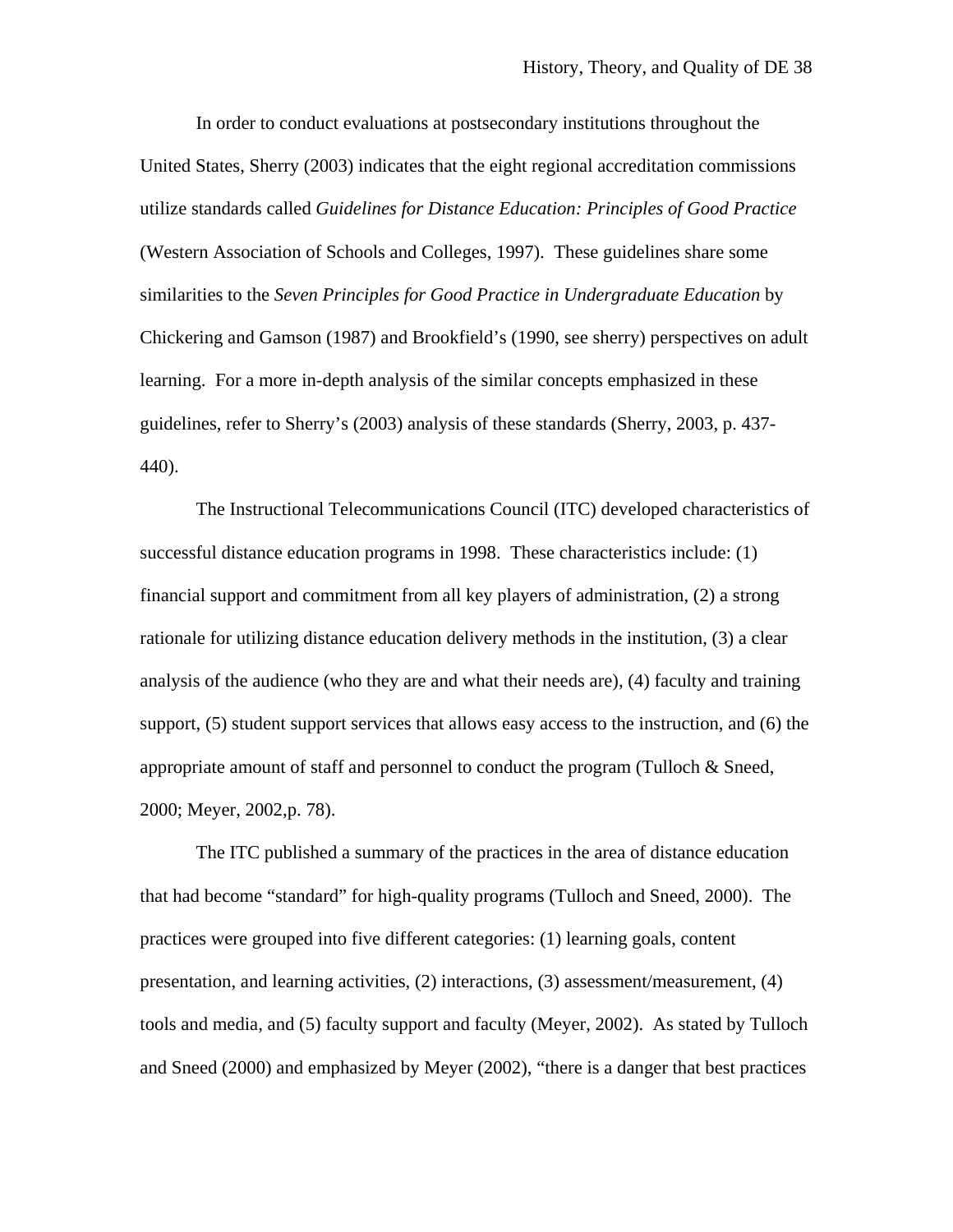will become treated as rules, effectively blocking innovation and change" (p. 9). Distance educators should also be cautious of utilizing quality standards and guidelines established for traditional instruction to assess distance education, because this has already led to the "use of technology to mimic the techniques of face-to-face instruction", which may not be the correct route for this different form of educational delivery (p. 9).

 The Institute for Higher Education Policy (IHEP) developed one of the most comprehensive statements regarding quality issues in distance education, entitled "Quality on the Line: Benchmarks for Success in Internet-based Distance Education" (Institute for Higher Education Policy, 2000; Novak, 2002). The report was written and published with support provided from The National Education Association, the largest organization for faculty of higher education, and one of "the top three business providers of a software platform for delivering online courses," Blackboard (IHEP, 2000; Novak, 2002, p. 80). The IHEP was asked to write this report due to its previous experience in investigating quality in distance education. The IHEP's 1999 report, "What's the Difference? A Review of Contemporary Research on the Effectiveness of Distance Learning in Higher Education," is widely utilized as a source for discussion around the issue of quality in distance education. As mentioned in the executive summary and introduction of the IHEP (2000) report, the purpose of this report is not to "overcome many of the limitations of previous research" noted by the 1999 IHEP report, but to build on case studies conducted in order to validate benchmarks of quality in distance education courses, particularly Internet-based courses, and to determine "how important the benchmarks are to the institutions' faculty, administrators, and students" (IHEP, 2000, p. 1).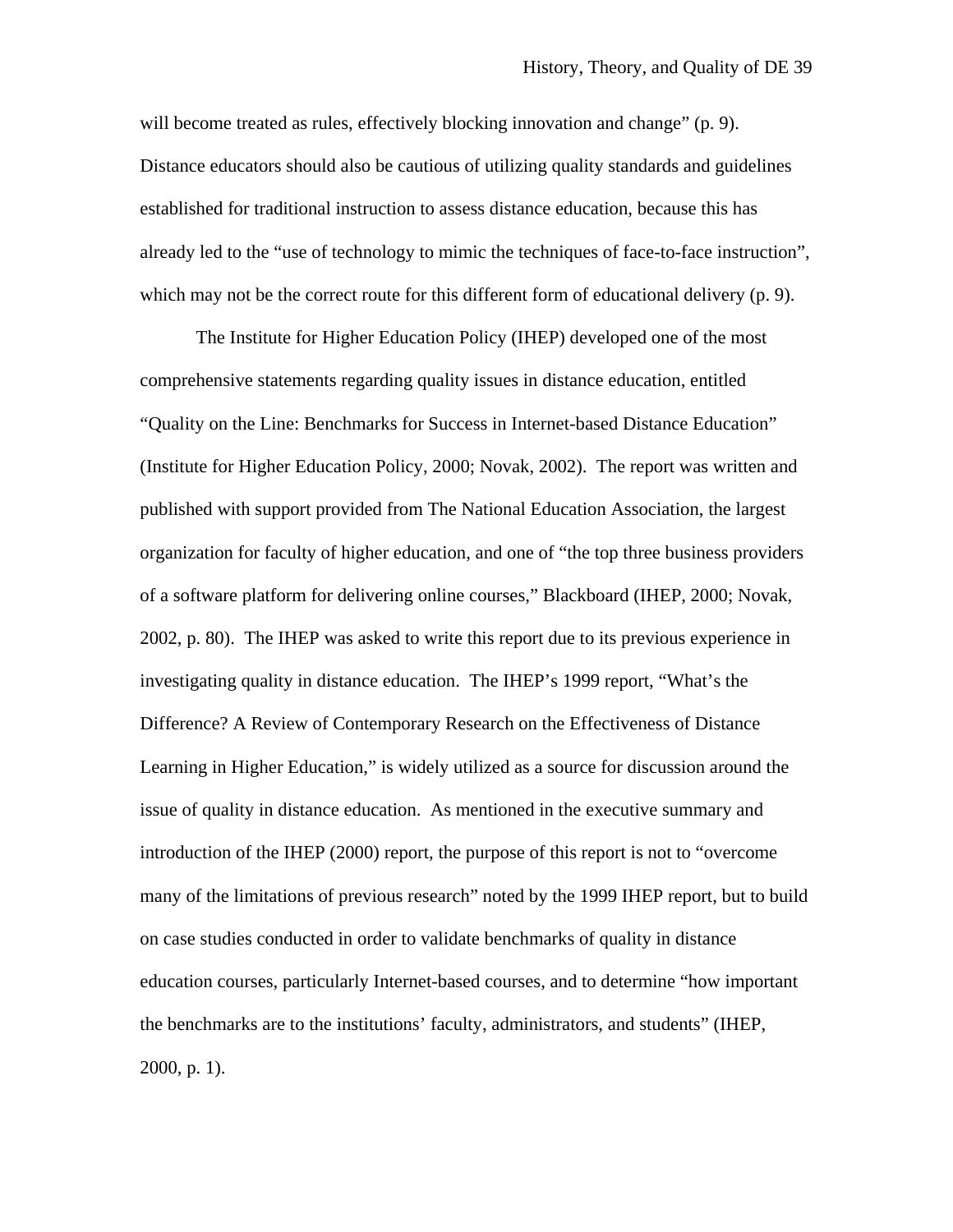The methodology used to validate the benchmarks for quality consisted of three sequential phases. In the first phase, a comprehensive literature review was conducted in order to identify the benchmarks that have previously been recommended by other groups, organizations, and in scholarly articles and publications. The compilation of benchmarks from the literature resulted in a total of 45 benchmarks. Within the second phase, institutions with substantial involvement and experience in distance education and that "are providing leadership in Internet-based distance education" were identified (IHEP, 2000, p. 9). In the third phase, site visits to each institution identified in the second phase were conducted by a staff member of IHEP in order to evaluate "the degree to which the campuses incorporated the benchmarks in their Internet-based distance learning courses and programs" (IHEP, 2000, p. 2). The institutional visits consisted of interviews with students, faculty and administrators, and each person interviewed was asked to complete a Likert scale survey. In addition, all students enrolled in distance education courses that were not able to take part in the interview were asked to complete a survey. In all, 147 respondents, spanning 6 different institutions, were interviewed and/or surveyed. The result of the third phase was the initial 45 benchmarks were narrowed down to the 24 benchmarks of quality in distance education (IHEP, 2000). Additionally, the results indicated "that, for the most part, the benchmarks for quality Internet-based distance education were considered important and, in general, the institutions strove to incorporate them into their policies, practices, and procedures" (p. 2).

 The 24 identified benchmarks to ensure quality of distance education were classified into seven different categories: institutional support, course development,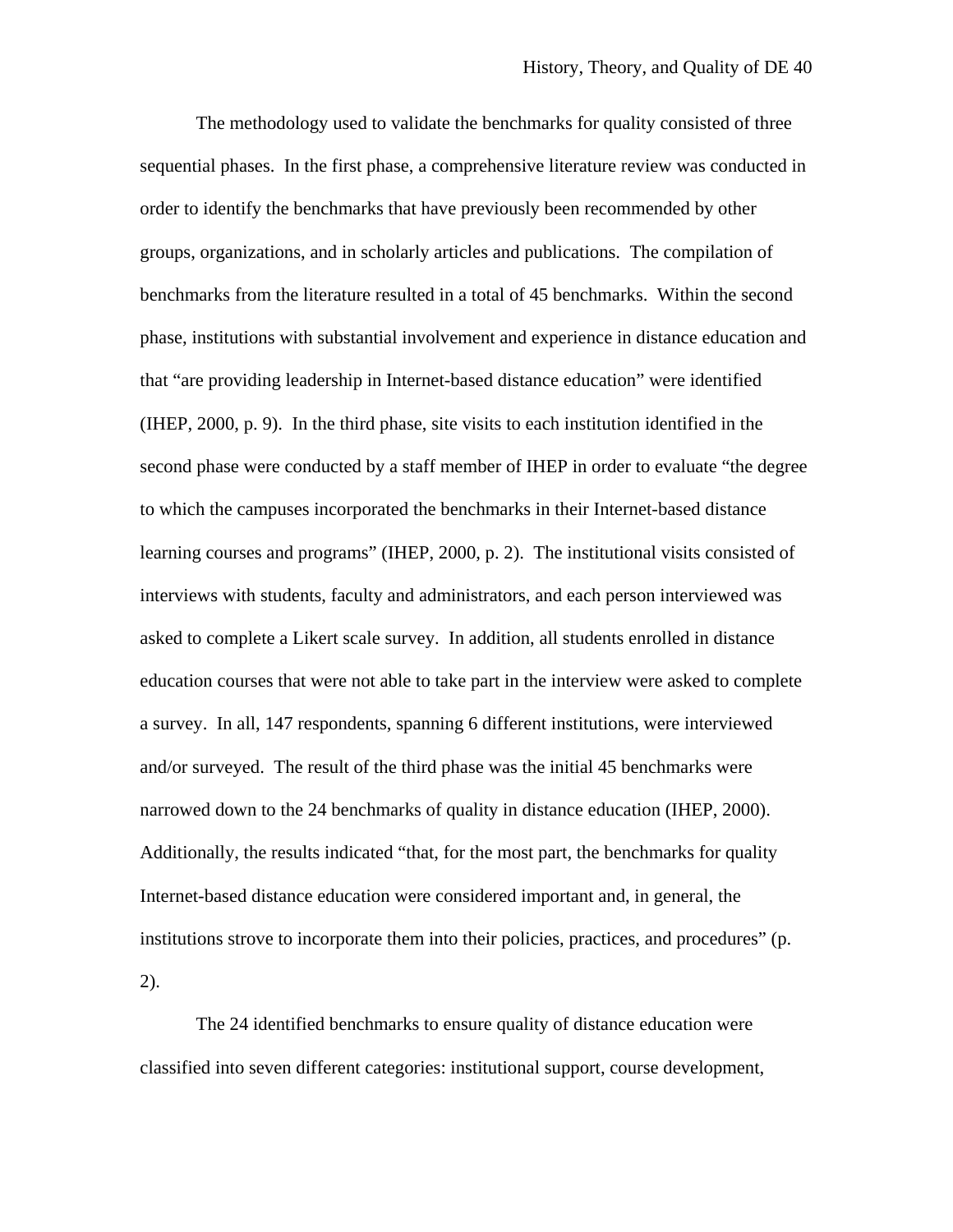teaching/learning, course structure, student support, faculty support, and evaluation and assessment (IHEP, 2000).

## *Institutional Support Benchmarks*

There are three benchmarks in this category:

- A documented technology plan that includes electronic security measures (i.e., password protection, encryption, back-up systems) is in place and operational to ensure both quality standards and the integrity and validity of information.
- The reliability of the technology delivery system is as failsafe as possible.
- A centralized system provides support for building and maintaining the distance education infrastructure (IHEP, 2000, p. 2).

Several institutional support benchmarks, originally identified by the literature review, were deemed not essential for assessing quality of distance education programs. The two benchmarks excluded were:

- Faculty are provided professional incentives for innovative practices to encourage development of distance learning courses.
- There are institutional rewards for the effective teaching of distance learning course (IEHP, 2000, p. 23).

The recommendation to eliminate these two benchmarks sparked much controversy; however, the decision was made based on the fact that these characteristics were not *essential* elements to the institutions delivering high quality distance education, therefore, it was decided that they not be included in the final list of benchmarks. Additionally, it was also noted that "distance education should be treated no differently than traditional classroom-based teaching" (IEHP, 2000, p. 23).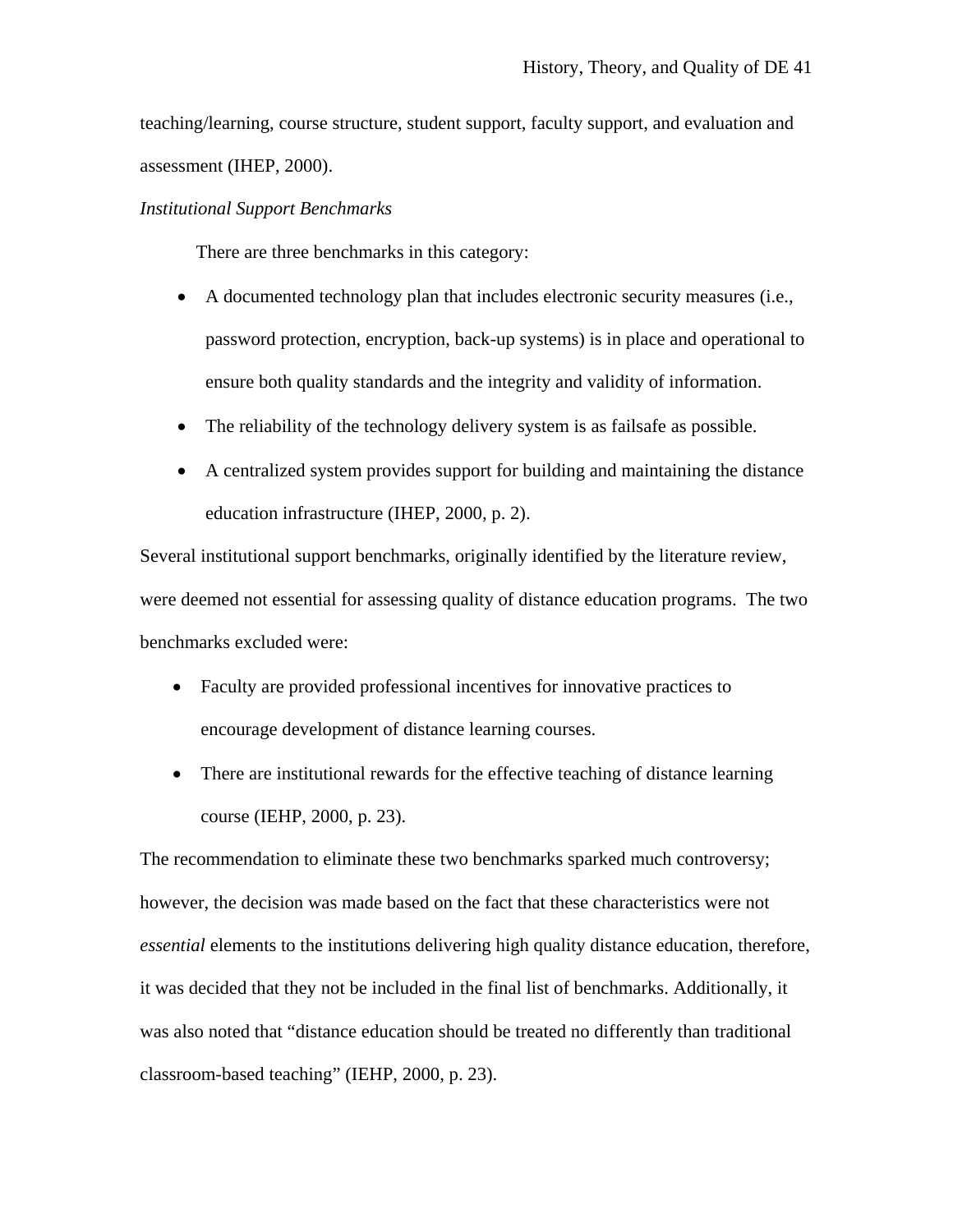## *Course Development Benchmarks*

 Three benchmarks were classified as course development benchmarks for high quality distance education:

- Guidelines regarding minimum standards are used for course development, design, and delivery, while learning outcomes – not the availability of existing technology – determine the technology being used to deliver course content.
- Instructional materials are reviewed periodically to ensure they meet program standards.
- Courses are designed to require students to engage themselves in analysis, synthesis, and evaluation as part of their course and program requirements (IEHP, 2000, p. 2).

The benchmarks that were excluded from the final list in this category are also interesting to discuss. Several benchmarks that incorporate student learning styles where eliminated from the list, although "the literature on learning styles and the ability to customize learning styles to meet individual student needs is extensive" (Novak, 2002, p. 82). The IHEP report indicated that these benchmarks "received a cool reception from many faculty and administrators" (p. 24). Many respondents in the case study indicated the following:

Benchmarks addressing student learning styles [are] often platitudes with little basis in research and [are] very difficult to accomplish. While there is an implicit recognition of how students learn and an explicit understanding of the importance of interaction, constructive feedback, and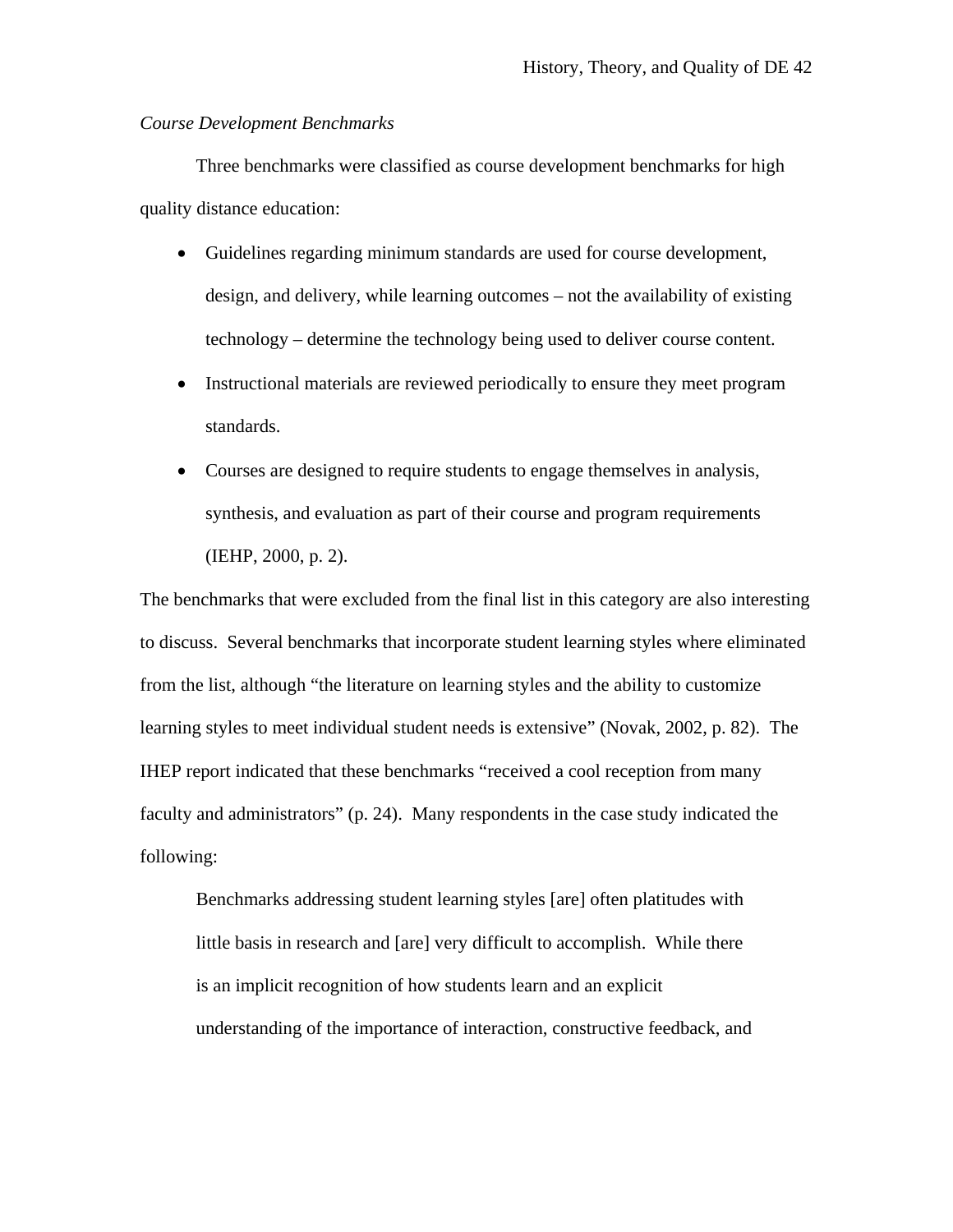other characteristics of good pedagogy, benchmarks that required these

practices are not necessary to ensure quality (p. 24).

The remaining benchmarks that were deleted called for design teams, consisting of faculty, content experts, instructional designers, evaluation experts, etc., and broad peer review processes. These benchmarks were seen by many as "overkill" (p. 24).

## *Teaching/Learning Benchmarks*

There are three benchmarks for the teaching/learning category:

- Student interaction with faculty and other students is an essential characteristic and is facilitated through a variety of ways, including voice-mail and/or e-mail.
- Feedback to student assignments and questions is constructive and provided in a timely manner.
- Students are instructed in the proper methods of effective research, including assessment of the validity of resources.

Although important, the benchmarks excluded from this category included measures to ensure collaborative work and group work are of high quality (IEHP, 2000).

# *Course Structure Benchmarks*

The final benchmarks in this category include the following:

• Before starting an online program, students are advised about the program to determine (1) if they possess the self-motivation and commitment to learn at a distance and (2) if they have access to the minimal technology required by the course design.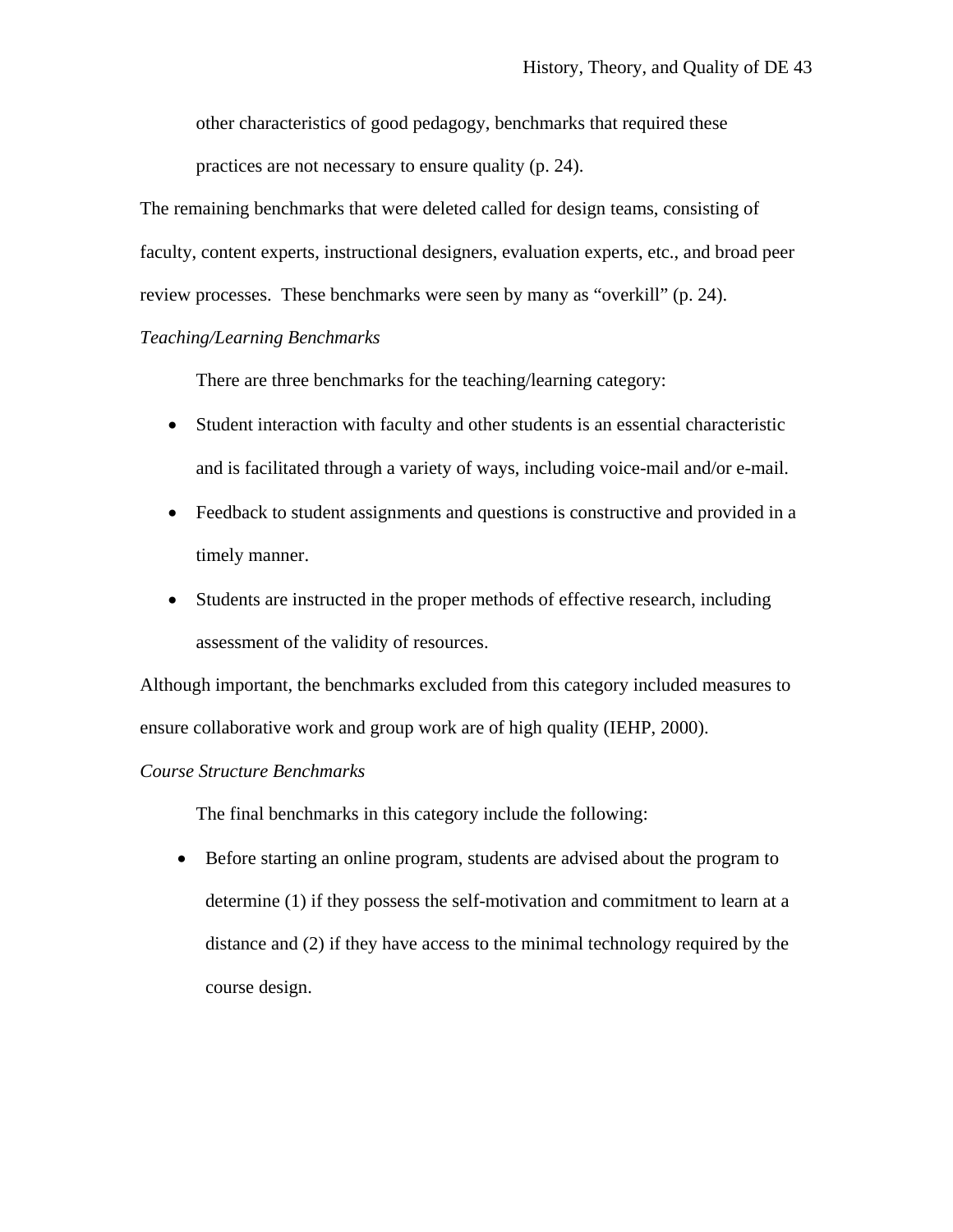- Students are provided with supplemental course information that outlines course objectives, concepts, and ideas, and learning outcomes for each course are summarized in a clearly written, straightforward statement.
- Students have access to sufficient library resources that may include a "virtual library" accessible through the World Wide Web.
- Faculty and students agree upon expectations regarding times for student assignment completion and faculty response (IEHP, 2000, p. 3).

Two benchmarks that emphasized time expectations for students and faculty (i.e. amount of time per week for study and time periods for grading) were excluded from the final list of benchmarks (IEHP, 2000).

## *Student Support Benchmarks*

 The four student support benchmarks that were identified as valid benchmarks include:

- Students receive information about programs, including admission requirements, tuition and fees, books and supplies, technical and proctoring requirements, and student support services.
- Students are provided with hands-on training and information to aid them in securing material through electronic databases, interlibrary loans, government archives, news services, and other sources.
- Throughout the duration of the course/program, students have access to technical assistance, including detailed instructions regarding the electronic media used, practice sessions prior to the beginning of the course, and convenient access to technical support staff.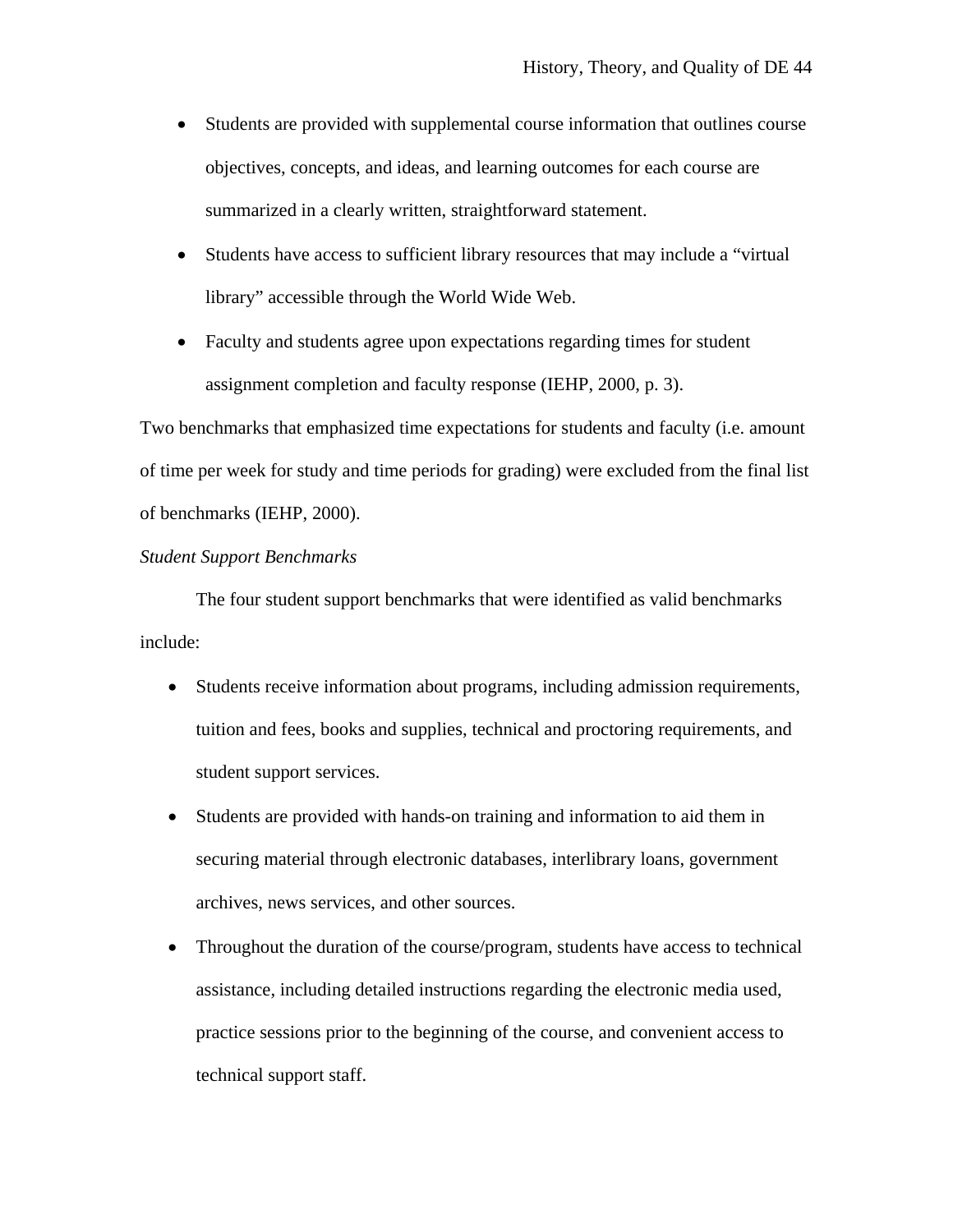• Questions directed to student service personnel are answered accurately and quickly, with a structured system in place to address student complaints (IEHP, 2000, p. 3).

Student support is crucial in distance education, and although "many students who take a distance education course will never visit a campus and will not use campus-based student support services," it is critical to provide alternative forms of support in order to ensure the success of the student (Novak, 2002, p. 81).

### *Faculty Support Benchmarks*

This category has four benchmarks related to faculty support, and these include:

- Technical assistance in course development is available to faculty, who are encouraged to use it.
- Faculty members are assisted in the transition from classroom teaching to online instruction and are assessed during the process.
- Instructor training and assistance, including peer mentoring, continues through the progression of the online course.
- Faculty members are provided with written resources to deal with issues arising from student use of electronically-accessed data (IEHP, 2000, p. 3).

According to Novak (2002), some key issues surrounding faculty involvement in distance education where not addresses; including: "To what extent are faculty members responsible for the development of an online course? What role should instructional designers play in this process? Are online courses best developed by a single faculty member or a team?" (p. 81).

## *Evaluation and Assessment Benchmarks*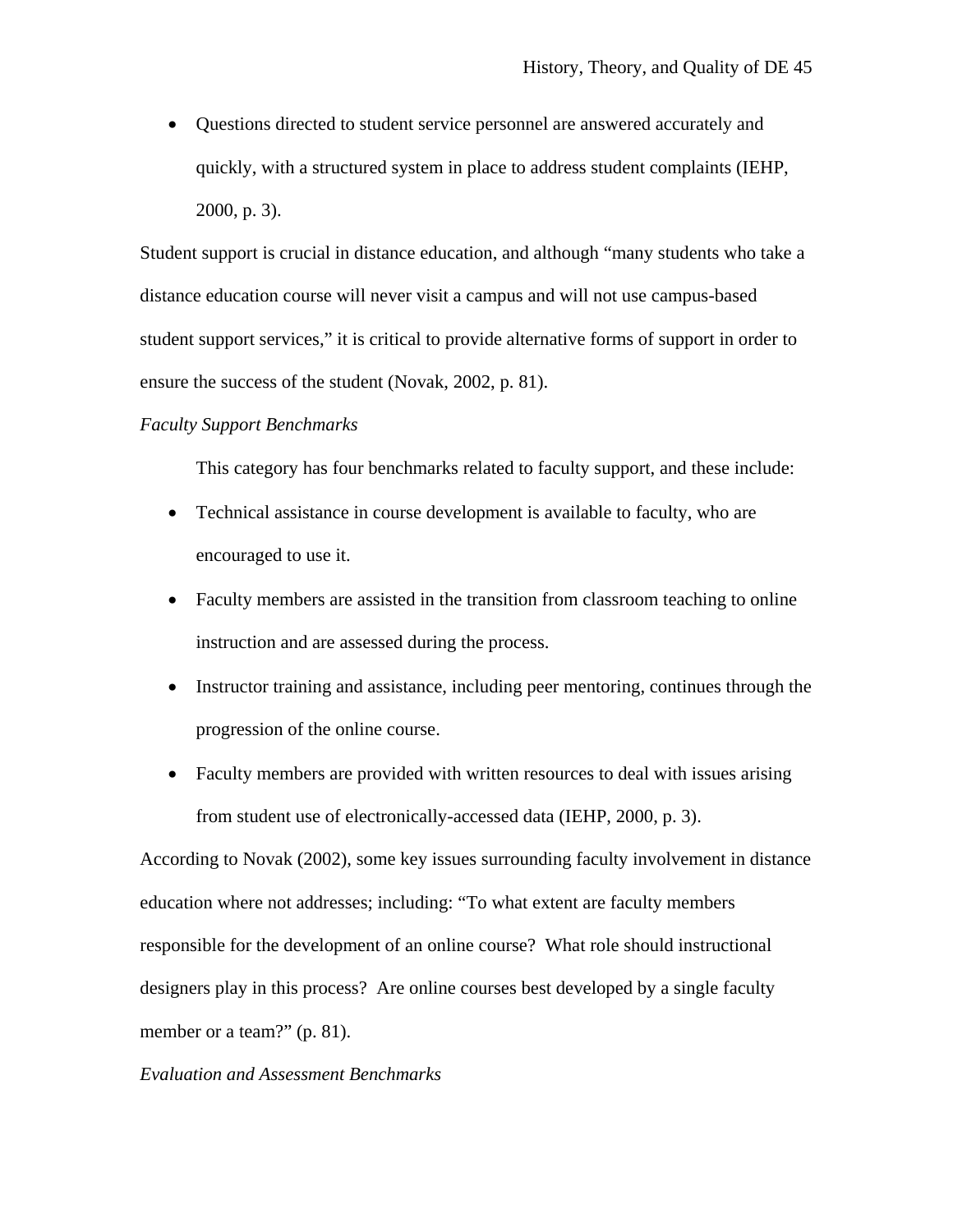In this category of benchmarks, there are three benchmarks that were identified for the final list.

- The program's educational effectiveness and teaching/learning process is assessed through an evaluation process that uses several methods and applies specific standards.
- Data on enrollment, cost, and successful/innovative uses of technology are used to evaluate program effectiveness.
- Intended learning outcomes are reviewed regularly to ensure clarity, utility, and appropriateness (IEHP, 2000, p.3).

This final classification of quality indicators in distance education is one of the most controversial topics in the area. As noted by Novak (2002), "differing opinions about the learning effectiveness and cost effectiveness of distance education are defended with passion along with an appeal to evaluate and assess every aspect of their enterprise" (p. 82). However, these benchmarks provide a guide on what variables should be investigated in order to evaluate quality of the distance education program.

 The IHEP's report, *Quality on the Line*, provides an important foundation for research in the area of quality indicators in distance education. In light of additional research that introduces alternative perspectives to quality assessment, it is fair to conclude that "*Quality on the Line* outlines benchmarks that are necessary but not sufficient to ensure quality" (Novak, 2002, p. 83). The benchmarks provided in the IHEP's report emphasize pedagogical and curricular issues; however, issues surrounding policy, marketing and institutions are not well addressed (Novak, 2002). Therefore, it is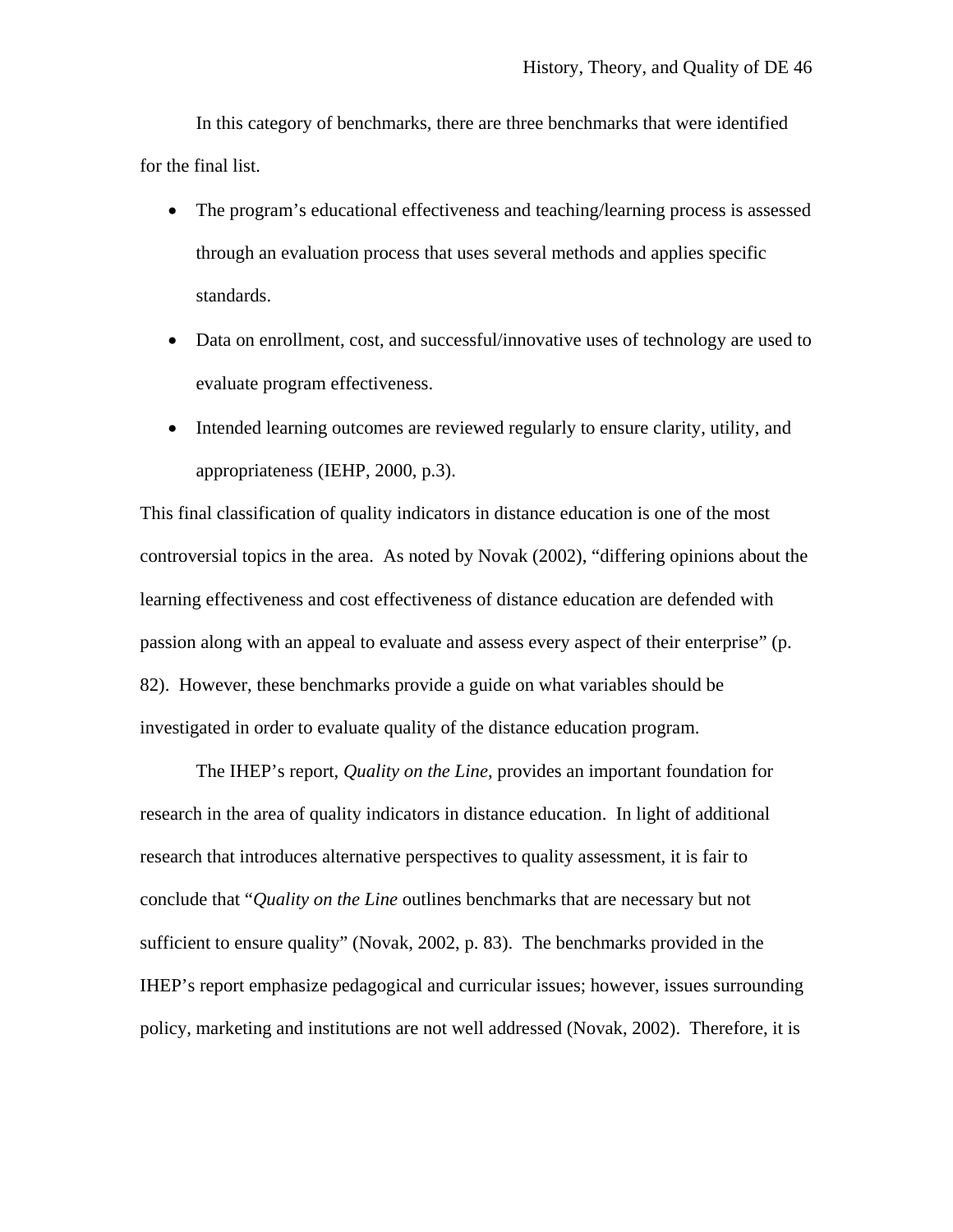crucial to take a closer look into the literature at different views and perspectives on benchmarking in distance education.

 Professional accrediting organizations also provide guidelines and benchmarks for assessing quality of distance education. In fact, the primary way in which current distance education programs are reviewed for quality is by accreditation, which consist of "external peer review of institutions and programs to assure and improve quality" (Council for Higher Accreditation Facts Sheet, 2001). Due to the fact there are eight different accrediting agencies in the U.S., the criteria for reviewing educational programs among each group is slightly different; however, because of the pressure of each association to develop guidelines to assess quality of distance education programs, the eight association combined forces to develop a joint *Statement of Commitment by the Regional Accrediting Commissions for the Evaluation of Electronically Offered Degree and Certificate Programs* (Council of Regional Accrediting Commissions, 2001 b). The report introduced a set of commitments believed to be of high importance in ensuring quality of distance education; these commitments were arranged into several classifications.

## *Classification #1 – Commitment to Traditions, Values, and Principles*

 The commission emphasizes the importance of developing standards around the core values of program mission statements. Secondly, they assert that student learning should take place in a dynamic and interactive environment, regardless of the format of delivery. Striving to meet the needs of students is another characteristic of distance education programs that the commission believes is of high priority, along with appropriate evaluation, assessment, and voluntary peer review procedures. Lastly, it is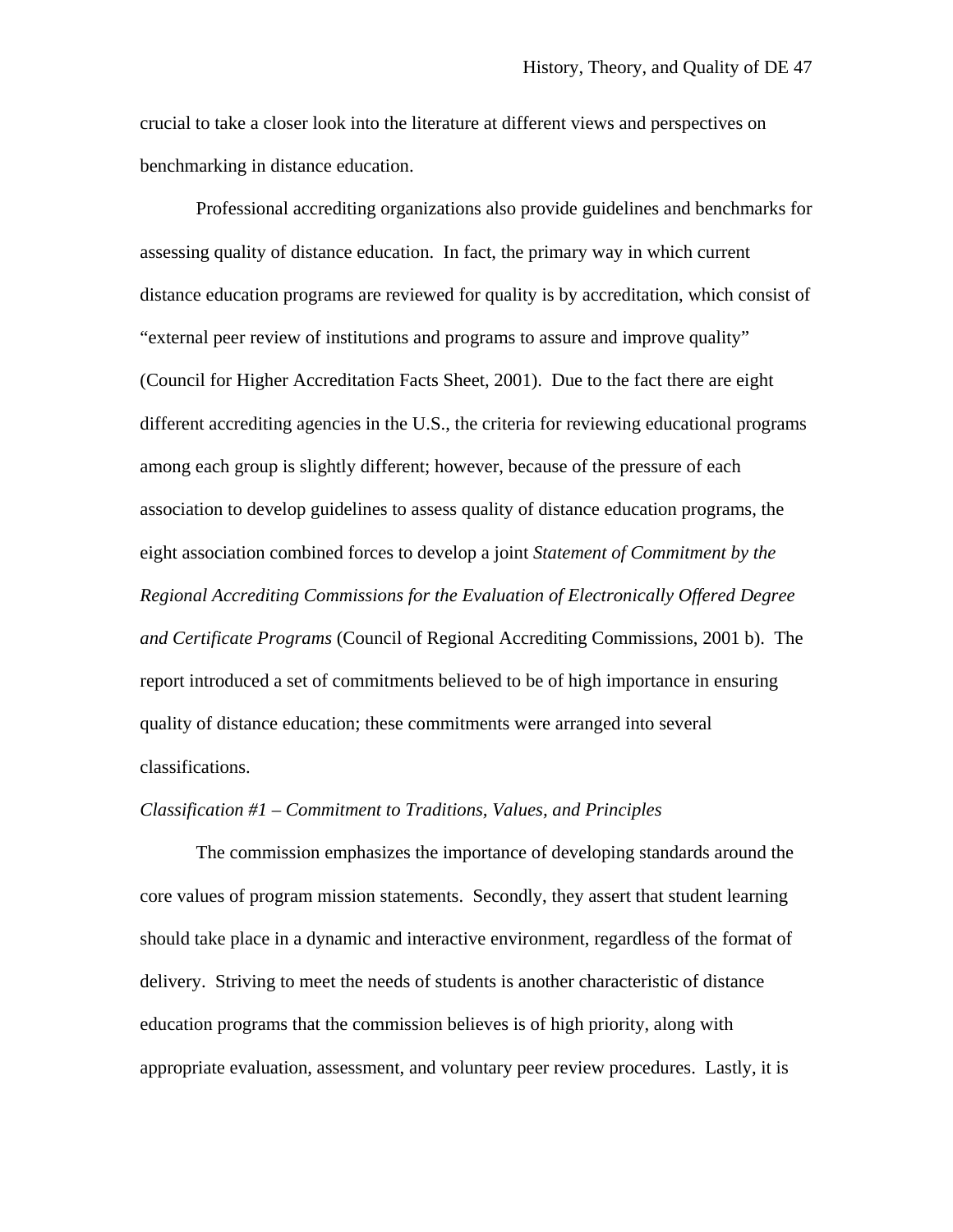noted that commissions emphasize the responsibility of accredited institutions to provide any and all resources needed to support distance education (Council of Regional Accrediting Commissions, 2001 b).

#### *Classification #2 – Commitment to Cooperation, Consistency, and Collaboration*

 Characteristics of commitments in the second classification are pertaining to the consistency across all regional commissions in their standards for review. This category also emphasizes that institutions creating new distance education degrees should be aware that these programs will be subject to careful review. In addition, institutions are strongly encouraged to conduct self-evaluations of overall quality, and improvements should be made based on these evaluations (Council of Regional Accrediting Commissions, 2001).

 The last section of the joint statement is compiled into another document, *Best Practices for Electronically Offered Degree and Certificate Programs* (Council of Regional Accrediting Commissions, 2001a), which is a summary of what is considered "best practice" for distance education, written by the Council of Regional Accrediting Commissions and the Western Cooperative for Educational Telecommunications. This document includes "guidelines for the myriad details related to the offering of distance education programs, including benchmarks for each area of activity and protocols that will assist administrators with both internal and external reviews" (Novak, 2002, p. 85).

*Institutional Context and Commitment* is the first component identified in *Best Practices* (Council of Regional Accrediting Commissions, 2001a). This component pays close attention to how well the distance education program coincides with the mission of the institution and whether or not the institution has "secured the resources necessary to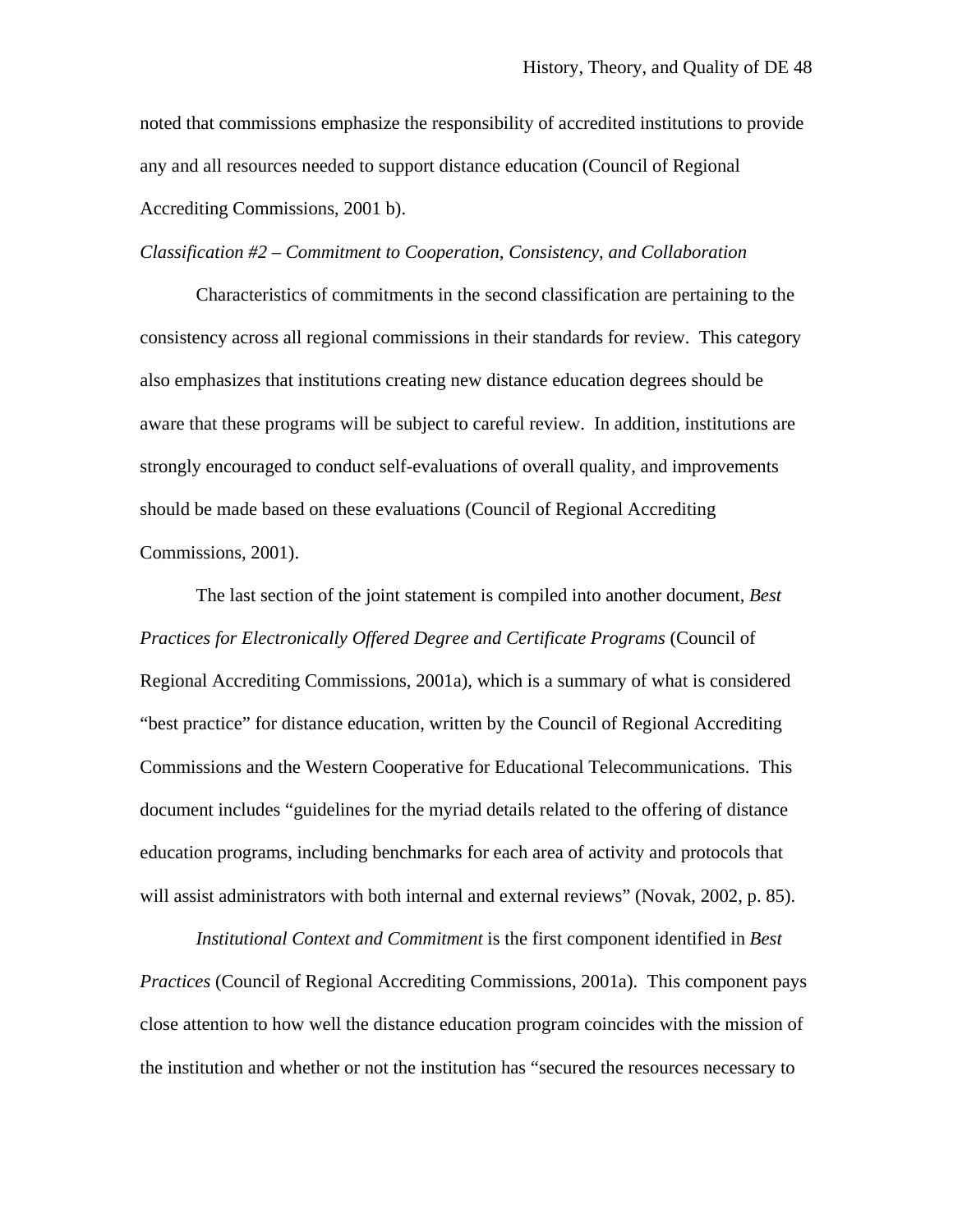support students in this new initiative" (Novak, 2002, p. 85). The second component is *Curriculum and Instruction*, which emphasizes the importance of utilizing appropriate materials and curricula developed by qualified scholars in the field. It is within this component that "institutions are asked about provisions for interaction [between student and teacher] and the timeliness of instructor responses to students" (Novak, 2002, p. 85).

The third and fourth components included in the report are *Faculty and Student Support*. A compilation of personnel issues are incorporated into the faculty component; for example, issues involving compensation, intellectual property and workload are included. The student support component is concerned with services, such as: "assessment of readiness and advising, marketing information, full information about the course requirements and services, admissions, registration, and financial processes" (Novak, 2002, p. 85). One interesting inclusion within this component is a discussion on the importance of "building a sense of community for distance education students" (Novak, 2002, p. 85). According to the *Best Practices* report, "encouraging study groups, providing student directories, including off-campus students in institutional publications and events, and including these students in definitions of the academic community" are examples of activities that can help to build a sense of community for distance education students (p. 12). A very astute observation by Novak (2002) regarding the activities suggested by the *Best Practices* report to help build a sense of community is the "silence about new technology strategies that are used and promoted to build community", such as: "threaded discussions, chat rooms, and various e-mail services" (p. 86).

 The final component in the *Best Practices* report is *Evaluation and Assessment*. The importance of sound evaluation practices are emphasized within this component, and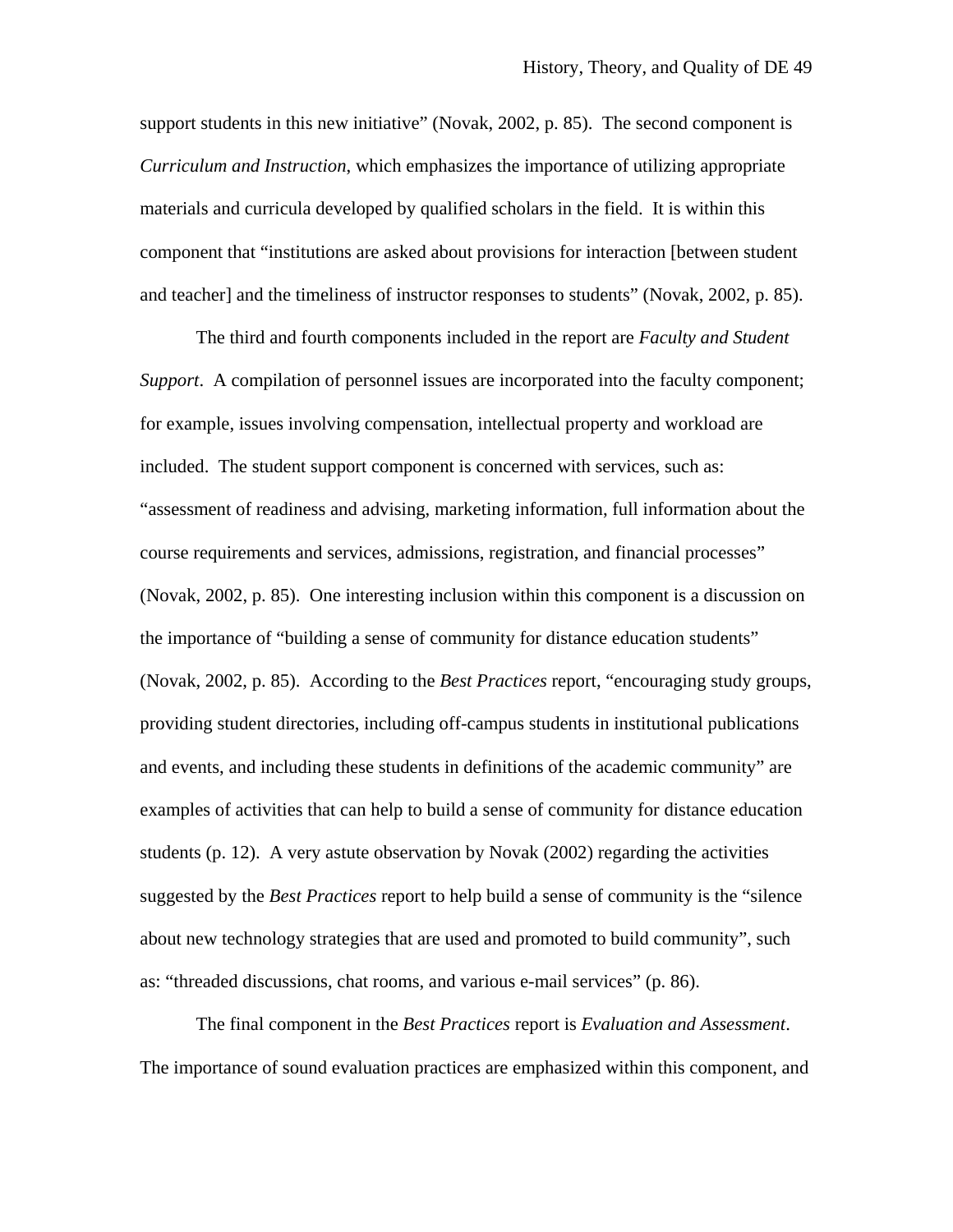the commissions are encouraging institutions to conduct frequent self-evaluations. Specifically, they would like institutions to engage in "sustained, evidence-based and participatory inquiry as to whether distance learning programs are achieving objectives" (p. 12).

 In a similar report, *Accreditation and Assuring Quality in Distance Learning*, conducted by the Council for Higher Education Accreditation (2002), the common platforms used to assess quality by the eight regional accrediting institutions and the nine national accrediting organizations are again discussed. However, the report provides a good summary of the seven key areas that are reviewed when quality of distance education is examined, which were identified in the *Best Practices* report (Council of Regional Accrediting Commissions, 2001a):

- Institutional mission: Does offering distance education make sense in this institution?
- Institutional Organizational Structure: Is the institution suitably structured to offer quality distance learning?
- Institutional Resources: Does the institution sustain adequate financing to offer quality distance learning?
- Curriculum and Instruction: Does the institution have appropriate curricula and design of instruction to offer quality distance learning?
- Faculty Support: Are faculty competent engaged in offering distance learning and do they have adequate resources, facilities, and equipment?
- Student Support: Do students have needed counseling, advising, equipment, facilities, and instructional materials to pursue distance learning?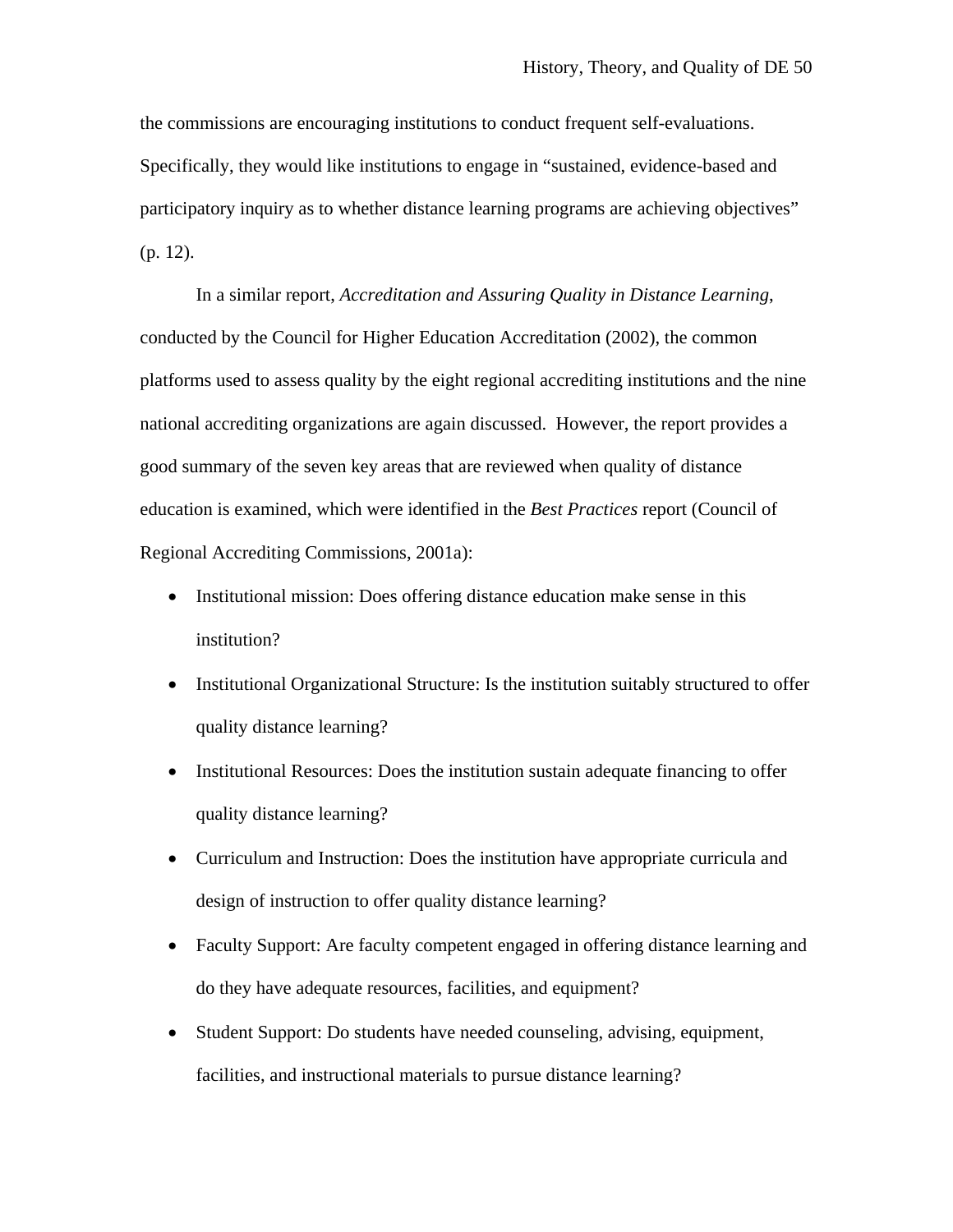• Student Learning Outcomes: Does the institution routinely evaluate the quality of distance learning based on evidence of student achievement? (Council for Higher Education Accreditation, 2002, p.7).

Additional research conducted on quality of distance education indicates that the previously discussed approaches to assessing quality may not be enough to truly determine the degree of quality in a distance program. For example, Olgren (1998), suggests that one of the key factors to designing effective distance education programs is understanding the occurrence of learning and the learning process. She goes on to state that the emphasis on learning outcomes is not sufficient for assessing learning patterns; therefore, distance educators "will need to know more about their learners' cognitive strategies and prior knowledge in the content area" (p. 87).

 The last set of published guidelines that will be discussed were developed by the American Federation of Teachers (AFT) in 2000. The AFT published the report, *A Virtual Revolution: Trends in the Expansion of Distance Education* (2001), which focuses on the important role of teachers in distance education. The report suggests that distance education can provide great benefits to the field of education, as long as the decision-making involving the academic processes stay in the hands of the teachers. The AFT claims that a majority of distance education reviewed is "built on corporate ideas about consumer focus, product standardization, tight personnel control, and cost effectiveness" and " these concepts are contrary to the traditional model of higher education decision-making" (p.4). As a result of the philosophical stance taken by the AFT on distance education, 14 benchmarks for quality in distance education were presented in a document entitled *Guidelines for Good Practice* (AFT, 2000).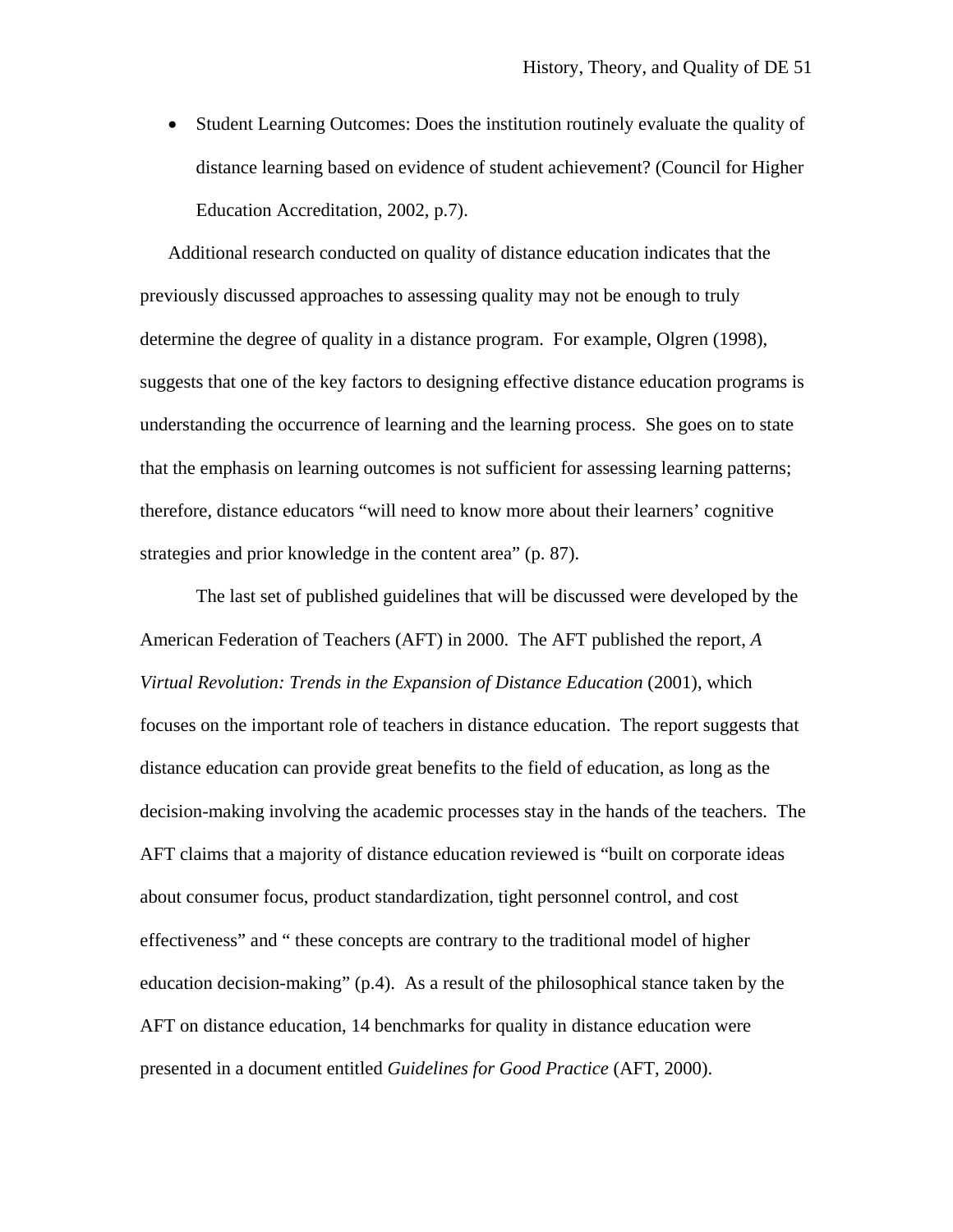These benchmarks include standards that support a "strong role for faculty, such as retaining academic control, setting class size, and retaining creative control over the use and re-use of materials" (Novak, 2002, p. 88). Also, the AFT stresses the importance of "ensuring that faculty are in control of shaping and approving courses and integrating them into a coherent curriculum" (p. 20). Lastly, the AFT "encourages institutions to experiment with offering a variety of subjects through distance education and become 'laboratories of program evaluation', which places the responsibility for creating new approaches on the institutions best suited to implement and evaluate them" (Meyer, 2002, p. 81).

 In a comprehensive literature review of quality assessment in distance education, Sherry (2003) constructs a list of institutional, faculty, and student guidelines to evaluate quality. This is a compilation of guidelines suggested by numerous contemporary research studies; the comprehensive list, as drafted by Sherry (2003) and references will be provided; however, refer to Sherry's (2003) chapter on quality in distance education for a more in-depth look into the construction of the guidelines.

### *Institutional Guidelines*

- 1. A change in the philosophical ideas of traditional and distance education to a "hub of learning" with a clearly stated mission and institutional responsibilities may help to enhance planning and implementation of distance programs (Parker, 1997; Regional Accrediting Commissions, 2000). (p. 451).
- 2. An organizational model that is flexible in governance, aware of institutional values and culture, incorporates academic supervision over courses and programs, and allows decision-making to go beyond "the chief information officer" may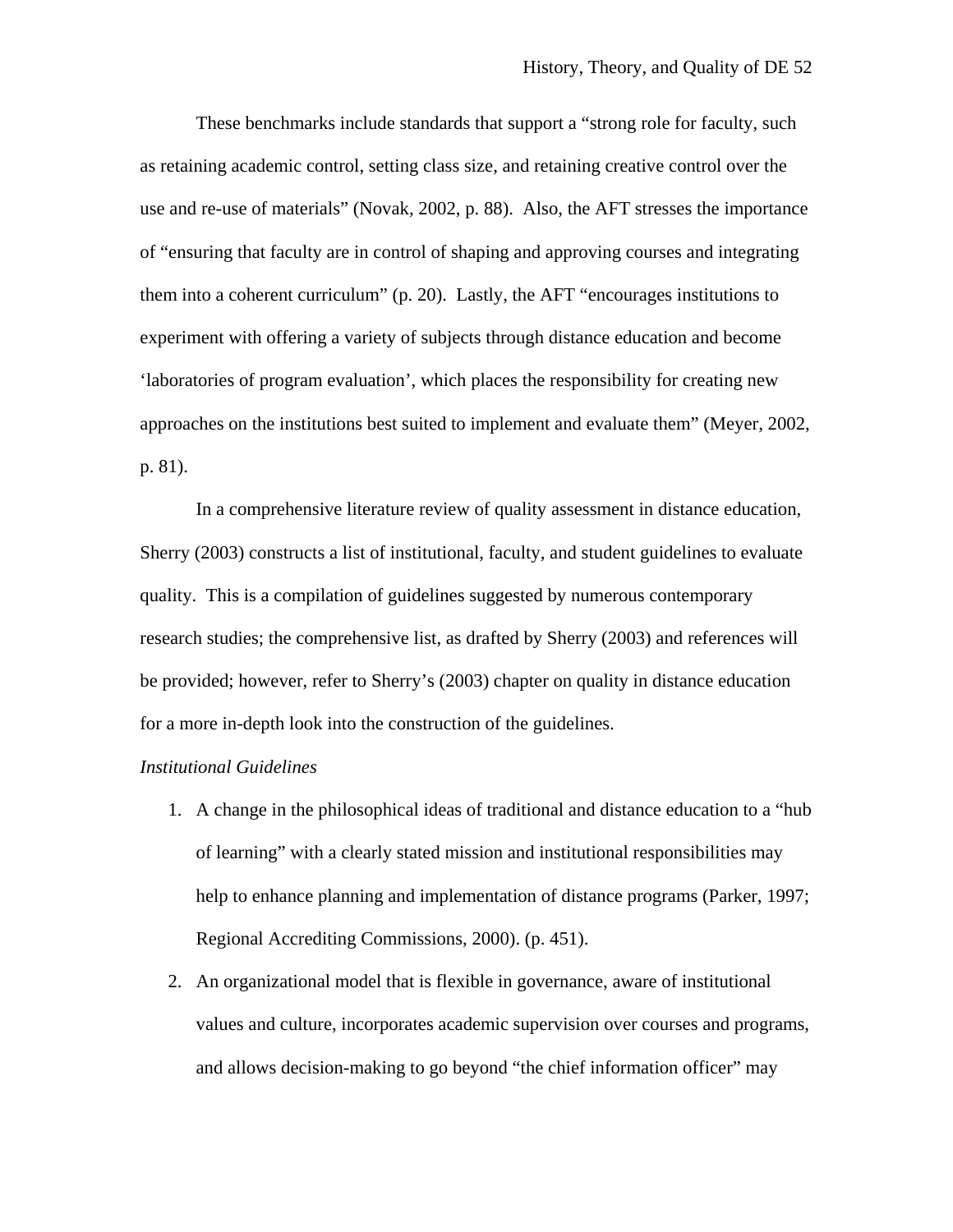hasten the implementation process. (Parker, 1997; Regional Accrediting Commissions, 2000) (p. 451).

- 3. Distance education needs the allocation of financial resources, including the following (B. Greene, 2000; Institute for Higher Education Policy, 2000; Johnstone, 2000; Parker, 1997; Regional Accrediting Commissions, 2000; Stein, 2001; Web-based Education Commission, 2000) (p. 451).
	- Continuous funds to purchase, test, maintain and upgrade necessary technology.
	- Fiscal resources to support any training of faculty, staff and students.
	- Funds to distribute to faculty as compensation for engaging in the design and implementation of distance education courses. Compensation should recognize workload, intellectual property rights, and any incentive or reward issues.
	- Financial resources budgeted for instructional resources, including: copyright clearances, site licenses for materials used in instruction, virtual libraries, along with "cyber-based support services, such as online registration, university bookstore services, testing, tutoring, and academic counseling" (p. 451).
	- Funds to support ongoing evaluation and research of the quality of the program.
- 4. Incorporate strategic plans to help in the decision making processes associated with blending traditional and distance education courses into a program, for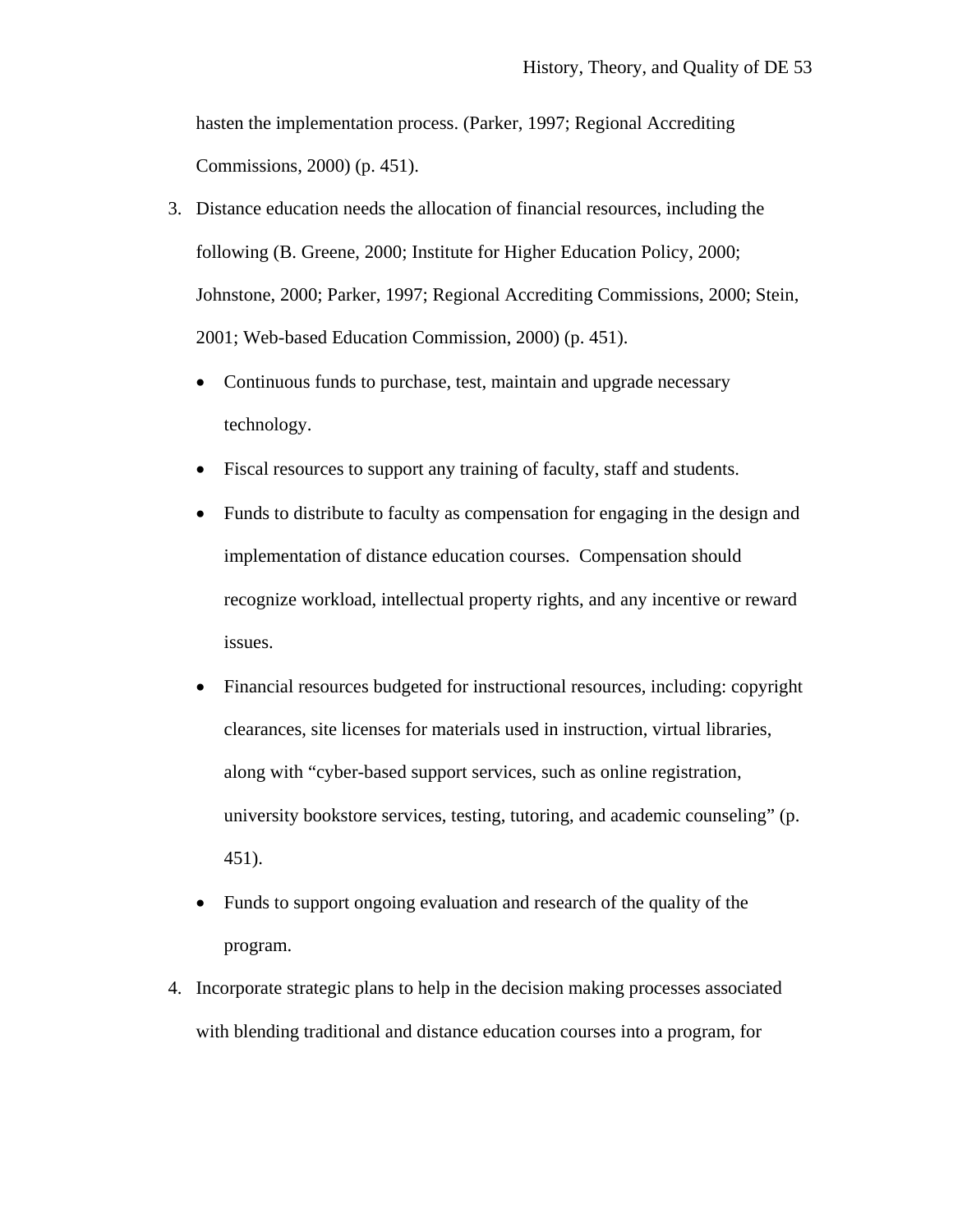example (K. Green, 2000; Inman et al, 1999; Institute for Higher Education Policy, 2000; Johnstone, 2000).

- 5. In order to emphasize the importance of quality assurance in distance education, Sherry (2003) suggests incorporating the "development, implementation, dissemination, and review of policies and technological solutions in accordance with laws and requirements" that meet specific standards of distance education into the governing structure of the distance education program. (Institute for Higher Education Policy, 2000; Kearsley, 2000; Parker, 1997; Regional Accrediting Commissions, 2000; Web-based Education Commission, 2000) (p. 452).
- 6. To support contingency plans, pilot test the program prior to initiation. (Quality Assurance Agency for Higher Education, 2001)
- 7. Incorporating ways to address the key institutional factors that help to improve success in higher education, such as access to resources and financial aid, may actually result in equitable access for possible constituencies (Pascarella et al., 1996, Tinto, 1993) (p. 452).
	- To help with the availability of financial aid, changes in the limitations placed on distance education funding by certain federal regulations can help, along with changes in tuition based on geographical areas (i.e. out-of-state tuition) and financial aid services to help with the expenses of hardware and software needed in the distance course.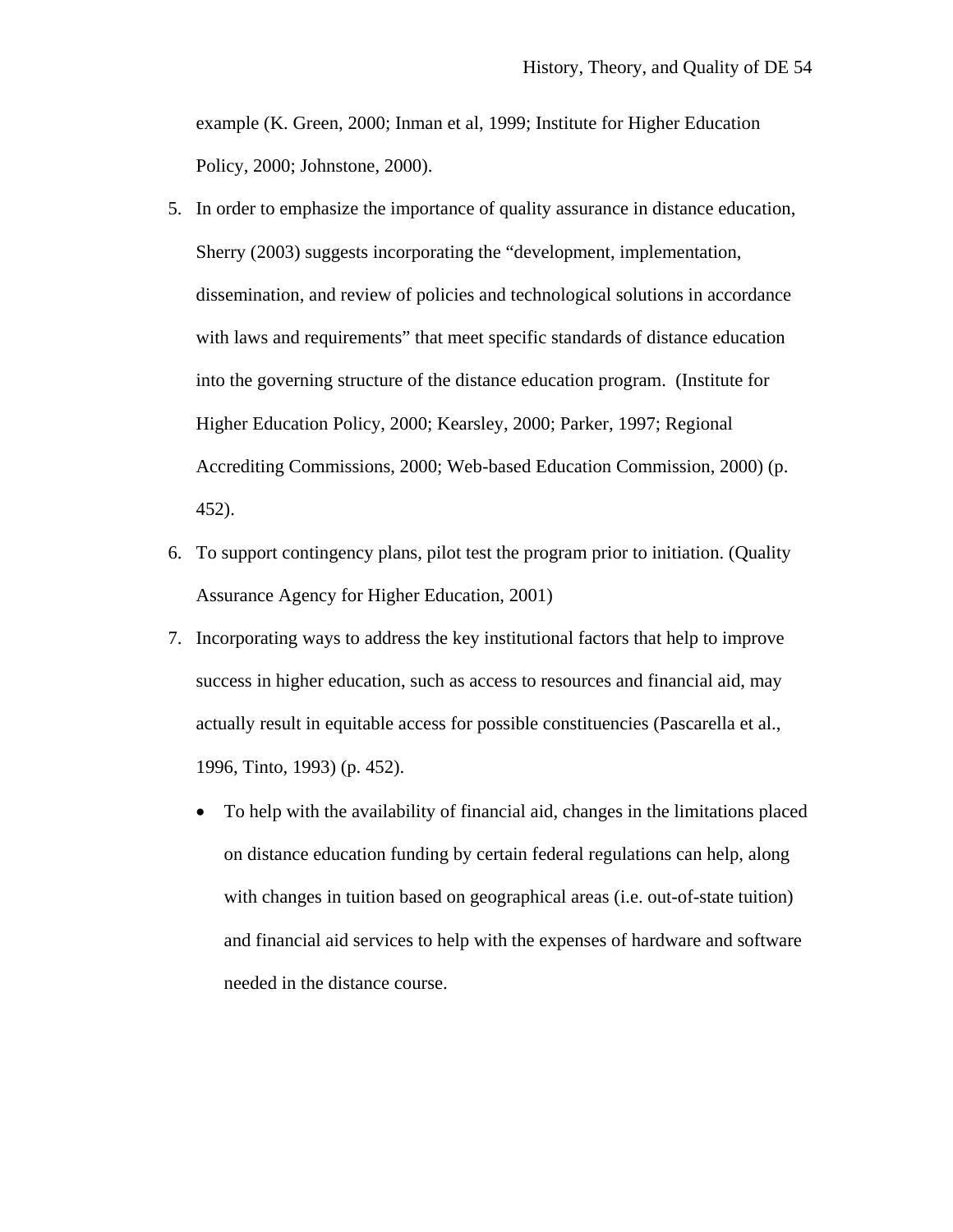- To increase access to resources, a method of selecting technologies that are universally available, affordable, and adaptable to accommodate different student impairments (i.e. visual, auditory or motor) should be established.
- Incorporating physical resources ("regularly upgrade computer workstations") for faculty and Web-based course application packages with their embedded communications tools") and human resources (e.g. support staff to provide continuous technical assistance) with plans for newer technology for distance education may help to improve communications between faculty and students (p. 452).
- 8. Rigorous evaluations of distance education programs may highlight "conflicting situations" or areas that need to be improved (p. 452):
	- The incorporation of systems analyses representing certain situations in distance education, such as educationally underprepared or overworked students, individual learners who are culturally distant or suffering from low confidence levels, or students who pose the threat of dropping out, may lead to better retention rates and improved overall support. (Dabbagh, 2000; Institute for Higher Education Policy, 2000; Morrison & Adcock, 1999; Parke & Tracy-Mumford, 2000; Phipps & Merisotis, 1999; Regional Accrediting Commissions, 2000; Thompson, 1998).
	- Compare overall program objectives to "learning outcomes, student satisfaction, and resource and technology use through the employment of multiple methods may provide information that meets the standards for utility (focused information needed by intended users), feasibility (realistic, careful,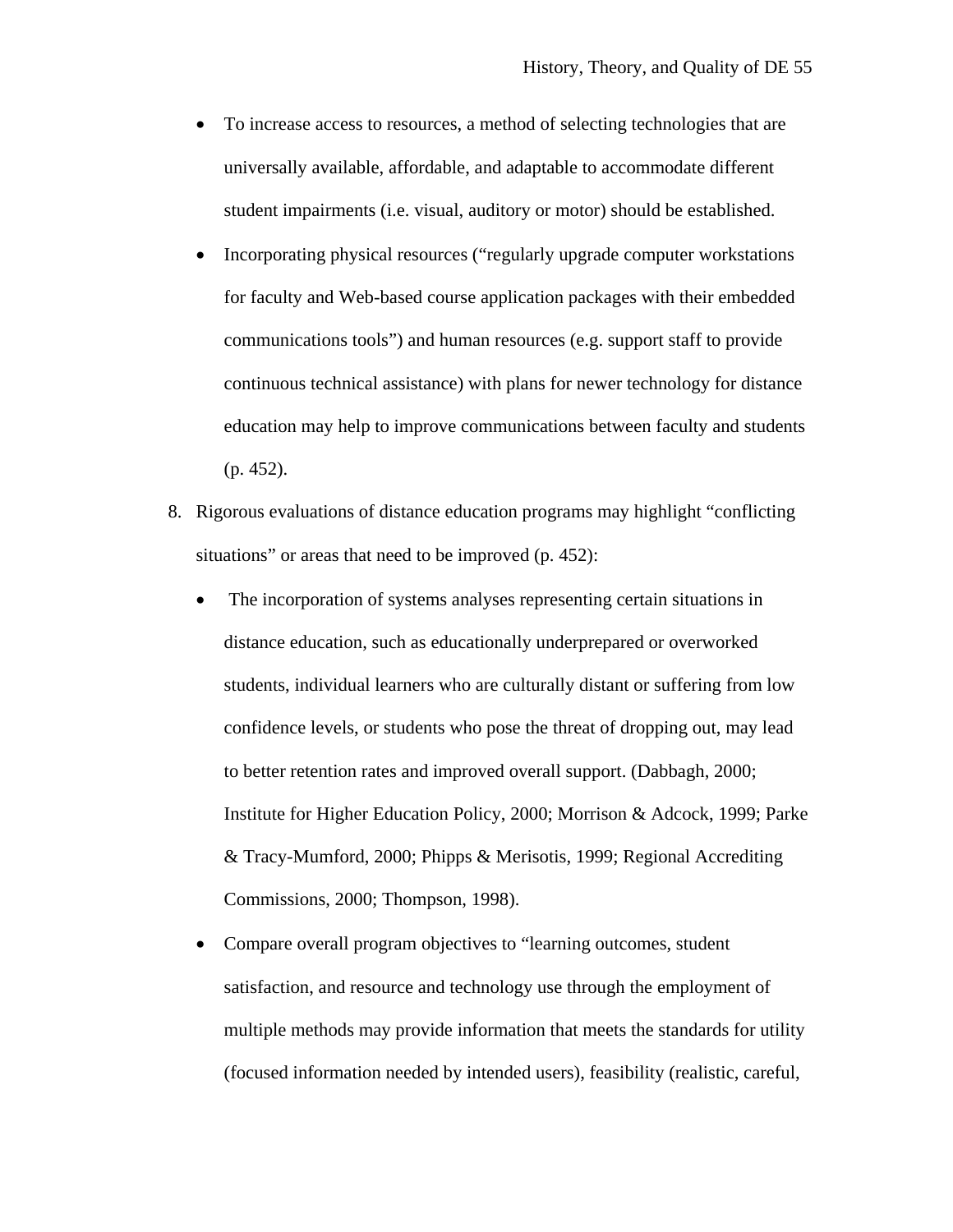cost-effective data gathering and tactful reporting), accuracy (valid and reliable), and propriety (adherence to legal and ethical procedures that respect the welfare of all affected)" (American Evaluation Association, 2000; Institute for Higher Education Policy, 2000; Regional Accrediting Commissions, 2000) (p. 452).

- 9. Activities to help "build a sense of community" for distance learners (Institute for Higher Education Policy, 2000).
- 10. Bring awareness to the institutional standards set by accrediting organizations, increase marketing strategies for program and course availability, and provide access of educational program selections to both online and off-line potential students (Institute for Higher Education Policy, 2000).
- 11. Emphasize the fact that distance education programs are centered around the learner, not the technology, in order to portray that the "institution respects the goal of helping everyone in the community to leas a balanced life more than utilitarian solutions" (Yeaman, 2000). (p. 453).

### *Faculty Guidelines*

- 1. One way in which to enhance team efforts to design and instruction of distance education courses, to interdisciplinary efforts, and to decreasing the gap between face-to-face instruction and distance education is to reconceptualize decisions regarding curricula (Institute for Higher Education Policy, 2000; Parker 1997).
- 2. Distance education can be enhanced through effectively designed instruction (Dabbagh, 2000; Kearsley, 2000; Parker, 1997; Ragan, 2000):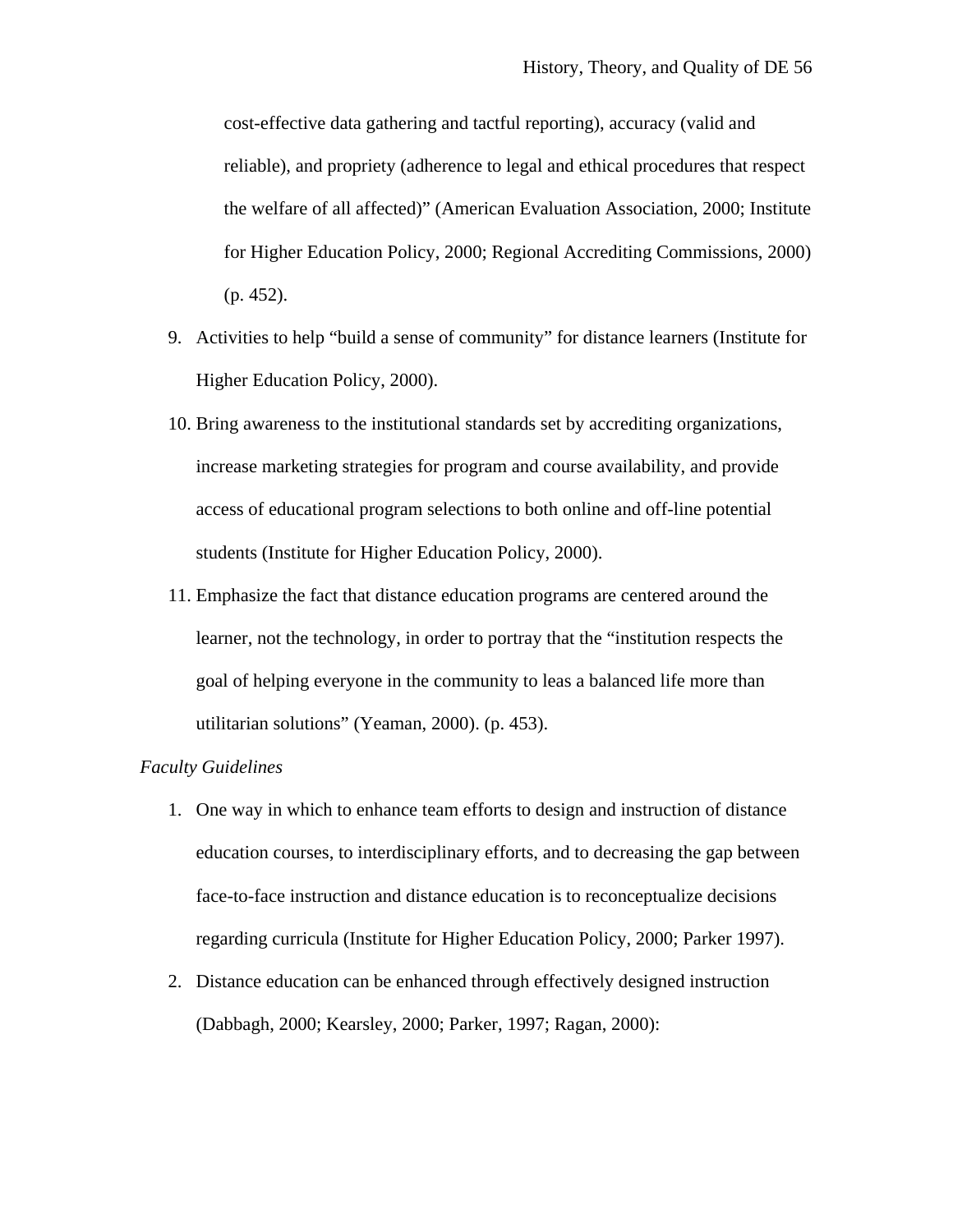- Programs and courses that incorporate "constructivist principles that move students along a continuum to self-direction and have a valid and credible content have a likelihood of conveying to the learners that expectations for their success are high" (p. 453).
- Flexible, problem-based instruction, that includes a variety of perspectives, may help improve levels of achievement.
- 3. Active and reflective learning may be supported by emphasizing clear learning goals and objectives that relate to the learning outcomes (Ragan, 2000, Inman et al, 1999, Regional Accrediting Commissions, 2000).
- 4. Conducting orientation sessions to explain the course (i.e. objectives, goals, technology) portrays support for student learning (Institute for Higher Education Policy, 2000; Kearsley, 2000; Regional Accrediting Commissions, 2000):
	- Orientations sessions may open up the door for increased student-instructor communication.
	- Directions on how to navigate through the technologies utilized will help make the use of those technologies easier throughout the course.
- 5. Providing advice to students on successful distance learning activities, may help "students acquire realistic expectations, and tangible aides, such as guides and clear due dates, may help students avoid procrastination (Institute for Higher Education Policy, 2000; Kearsley, 2000; Parker, 1997; Regional Accrediting Commissions, 2000) (p. 453)
- 6. Directions on how to utilize the avenues of communication with others, such as chat rooms, message board, e-mail, may help the learner with discussions. Also,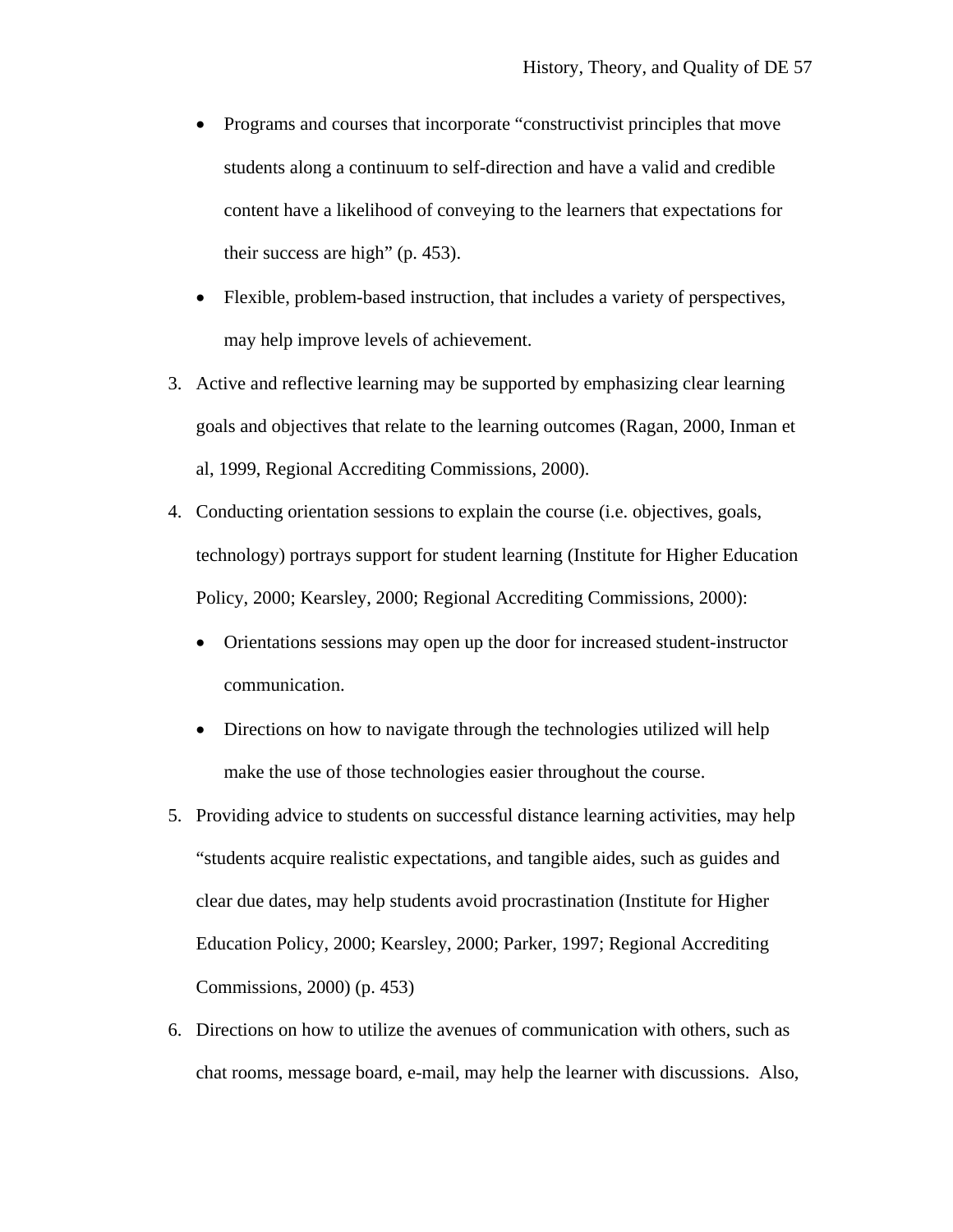during the instruction, it may be useful to identify all the types of interaction – social, procedural, expository, explanatory, and cognitive – to encourage students to engage in these types of interactions (Bailey & Luetkehans, 1998; Burge, 1998, Dabbagh, 2000; Lesniak & Hodes, 2000; Offir & Lev, 2000; Winograd, 2000).

- 7. In order to solicit interchanges between the instructor and the student, communication from the faculty member that asks for some feedback from the student in a certain time period may help (Burge, 1998; Dabbagh, 2000; Inman et al, 1999; McIsaac et al, 1999).
- 8. The incorporation of adapted design and Web-based materials to accommodate visually, hearing, and mobility impaired students may help enhance the expertise of the students (Kraft, 2000; Lowe & Roberts, 2000; Sherry, Billig, Jesse& Watson-Acosta, 2001).
- 9. In order to support deep cognitive processes, provide metacognitive models to students and allow them to create their own model (Marland, 1997; Olgren, 1998).
- 10. "Worldware, with its shared editing features, may draw multiple students into considering content during editing" (Anderson & Garrison, 1988) (p. 454).
- 11. Incorporate technology-based evaluations to collect data on students' learning and use of technology to improve teaching and learning in the distance education environment (Institute for Higher Education Policy, 2000; Regional Accrediting Commission, 2000; Sherry et al, 2001; Wade, 1999).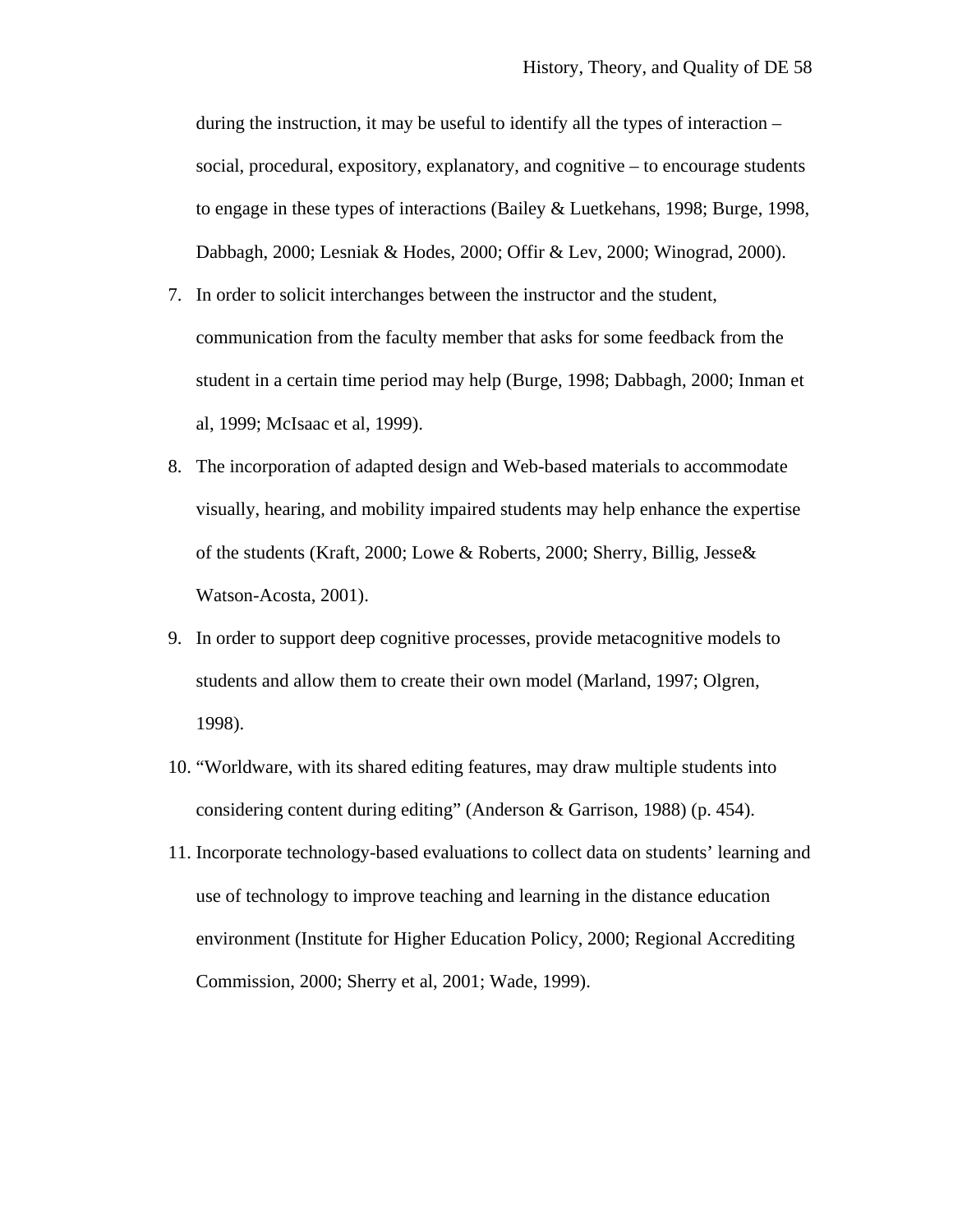- 12. In order to identify and apply technological approaches and the research findings documented as "best practice", active participation in continuous professional development is necessary (Barone, 2001; Ehrmann, 1997).
- 13. "Authentic reassessments of the teaching and learning climate may lead to clarity and appropriate learning outcomes (Institute for Higher Education Policy, 2000).

## *Student Guidelines*

- 1. Before enrolling in a distance education course, potential students should conduct a rigorous self-assessment on characteristics, such as: their attitude toward distance education, financial resources, support from others, access to technology and literacy to the forms of technology used, the types of learning environments that work best for them, etc. (Dabbagh, 2000; Institute for Higher Education Policy, 2000; Kearsley, 2000; Regional Accrediting Commissions, 2000).
- 2. "Students from diverse cultural backgrounds who engage in explicitly communicating their expectations for online behavior early in the course to all involved may avoid inadvertent future cultural gaffes (Kearsley, 2000) (p. 454).
- 3. Students who utilize computer-based "agenst' to locate guides, online materials, updated content material, and processes for software, are "drawn into the content of the learning materials more readily, thus supporting their cognitive strategies (Anderson and Garrison, 1988; Inman et al, 1999) (p. 454).

Due to the vast amount of research conducted on quality indicators of distance education, only a select number of benchmarks and guidelines were discussed in the previous section. For more information on different ideas, models, and emerging thoughts on quality in this form of education, refer to the following references: Benke,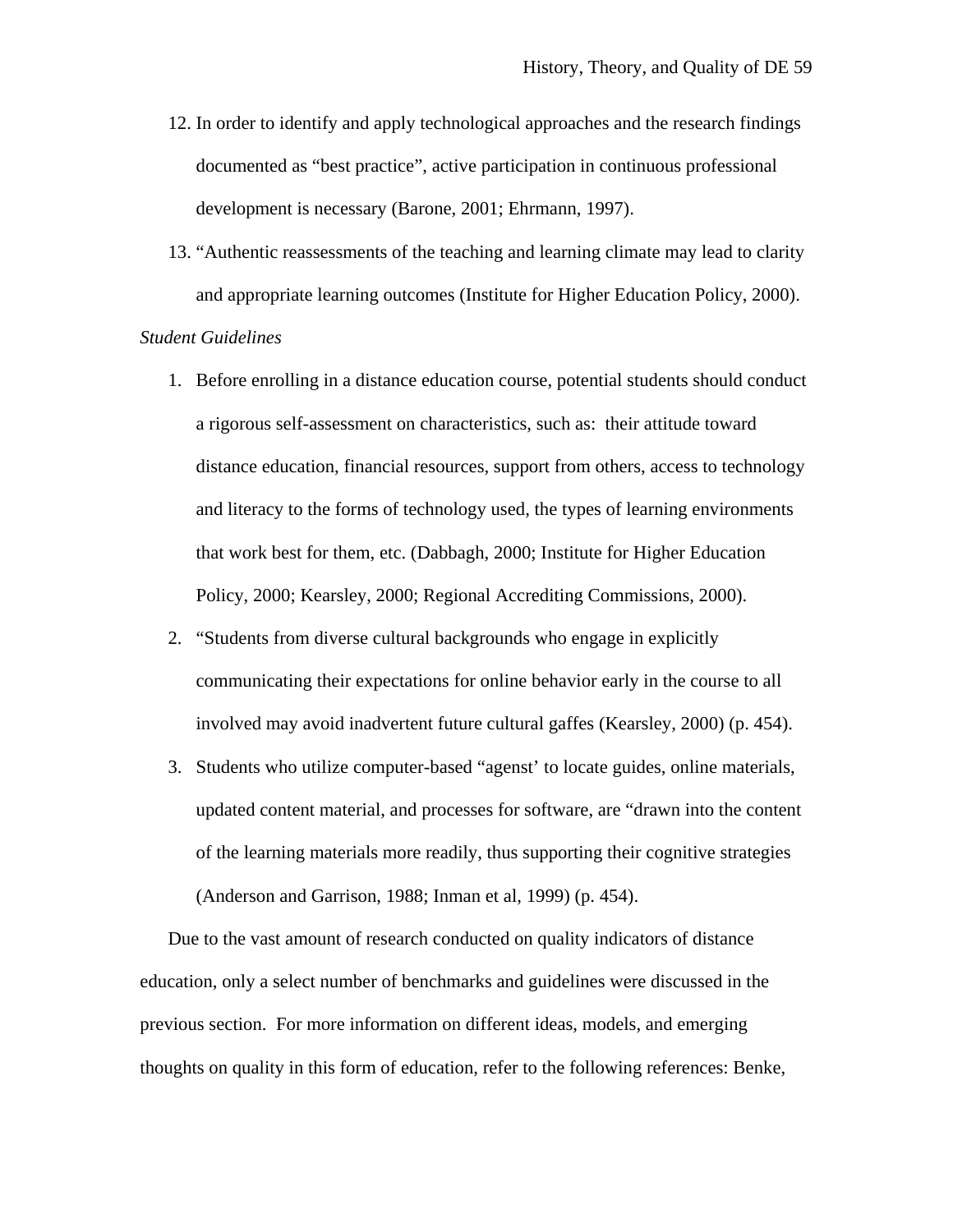Brigham, Jarmon and Paist, 1999; Benson, 2003; Gross, Gross, and Pirkle, 1998; Lee and Dziuban, 2002; Leh and Jobin, 2002; Marks, Sibley, and Arbaugh, 2005; Nunan and Calvert; 1992; Ragan, 1999; Sloan Consortium, 2004; St. Pierre, 1990; Trentin, 2000; Yeung, 2001. (Please note that this list is not a complete reference list of all research conducted on this topic, but the studies and reports listed here provide the reader with additional, and perhaps, alternative perspectives to quality in distance education).

As evident by the brief discussion on benchmarks, guidelines, and indicators of quality in distance education, the factors that comprise a high quality distance education program varies, depending on who you ask; however, the commonalities running through each perspective are essential aspects that should be incorporated into existing and future distance education efforts, in order to work towards improved quality in distance education. Therefore, the next step for professionals in the field of distance education is to integrate these quality assurance factors into the design, implementation and evaluation of current and future distance education efforts.

#### **How to Assess Quality in Distance Education**

 Now that we have a better understanding of the indicators research studies have identified as essential to ensure quality in distance education, the next phase is to identify how to assess if programs and courses delivered via distance education meet the standards of quality. In order to measure quality, rigorous evaluation methods, utilizing valid and reliable instruments and research designs, should be implemented. According to Thompson and Irele (2003), obtaining valid and reliable data requires that evaluators must first have a clear purpose and then be able to match that purpose to the appropriate tools.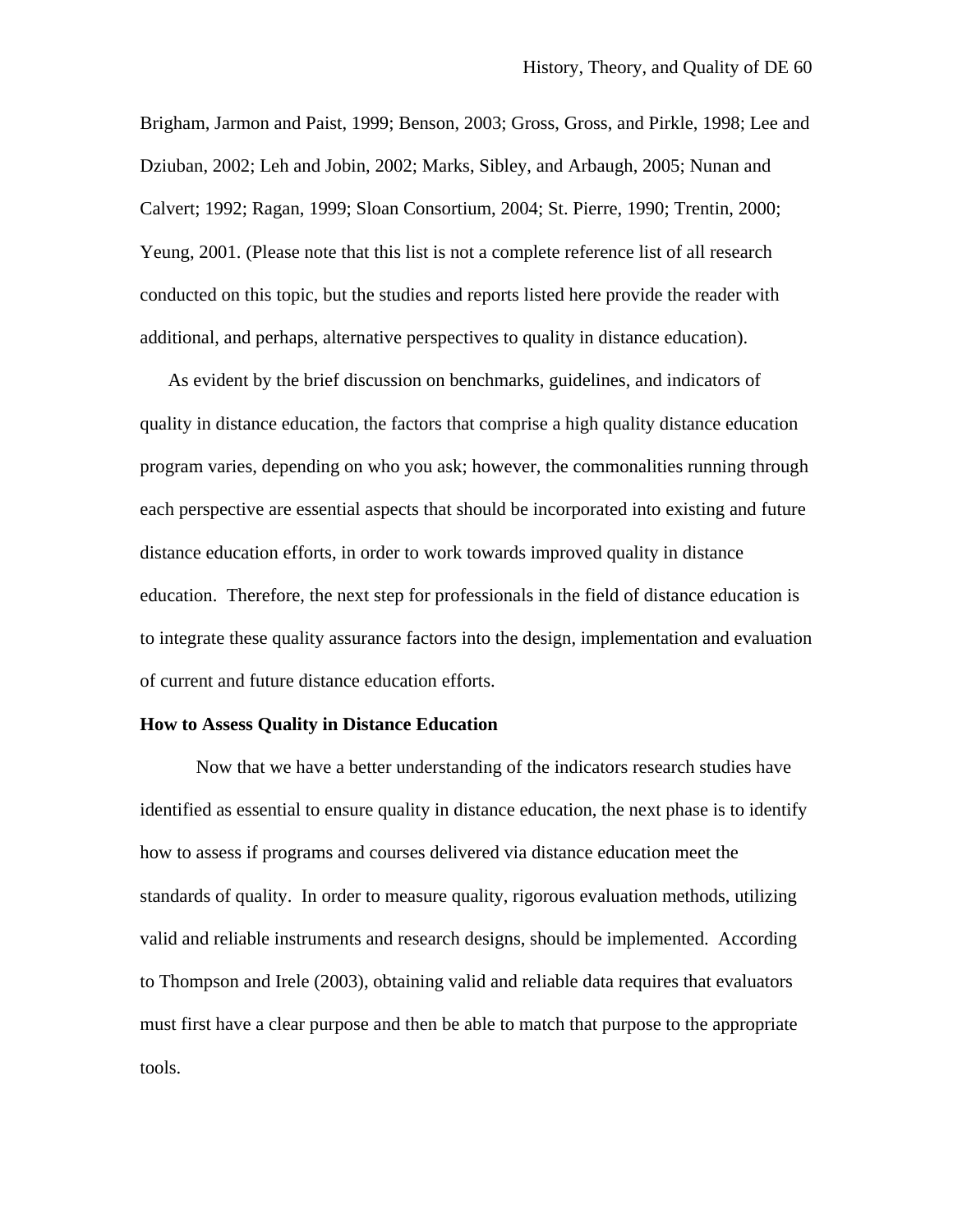Rigorous evaluation tools and approaches includes an array of data collection methods, such as surveys, personal diary entries from students, learning outcome instruments (i.e. tests, essays), product assessment criteria, participant observations, questionnaires, interviews, and pilot testing (Moore and Kearsley, 1996, Cyrs, 2001). The primary focus of the remainder of this review is on issues of cultural bias and validity and reliability measures of survey instruments used to assess quality of distance education; however, for a more comprehensive review of evaluation models and tools utilized in the field, refer to Thompson and Irele (2003). The following sections provide a brief synopsis of the important elements of instrument construction, and provide information on instruments that have been previously utilized to assess quality of distance education.

### **Overview of Validity Measurements**

 Validity is the "degree to which evidence and theory support the interpretations of test scores entailed by proposed uses of tests;" therefore, it is considered "the most fundamental consideration in developing and evaluating tests (*Standards for Educational and Psychological Testing*, 1999, p. 9). Instruments utilized to assess quality of distance education should be validated, which involves "accumulating evidence to provide a sound scientific basis for the proposed score interpretations" (*Standards for Educational and Psychological Testing*,1999, p. 9). For example, to begin validating an instrument to assess distance education qualities, researchers must develop an interpretation of test scores, including a rationale for the proposed interpretation. The "proposed interpretation refers to the construct or concepts that test is intended to measure" (*Standards for Educational and Psychological Testing*, 1999, p. 9). Examples of constructs include: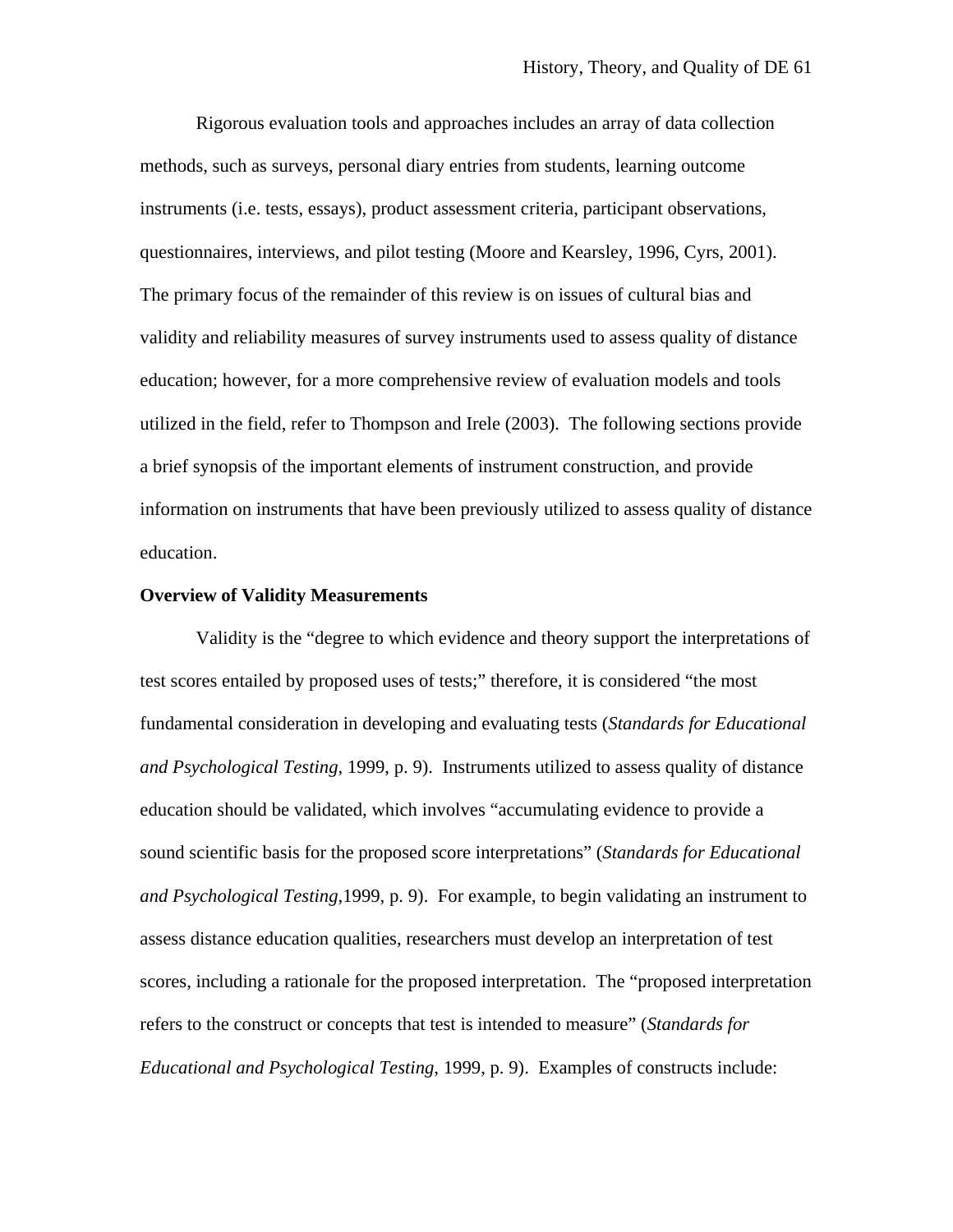student learning outcomes, student, faculty, and/or administrative attitudes, selfefficiency, learning styles, and performance of learner with distance education technology.

 It is the responsibility of both the test (i.e. survey instrument) developer and the test user to validate the instrument; the developer of the instrument should provide evidence of validation, while the user should evaluate the evidence. Significant contributions are made "to the validity evidence"…"as other researchers report findings of investigations that are related to the meaning of scores on the test" (*Standards for Educational and Psychological Testing,* 1999, p. 11). Therefore, it is important for distance education researchers to validate instruments developed to assess quality.

 There are different notions to validity, or better stated, different types of evidence to support validity. The four types of validity evidence investigated in this review, include: face validity, concurrent validity, predictive validity, and construct validity.

- *Face validity* the items appear to be relevant to the constructs being investigated (Gomm, Needham, and Bullman, 2000).
- *Concurrent validity* "refers to a measurement device's ability to vary directly with a measure of the same construct or indirectly with a measure of an opposite construct. It allows you to show that your test is valid by comparing it with an already valid test." (AllPsych ONLINE, 2005).
- *Predictive validity* In the 1974 *Standards*, predictive validity referred to a type of "criterion-related validity". This type of validity applies "when one wishes to infer from a test score an individual's most probable standing on some other variable called a criterion" (*Standards*, 1999, p. 179-180). The term "criterion-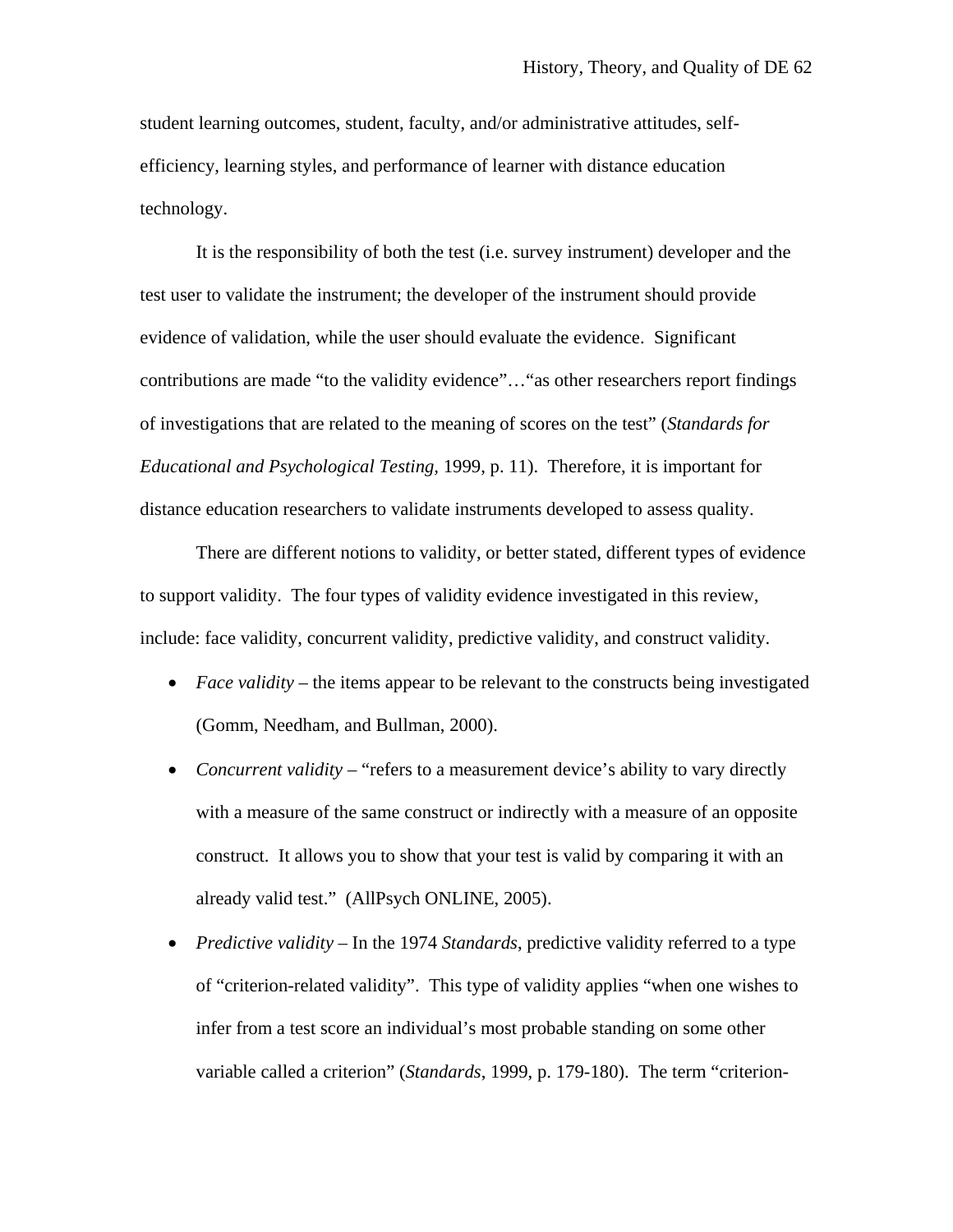related validity" was changed to "criterion-related evidence" in the 1985 version of the *Standards*. The 1999 Standards states that "predictive evidence indicates how accurately test data can predict criterion scores that are obtained at a later time." (p. 180).

• *Construct validity* – "the results achieved from using the instrument predict those matters which the theory underlying the instrument's design says they should predict" (Gomm, Needham, and Bullman, 2000, p.82).

The reporting of validity results should incorporate statements on the types of evidence to support validity. General statements, such as the test or instrument is "valid" is rarely, if ever, accepted (*Standards*, 1999). It is also important to remember that the scores are being tested for validity evidence, not the instrument; therefore, it is incorrect to say that the instrument is valid.

#### **Overview of Reliability Measurements**

According to the *Standards* (1999), reliability "refers to the consistency of such measurements when the testing procedure is repeated on a population of individuals or groups" (p. 25). Reliability measurements are reported in three different forms: standard deviation of measurement error or variance, standard reliability coefficients, or "IRTbased test information functions" (*Standards*, 1999, p. 27). The three broad categories of standard reliability coefficients that are traditionally accepted include: "(a) coefficients derived from the administration of parallel forms in independent testing sessions (alternate-form coefficients), (b) coefficients obtained by administration of the same instrument on separate occasions (test-retest or stability coefficients); and (c) coefficients based on the relationships among scores derived from individual items or subsets of the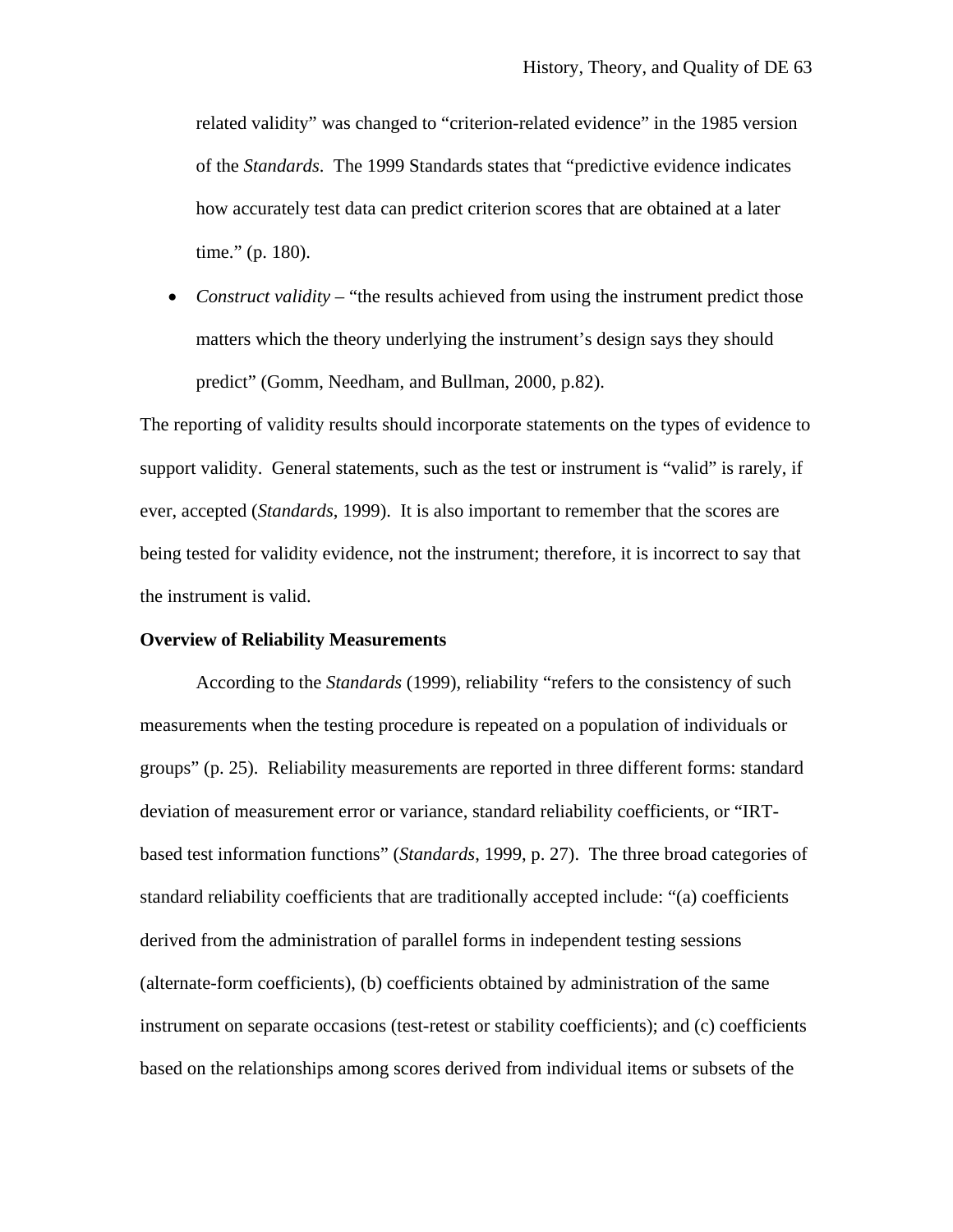items within a test, all data accruing from a single administration (internal consistency coefficients)" (*Standards*, 1999, p. 27).

 Reliability reporting should entail more than a statement of reliability coefficients. Test developers and researchers should also include the methods used to get the coefficient, "the nature of the group from which the data were derived, and the conditions under which the data were obtained" (*Standards*, 1999, p. 31). As mentioned with validity reporting, it is not sufficient or acceptable to make general statements such as, "the instrument is reliable" (*Standards*, 1999); therefore, researchers need to provide enough evidence to support the statement of reliability.

## **Cultural Bias in Instrument Construction**

 In terms of test construction, *bias* "refers to construct-irrelevant components that result in systematically lower or higher scores for identifiable groups of examinees" (p. 76). According to Frary and Giles (1980), *cultural bias* refers to a situation whereby a definable cultural subgroup results in lower average scores on assessment or evaluation instruments than other groups, but when tested on independent instruments of the same measures, the cultural subgroups perform the same or better than the other groups (Frary and Giles, 1980). Cultural bias "is the result of a general lack of fairness in testing, selection, and prediction among culturally different student groups" (p.51). (McGough, and Eschenmann, 1982). In order to conduct "fair" evaluations and assessments of distance education programs, it is important for researchers to incorporate procedures within the test/instrument construction process that will help to reduce cultural bias.

 There are several perspectives of cultural bias. One view of this type of bias is "the question of bias does not depend upon the validity of individual items but instead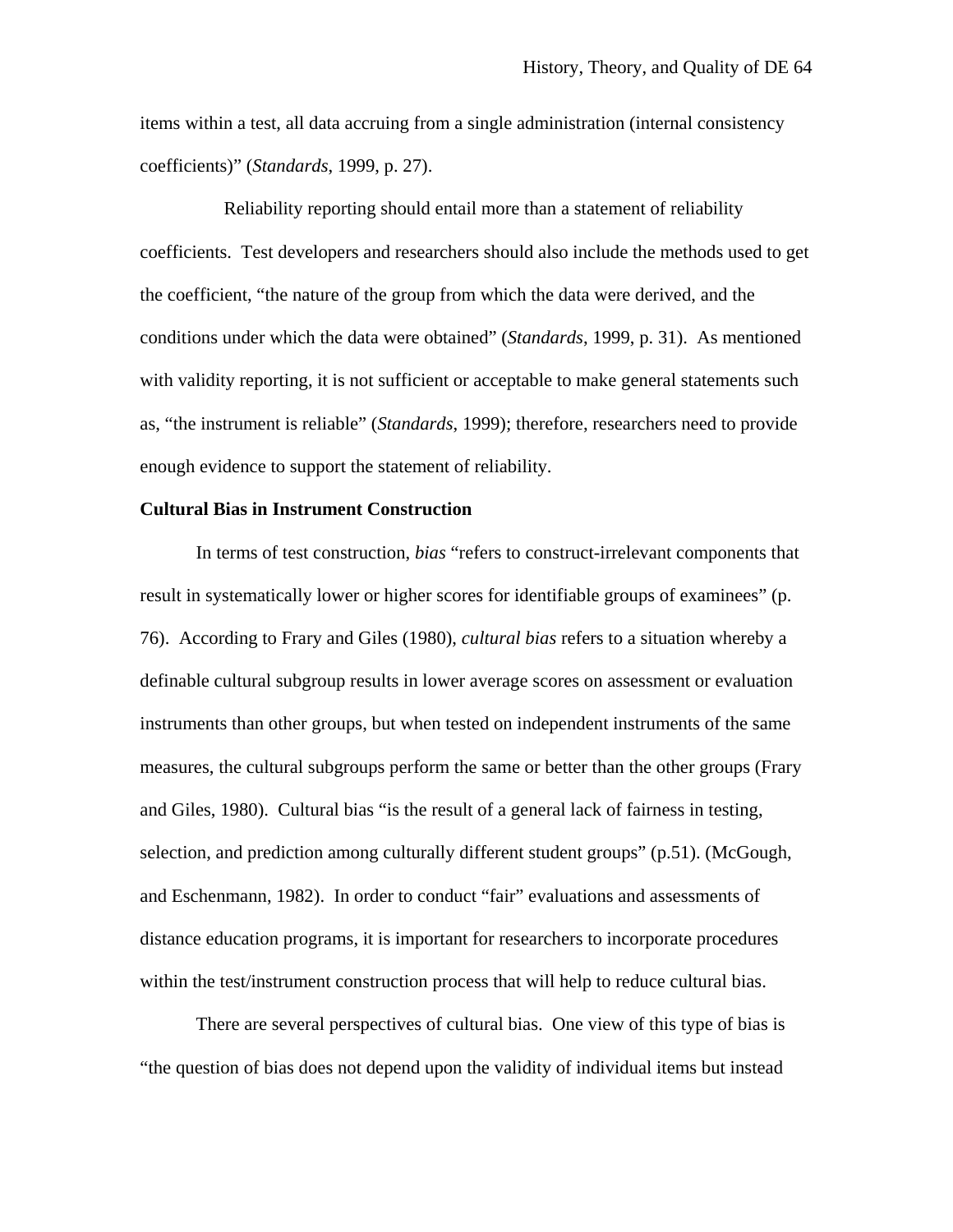upon the overall capability of the instrument to equate the information fairly to nonbiased groups." (McGough and Eschenmann, 1982, p. 51). This perspective of cultural bias is not concerned with the content validity of individual items, as long as the overall instrument predicts equally well for all cultural and ethnic subgroups. Another perspective emphasizes internal construction of the assessment tool to reduce or eliminate the problems associated with cultural bias. For individuals supporting this view, cultural bias is "a statistically significant interaction between instrument items and ethnic characteristics" (McGough and Eschenmann, 1982, p. 51); however, one biased item does not deem the entire instrument culturally biased. In this perspective of cultural bias, it is important to incorporate procedures into instrument construction that require the "balancing (modification) of individual items to provide for an overall culturally fair instrument" (McGough and Eschenmann, 1982, p. 52). According to the *Standards* (1999), "a more widely accepted view would hold that examinees of equal standing with respect to the construct the test is intended to measure should on average earn the same test score, irrespective of group membership. Unfortunately, because examinees' levels of the construct are measured imperfectly, this requirement is rarely amenable to direct examination" (p. 74). Refer to McGough and Eschenmann (1982) for an in-depth look into approaches for identifying cultural bias.

An examination of cultural bias in evaluation issues pertaining to distance education is of particular importance, because distance education methods afford the field of education the opportunity for individuals of different cultures and ethnicities, regardless of geographical location, to come together and share experiences. Therefore, it is important for procedures to reduce cultural bias to be incorporated into construction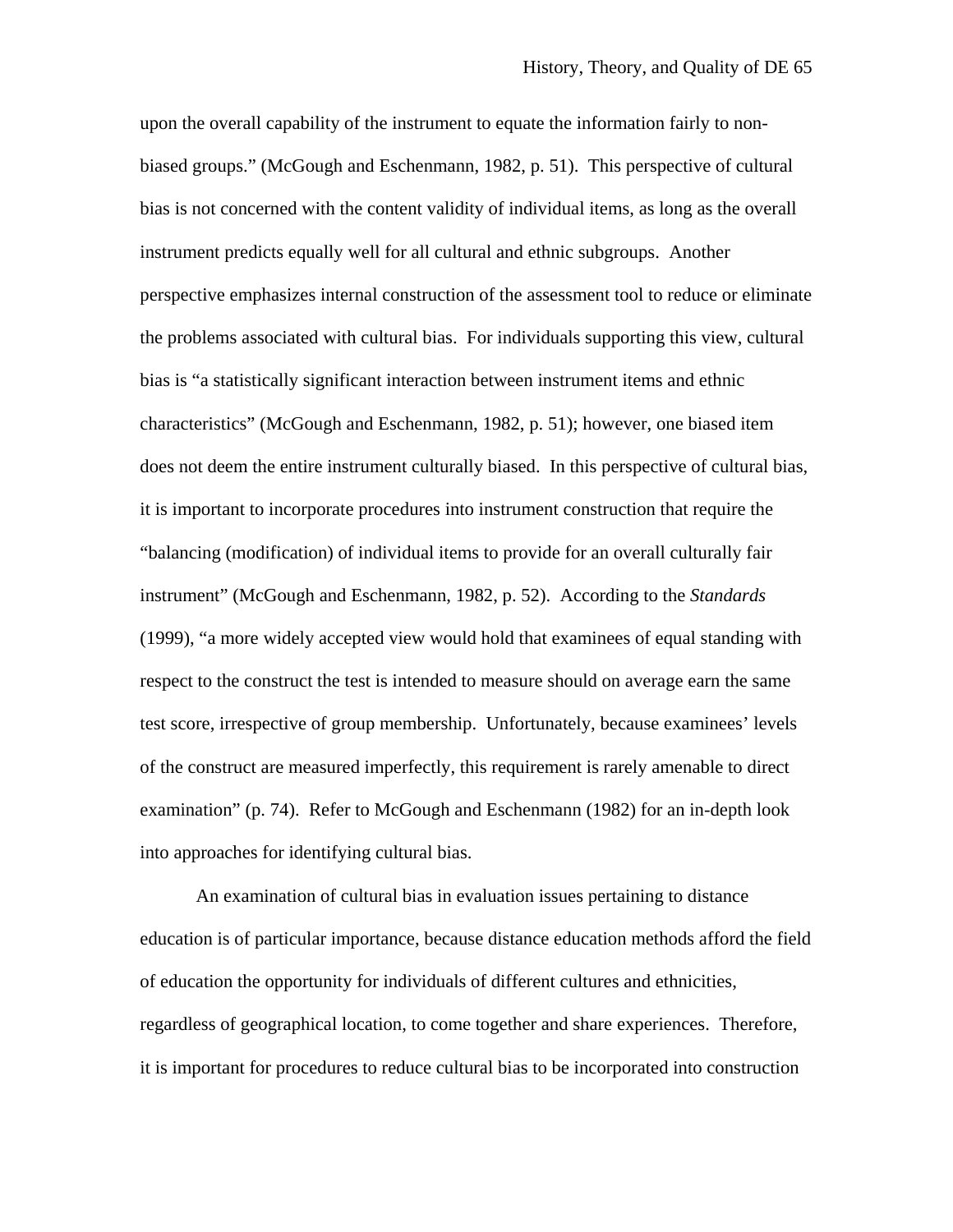of tools/instruments evaluating the quality of distance education. This is crucial in order to extract more accurate pictures of quality in distance education courses/programs. The following section provides an overview of the validity, reliability and procedures to reduce cultural bias in assessment tools or instruments used previously to assess quality in distance education.

#### **Brief Review of Previous Instruments used to Assess Quality in Distance Education**

Stewart, Hong, and Strudler (2004) constructed an instrument that "allows instructors to conduct a comprehensive evaluation of the quality of Web-based courses" (p. 131). One of the limitations to the instrument construction was the inability to locate a previous instrument to assess construct validity; however, the researchers established a panel of experts to review the content of the instrument in order to ensure content validity. The instrument was pilot tested, reliability coefficient scores were calculated (Cronbach's alpha), and a factor analysis was utilized to determine the structure of the data. There was no mention of procedures used to reduce cultural bias (Stewart, Hong, and Strudler, 2004).

In a study conducted by Roblyer and Wiencke (2003), a rubric to assess interactive qualities in distance education was developed based on theory and research findings. Reliability and validity (i.e content validity) results were reported in the study; however, the study did not include procedures to help reduce cultural bias. Similarly, Chiou and Chung (2003) developed an instrument to measure interaction in synchronous distance education. The procedures for the development of this assessment tool involved testing the reliability (Cronbach's alpha) and content and construct validity of the instrument. However, as with the previous instruments, there was no mention of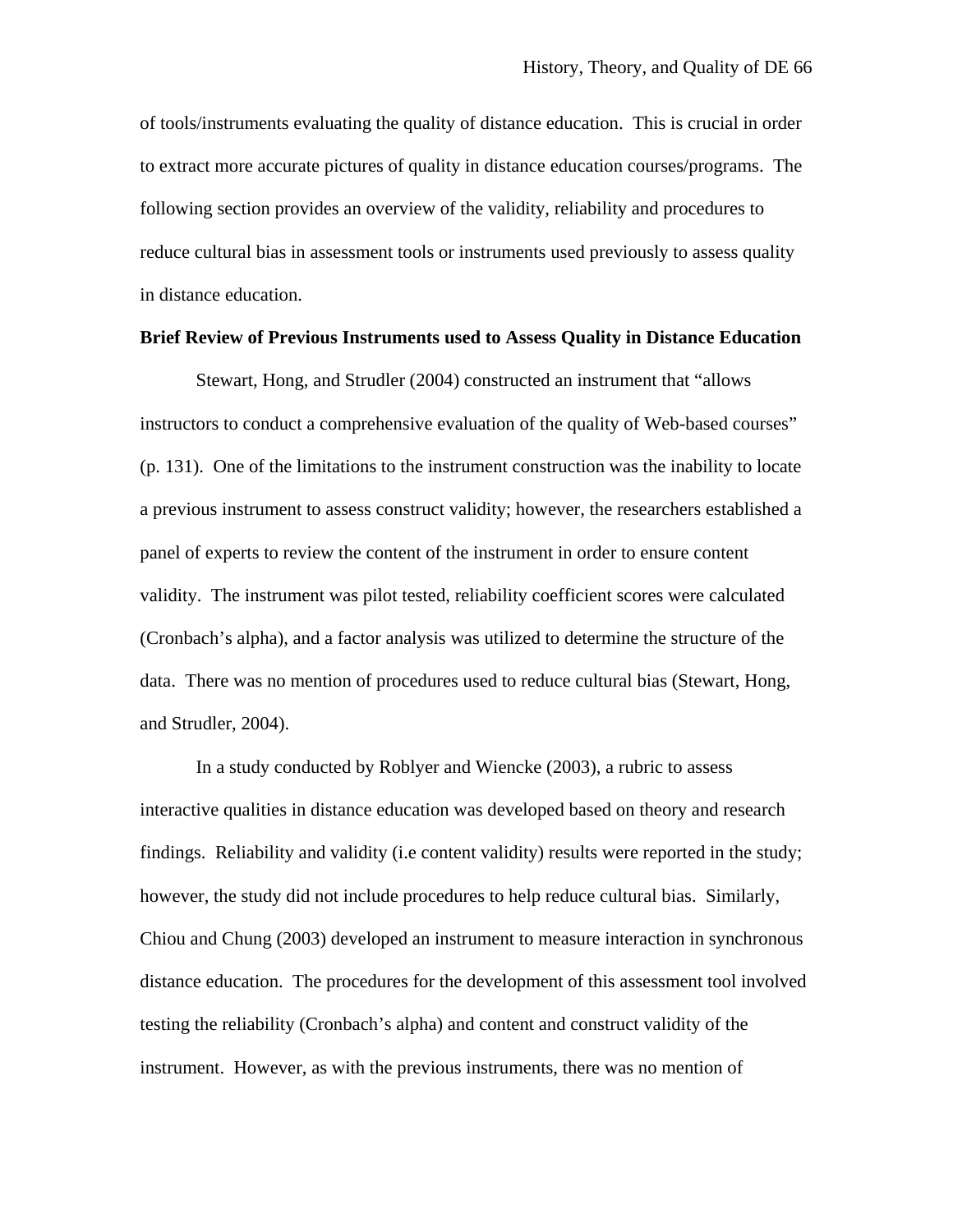procedures to ensure the reduction of cultural bias in Chiou and Chung's instrument construction.

Richardson and Price (2003) used two questionnaires developed by Ramsden (1991) and Ramsden and Entwistle (1981), The Course Experience Questionnaire (CEQ) and a short version of the Approaches to Studying Inventory (ASI), to obtain information on approaches to studying and students' perceptions of quality in distance education courses. Reliability and validity were examined using the reliability coefficient, Cronbach's alpha, and a factor analysis was conducted. The results indicated that the "ASI was unsatisfactory, but the CEQ is a useful tool for monitoring perceptions of academic quality across different modes of course delivery" (Richardson and Price, 2003, p. 54). However, the issue of cultural bias was not investigated in this study. In another study, conducted by Richardson (2005), an extended version of the CEQ (Wilson et al, 1997) and the Revised Approaches to Studying Inventory (RASI) (Entwistle et al, 2000) was utilized to assess the relationships between students' perceptions of academic quality and their approaches to studying for distance education courses. The reliability and internal consistency of the CEQ and RASI was evaluated by Cronbach's alpha (1951) and the construct validity was assessed using exploratory factor analysis. Both instruments proved to have satisfactory reliability and validity for use in distance education; however, as with the previous studies, there was no procedures on reduction of cultural bias discussed (Richardson, 2005).

 Cheung (1998) developed a student evaluation instrument for distance education, which concentrated on the effectiveness of distance teaching. The study evaluated "the interrater reliability and construct validity of student evaluations collected by the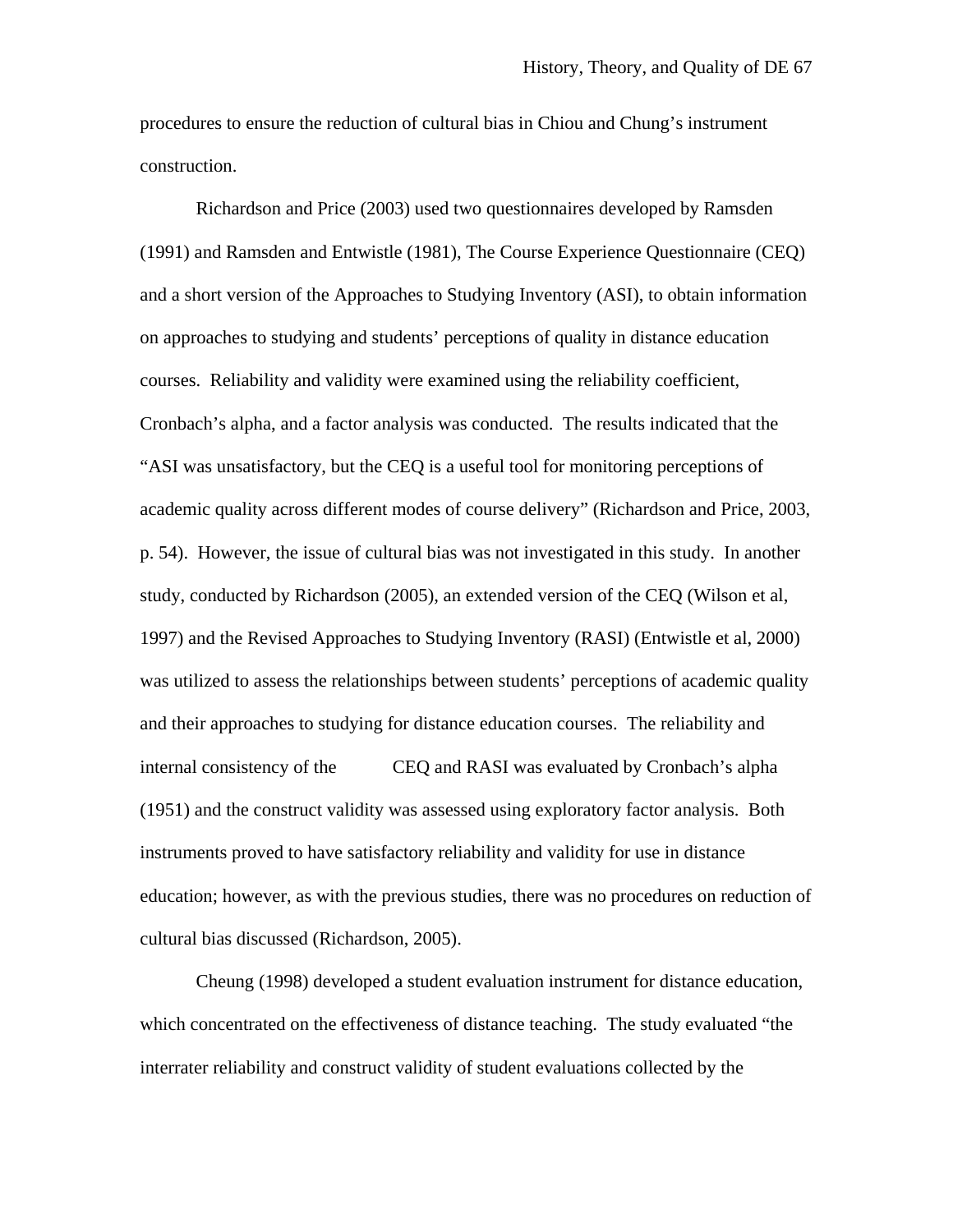questionnaire…through analysis of variance and hierarchical confirmatory factor analysis, respectively" (Cheung, 1998, p. 23). The results indicated that the "35-item instrument developed on the basis of the conceptual framework could generate valid and reliable student evaluations" (p. 37). It is interesting to note that this study also did not address the issue of cultural bias.

 There are many other studies that involve instrument construction for assessment of distance education courses, including: Abrami and Surkes (2004); Cartwright, Thompson, Poole, and Kester (1999); Perrine, (2003); and Thurmond, Wambach, Connors, and Frey (2002). The procedures utilized for developing these instruments involve measures to test reliability and validity of the scores of the instrument; however, each of these studies lacks the procedures to eliminate cultural bias in the instrument construction process.

#### **Where to Go from Here**

Obviously, quality is a major concern for all parties involved in distance education. The research paints a clear picture of where this field has been but provides an abstract picture of where it is going. Clearly, more theory-driven research studies need to be conducted in order to have a better understanding of the uncertainties surrounding the idea of distance education, specifically in the area of quality assurance. According to the Institute for Higher Education Policy's report, *What's the Difference* (Phipps and Merisotis, 1999), the quality of original research conducted in distance education is questionable and bears several shortcomings that raise many questions about the quality of distance education. The shortcomings and gaps cited in this report provide a starting point for further research and investigations.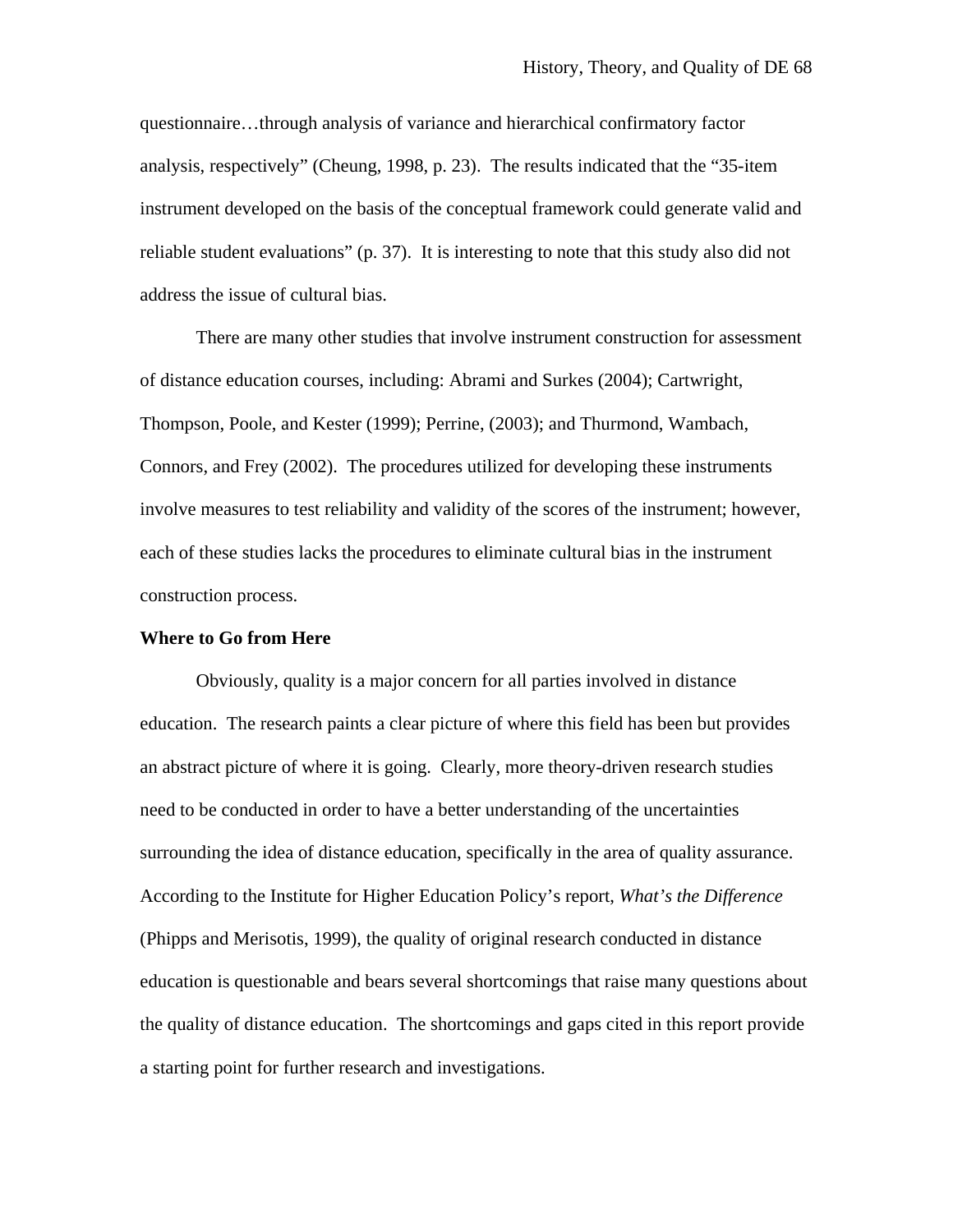A vital component to good research in the area of distance education relates to the evaluation and assessments of current and future programs. One of the gaps in the current literature is the use of valid and reliable instruments to assess indicators of quality in distance education (Phipps and Merisotis, 1999); therefore, an area of research that is needed is the development of a valid and reliable instrument, based on theory, that can incorporate the quality indicators identified in the literature to accurately assess the quality of distance education programs and/or courses. Of course, this is only one area of research that is needed, and although this review provides many different views on what denotes quality in distance education and previous instruments that have proven to be valid and reliable in assessing a variety of aspects of quality, there are two concepts lacking in much of the instrument construction used previously: (1) the use of emerging distance education theory in the development process, and (2) the incorporation of testing procedures to reduce or eliminate different types of bias, particularly cultural bias.

#### **Conclusion**

 To say that distance education is a "hot" topic is an understatement. Many debates in the field of education have been centered on the topic of distance education. In fact, the buzz around the idea of distance education has echoed in the ears of university/college administrators, faculty, staff, students, and federal and state governments, and with this, many different opinions, views, and ideas regarding issues of distance education have emerged. As evident by this literature review, the accumulation of ideas make it rather difficult to "justify firm conclusions about many of the issues treated by the research studies" in the area of distance education. However, several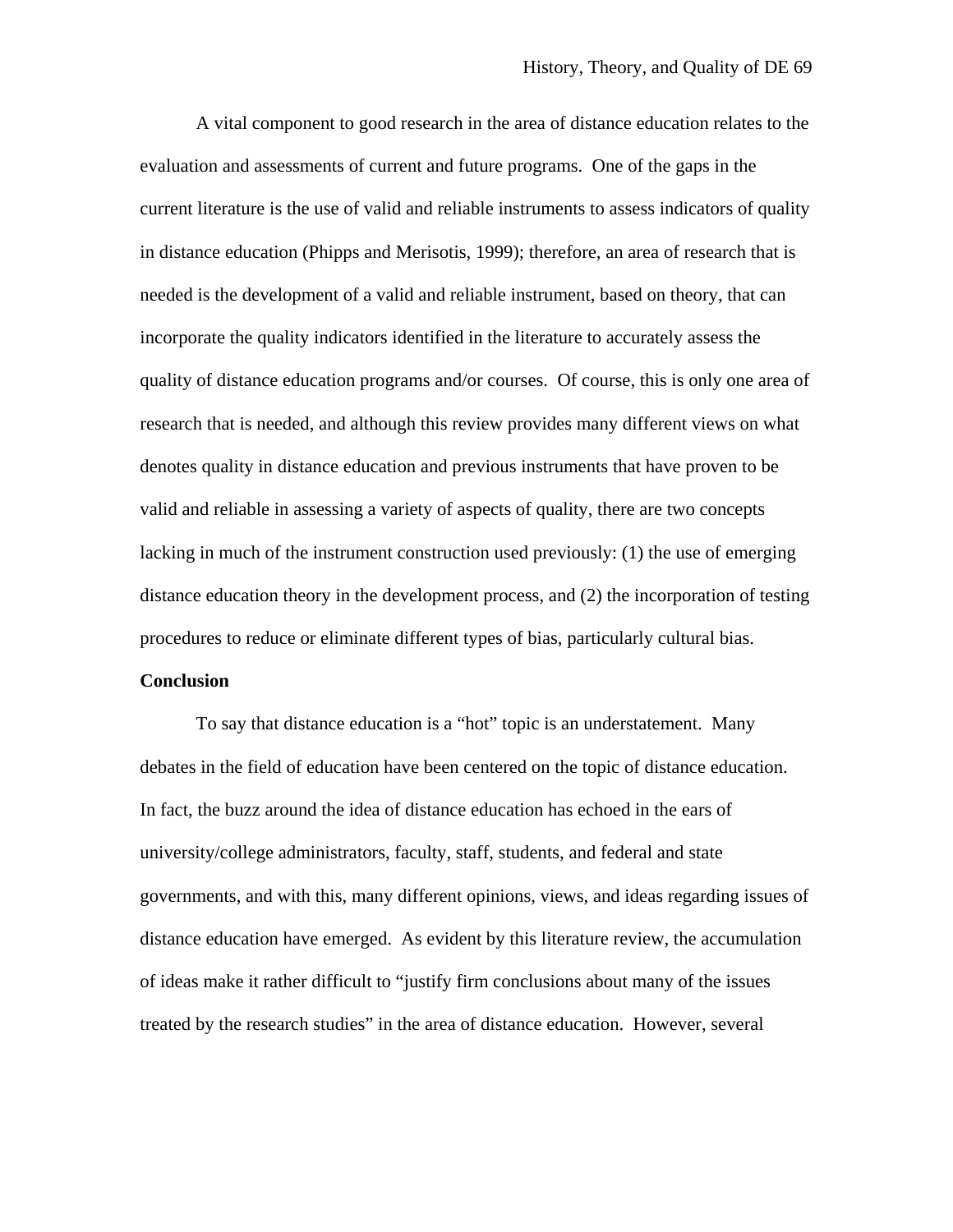"tentative conclusions" regarding quality of distance education can be made from the research studies identified and reviewed in this paper (Meyer, 2002, p. 101).

 First, it is safe to say that it is difficult to define the terms quality and distance education. There are no universal definitions to describe quality and distance education, as each term subsumes very complex concepts that depends on an array of factors, such as technology, faculty characteristics, the student, instructional design, etc (Meyer, 2002). Second, the majority of distance education research up to this point has consisted of atheoretical, pragmatic research designs and programs (Saba, 2003). Third, there is an enormous amount of literature on quality of distance education. This ranges from opinion pieces and perspectives on quality to research studies and case studies conducted on identifying key quality indicators for distance education. As stated by Meyer (2002), one of the biggest misconceptions about the field of distance education is that there is limited research on the topic; this is gravely wrong. There are hundreds of studies on quality of distance education; the problem is that many of the studies are not grounded in some sort of theoretical foundation; therefore, researchers are hindered in making generalizations and in replicating the studies.

Fourth, there is a need for more research in distance education that goes beyond comparing traditional courses to distance education courses. Research on topics such as: what types of technology works best with what type of learning styles, which theories best explain quality of distance education, and what instruction methods help students learn regardless of location, will help answer some of the questions surrounding distance education. Fifth, there are several criticisms of the overall quality of the original studies conducted in distance education. Among these complaints is the criticism that original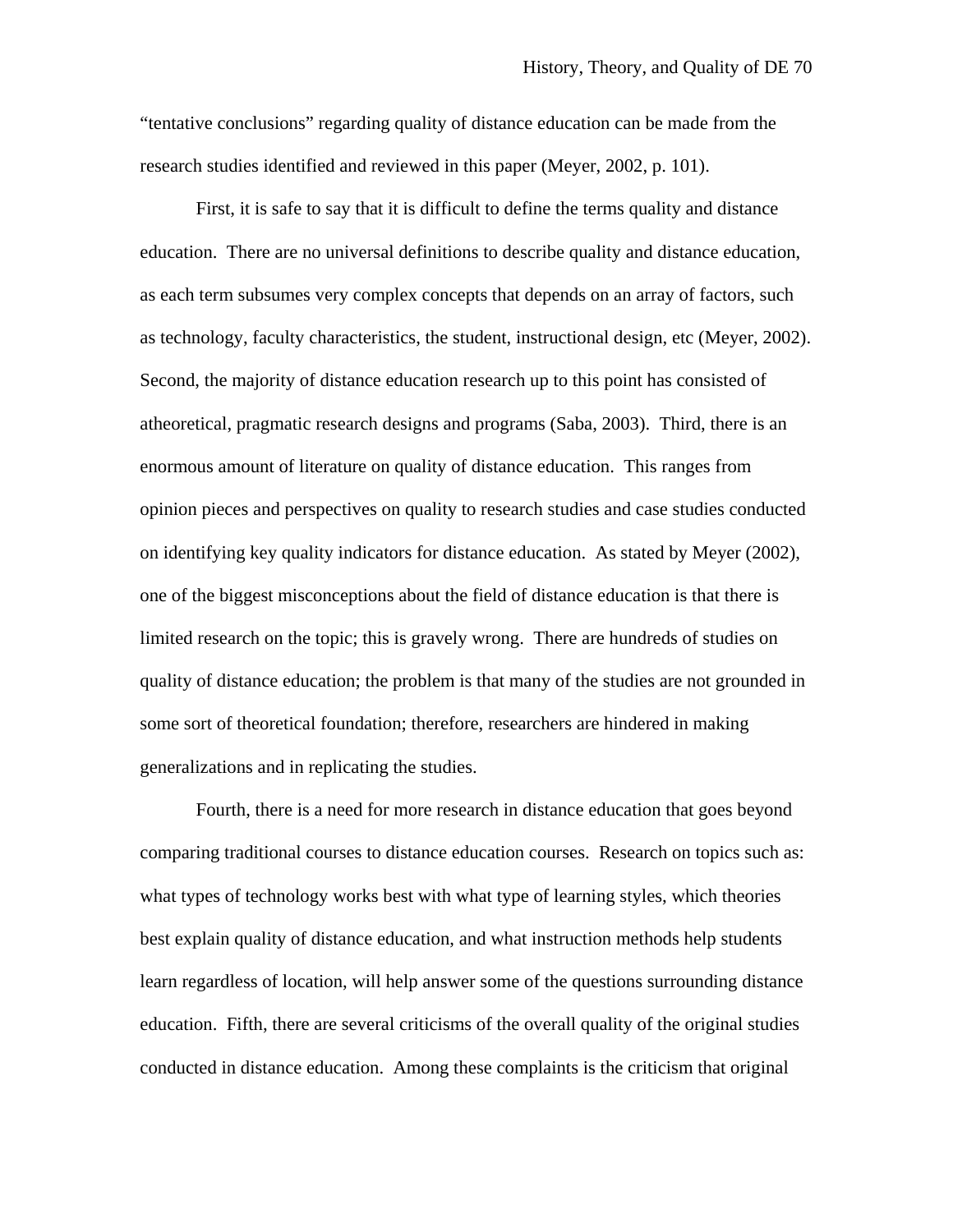research lacked the utilization of valid and reliable instruments, which makes the overall results of many studies questionable (Phipps and Merisotis, 1999). Therefore, the need to development valid and reliable tools and to validate current assessment tools is apparent. The sixth and final conclusion made from this review is that perhaps one of the most untouched areas of research in instrument construction for distance education quality is in the area of cultural bias.

 Distance education "encompasses a commitment to open opportunity and levels inequalities, a pedagogy that redirects some of the control and authority that conventionally lies with teachers toward the learners, a set of instructional design principles and methods of facilitating interaction, special leadership and managerial practices, a rethinking of educational policy, and a way of organizing resources that changes the balance of capital (technology) and labor (teachers) to create a more efficient system" (Moore, 2003, p.xxiii). Therefore, this form of education provides "the promise of better teaching, better quality of learning, and far better returns to public and private institutions for money invested in education and training" (Moore, 2003, p. xxiii). It goes without saying that distance education has its limitations; however, the "potential success of distance education" involves far more than the incorporation of technology into existing classroom tools and procedures. According to Moore (2003), "if anything threatens the potential success of distance education more than the rejection and neglect it has received in the past, it is the danger of overenthusiasm about technology lending to underfunded, undermanned, poorly designed, and poorly managed programs" (p. xxiii). Technology cannot replace instruction in a distance education course.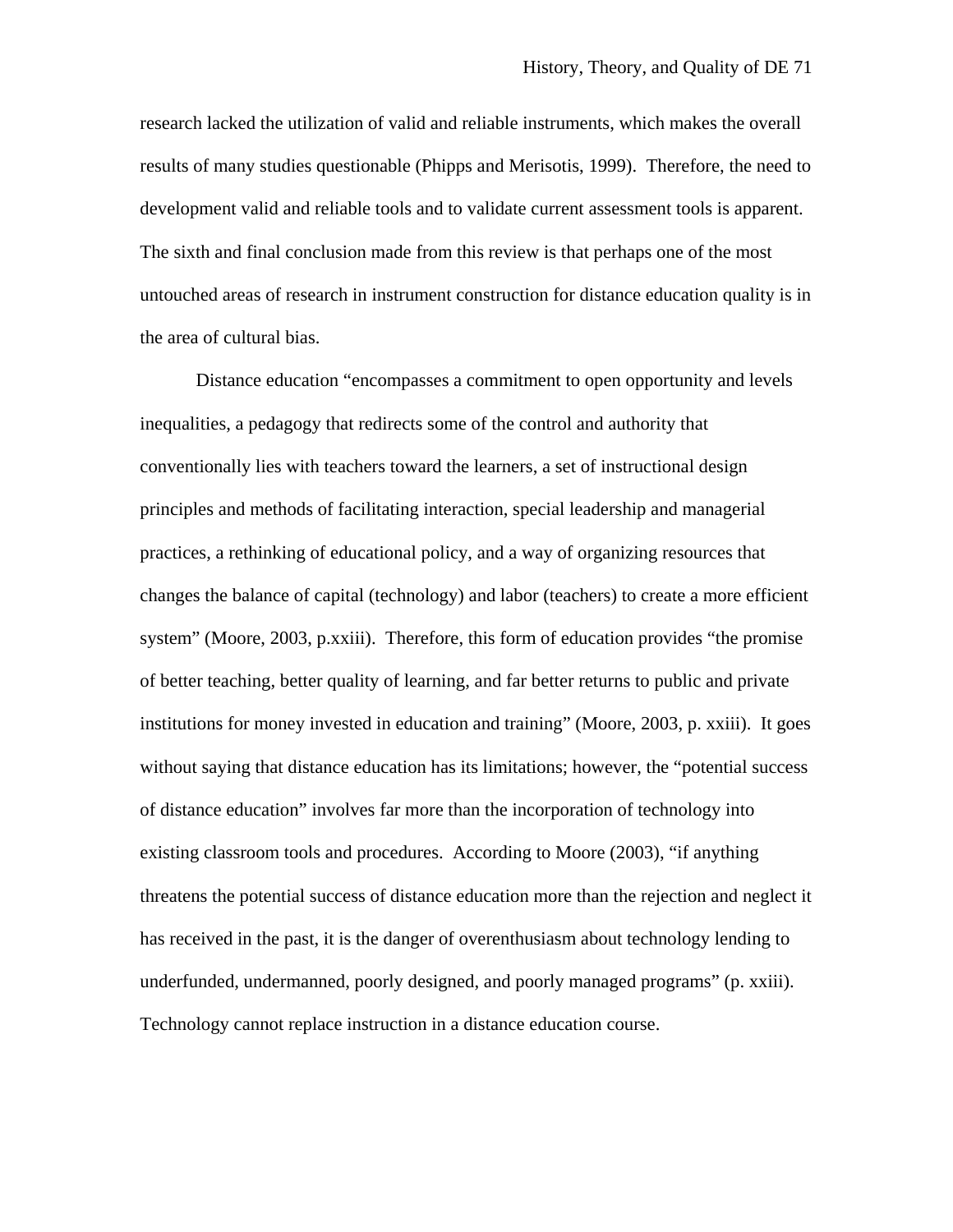The future opportunities for distance education are limitless. Clearly, distance education programs and courses are here to stay, and will, more than likely, increase in number for years to come. It is important for professionals to have a well-grounded understanding of "the costs involved and of the need for substantial investment, training, reorganizing of administrations, monitoring and evaluation of learning, and support of learners – of the need, that is to say for careful long-term planning and development of new and different delivery systems" (Moore, 2003, p. xxiii), and certainly the key aspects to designing and implementing high quality distance education programs and courses are crucial.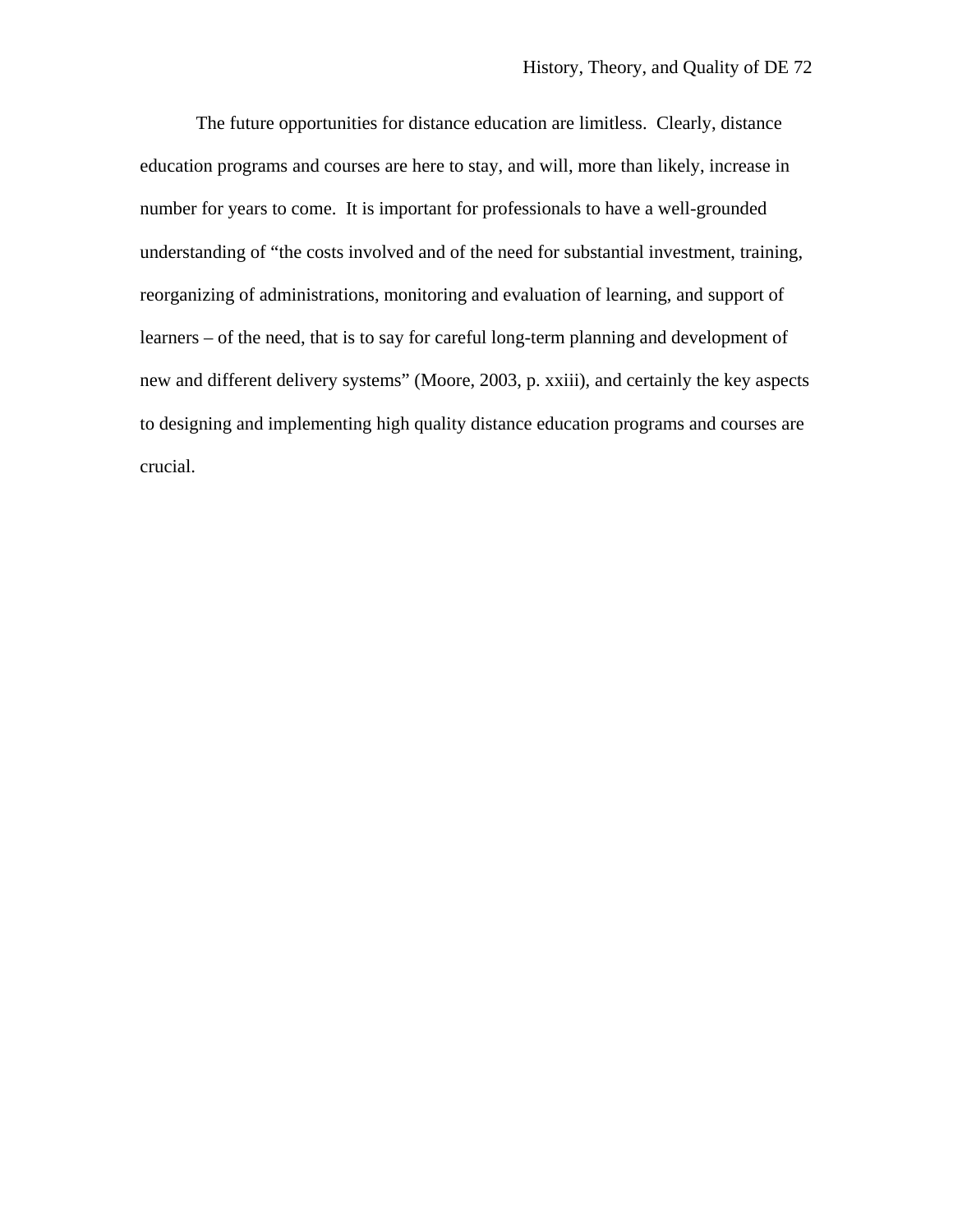## References

- Abrami, P.C. & Surkes, M. (2004). The development of a questionnaire for predicting online learning achievement. *Distance Education, 25*(1), 31-47.
- Allen, M., Bourhis, J., Burrell, N. & Mabry, E. (2002). Comparing student satisfaction with distance education to traditional classrooms in higher education: A metaanalysis. *The American Journal of Distance Education, 16*(2), 83-97.
- AllPsych ONLINE. (2005). Research Methods: Chapter 7. Retrieved September 15, 2005 from http://allpsych.com/researchmethods/validityreliability.html.
- American Association of University Professors. (2001a.). Committee R on government relations report on distance learning. Retrieved from

http://www.aaup.org/statements/Redbook/DLREPORT.HTM.

- American Association of University Professors. (2001b.). Statement on distance learning. Retrieved from http://www.aaup.org/Issues/DistanceEd/StDistEd.HTM.
- American Center for the Study of Distance Education. (1999). Internet-based distance education bibliography. Retrieved from

http://www.ed.psu.edu/acsde/annbib/partb.asp.

American Evaluation Association. (2000). The program evaluation standards

- American Federation of Teachers (2000). Distance education: Guidelines for good practice. Retrieved from http://www.aft.org/higher\_ed/downloadable/distance.pdf.
- American Federation of Teachers (2001). *Virtual revolution: Trends in the expansion of distance education*. Washington, DC: American Federation of Teachers.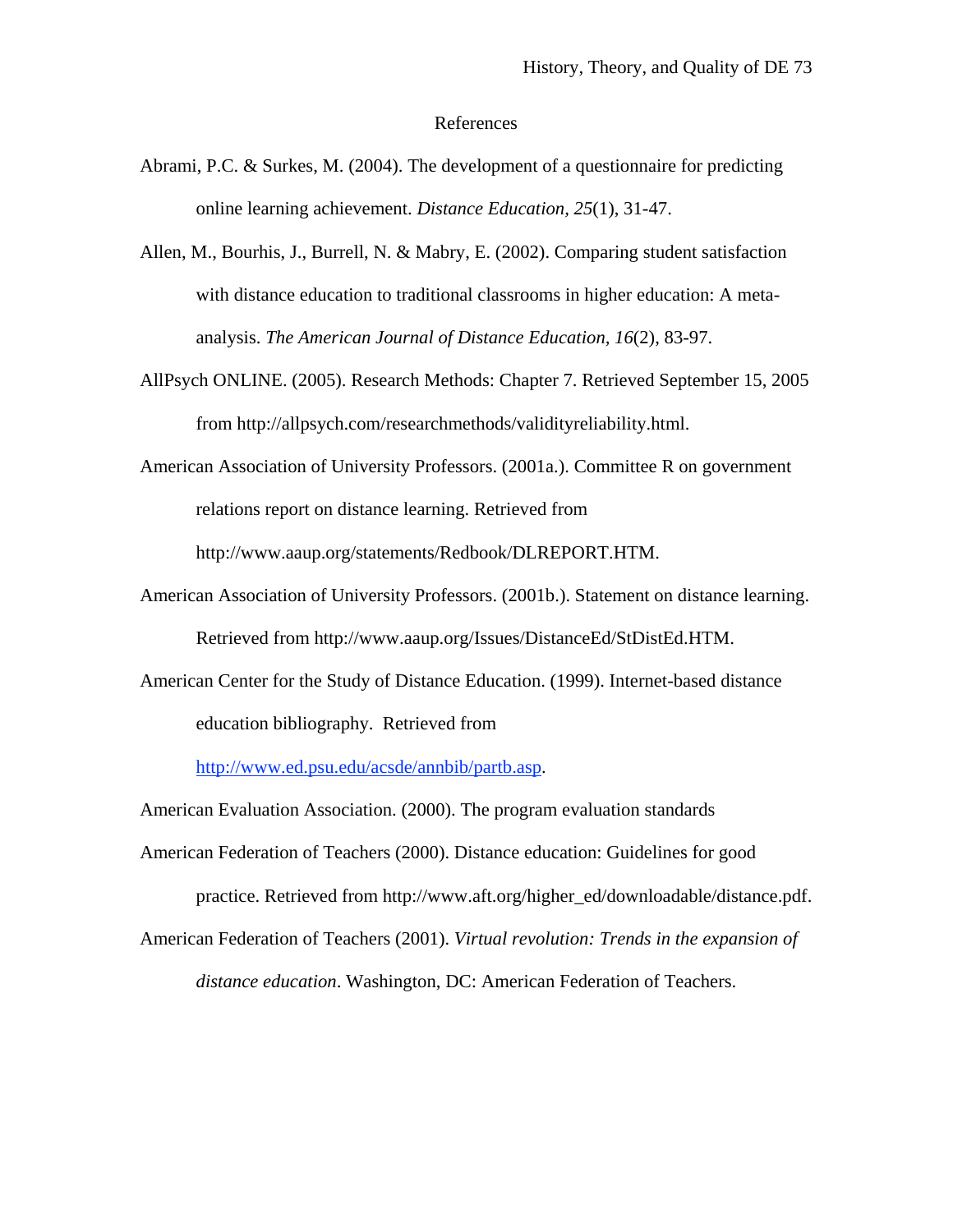- Anderson, T.D. & Garrison, D.R. (1988). Learning in a networked world: New roles and responsibilities. In C.C. Gibson (Ed), Distance learners in higher education: Institutional responses for quality outcomes (pp. 97-125). Madison, WI: Atwood.
- Bailey, M.L. & Luetkehans, L. (1998, August). Ten great tips for facilitating virtual learning teams. Paper presented at the  $14<sup>th</sup>$  Annual Conference on Distance Teaching and Learning, Madison, WI.
- Barker, B., Frisbie, A. & Patrick, K. (1989). Broadening the definition of distance education in the light of the new telecommunications technologies. *The American Journal of Distance Education, 3*(1), 20-29.
- Barone, C. (2001). Conditions for transformation: Infrastructure is not the issue. Educause [Online], 36(3). Retrieved from http://www.educause.edu/pub/er/erm01/erm013w.html.
- Benbunan Fich, R., Hilz, S. & Turoff, M. (2001). A comparative content analysis of face-to-face vs. ALN-mediated teamwork. Retrieved from http://www.alnresearch.org/Data\_Files/Articles/abstract/abs\_benbunan01.htm.
- Benke, M. Brigham, D., Jarmon, C.G., & Paist, E.H. (1999). Quality indicators for distance education programs. Quality and Diversity in VET Research: Proceedings of the second national conference of the Australian Vocational Education and Training Research Association (AVERTA). Melbourne, Australia: Royal Melbourne Institute of Technology.
- Benson, A. (2003). Dimensions of quality in online degree programs. *The American Journal of Distance Education, 17*(3), 145-159.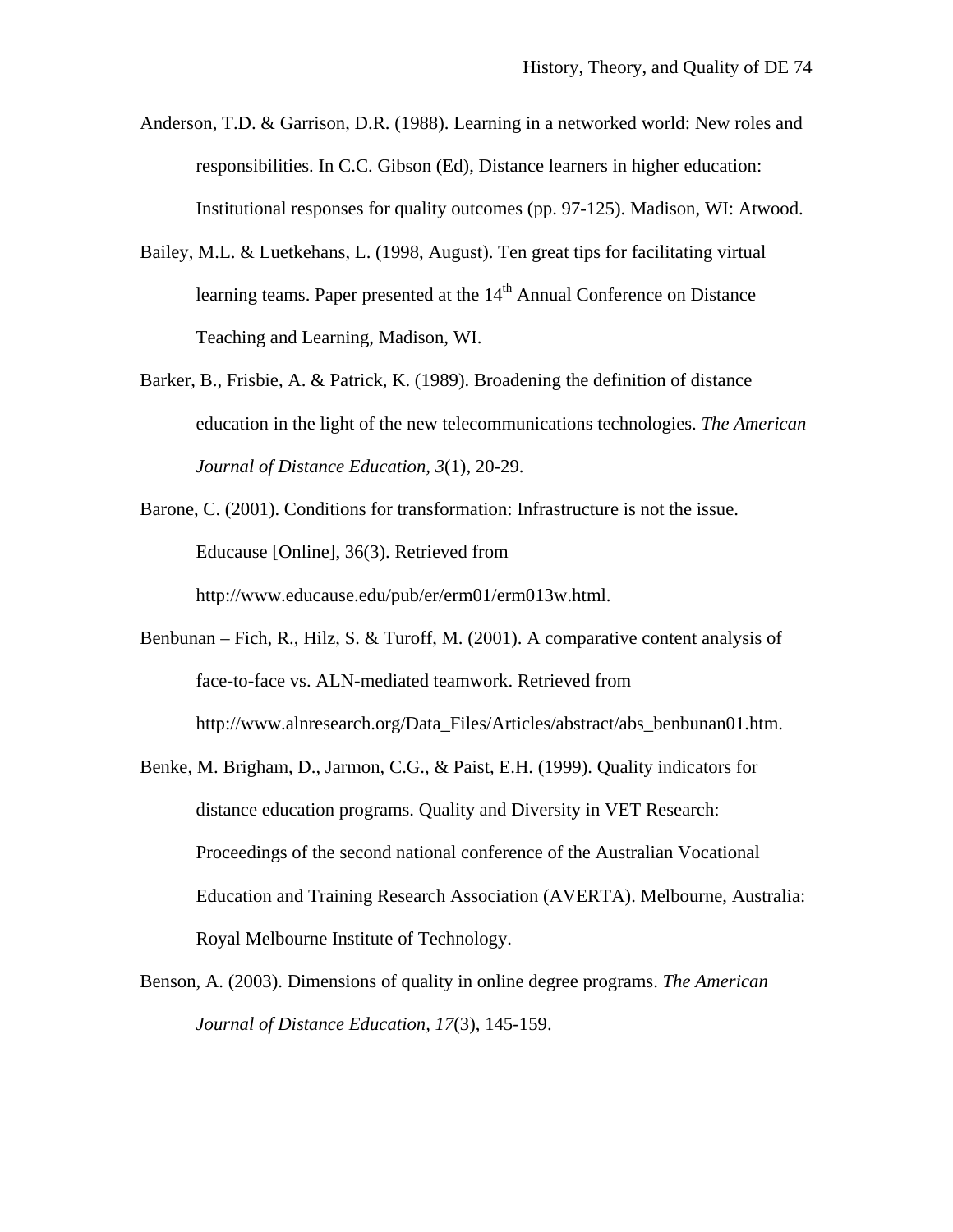- Berge, Z.L. & Mrozowski, S. (2001). Review of research in distance education, 1990- 1999. *American Journal of Distance Education, 15*(3), 5-19.
- Birnbaum, B.W. (2001*).* Foundations and practices in the use of distance education. *Mellen Studies in Education* (Vol. 66, pp. 1-174). Lewiston: The Edwin Mellen Press.
- Bourne, J.R., McMaster, E., Rieger, J. & Campbell, J.O. (1997). Paradigms for on-line learning. *Journal of Asynchronous Learning Networks*, *1*(2). Retrieved from http://www.aln.org/alnweb/journal/issue2.assee.htm.
- Brookfield, S.D. (1990). *The skillful teacher: On technique, trust, and responsiveness in the classroom*. San Francisco: Jossey-Bass.
- Burge, E. (1998). Gender in distance education. In C.C. Gibson (Ed), Distance learners in higher education: Institutional responses for quality outcomes (pp. 25-45). Madison, WI: Atwood.
- Cartwright, D.W., Thompson, R.J., Poole, M.C. & Kester, D.D. (1999). Assessing distance learning using a website survey. Paper presented at the Annual Forum of the Association for Institutional Research  $(39<sup>th</sup>$  Seattle, WA, May 30-June 3).
- Cheung, D. (1998). Developing a student evaluation instrument for distance education. *Distance Education, 19*(1), 23-42.

Chickering, A.W. & Gamson, Z.F. (1987). Development and adaptations of the seven principles for good practice in undergraduate education. *New Directions for Teaching and Learning, 4*, 75-81.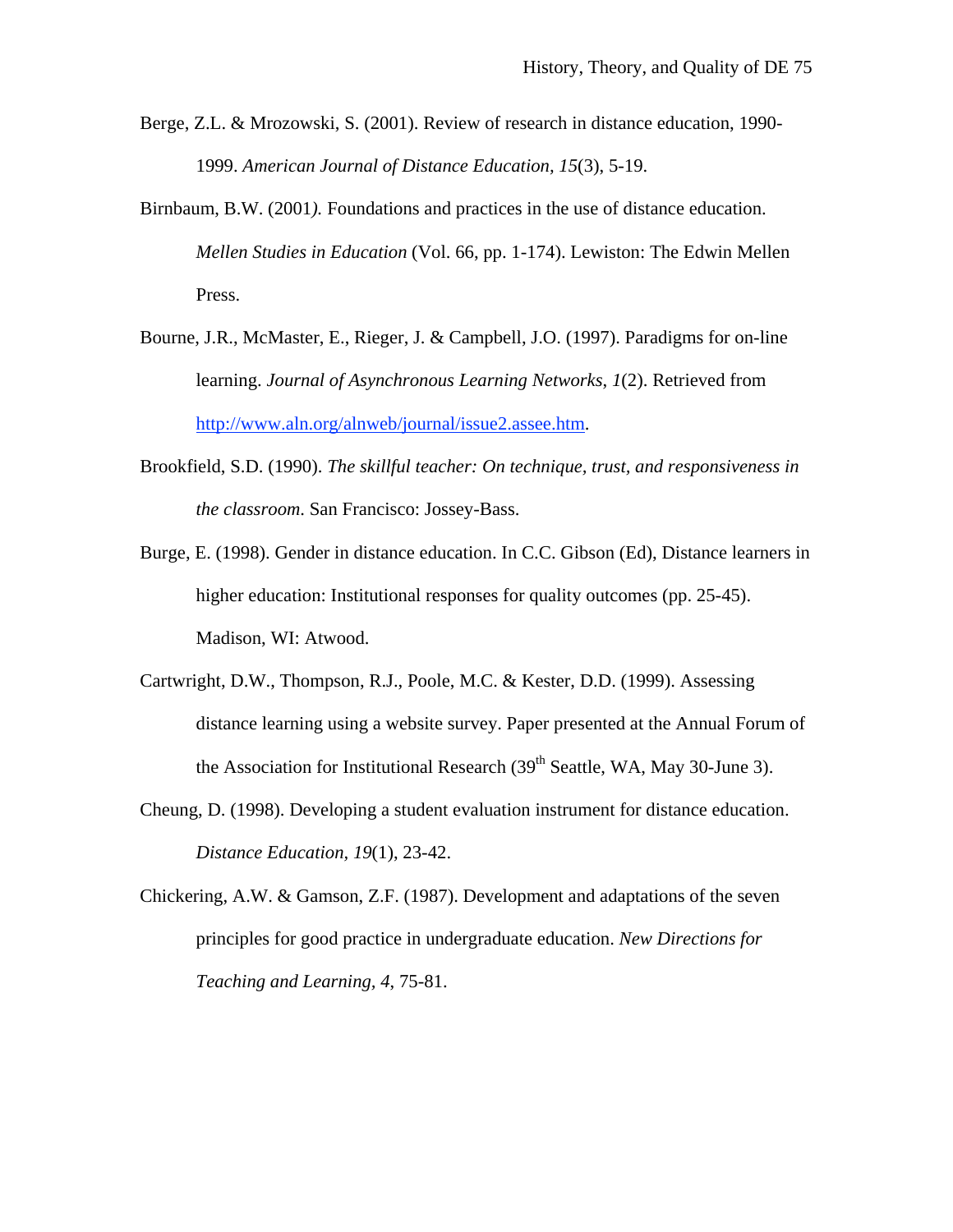- Chickering, A.W. & Ehrmann, S.C. (1996). Implementing the seven principles: Technology as lever. *AAHE Bulletin* [Online]. Available: http://www.aahe.org/technology/ehrmann.htm.
- Chiou, S. & Chung, U. (2003). Development and testing of an instrument to measure interactions in synchronous distance education. *Journal of Nursing Research, 11*(3), 188-196.
- Clark, R.E. (1994). Media will never influence learning. *Educational Technology Research and Development, 42*(2), 21-29.
- Coldeway, D.O. (1990). Methodological issues in distance educational research. In M.G. Moore (Ed). Contemporary issues in American distance education (pp. 386-406). Oxford: Pergamon Press.
- Council for Higher Education Accreditation. (1998). *Assuring quality in distance learning*. Washington, DC: Council for Higher Education Accreditation.
- Council for Higher Education Accreditation. (2002). *Accreditation and assuring quality in distance learning.* Washington, DC: Council for Higher Education Accreditation.
- Council for Higher Education Accreditation Fact Sheet. (2001). *The role of accreditation and assuring quality in electronically delivered distance learning*. Retrieved from www.chea.org.
- Council of Regional Accrediting Commissions. (2000). Statement of the regional accrediting commissions on the evaluation of electronically offered degree and certificate programs and guidelines for the evaluation of electronically offered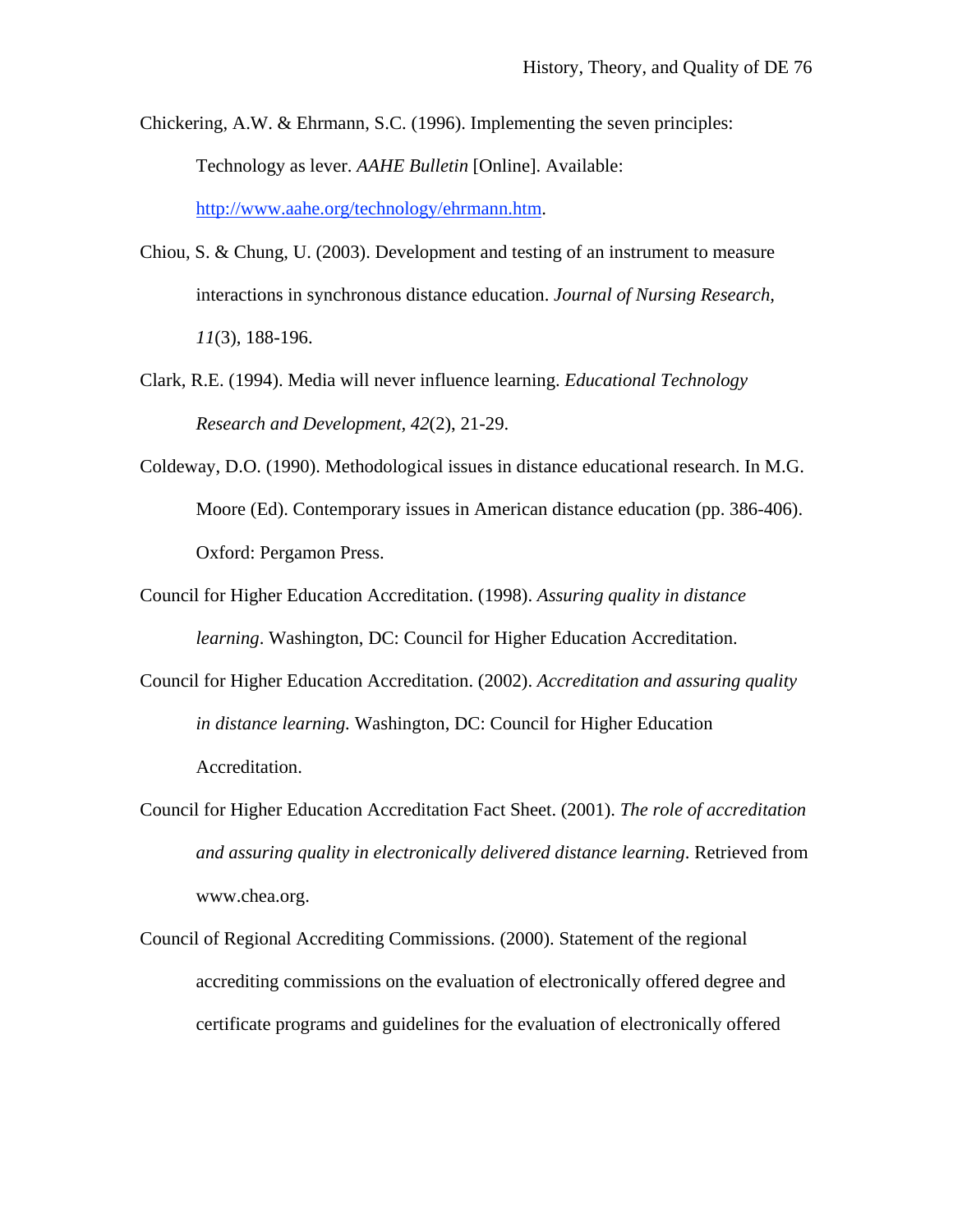degree and certificate programs. Retrieved from

http://www.wiche.edu/wcet/resources/publications/guidelines.pdf.

Council of Regional Accrediting Commissions (2001a). *Best practices for electronically* 

*offered degree and certificate programs*. Retrieved from

http://www.wiche.edu/telecom/Accrediting-BestPractices.pdf.

Council of Regional Accrediting Commissions (2001b). *Statement of commitment by the regional accrediting commissions for the evaluation of electronically offered degree and certificate programs*. Retrieved from

http://www.wiche.edu/telecom/Accrediting-Commitment.pdf.

- Cronbach, L.J. (1951). Coefficient alpha and the internal structure of tests. *Psychometrika, 16*, 297-334.
- Cyrs, T.E. (2001). Evaluating distance learning programs and courses. Retrieved from http://www.zianet.com/edacyrs/evaluate\_dl.htm.
- Dabbagh, N.H. (2000). The challenges of interfacing between face-to-face and online instruction. *TechTrends, 44*(6), 37-42.
- Daniel, S.J. (1998). *Mega-universities and knowledge media: Technology strategies for higher education*. London: Kogan Page.
- Davies, R.S. & Mendenhall, R. (1998). Evaluation comparison of online and classroom instruction for HEPE 129-Fitness and Lifestyle Management course. (ED 427 752).
- Delling, R. (1966). 'Versuch der Grundlegung zu einer systematischen Theorie des Fernunterrichts', in L. Sroka (Ed.). Fernunterricht 1966. Hamburg: Hamburger Fernlehrinstitut.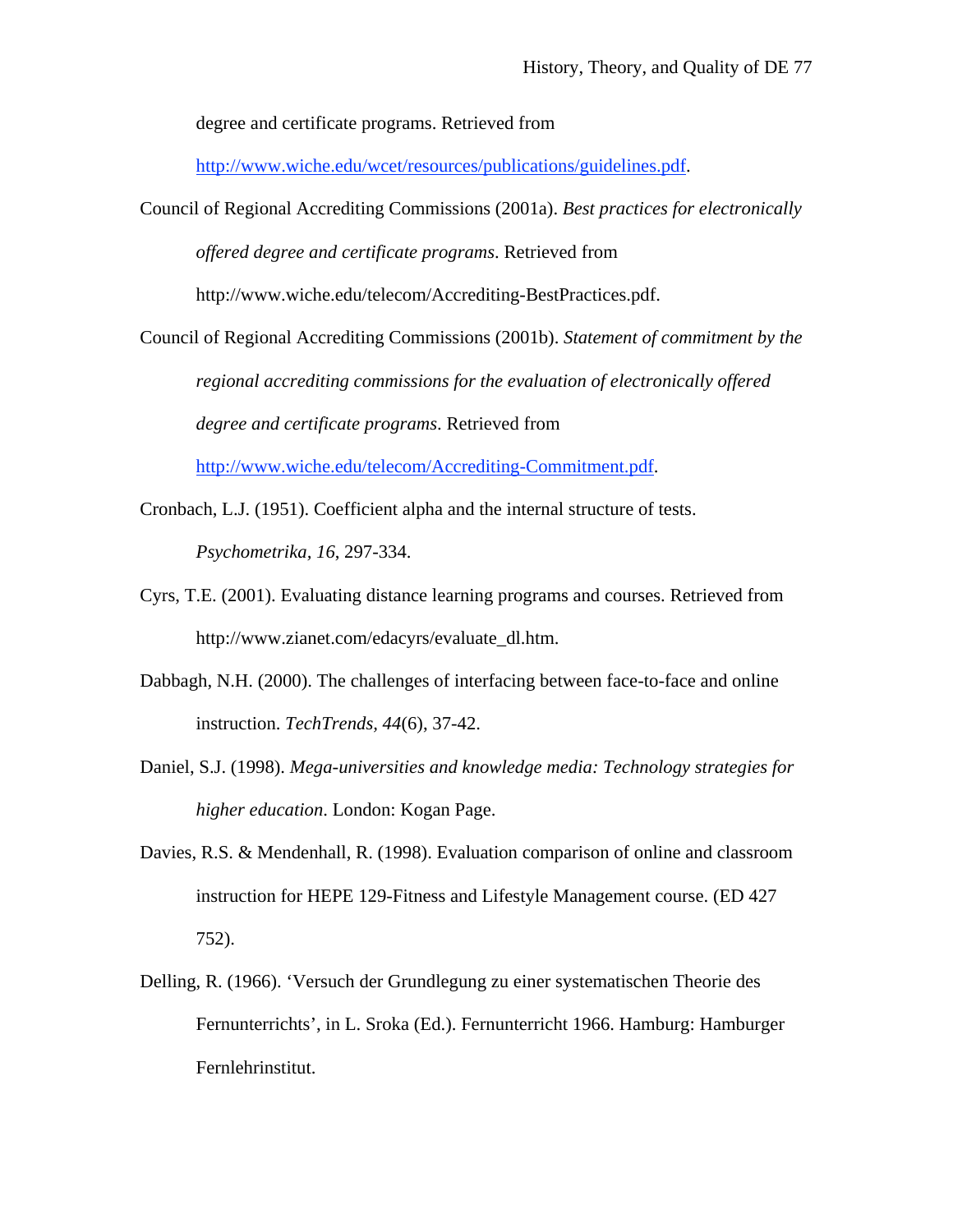Dohmen, G. (1967). *Das Fernstudium, Ein neues padagogisches Forschungsund Arbeitsfeld*, Tubingen: DIFF.

Dominguez, P.S. & Ridley, D. (1999). Reassessing the assessment of distance education courses. *T.H.E. Journal, 27*(2). Retrieved from

http://www.thejournal.com/magazine/vault/A2223.cfm.

- Ehrmann, S.C. (1997). Asking the right questions: What the research tells us about technology and higher learning. *CPB Annenberg Learner.org*. Retrieved from http://www.learner.org/edtech/rscheval/rightquestion.html.
- Entwistle, N., Tait, H. & McCune, V. (2000). Patterns of response to approaches to studying inventory across contrasting groups and contexts. *European Journal of Psychology of Education, 15*, 33-48.
- Frary, R.B. & Giles, M.B. (1980, April). *Multiple choice tests bias due to answering strategy variation*. Paper presented at the annual meeting of the National Council on Measurement in Education: Boston, Massachusetts.
- Fresen, J. (2002). Quality in Web-supported learning. *Educational Technology, 42*(1), 28- 32.
- Gagne, M. & Shepherd, M. (2001). A comparison between a distance and a traditional graduate accounting class. *T.H.E. Journal*, *28*(9). Retrieved from http://www.thejournal.com/magazine/vault/A3433.cfm.
- Garrison, R.D. & Anderson, T.D. (1999). Avoiding the industrialization of research universities: Big and little distance education. *The American Journal of Distance Education, 13*(2), 48-63.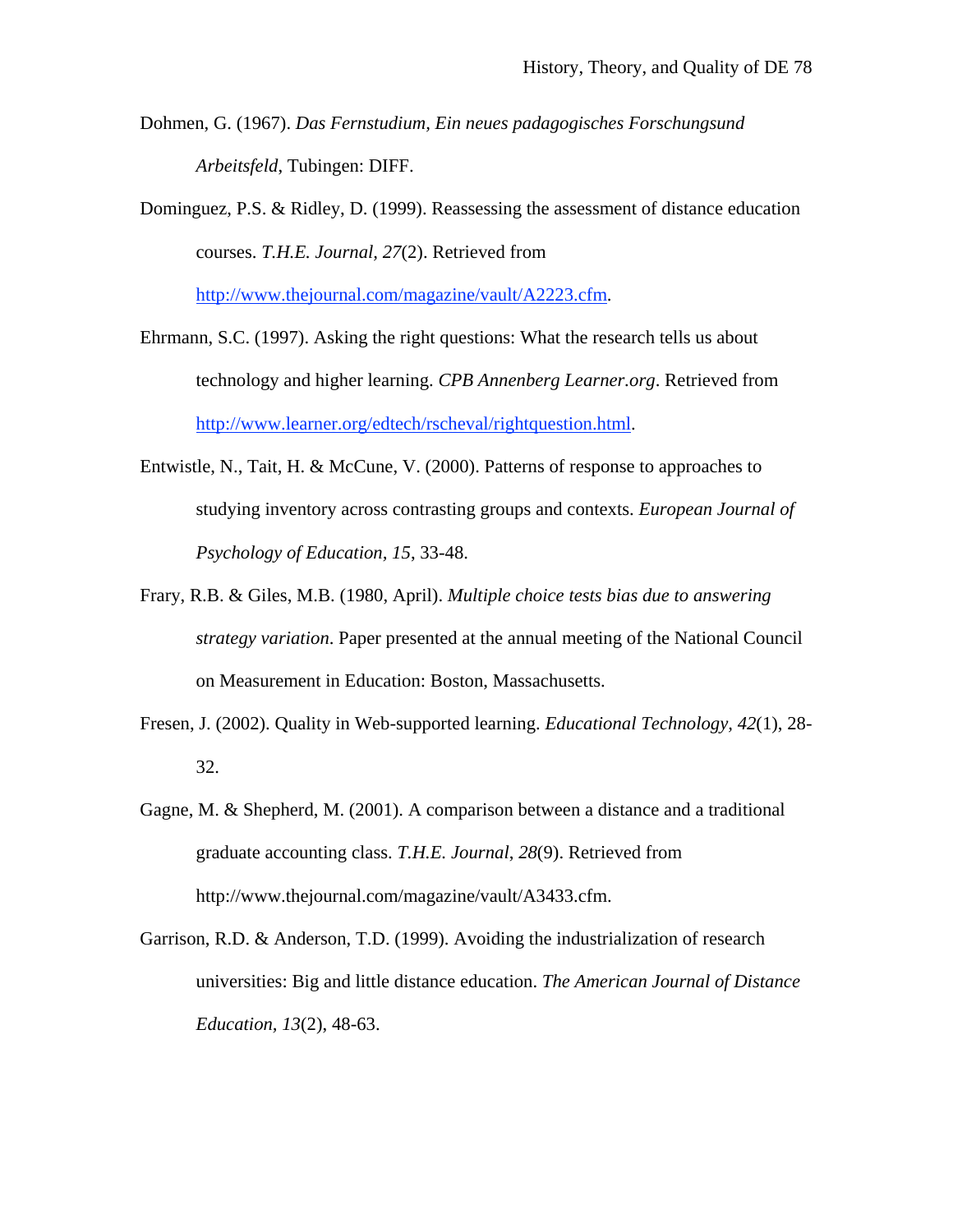- Garrison, D. & Shale, D. (1987). Mapping the boundaries of distance education: Problems in defining the field. *The American Journal of Distance Education*, *1*(1), 4-13.
- Gladieux, L.E. & Swail, W.S. (1999). *The virtual university and educational opportunity: Issues of equity and access for the next generation: Policy perspectives*. New York: College Board Publications. (ERIC Document Reproduction Services No. ED 428 637).
- Gomm, R., Needham, G., & Bullman, A. (Eds). (2000). *Evaluating Research in Health and Social Care.* London: Sage Publications.
- Green, K.C. (2000). The 2000 national survey of information technology in U.S. higher education: Summary report [Online]. *The Campus Computing Project*. Retrieved from http://www.campuscomputing.net.
- Green, K.C. (2001). *The campus computing project: 2001 results*. Claremont, CA: Claremont Graduate University. Retrieved from http://www.campuscomputing.net.
- Greene, B. (2000). *Teachers' tools for the 21<sup>st</sup> century: A report on teachers' use of technology* (NCES 2000-102). Washington, DC: U.S. Department of Education, National Center for Education Statistics. Retrieved from http://nces.ed.gov/pubs2000/2000102A.pdf.

Gross, R., Gross, D. & Pirkle, R. (1998). New *connections: A guide to distance education*. Washington, DC: Instructional Telecommunications Council.

Hahn, H.A. et al. (1990). Distributed training for the reserve component: Remote delivery using asynchronous computer conferencing. (ED 359 918).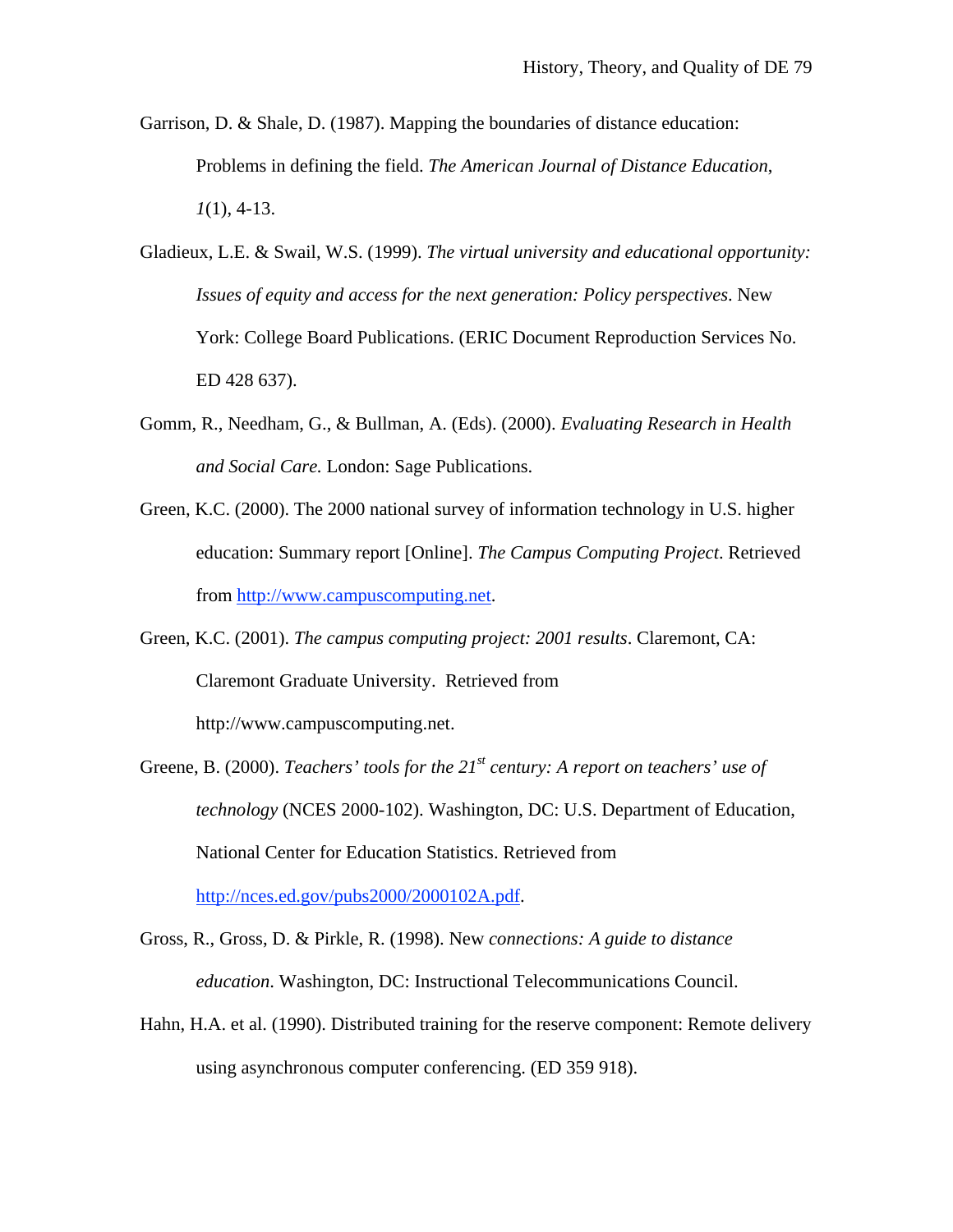Hanson, D., Maushak, N.J., Schlosser, C.A., Anderson, M.L., Sorenson, C. & Simonson, M.(1997). Distance education: Review of the literature ( $2<sup>nd</sup>$  ed.). Washington, DC: Association for Educational Communications and Technology. Ames, Iowa: Research Institute for Studies in Education.

Hartman, J. Dziuban, C. & Moskal, P. (2000). Faculty satisfaction in ALNs: A dependent or independent variable? Journal of Asynchronous Learning Networks, 4(3), Retrieved September 15, 2005 from http://www.aln.org/alnweb/journal/Vol4\_issue3/fs/hartman/fs-hartman.htm.

Hiltz, S. R. (1997). Impacts of college-level courses via asynchronous learning networks: Some preliminary results. Journal of Asynchronous Learning Networks, 1(2). Retrieved September 15, 2005 from

http://www.aln.org/alnweb/journal/issue2/hiltz.htm.

- Holmberg, B. (1977). *Distance Education: A Survey and Bibliography*. London: Kogan Page.
- Holmberg, B. (1983). Guided didactic conversation in distance education. In D. Sewart, D. Keegan, & B. Holmberg (Eds.), *Distance education: International perspectives*  (pp. 114-122). London: Croom Helm.
- Holmberg, B. (1985). The feasibility of a theory of teaching for distance education and a proposed theory [ZIFF Papiere 60]. Hagen, Germany: FernUniversitat.

Holmberg, B. (1986). Growth and structure of distance education. London: Croom Helm.

Holmberg, B. (1991). Testable theory based on discourse and empathy. *Open Learning*, 6(2), 44-46.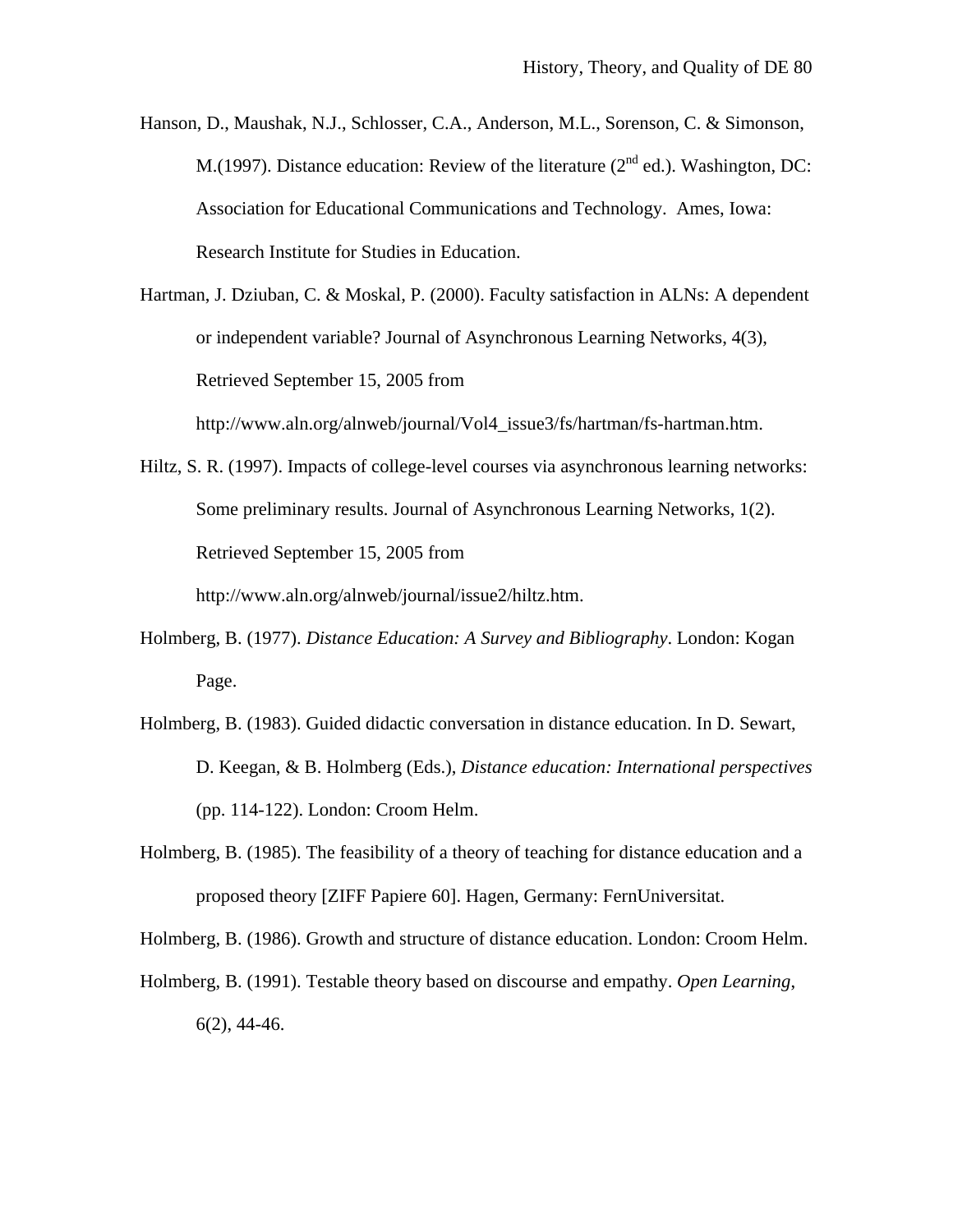Holmberg, B. (1995). The sphere of distance-education theory revisited. (ERIC Document Reproduction Service No. ED 386 578).

Holmberg, B. (1997). Distance education theory again. *Open Learning*, *12*(1), 31-39.

- Holmberg, B. (2001). Distance education in essence. Oldenburg, Germany: Bibliotheksund Informations system der Universitat Oldenburg.
- Holmberg, B. (2003). A theory of distance education based on empathy. In M. Moore  $\&$ W.G. Anderson (Eds.) *Handbook of distance education* (pp. 79-86). Mahwah, NJ: Lawrence Erlbaum Associates.
- Holmberg, B., Schuemer, R., & Obermeier, A. (1982). Tutoring frequency in distance education: An empirical study of the impact of various frequencies of assignment submission. [Research Monograph No.1]. University Park: American Center for the Study of Distance Education.
- Inman, E., Kerwin, M., & Mayes, L. (1999). Instructor and student attitudes toward distance learning. *Community College Journal of Research and Practice, 23*, 581- 591.
- Institute for Higher Education Policy (2000). *Quality on the line: Benchmarks for success in Internet-based distance education*. Washington, DC: Institute for Higher Education.

Johnson, S.M. (2001). Teaching introductory international relations in a entirely webbased environment: Comparing student performance across and within groups. *ED at a Distance, 15*(10). Retrieved from http://www.usdla.org/html/journal/JAN01\_Issue/index.html.

Johnstone, S.M. (2000). Online consortia may fall short. *Syllabus, 14*(4), 30.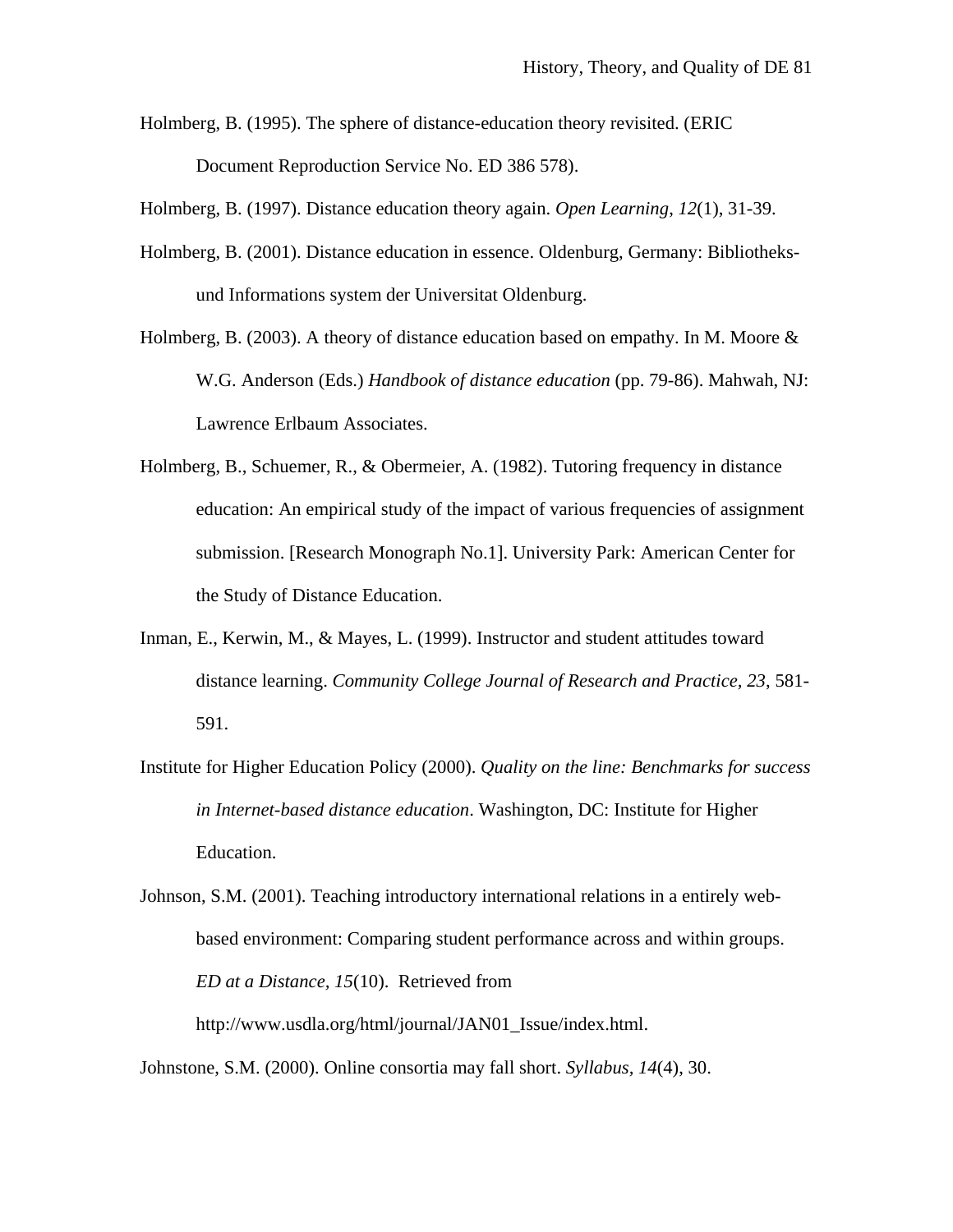Joy, E.H. & Garcia, F.E. (2000). Measuring learning effectiveness: A new look at no significant findings. Journal of Asynchronous Learning Networks, 4(1). Retrieved September 15, 2005 from

http://www.aln.org/alnweb/journal/jaln\_vol4issue1/joygarcia.htm.

- Kearsley, G. (2000). *Online education: Learning and teaching in cyberspace*. Belmont, CA: Wadsworth.
- Keegan, D. (1986). *The foundations of distance education*. London: Croom Helm.

Keegan, D (Ed.) (1996). *Foundations of distance education* (3rd ed.). London: Routledge.

Kraft, N. (2000, January 11). Criteria for authentic project based learning [Online]. Denver, CO: RMC Research Corporation. Retrieved from http://www.rmcdenver.com/useguide/pbl.htm.

- Lee, J. & Dziuban, C. (2002). Using quality assurance strategies for online programs. *Educational Technology Review, 10*(2), 69-78.
- Leh, A.S.C. & Jobin, A. (2002). Striving for quality control in distance education. *Computers in the Schools, 19*(3-4), 87-102.
- Lesniak, R.J. & Hodes, C.L (2000). Social relationships: Learner perceptions of interactions in distance learning. *Journal of General Education, 49*(2), 34-43.
- Lowe, N., & Roberts, S. (2000, October). Web sites for the blind. Paper presented at the Annual Meeting for the Association for Educational Communications and Technology, Denver, CO.
- Marks, R.B., Sibley, S.D., Arbaugh, J.B. (2005). A structural equation model of predictors for effective online learning. *Journal of Management Education, 29*(4), 531-563.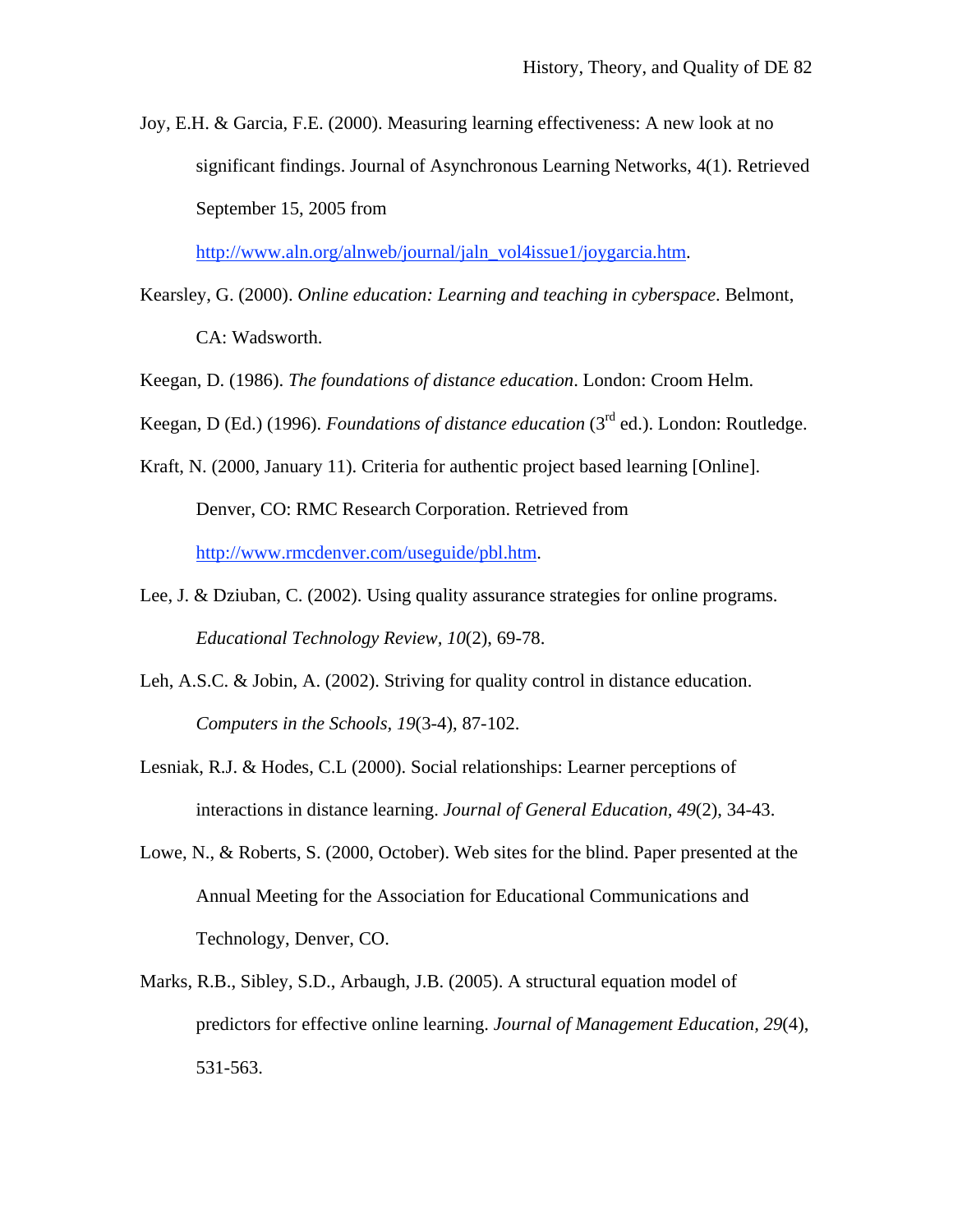- Marland, P (1997). Towards more effective open and distance teaching. London: Kogan Page.
- McGough, R.L. & Eschenmann, K.K. (1982). Reducing cultural bias in industrial education research. *Journal of Industrial Teaching Education, 19*(2), 51-58.
- McIsaac, M.S., Blocher, J.M., Mahes, V. & Vrasidas, C. (1999). Student and teacher perceptions of interaction in online computer-mediated communication. *Educational Media International, 36*(2), 121-131.
- McNeil, D.R. et al (1991). Computer conferencing project. Final report. (ED 365 307).
- Mehrotra, C.M., Hollister, C.D., & McGahey, L. (2001). *Distance learning: Principles for effective design, delivery, and evaluation*. Thousand Oaks, CA: Sage Publications, Inc.
- Meyer, K. A. (2002). Quality in Distance Education: Focus on On-line Learning. In A.J. Kezar (Ed.), *ASHE-ERIC Higher Education Report* (Vol. 29, pp. 1-134). Jossey – Bass.
- Miller, B. (2000). Comparison of large-class instruction versus online instruction: Age does make a difference. Retrieved from

http://leahi.kcc.hawaii.edu/org/tcon2k/paper/paper\_millerb.html.

- Mingle, J.R. (1998). New technology funds: Problems or solutions? STATE lines. Retrieved from http://sheeo.org/SHEEO/pubs-agb-tech.html.
- Moore, M. (1973). Toward a theory of independent learning and teaching, *Journal of Higher Education, 44*, 661-679.

Moore, M. (1977). *On a Theory of Independent Study*, Hagen: Fernuniversitat (ZIFF).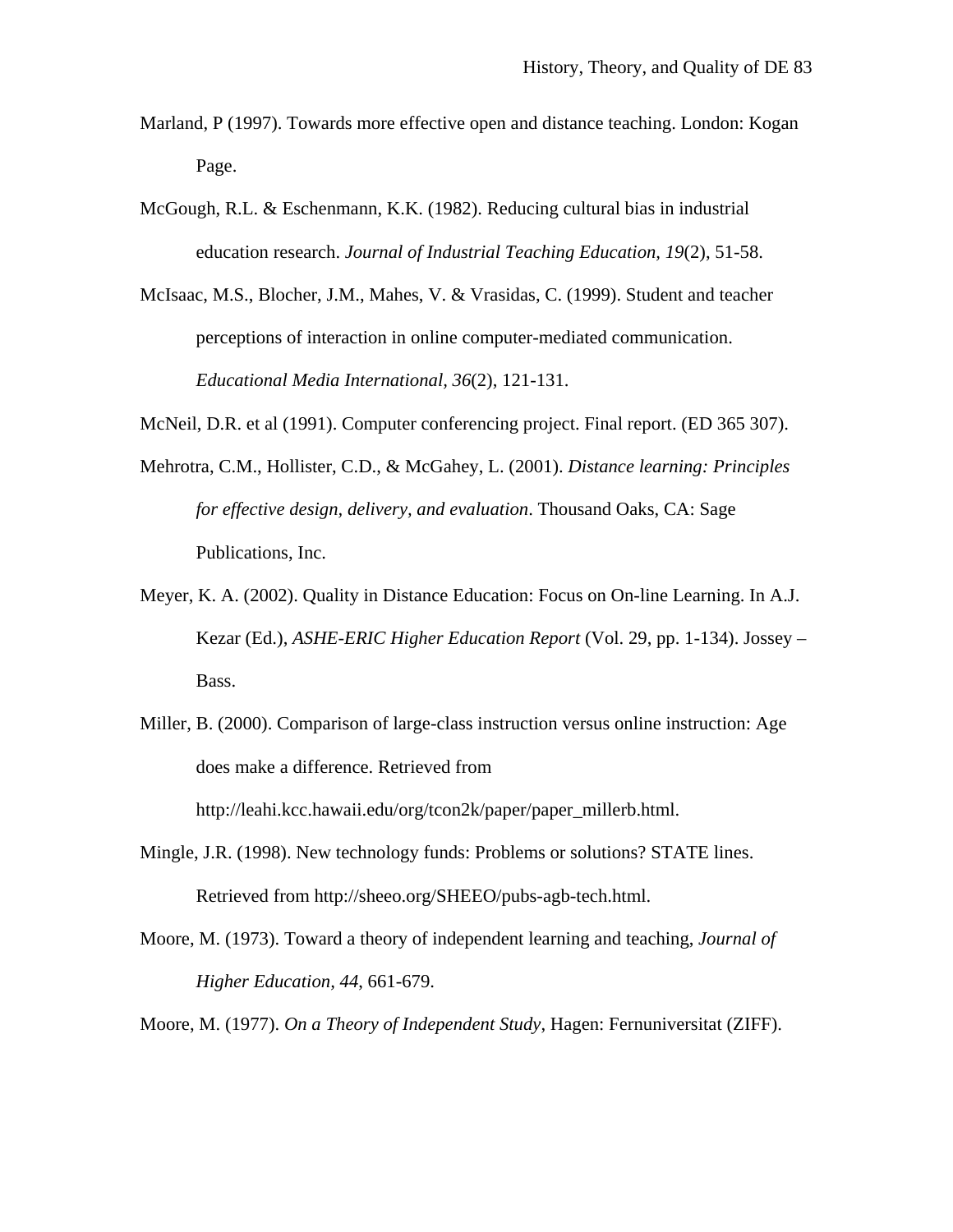Moore, M. (1983). Self-directed learning and distance education (ZIFF Papiere 48). Hagen, West Germany: Zentrales Institute fur Fernstudienforschung Arbeitsbereich, Fern Universitat. (ERIC Document Reproduction Service No. ED 257 430).

- Moore, M. (1990). Background and overview of contemporary American distance education. In M. Moore (Ed.) *Contemporary issues in American distance education* (pp. xii-xxvi). New York: Pergamon.
- Moore, M.G & Anderson, W.G. (Eds.) (2003). *Handbook of distance education*. Mahwah, New Jersey: Lawrence Erlbaum Associates.
- Moore, M. & Kearsley, G. (1996). *Distance education: A systems view*. Belmont, CA: Wadsworth.
- Moore, M. & Thompson, M. (1997). The effects of distance learning. ACSDE Research Monograph, no. 15. University Park: American Center for the Study of Distance Education, The Pennsylvania State University.
- Morrison, G.R. & Adcock, A.B. (1999). Distance education research: Messages to the field. *TechTrends, 43*(5), 14-18.
- Mulligan, R. & Geary, S. (1999). Requiring writing, ensuring distance-learning outcomes. *International Journal of Instructional Media, 26*(4), 387-395.
- National Center for Education Statistics (1999). Distance education at postsecondary education institutions: 1997-1998. Retrieved from

http://nces.ed.gov/pubsearch/pubsinfo.asp?pubid\_00013.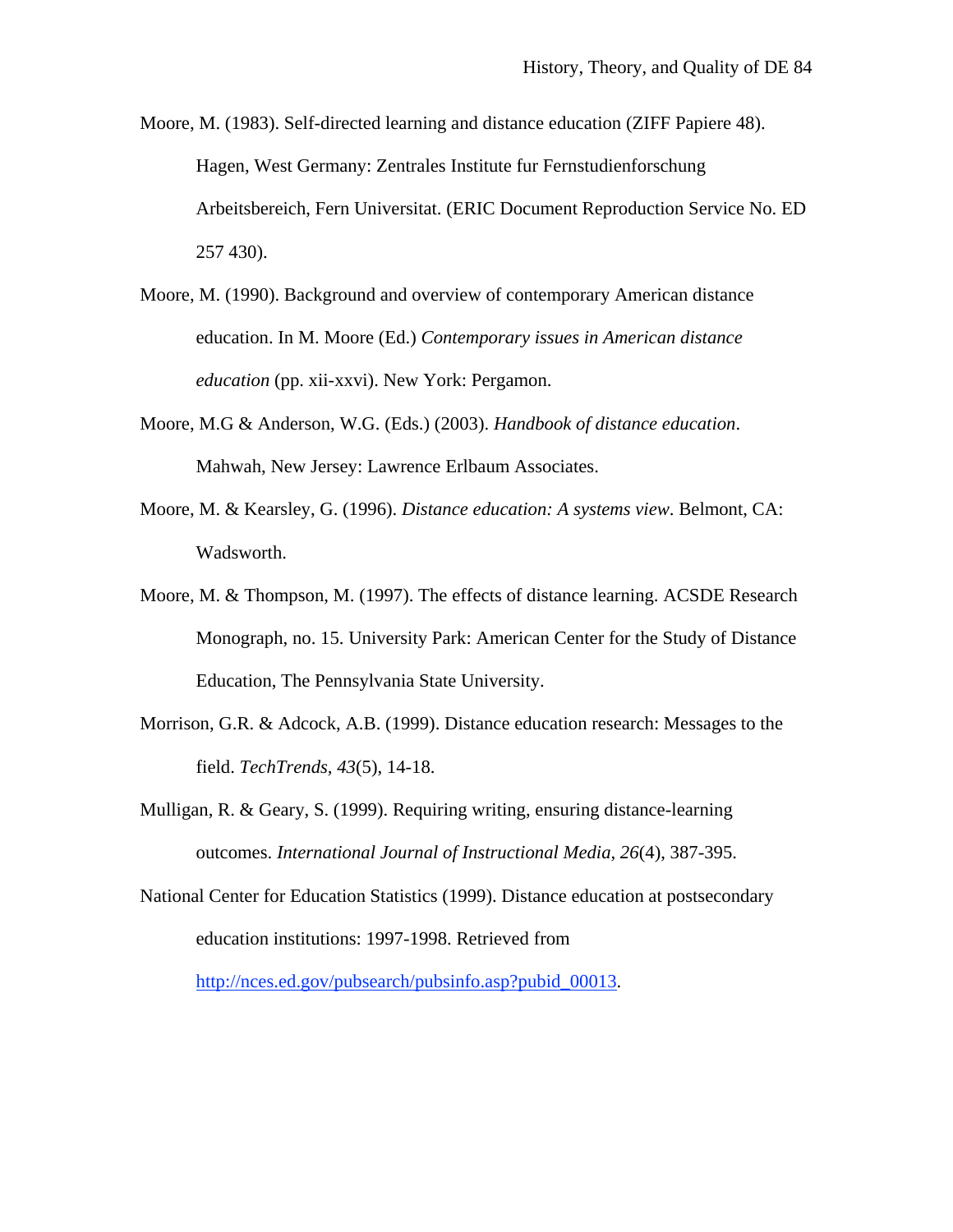- National Education Association (1997). Going the distance: State legislative leaders talk about higher education and technology. Washington, DC: National Education Association.
- National Governors Association. (1999). Transforming learning through technology. Santa Monica, CA: Milken Exchange.
- National Governors Association. (2001a). The state of e-learning in the states. Retrieved September 15, 2005 from http://www.nga.org/cda/files/060601elearning.pdf.
- National Governors Association. (2001b). A vision of e-learning for America's workforce. Retrieved from September 15, 2005 from http://www.nga.org/cda/files/elearningreport.pdf.
- Neuhauser, C. (2002). Learning style and effectiveness of online and face-to-face instruction. *The American Journal of Distance Education, 16*(2), 99-113.
- Novak, R. J. (2002). Benchmarking Distance Education. *New Directions for Higher Education*, *118*, 79-92.
- Nunan, T. & Calvert, J. (1992). *Report of the project to investigate quality and standards in distance education*. (ERIC Document Reproduction Services No. ED 369 980).
- Oblinger, D.G. (1998). Technology and change: Impossible to resist. *NCA Quarterly, 72*(4), 417-431.
- Offir, B. & Lev, J. (2000). Constructing an aid for evaluating teacher-learner interaction in distance learning. *Educational Media International, 37*(2), 91-97.
- Olgren, C.H. (1998). Improving learning outcomes: The effects of learning strategies and motivation. In C. Campbell (Ed.), *Distance learners in higher education: Institutional responses for quality outcomes*. Madison, Wisconsin: Atwood.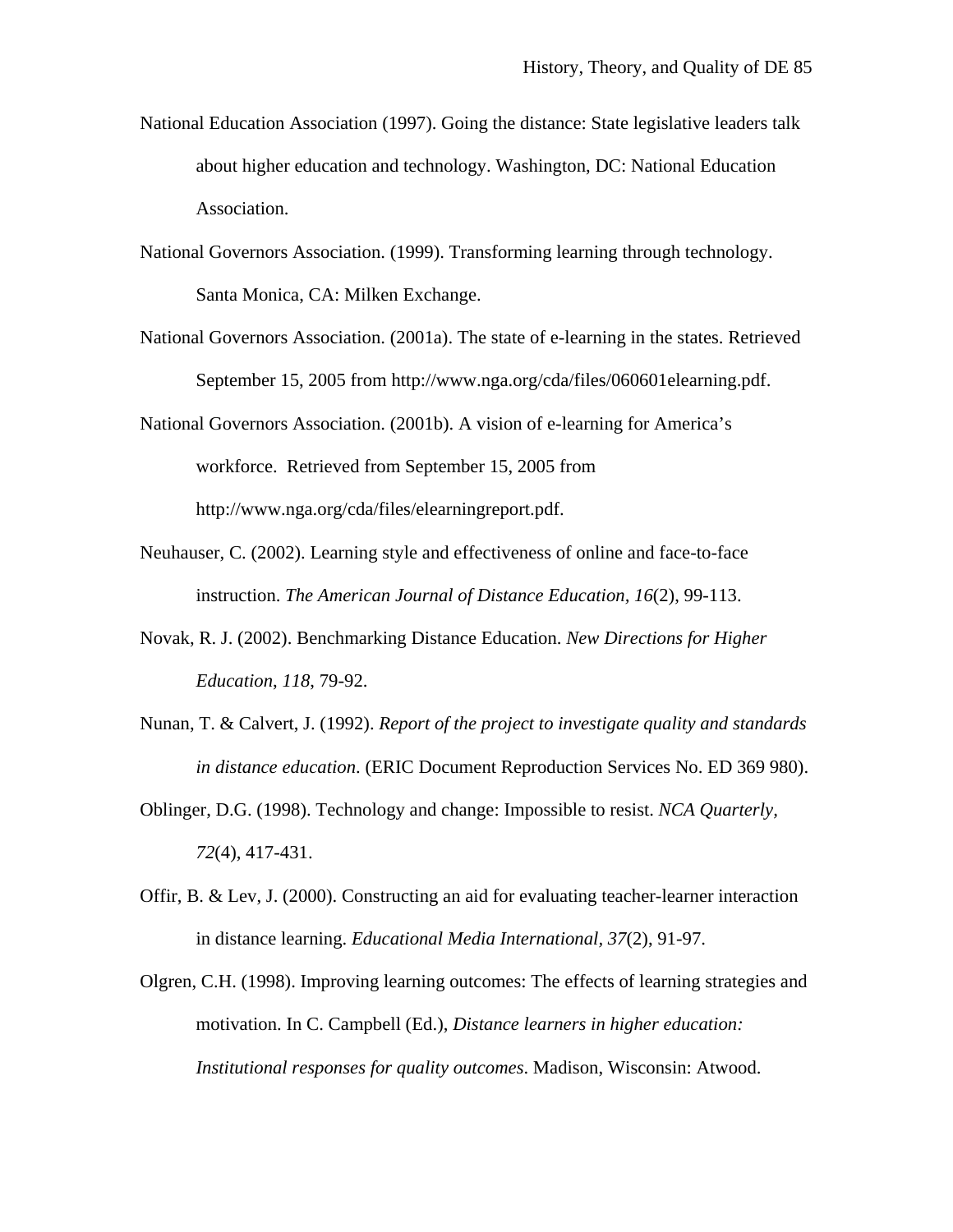- Parke, M. & Tracy-Mumford, F. (2000). How states are implementing distance education for adult learners (State policy update). Washington, DC: National Institute for Literacy. (ERIC Document Reproduction Service No. ED 438 398).
- Parker, A. (1997, Fall-Winter). How-to manual: Research from the field. *Educational Technology Review*, 7-10.
- Pascarella, E.T., Whitt, E.J., Nora, A., Edison, M., Hagedorn, L.S., & Terenzini, P.T. (1996). What have we learned from the first year of the National Study of Student Learning? *Journal of College Student Development, 37*(2), 182-192.
- Perraton, H. (1988). A theory for distance education. In D. Stewart, D. Keegan, & B. Holmberg (Ed.) Distance education: International perspectives (pp. 34-45). New York: Routledge.
- Perrine, J. (2003). Developing an interaction-centered evaluation tool for distance education (Masters Thesis, Oregon Health & Science University).
- Peters, O. (1973). *Die Didaktische Struktur des Fernunterrichts*, Weinheim: Beltz.
- Peters, O. (1988). Distance teaching and industrial production: A comparative interpretation in ouline. In D. Sewart, D. Keegan, & B. Holmberg (Eds.), *Distance education: International perspectives* (pp. 95-113). New York: Routledge.
- Peters, O. (1994). Distance education and industrial production: A comparative interpretation in ouline (1967). In D. Keegan (Ed.), *The industrialization of teaching and learning* (pp. 107-127). London: Routledge.
- Phipps, R. & Merisotis, J. (1999). *What's the difference: A review of contemporary research on the effectiveness of distance learning in higher education*. Washington, DC: Institute for Higher Education.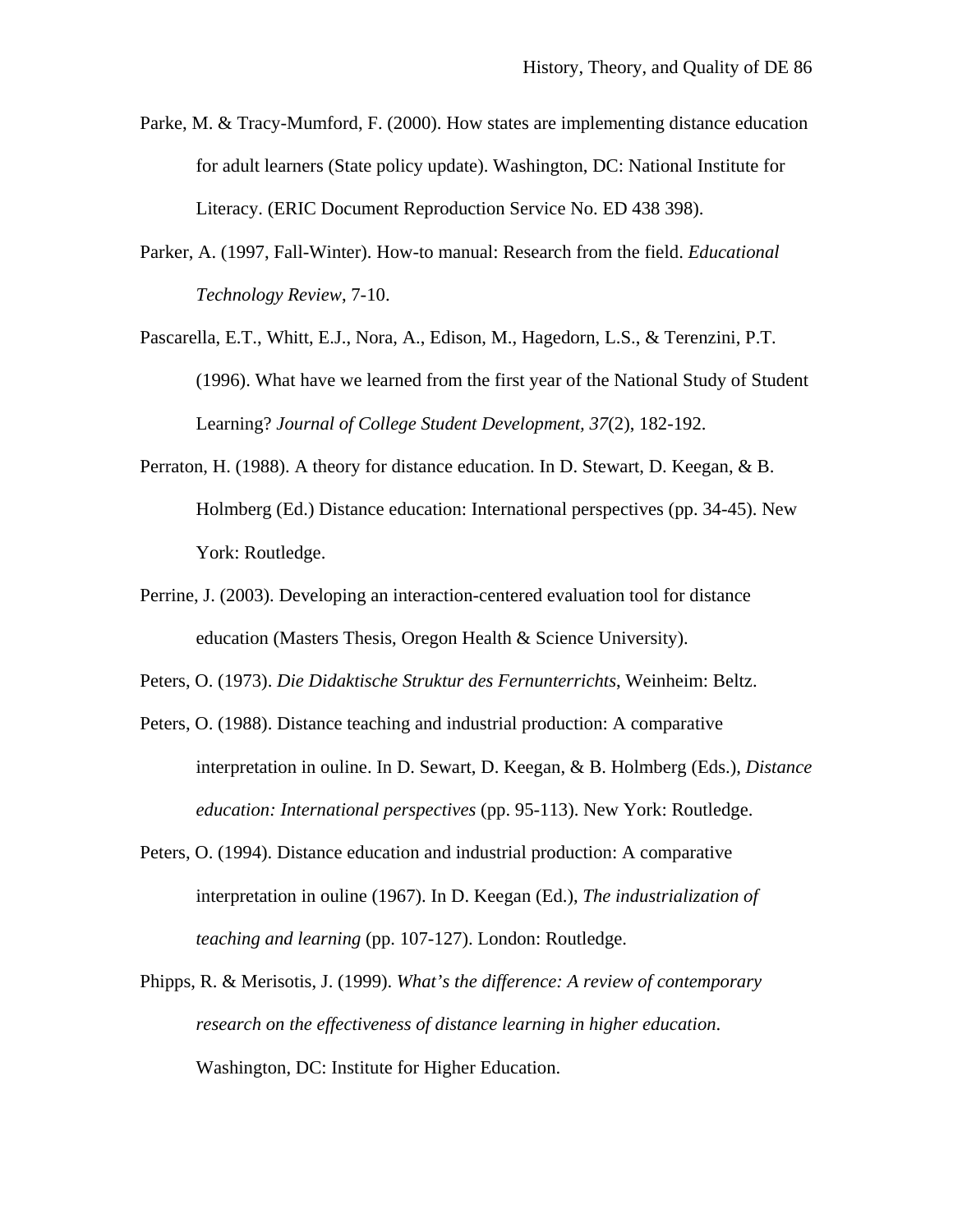- Picciano, A. (2001). *Distance learning: Making connections across virtual space and time*. Upper Saddle River, NJ: Merrill Prentice Hall.
- Portway, P. & Lane, C. (Eds.) (1994). Guide to Teleconferencing and Distance Learning, San Ramon, California: Applied Business Communications.
- Quality Assurance Agency for Higher Education (2001, November 27). Distance learning guidelines [Online]. Gloucester, England. Retrieved from http://www.qaa.ac.uk/public/dlg/guidelin/htm.
- Ragan, L.C. (1999). Good teaching is good teaching: An emerging set of guiding principles and practices for the design and development of distance education. *Cause/Effect, 22*(1). Retrieved from

http://www.educause.edu/ir/library/html/cem9915.html.

- Ragan, L.C. (2000). Good teaching is good teaching: The relationship between guiding principles for distance and general education. *Journal of General Education, 49*(2), 10-22.
- Ramsden P. (1991). A performance indicator of teaching quality in higher education: The Course Experience Questionnaire, *Studies in Higher Education, 16*, 129-150.
- Ramsden, P, & Entwistle, N.J. (1981). Effects of academic departments on students' approaches to studying. *British Journal of Educational Psychology, 51*, 368-383.

Regional Accrediting Commissions. (2000, Feb. 25). Statement of the Regional Accrediting Commissions on the evaluation of electronically offered degree and certificate programs and guidelines for the evaluation of electronically offered degree and certificate programs (Draft). Boulder, CO: Western Interstate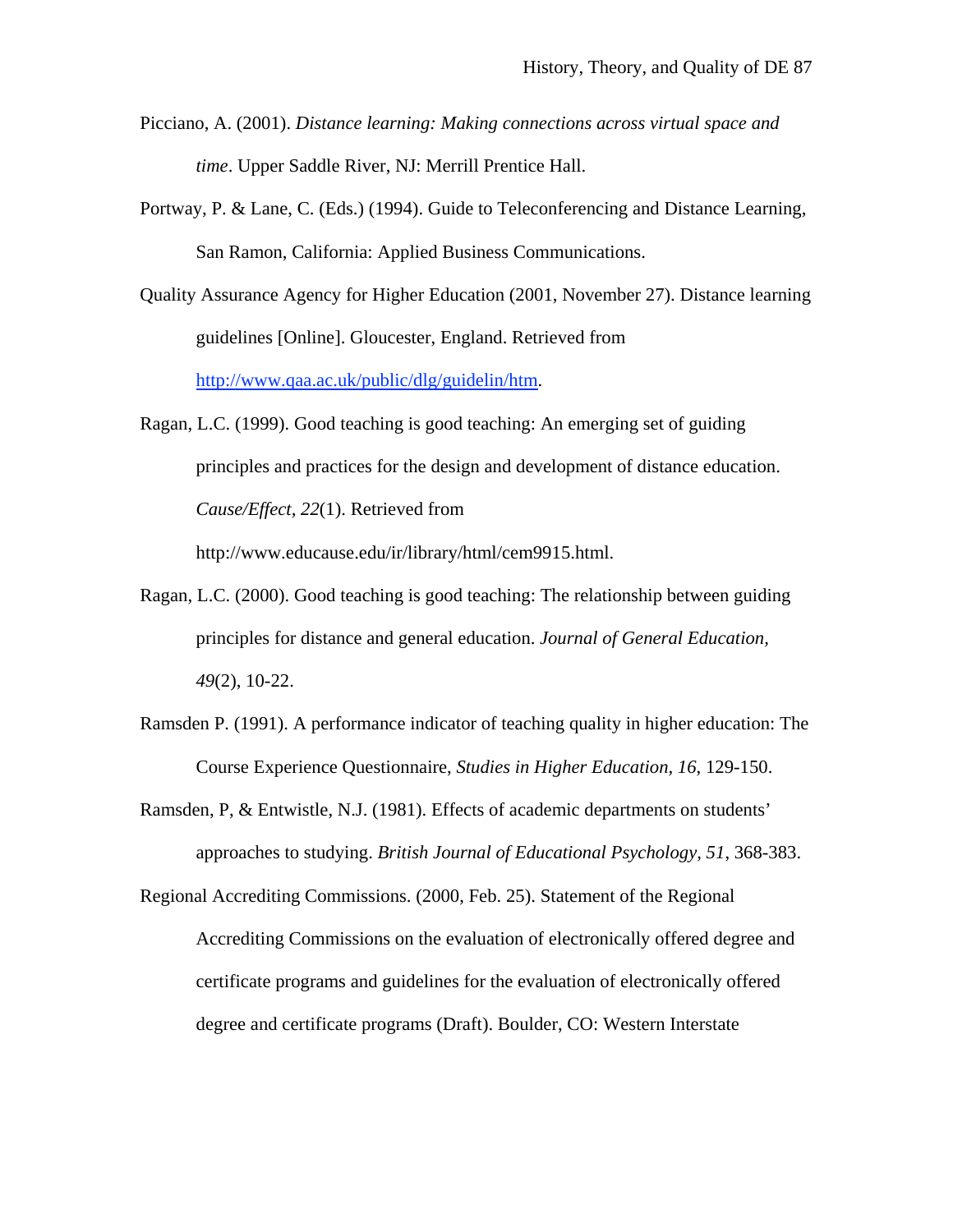Commission for Higher Education. Retrieved from

http://wiche.edu/Telecom/Guidelines.htm.

- Richardson, J.T.E. (2005). Students' perceptions of academic quality and approaches to studying in distance education. *British Educational Research Journal, 31*(1), 7- 27.
- Richardson, J.T.E. & Price, L (2003). Approaches to studying and perceptions of academic quality in electronically delivered courses. *British Journal of Educational Technology, 34*(1), 45-56.
- Roblyer, M.D. & Wiencke, W.R. (2003). Design and use of a rubric to assess and encourage interactive qualities in distance education. *The American Journal of Distance Education, 17*(2), 77-98.
- Russell, T.L. (1999). *The no significant difference phenomenon*. Raleigh: North Carolina State University.
- Ryan, R.C. (2000). Student assessment comparison of lecture and online construction equipment and methods classes. T.H.E. Journal, 27(6). Retrieved from http://www.thejournal.com/magazine/vault/A2596.cfm.
- Saba, F. (2000). Research in distance education: A status report. Retrieved September 15, 2005 from http://www.irrodl.org/content/v1.1/farhad.pdf.
- Saba, F. (2003). Distance education theory, methodology, and epistemology: A pragmatic paradigm. In M.G. Moore & W.G. Anderson (Eds.), *Handbook of distance education* (pp. 3-20). Mahwah, NJ: Lawrence Erlbaum Associates.
- Schramm, W. (1977). Big media, little media. Beverly Hills, CA: Sage.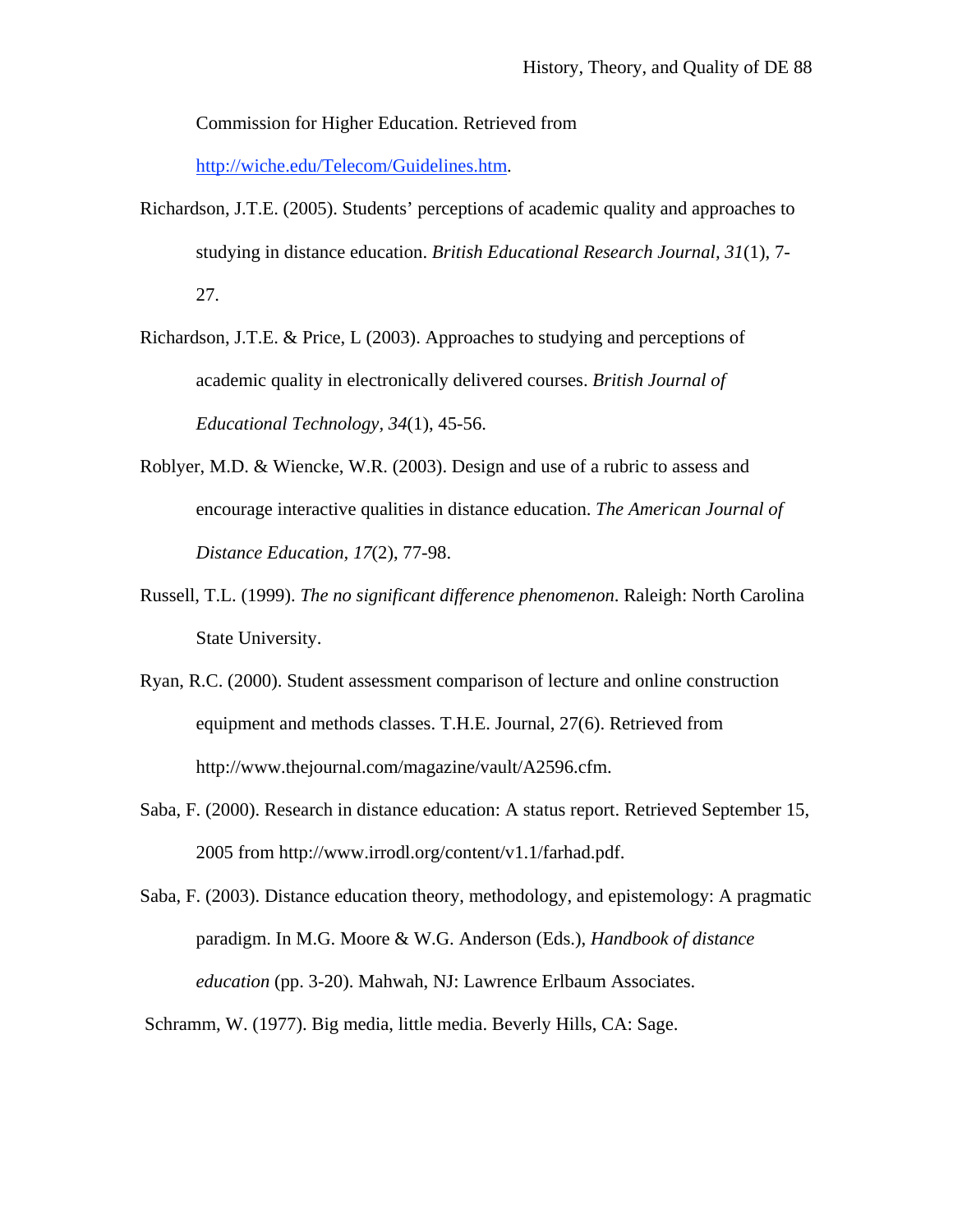- Schulman, A.H. & Sims, R.L. (1999). Learning in an online format versus an in-class format: An experimental study. *T.H.E. Journal, 26*(11). Retrieved from http://www.thejournal.com/magazine/vault/A2090.cfm.
- Schutte, J.G. (1997). Virtual teaching in higher education: The new intellectual superhighway or just another traffic jam?, California State University, Northridge. Retrieved September 15, 2005 from http://www.csun.edu/sociology/virexp.htm.
- Sener, J. (2001). Bring ALN into the mainstream: NVCC case studies II. *Online Education, 2*, 7-29.
- Sener, J. & Stover, M.L. (2000). Integrating ALN into an independent study distance education program: NVCC case studies. Journal of Asynchronous Learning Networks, 4(2). Retrieved from

http://www.aln.org/alnweb/journal/Vol4\_issue2/le/sener/le-sener.htm.

- Serban, A.M. (2000). Evaluation of fall 1999 online courses. ED at a Distance, 14(10). Retrieved from http://www.usdla.org/html/journal/OCT00\_Issue/story04.htm
- Sherry, A.C. (2003). Quality and its measurement in distance education. In M.G. Moore & W.G. Anderson (Eds.), *Handbook of distance education* (pp. 435-459). Mahwah, NJ: Lawrence Erlbaum Associates.
- Sherry, L., Billing, S., Jesse, D., & Watson Acosta, D. (2001). Assessing the impact of instructional technology on student achievement. *T.H.E. Journal, 28*(7), 40-43.
- Sloan Consortium (2004). *Entering the mainstream: The quality and extent of online education in the United States, 2003 and 2004*. Needham and Wellesley, MA: The Sloan Consortium.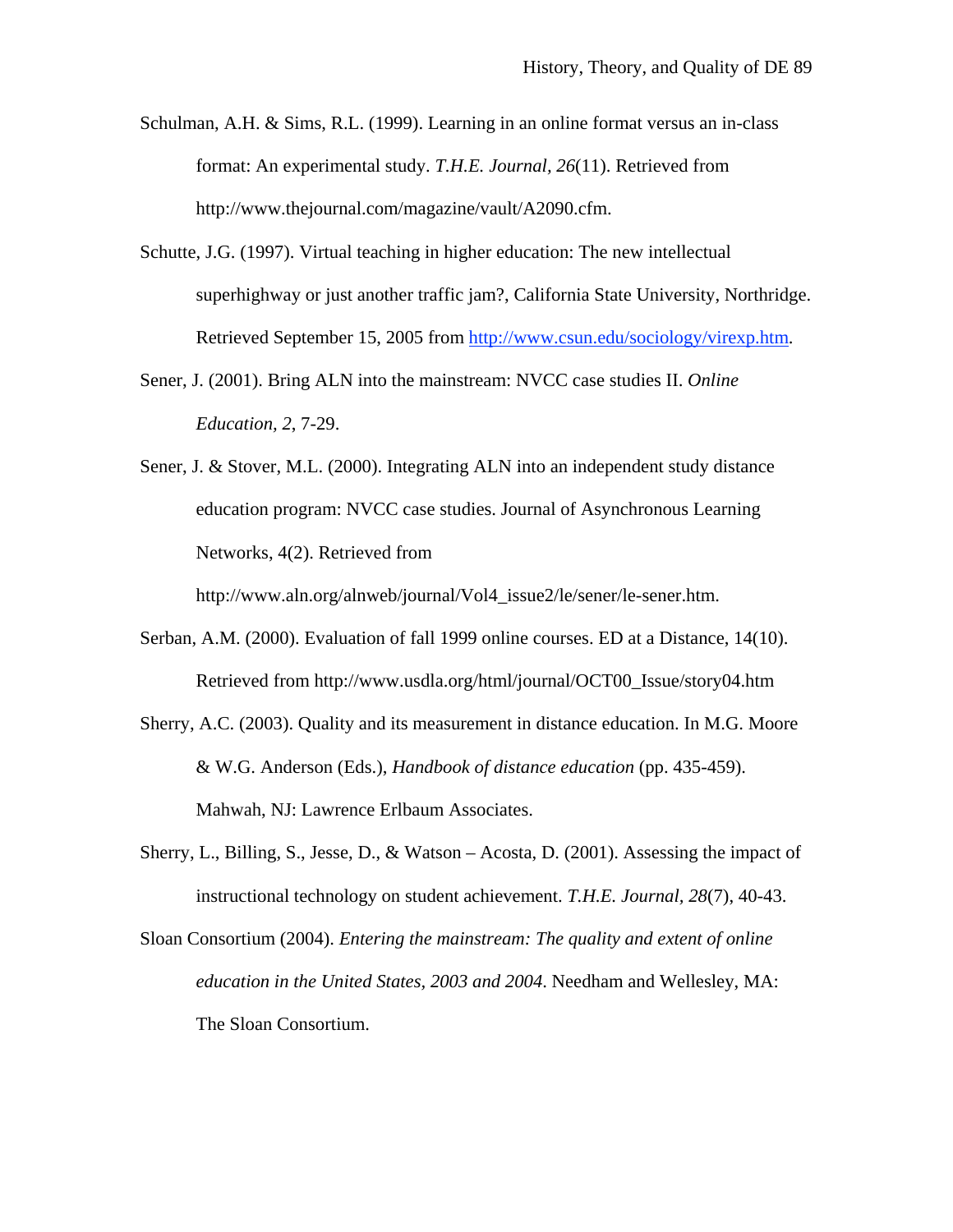- Standards for Educational and Psychological Testing (1999). Washington, DC: American Educational Research Association, American Psychological Association, and National Council on Measurement in Education.
- St. Pierre, S. (1990). The need for expanded research in correspondence instruction: A literature review. *Continuing Higher Education Review, 54*(2), 79-97.
- Stein, S. (2001). The media production model: An alternative approach to intellectual property rights in distance education*. Educause Review* [Online]. *36*(1). Retrieved from http://www.educause.edu/ir/library/pdf/erm0111.pdf.
- Stewart, I., Hong, E, & Strudler, N (2004). Development and validation of an instrument for student evaluation of the quality of web-based instruction. *The American Journal of Distance Education, 18*(3). 131-150.
- Thompson, M.M. (1998). Distance learners in higher education. In C.C. Gibson (Ed)., Distance learners in higher education: Institutional responses for quality outcomes (pp. 9-24). Madison, WI: Atwood.
- Thompson, M.M. & Irele, M.E. (2003). Evaluating distance education programs. In M.G. Moore & W.G. Anderson (Eds.), *Handbook of distance education* (pp. 567-584). Mahwah, NJ: Lawrence Erlbaum Associates.
- Thurmond, V.A., Wambach, K., Connors, H.R., & Frey, B.B. (2002). Evaluation of student satisfaction: Determining the impact of Web-based environment by controlling for student characteristics. *The American Journal of Distance Educatioin, 16*(3), 169-189.
- Tinto, V. (1993). *Leaving college: Rethinking the causes and cures of student attrition*. Chicago: University of Chicago Press.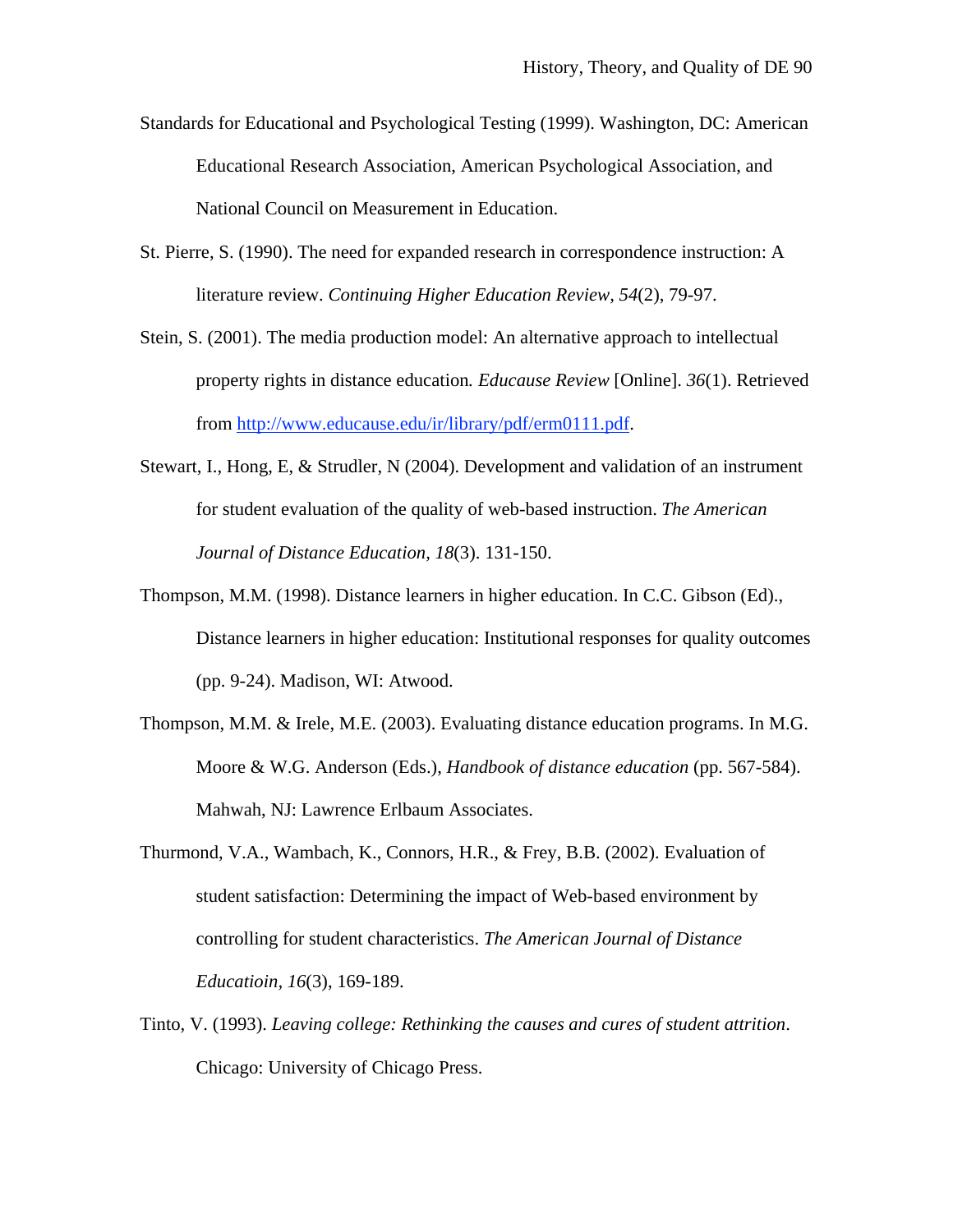Trentin, G. (2000). The quality-interactivity relationship in distance education. *Educational Technology, 40*(1), 17-27.

- Tulloch, J.B. & Sneed, J.R. (2000). Quality enhancing practices in distance education: Teaching and learning. Washington, DC: Instructional Telecommunications Council.
- U.S. Department of Education. (2000). Learning with limits: An agenda for the Office of Postsecondary Education. Washington, DC: U.S. Department of Education. Retrieved September 15, 2005 from

http://www.ed.gov/offices/OPE/AgenProj/report/index.html.

- Vazquez-Abad, J. & Mitchell, P.D. (1983). A systems approach to planning a teleeducation system. *Programmed Instruction and Educational Technology, 20*(3), 202-209.
- Verduin, J. & Clark, T. (1991). Distance education: The foundations of effective practice. San Francisco, CA: Jossey-Bass.
- Wade, W. (1999). Assessment in distance learning: What do students know and how do we know they know it? *T.H.E. Journal, 27*(3), 94-96.
- Watkins, B.L. (1991). A quite radical idea: The invention and elaboration of collegiate correspondence study. In B.L. Watkins & S.J. Wright (Eds). *The Foundations of American Distance Education* (pp. 1-35). Dubuque, Iowa: Kendall/Hunt.
- Web-Based Education Commission (2000). The power of the Internet for learning: Moving from promise to practice [Online]. Washington, DC: Author. Retrieved from http://interact.hpcnet.org/webcommission/text.htm.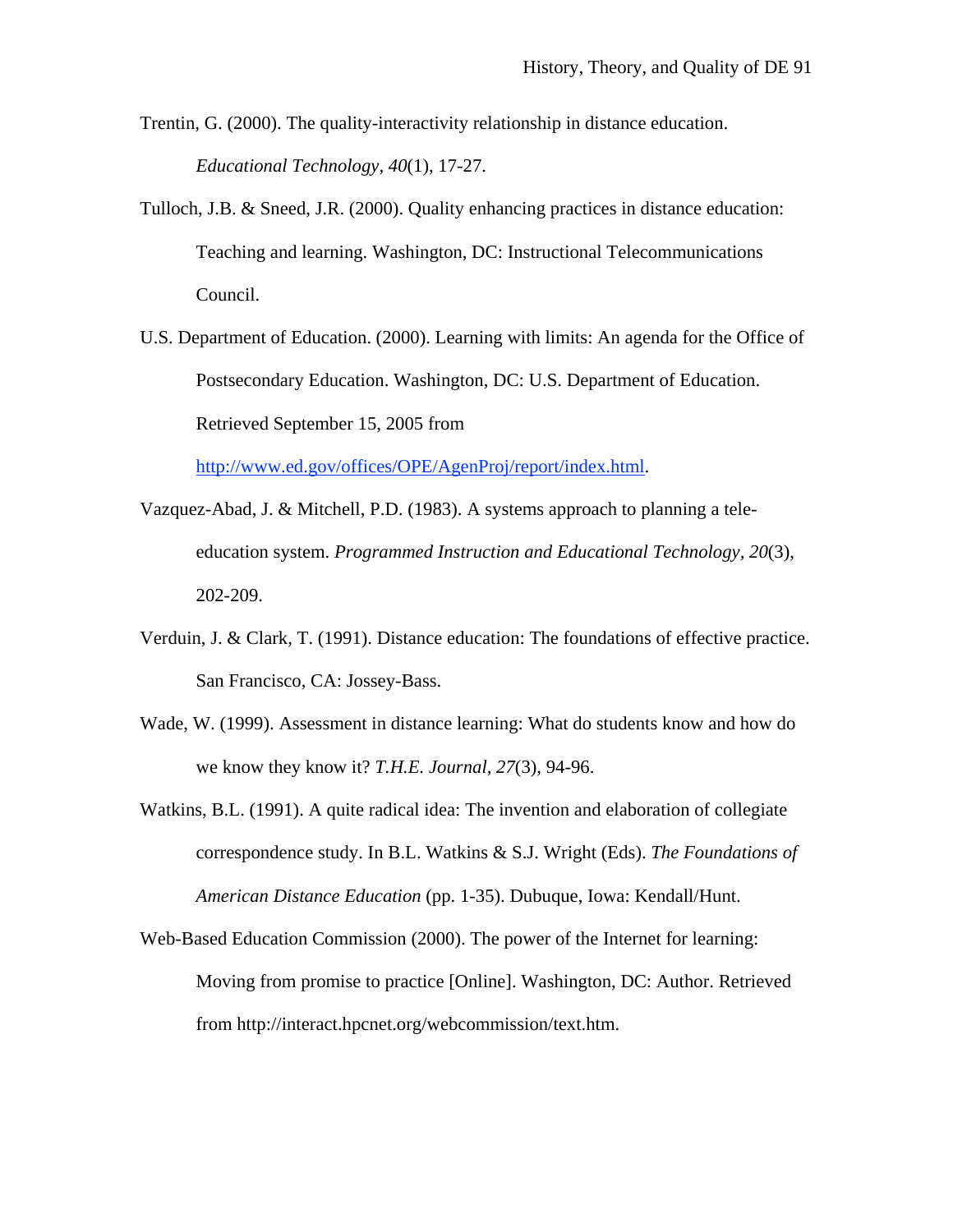- Wedemeyer, C.A. (1981). *Learning at the back door: Reflections on the non-traditional learning in the lifespan*. Madison, WI: University of Wisconsin Press.
- Wegner, S.B., Holloway, K.C., & Garton, E. M. (1999). The effects of Internet-based instruction on student learning. Journal of Asynchronous Learning Networks, 3(2). Retrieved from

http://www.aln.org/alnweb/journal/Vol3\_issue2/Wegner.htm.

Western Association of Schools and Colleges (1997). *Guidelines for distance education: Principles of good practice*. Retrieved from

http://www.wascweb.org/senior/guide/pgpal.htm.

- Western Cooperative for Educational Telecommunications. (1995). *Principles of good practice for electronically offered academic degree and certificate programs.* Retrieved from http://www.wiche.edu/telcom/projects/balancing/principles.htm.
- Wideman, H., & Owston, R.D. (1999). Internet-based courses at Atkinson College: An initial assessment. Retrieved from

http://www.edu.yorku.ca/irlt/reports/techreport99-1.htm.

- Willis, B. (Ed.) (1994). *Distance education strategies and tools*. Englewood Cliffs, New Jersey: Educational Technology Publications, Inc.
- Wilson, K.L, Lizzio, A. & Ramsden, P. (1997). The development, validation, and application of the Course Experience Questionnaire, *Studies in Higher Education, 22*, 33-53.
- Winograd, D.M. (2000). The effects of trained moderation in online asynchronous distance learning. Unpublished doctoral dissertation, Arizona State University, Tempe, AZ. (Digital Dissertations No. AAT 9976354).